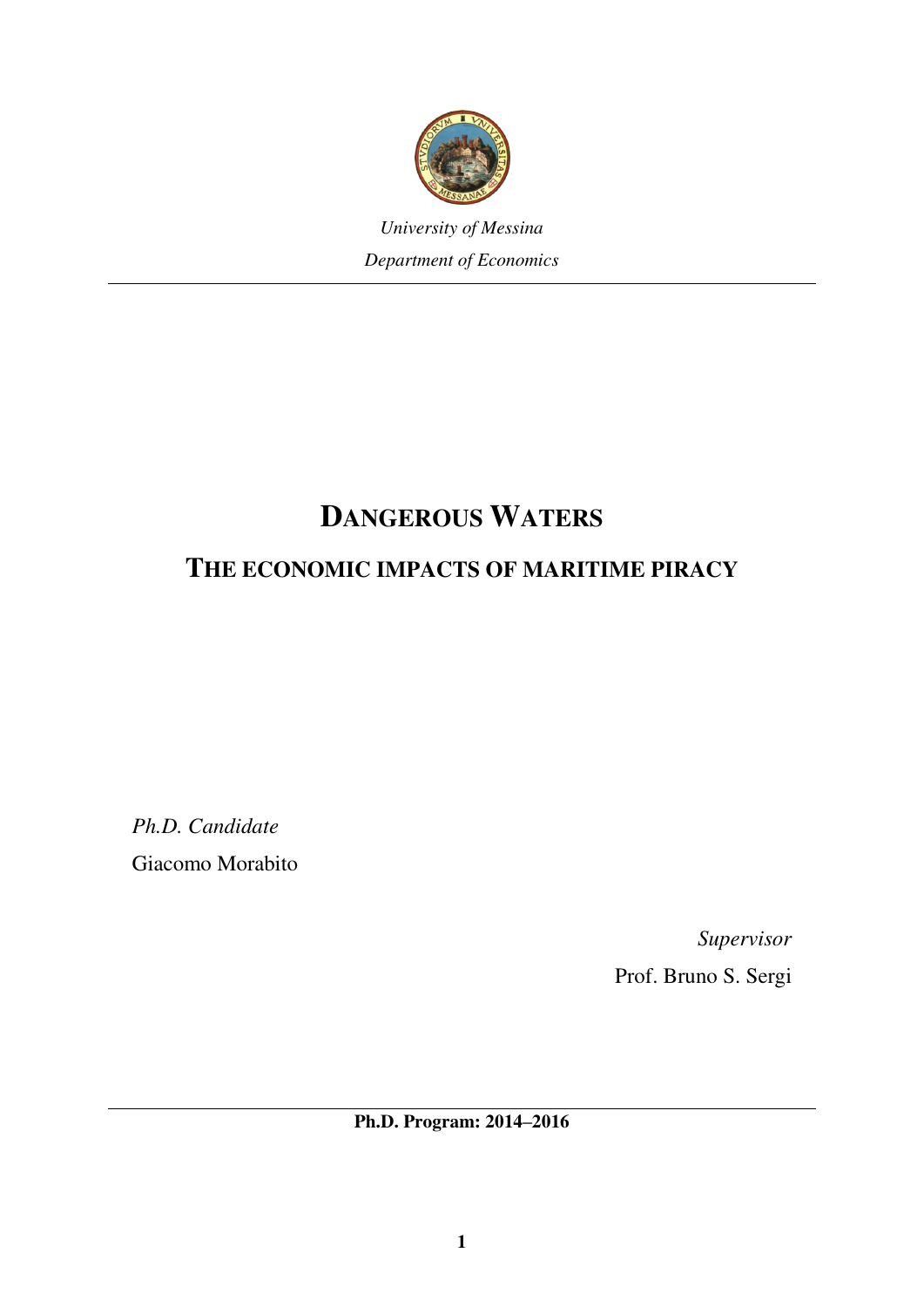# **Summary**

| Maritime Piracy in Sub-Saharan Africa. Quantitative analysis of the impact on economic |
|----------------------------------------------------------------------------------------|
|                                                                                        |
| How Did Maritime Piracy Affect Trade in Southeast Asia? Quantitative analysis of the   |
|                                                                                        |
|                                                                                        |
|                                                                                        |
|                                                                                        |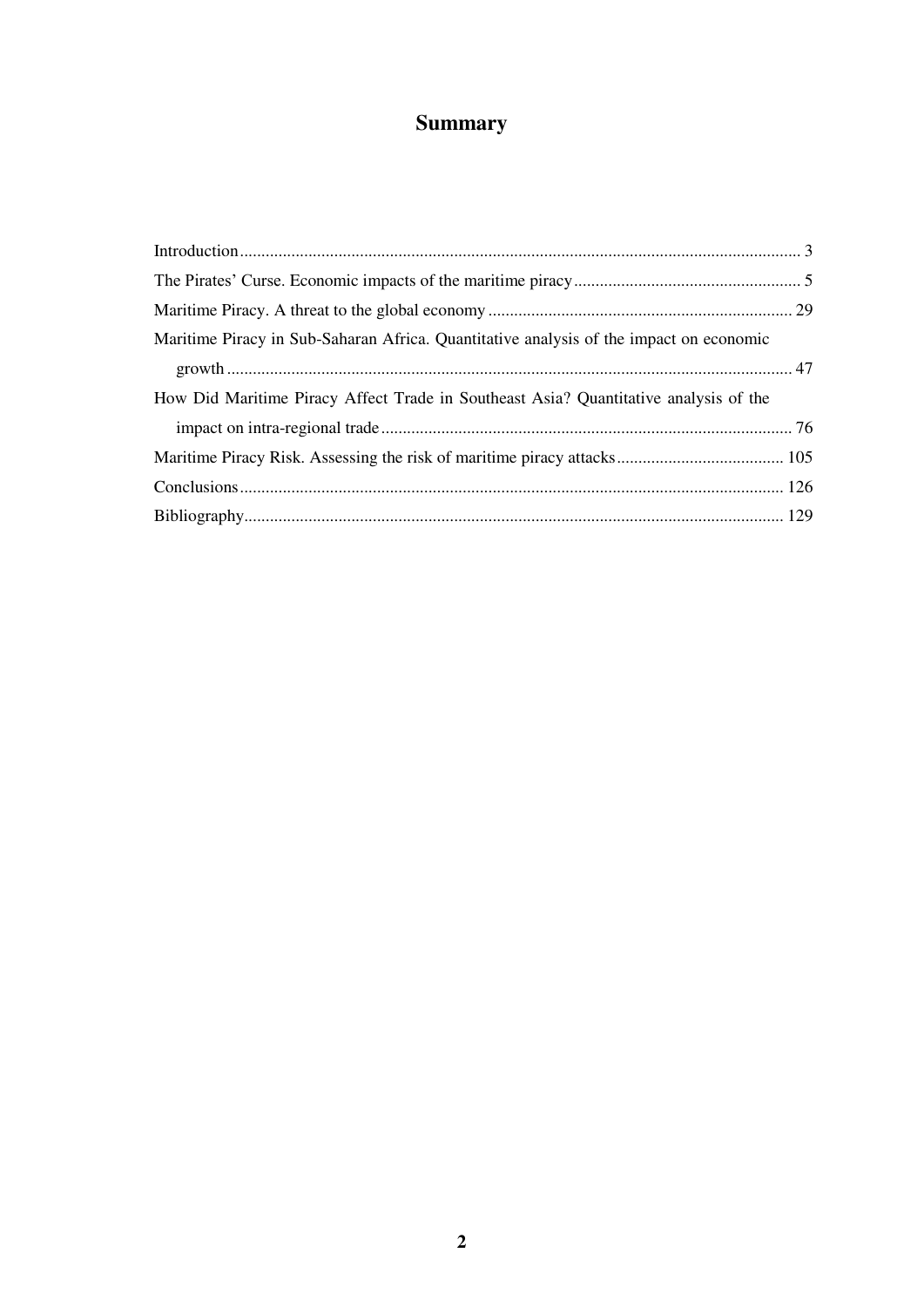# Introduction

<span id="page-2-0"></span>*The thesis is the result of a three-year intensive research entirely devoted to the assessment of the economic impacts of the maritime piracy. During the Ph.D. program, I improved my research and working methodology thanks to the support of my supervisor Prof. Bruno S. Sergi, as well as other relevant scholars and experts, such as Prof. Ursula E. Daxecker (University of Amsterdam) and Dr. Luca Sisto (CONFITARMA). Building on their suggestions, my research has attracted interest from some relevant academic journals. In particular, one part of this work has already been published by the academic journal Studies in Conflict & Terrorism―in co-authorship with my supervisor Prof. Bruno S. Sergi―, while another part is in under review process, after having been conditionally accepted at Journal of East Asian Studies. Another two parts have been submitted to other academic journals, i.e. African Affairs and Marine Policy. This work aims to enrich a part of the academic literature in Economics about maritime piracy, which is a threat to the global economy.* 

Maritime piracy is one of the contemporary challenges to the maritime industry. The Gulf of Guinea, the Western Indian Ocean, and Southeast Asia are considered to be High Risk Areas in terms of maritime piracy activities. In this regard, both the international community and the coastal countries of the regions have deployed every effort to address the problem.

While progress has been made recently with the adoption of antipiracy measures, vessels are urged to remain vigilant when sailing High Risk Areas, since the threat of maritime piracy is not "eradicated." Maritime piracy represents a serious and sustained threat to economic security, affecting international trade through an increasing insecurity related to the prompt delivery of the transported goods. The global economic cost of maritime piracy is immense (over US\$ 7.2 billion in 2015), but the human cost of piracy is incalculable. In addition to the resulting significant and increasing costs related to the security measures, maritime piracy seriously jeopardizes the economies of the coastal countries affected by the phenomenon.

Although the threat of maritime piracy is one of the main international security issues, the repercussions for the global economy have not been analyzed in depth in quantitative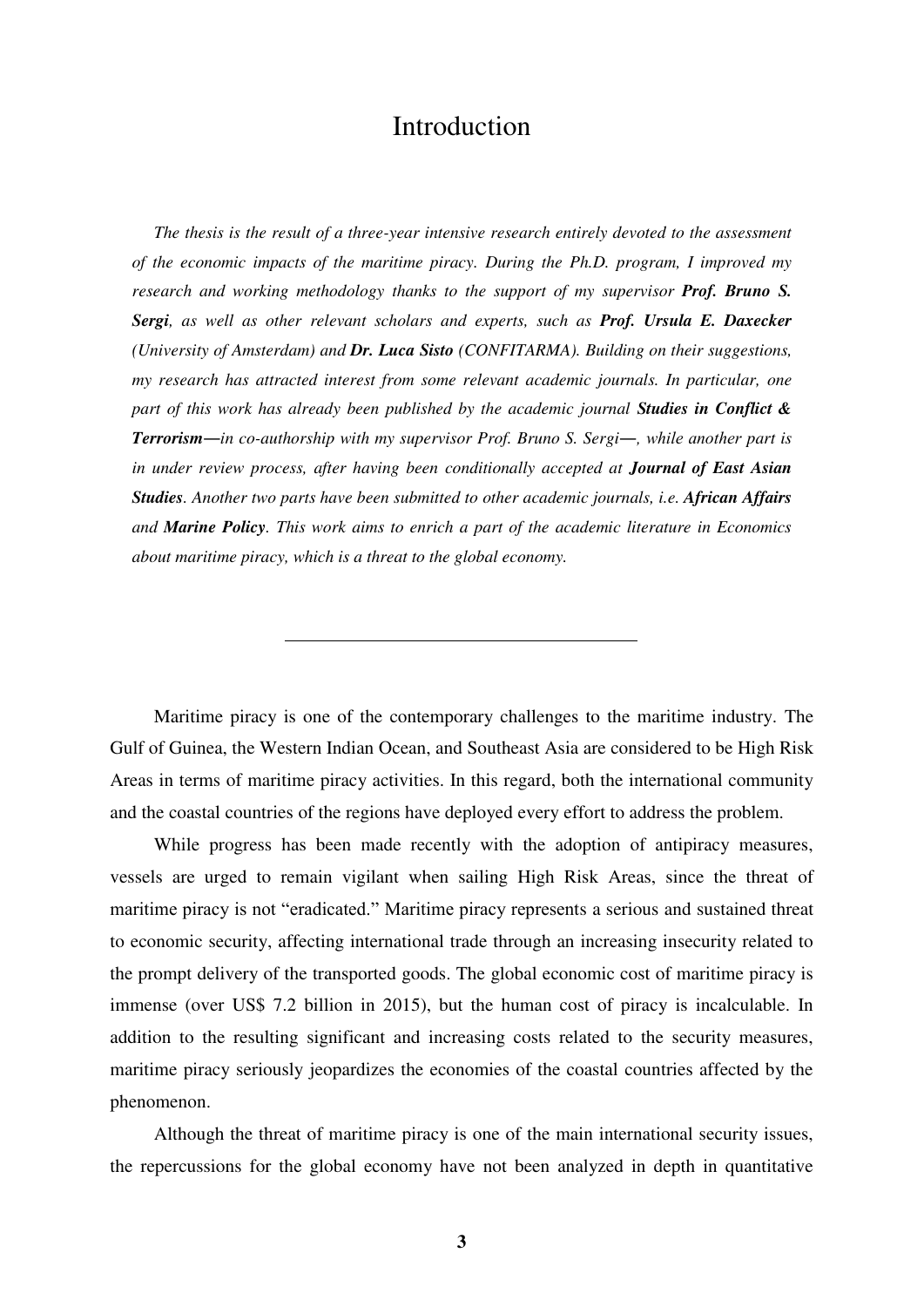economic literature. This is mainly due to the rather unsatisfactory data availability as well as to a general interest on that topic which has only recently emerged, i.e. during the recent intense period of maritime piracy attacks (between 2008 and 2011). Therefore, after an extensive study of the existent literature, I decided to analyze this topic in Economics applying quantitative methods.

The topic of the thesis is about the economic impacts of maritime piracy. In particular, the purpose of this work is to study how maritime piracy affects economic growth and international trade, and to assess the risk of pirate attacks. The aim of the research is to analyze these aspects by focusing on the three regions most affected by the phenomenon―i.e. the Gulf of Guinea, the Western Indian Ocean, and Southeast Asia. In doing so, I intend to enrich a part of the academic literature in Economics on this topic. In fact, as has already been mentioned, analyses in quantitative economic literature which have been made so far are not sufficient. Throughout the Ph.D. program, as suggested by my supervisor Prof. Bruno S. Sergi, I improved my research and working methodology carrying out a visiting period abroad, participating at several conferences and seminars in the field of International Economics both in Italy and abroad, and having the support of the principal scholars related to the literature of my research.

Considering the topic and in order to develop the thesis research, the main sources used are academic (such as papers, articles, journals, and books, especially on International Economics), institutional (such as official data of Ministry of Foreign Affairs, Italian Navy, and CONFITARMA), and non-governmental. In this regard, analyses of the most known research institutes and libraries of the main international organizations, such as the United Nations, the World Bank, the International Monetary Fund, and the International Maritime Organization, are also included.

The thesis is structured as it follows. The first and second parts introduce the topic of the thesis. The first part specifically reviews the literature revolving around maritime piracy, while the second part points out the recent trend in pirate attacks in the three regions most affected, and briefly illustrates the main data sources. In the third part, I examine the impact of maritime piracy on the economic growth of the Sub-Saharan African countries. The fourth part analyzes the case study of Southeast Asia, evaluating the effects of maritime piracy on the intra-regional trade. The fifth part assesses empirically the risk of maritime piracy in the three regions most affected by the phenomenon. In the last part, I show the main results of my empirical work and I present my conclusions, suggesting ideas for possible further research.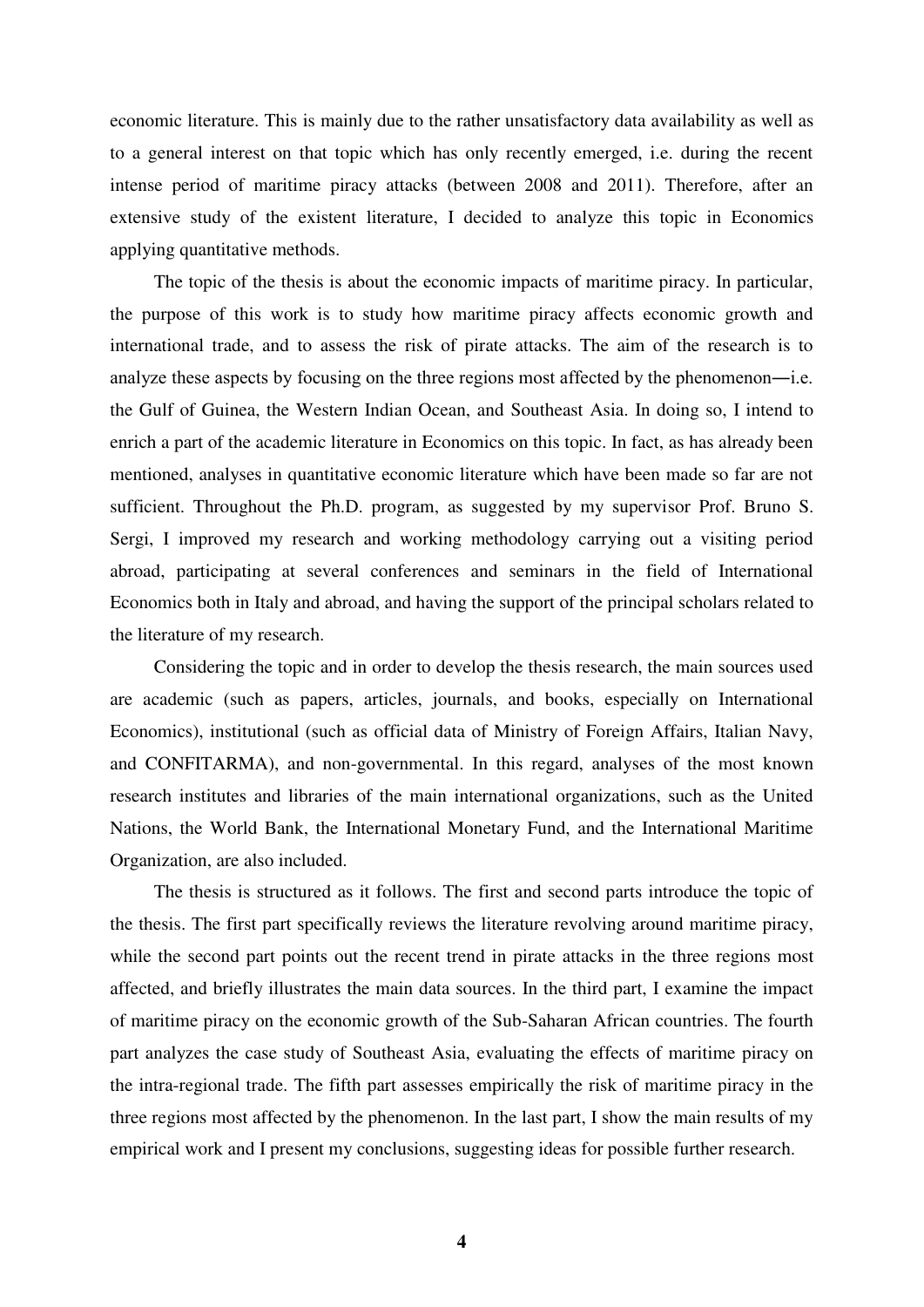# <span id="page-4-0"></span>The Pirates' Curse Economic impacts of the maritime piracy

#### **Abstract**

<span id="page-4-1"></span>During the last decades, the activities of pirates have increased exponentially in Eastern Africa, with their attacks becoming considerably more violent. In addition to the intrastate and interstate conflicts, the lack of state capacity and the presence of terrorist groups, maritime piracy represents a serious and sustained threat to economic security. Indeed, from an economic point of view, pirates affect international trade through an increasing insecurity related to the prompt delivery of the goods transported. The aim of this work is to explore the main works on maritime piracy analyzed in quantitative economics.

*Keywords:* Africa, International Economics, Security, Trade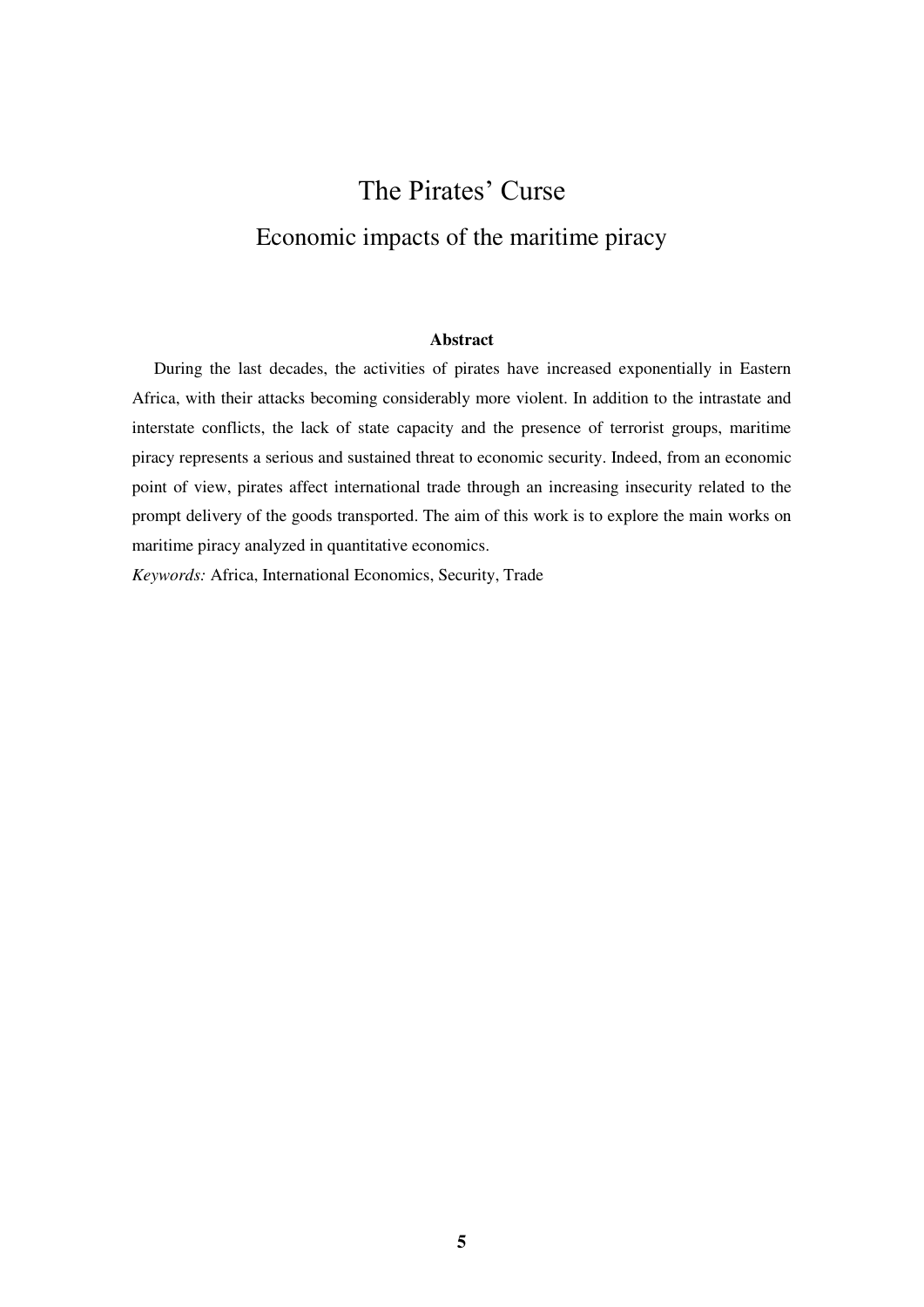## **Introduction**

Maritime piracy is a matter of great concern to the international community due to the extensive threat it poses to global security and development. It has been on the rise for much of the past decade, even if international efforts have helped reduce the number of successful hijackings, according to the International Maritime Bureau (IMB).

In recent years, there has been a significant increase of attacks on vessels by pirates, in particular in the Gulf of Aden and the Indian Ocean. Indeed, large-scale attacks off the coast of Somalia in 2008 prompted the deployment of an ongoing international coalition of navies to the Gulf of Aden.

Maritime piracy affects major shipping lanes, and puts the lives of seafarers and merchant seamen from all over the world, of whom hundreds are taken as captives every year, at risk. Piracy tactics have centered on hijackings and kidnappings in order to obtain large ransoms. As a consequence, millions of dollars are paid in ransom payments to pirates. Several researches estimated that in 2010, Somali piracy's impact on the global economy was in the range of US\$ 7 to US\$ 12 billion. Therefore, maritime piracy could likely be the second largest generator of money in Somalia.

In 2011, there were over 400 worldwide piracy attacks, around half of which were attributed to Somali pirates operating in the Gulf of Aden, the Red Sea, the Arabian Sea, the Indian Ocean, and off the coast of Oman. However, other piracy hotspots for 2011 included the coast off Nigeria and Benin in West Africa, and Southeast Asia, near Indonesia. In the case of Somalia, pirates have increasingly moved further off the Somali coast and thus deeper into the Indian Ocean as well as further south along the East African coast.

According to analysts, one of the largest drivers of maritime piracy is the lack of an efficient governing authority in Somalia. Despite numerous attacks in the last decade, as shown in Figure 1, Somali piracy emerged as a powerful force shortly after the regime of the military dictator Major General Mohamed Siad Barre collapsed in 1991. With the absence of any central governing authority, commercial fishing fleets began to exploit the country's coastline. Local fishermen responded by arming themselves, boarding illegal trawlers, and charging a fee of a few thousand dollars.

#### **Figure 1: Maritime piracy attacks in Eastern Africa (2004–2013)**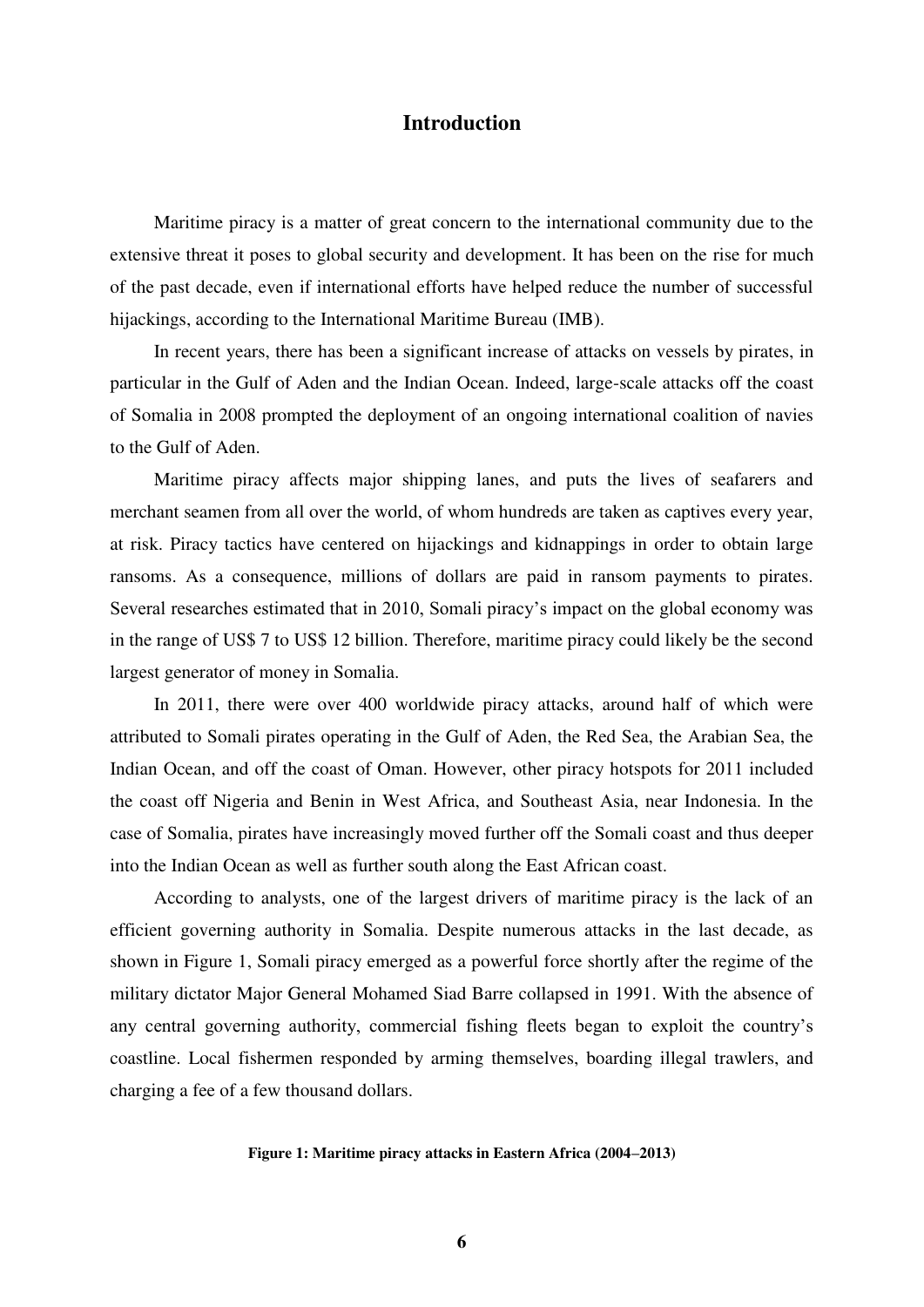

Due to the extent and nature of maritime piracy, international and cross-sector partnerships are vital in order to prevent, investigate, and prosecute these crimes. In addition to various military organizations and companies in the private sector, several international organizations, such as the United Nations (UN), the International Maritime Organization, the European Union, the African Union, Interpol, and Europol, are working together to face this threat.

As reported by the UN Convention on the Law of the Sea (1982), maritime piracy is a universal crime. This Convention subjects pirates to arrest and prosecution by any nation, and provides the legal foundation to help combat piracy and prosecute piracy cases. In recent years, the international community has taken a number of steps to tackle piracy since Somali pirates emerged as a threat to the international maritime security. In 2008, the UN Security Council passed a series of measures targeting Somali piracy, culminating in the unanimous approval of Resolution No. 1851, which facilitated the creation of the Contact Group on Piracy off the Coast of Somalia, in 2009. This group was tasked with addressing military and operational coordination, capacity building, and judicial issues, shipping self-awareness and public information related to piracy. In addition, three main naval missions have been deployed in the Gulf of Aden, including the North Atlantic Treaty Organization (NATO), European Union (EU), and U.S. operations. There are also independent navy ships including those of Australia, China, India, and Russia—patrolling the corridor. However,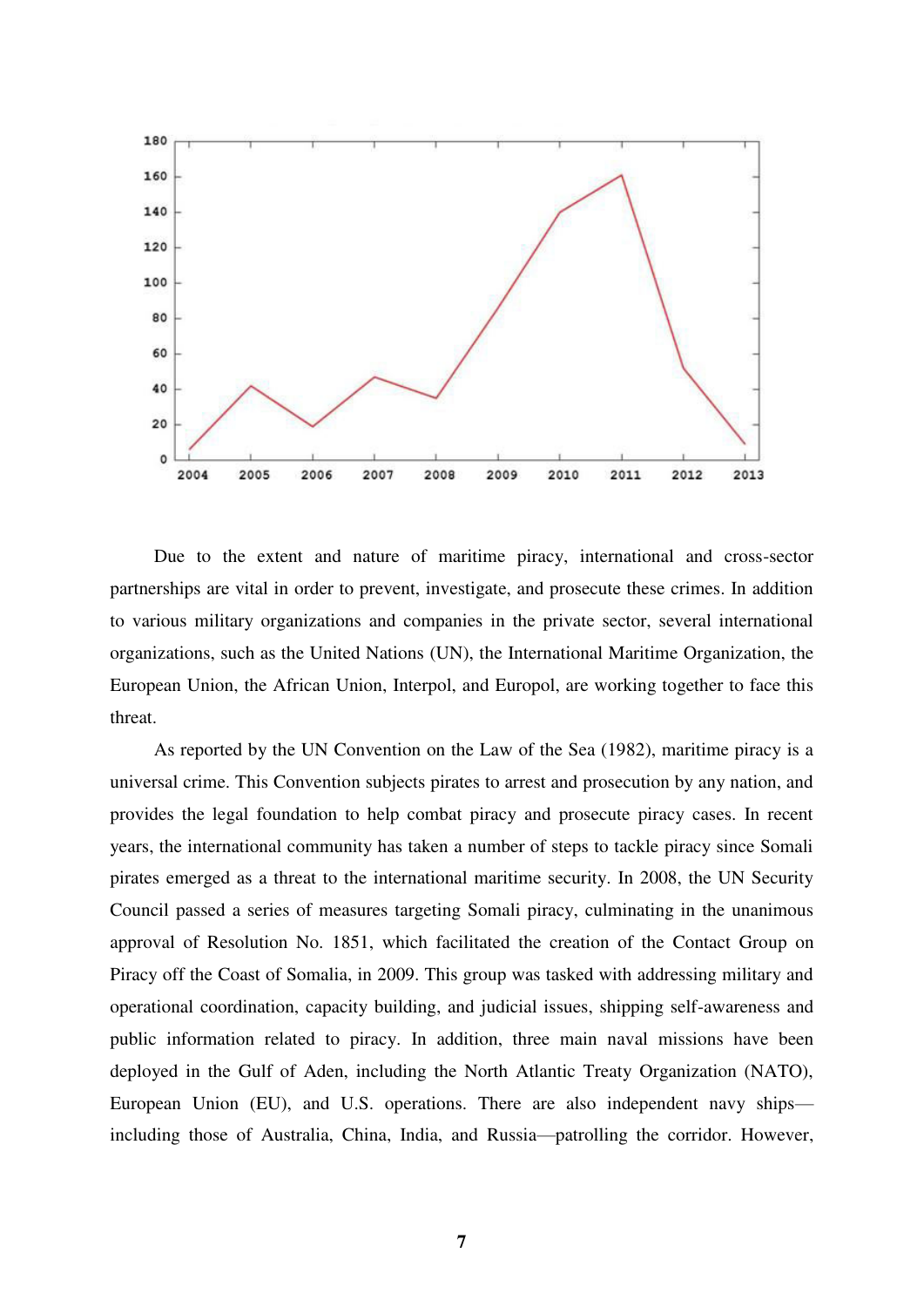many Somali pirates have adjusted their tactics and managed to avoid naval patrols by operating farther offshore, outside the Gulf of Aden.

Because of these challenges, many ships have begun to hire armed guards as a preemptive deterrent for would-be attackers. Even if this tactic can be quite effective, there is not yet any real regulation on the guards, which creates potential legal complications, such as the incident off the coast of India where two Italian marines on a cargo ship shot and killed two Indian fishermen suspected of being pirates.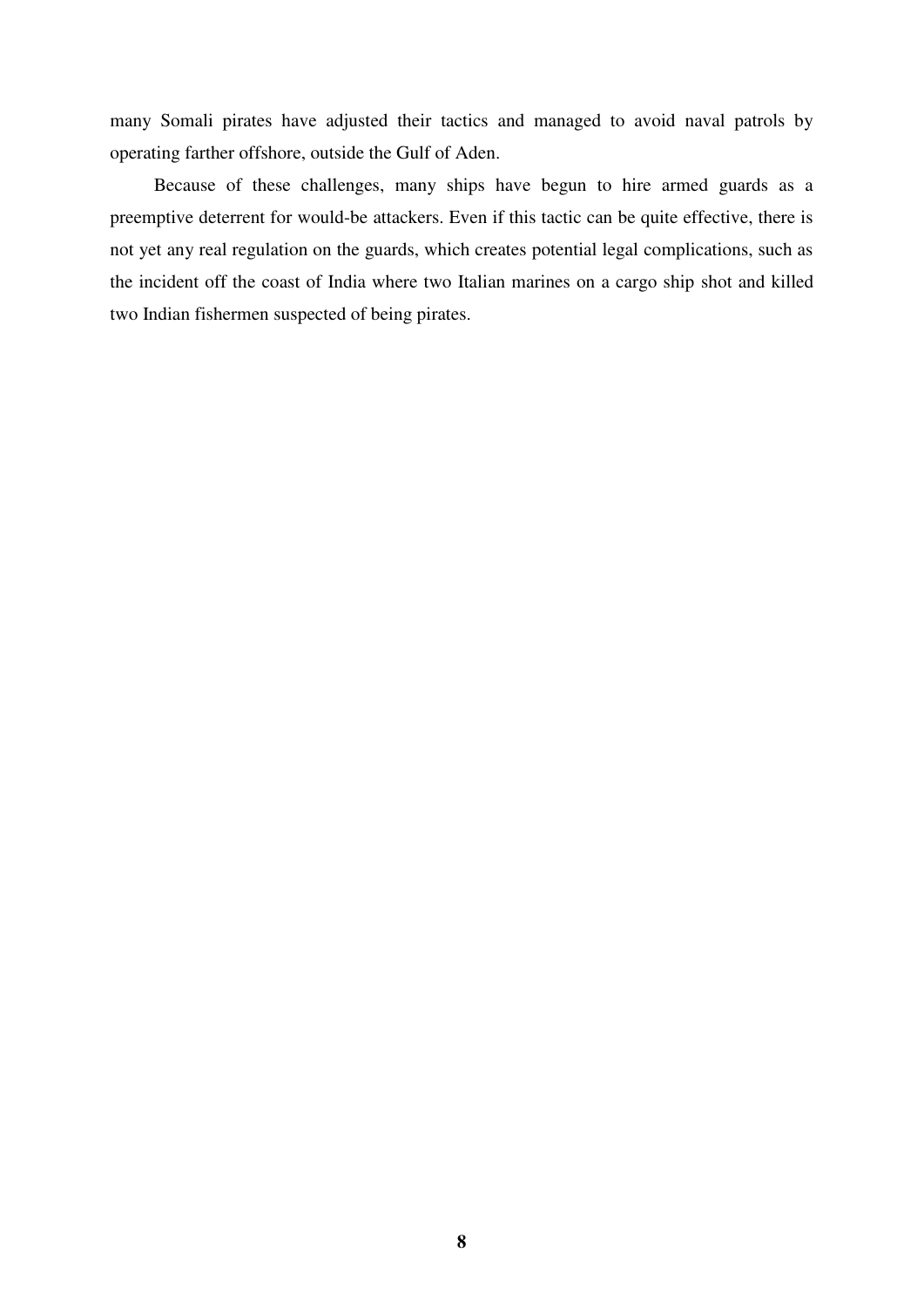## **Literature Review**

Maritime piracy around Somalia has emerged over the past two decades as a legitimate threat to international trade. The persisting political instability, the civil conflicts, a natural geographic choke point in the Gulf of Aden, and a significant flow of ships through the Gulf has allowed pirates to establish safe harbors from which to attack a plethora of available targets. Successful attacks have significant consequences: hijacked ships, kidnapped crews, expensive ransom negotiations, and loss of life.

Since mid-2010, piracy off the coast of Somalia has changed in character. Pirates and navies have become considerably more violent. Because of the increased difficulty of hijacking ships under the noses of warships from over 30 nations, pirates also seem to invest more resources into maximizing the return from each captured ship. Moreover, there are assertions that Al-Shabaab is offering attractive co-operative agreements to pirates (i.e., piracy might at some stage be funding regional instability and terror). There are therefore strong incentives to try a fresh approach to resolving the issue of piracy off the Horn of Africa. Given that a large number of interest groups prevent the restoration of effective central governance in Somalia, a land-based solution might involve replacing piracy as a source of income to relevant local communities.

The struggle against piracy and terrorism represents a priority for the growth and one of the unavoidable prerequisites for the achievement of the economic goals by the whole international community. In particular, the activities of the pirates do not only put the lives of the crew and the cargo of the vessels at serious risk, but also cause an incredible rise in both the direct real costs, such as the maintenance of the ships, and the indirect material costs, including the insurances on the cargo. These costs are different from the macroeconomic ones, which are related to the effects that the phenomenon of piracy products within the economies of the countries belonging to the region or to different ones.

The costs of Somali piracy for the global economy are one of the least analyzed aspects and among the most undervalued. According to the estimates made by One Earth Future Foundation, the total annual cost of piracy for the global economy, in the period between 2008 and 2011, has amounted to around US\$ 5 billion every year. Sixty-three percent of it is represented by costs of protection, while 24 percent is made up of the costs of the international tackle to piracy and is mostly borne by the States and the international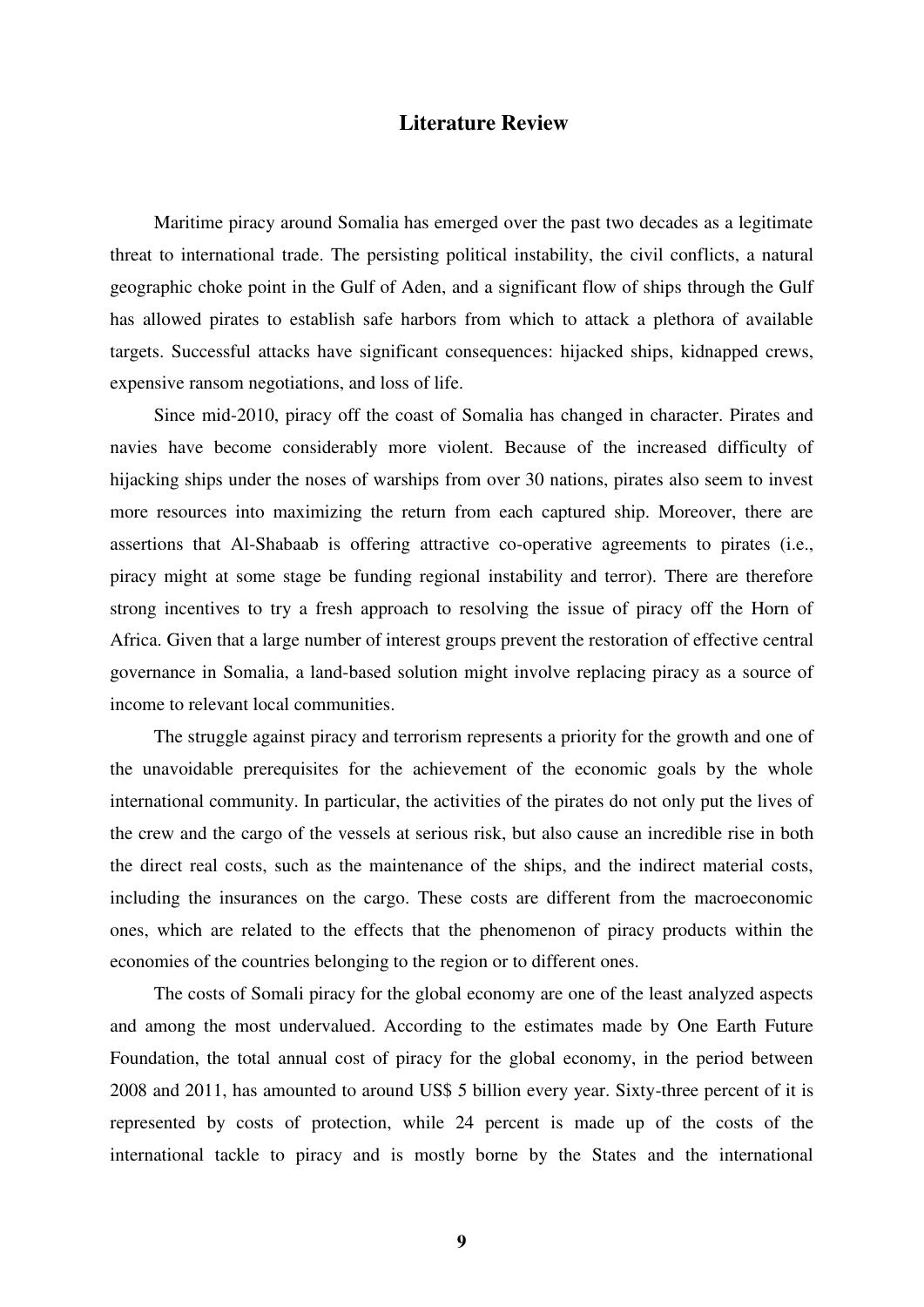organizations. Nine percent can be attributed to the negative effects for the economies of the neighboring countries and causes a reduction of the GDP of the affected countries, whereas only 2 percent is represented by the real and material costs of piracy. Against a cost of piracy in the Aden Gulf that can be estimated being over US\$ 5 billion, the actual compensation for those who are the primary cause of it is worth less than US\$ 50 billion per year.

Despite this problem has global dimensions, research in economics on the subject is scarcer. In fact, while historians and sociologists have long dealt with questions relating to maritime piracy, research by economists on modern high seas piracy is very limited.

The aim of this work is to raise awareness on the works carried out within economics on maritime piracy (see Table 1).

Among those selected above, the main academic works in quantitative economics are analyzed in detail.

| Authors                                     | Year | Title                                                                 | <b>Main Results</b>                                                                                                                                                                                                                                                                                                                                                   |
|---------------------------------------------|------|-----------------------------------------------------------------------|-----------------------------------------------------------------------------------------------------------------------------------------------------------------------------------------------------------------------------------------------------------------------------------------------------------------------------------------------------------------------|
| <b>Volker Nitsch</b><br>Dieter Schumacher   | 2004 | Terrorism and international<br>trade: An empirical investigation      | This paper examines the effect of terrorism and warfare on international<br>trade. Investigating bilateral trade flows between more than 200 countries<br>over the period from 1960 to 1993 and applying an augmented gravity<br>model, the authors find that terrorist actions reduce the volume of trade.                                                           |
| James E. Anderson<br>Douglas<br>Marcouiller | 2005 | Anarchy and autarky:<br>Endogenous predation as a<br>barrier to trade | This paper presents a general equilibrium two-country Ricardian trade<br>model with endogenous transactions costs that arise from individual utility-<br>maximizing allocation of labor to production and piracy. In particular, in<br>the absence of institutions for risk sharing and coordination of defense,<br>autarky obtains over most of the parameter space. |
| Peter T. Leeson                             | 2007 | An-arrgh-chy: The law and<br>economics of pirate organization         | The author investigates the internal governance institutions of violent<br>criminal enterprise by examining the law, economics, and organization of<br>pirates. The author shows that pirate governance created sufficient order<br>and cooperation to make pirates one of the most sophisticated and<br>successful criminal organizations in history.                |
| Anna Bowden                                 | 2010 | The economic cost of Somali<br>piracy 2010                            | This is the annual report by Oceans Beyond Piracy, which evaluates the<br>economic and human costs of maritime piracy. It examines both human and<br>economic costs incurred as a result of piracy occurring in the Horn of<br>Africa.                                                                                                                                |
| Lena Calahorrano<br>Philipp an de<br>Meulen | 2010 | How to tackle the Gulf of Aden<br>buccaneers                          | The authors set up a simple model to describe the choice of becoming a<br>pirate in a setting with an industrialized and a developing country that both<br>engage in fishing in the same waters. They show that, because of fishing<br>competition, maritime piracy as an alternative to fishing becomes more<br>attractive in the developing country.                |
| Antonio Maria<br>Costa                      | 2010 | The economics of crime: A<br>discipline to be invented and a          | The author analyzes the transnational organized crime and its economics in<br>various levels, such as the illegal drug trade, human trafficking, and                                                                                                                                                                                                                  |

**Table 1: The main quantitative academic works on maritime piracy**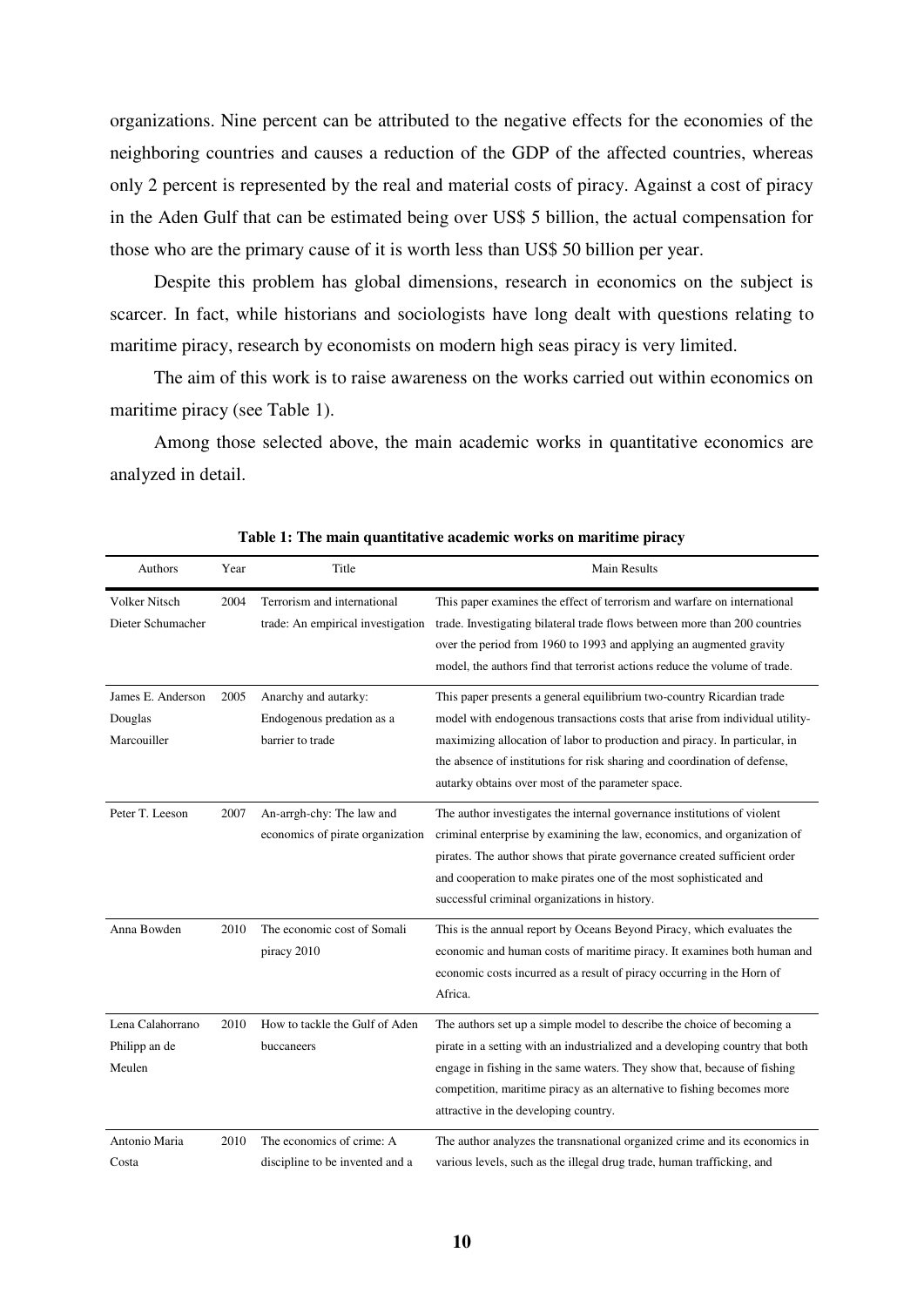|                                                                                |      | Nobel Prize to be awarded                                                                                        | maritime piracy. In particular, the author argues that unlike terrorists or<br>insurgents, criminals do not have a political agenda, and when they take<br>root in vulnerable regions, crime has a devastating economic impact.                                                                                                                                                                                                        |
|--------------------------------------------------------------------------------|------|------------------------------------------------------------------------------------------------------------------|----------------------------------------------------------------------------------------------------------------------------------------------------------------------------------------------------------------------------------------------------------------------------------------------------------------------------------------------------------------------------------------------------------------------------------------|
| Martin Daunton                                                                 | 2010 | Rationality and institutions:<br>reflections on Douglass North                                                   | The paper explores the difficulties and weaknesses of his account of this<br>change, focusing in particular on the case of the United Kingdom, and the<br>themes of property rights, state structures and warfare.                                                                                                                                                                                                                     |
| Xiaowen Fu<br>Adolf K.Y. Ng<br>Yui-Yip Lau                                     | 2010 | The Impacts of maritime piracy<br>on global economic<br>development: The case of<br>Somalia                      | This paper investigates the impacts of maritime piracy on global economic<br>development. The authors model shipping demands and competition in the<br>Far East-Europe container liner shipping service and investigate the<br>economic welfare loss effects due to reduced volumes of trade and<br>shipping, as well as efficiency loss due to geographical re-routing of<br>shipping networks which would be otherwise uneconomical. |
| Nong Hong<br>Adolf K.Y. Ng                                                     | 2010 | The international legal<br>instruments in addressing piracy<br>and maritime terrorism: A<br>critical review      | This paper critically reviews four international legal instruments in<br>addressing piracy and maritime terrorism (UNCLOS, SUA, PSI and the<br>ISPS Code). The authors offer several constructive recommendations to<br>improve their effectiveness in controlling and deterring piracy and maritime<br>terrorism from threatening the well-being of the maritime industries.                                                          |
| Michal Jakob<br>Ondřej Vaněk<br>Štěpán Urban<br>Petr Benda<br>Michal Pěchouček | 2010 | AgentC: Agent-based testbed for<br>adversarial modeling and<br>reasoning in the maritime<br>domain               | The authors present an agent-based system for modeling, analyzing and<br>reasoning in the maritime domain with the emphasis on detecting,<br>anticipating and preventing illegitimate activities, such as contemporary<br>maritime piracy. The system provides a complete testbed for the<br>development and evaluation of counterpiracy methods based on the multi-<br>agent approach.                                                |
| Anja Shortland<br>Marc Vothknecht                                              | 2010 | Combating "maritime terrorism"<br>off the coast of Somalia                                                       | The authors show that the main effects of counter-piracy operations are the<br>stabilization of attacks at a high level and the substitution between the<br>relatively well-protected transit corridor in the Gulf of Aden and the open<br>sea. However, the counter-piracy measures appear to deter pirates from<br>forming alliances with Islamist movements.                                                                        |
| Anastasia Varsami<br>Corina Popescu                                            | 2010 | Piracy in the Gulf of $Aden - A$<br>problem of our days                                                          | This paper tries to elaborate on the causes of maritime piracy in the region<br>of Somalia. The authors argue that there is no real incentive for the Somali<br>government to contain piracy in the Gulf of Aden, apart from pressures of<br>the international community and the need to improve one's image therein.                                                                                                                  |
| Edward A. Alpers                                                               | 2011 | Piracy and Indian Ocean Africa                                                                                   | According to the author, Somali piracy is intimately connected to the<br>Somali political economy, but it falls into a pattern of piracy that has much<br>deeper historical roots. The author argues that piracy is a consequence of<br>exclusion from the prevailing international trade networks of the Indian<br>Ocean region and access to the wealth produced by those who dominate<br>them.                                      |
| Subhayu<br>Bandyopadhyay<br>Javed Younas                                       | 2011 | Poverty, political freedom, and<br>the roots of terrorism in<br>developing countries: An<br>empirical assessment | This paper finds that political freedom has a significant and non-linear<br>effect on domestic terrorism, but this effect is not significant in the case of<br>transnational terrorism. The authors show that, while geography and<br>fractionalization may limit a county's ability to curb terrorism, the presence<br>of strong legal institutions deters it.                                                                        |
| Anna Bowden<br>Shikha Basnet                                                   | 2011 | The economic cost of Somali<br>piracy 2011                                                                       | This is the annual report by Oceans Beyond Piracy, which evaluates the<br>economic and human costs of maritime piracy. It examines both human and<br>economic costs incurred as a result of piracy occurring in the Horn of                                                                                                                                                                                                            |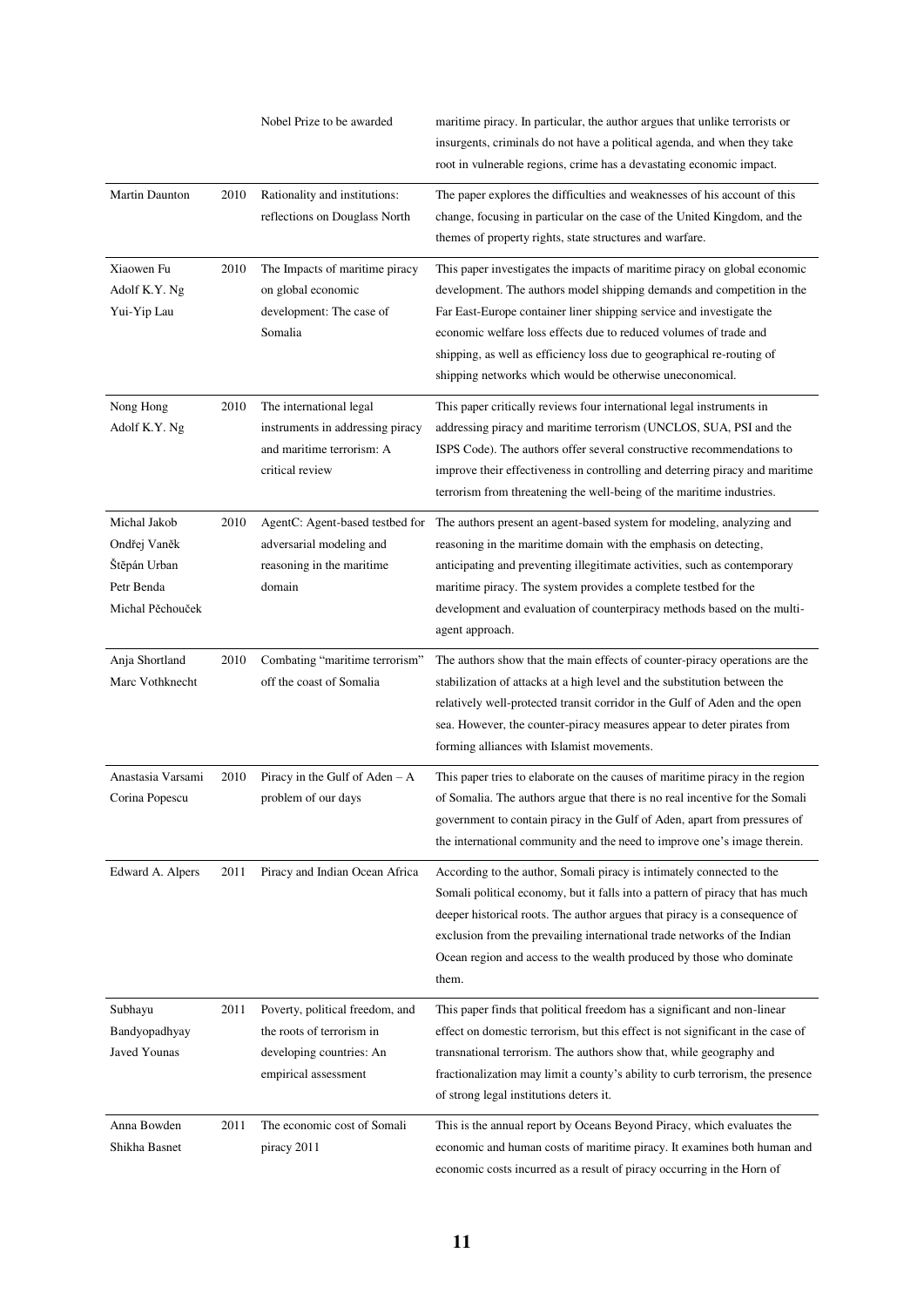|                                                            |      |                                                                                                                              | Africa.                                                                                                                                                                                                                                                                                                                                                                                                                                                        |
|------------------------------------------------------------|------|------------------------------------------------------------------------------------------------------------------------------|----------------------------------------------------------------------------------------------------------------------------------------------------------------------------------------------------------------------------------------------------------------------------------------------------------------------------------------------------------------------------------------------------------------------------------------------------------------|
| Tilman Brück<br>Friedrich<br>Schneider                     | 2011 | Terror and human insecurity:<br><b>Editorial introduction</b>                                                                | In this paper, the authors identify research gaps and recent contributions in<br>the economics of terror. They focus on the human drivers of insecurity as a<br>key topic. They show that insecurity shapes growth, perceptions of<br>individuals, and policy responses.                                                                                                                                                                                       |
| Joel M. Caplan<br>William D. Moreto<br>Leslie W. Kennedy   | 2011 | Forecasting global maritime<br>piracy utilizing the risk terrain<br>modeling. Approach to spatial<br>risk assessment.        | In looking at the results from studies of international piracy, the authors<br>report an increase in the predictive capability of risk-based mapping over<br>the more conventional forecasts offered by retrospective hot spot mapping,<br>reinforcing the idea that these approaches provide a greater focus for hazard<br>detection and response.                                                                                                            |
| Olaf J. de Groot<br>Matthew D.<br>Rablen<br>Anja Shortland | 2011 | Gov-aargh-nance - "Even<br>criminals need law and order"                                                                     | The authors present a theoretical model postulating that the relationship<br>between crime and governance is "hump-shaped" rather than linearly<br>decreasing. They create a new dataset on piracy and find strong and<br>consistent support for this non-linear relationship. The occurrence,<br>persistence and intensity of small-scale maritime crime are well<br>approximated by a quadratic relationship with governance quality.                        |
| Olaf J. de Groot<br>Marc Vothknecht                        | 2011 | What can be done to reduce the<br>occurrence of piracy in the short<br>and long run?                                         | The authors reflect how to stop piracy in the seas around Somalia and if<br>there are specific policy options to be explored that could effectively<br>address the problem. For example, they suggest to increase the disincentive<br>of piracy by increasing punishment.                                                                                                                                                                                      |
| Geopolicity                                                | 2011 | The economics of piracy. Pirate<br>ransoms and livelihoods off the<br>coast of Somalia                                       | This is a report by Geopolicity that establishes a global economic model for<br>assessing the costs and benefits of international piracy. The model includes<br>cost-benefit analysis at the individual pirate level, the aggregate costs and<br>benefits at the international systems level, and comprehensive data on the<br>resurgence of piracy by functional classification and sovereign jurisdiction.                                                   |
| Andreas Graf                                               | 2011 | Countering piracy and maritime<br>terrorism in South East Asia and<br>off the Horn of Africa                                 | This paper analyzes the maritime violence identifying the violent attacks<br>scenarios threatening international cargo shipping. In particular, it focuses<br>on root causes of maritime violence in South East Asia and Horn of Africa.<br>Evaluating the main factors of success of the remedies in the Malacca<br>Straits, the author suggests a new strategic focus for endeavors to counter<br>maritime violence at the Horn of Africa.                   |
| Brishti Guha<br>Ashok S. Guha                              | 2011 | Pirates and traders: Some<br>economics of pirate-infested seas                                                               | The authors examine the options and decisions open to pirates and<br>merchants in a pirate-infested sea on which patrolling by international<br>maritime police foils some attempts at piracy with the pirates being<br>captured and punished. They show that even where all agents are risk-<br>neutral, merchants can insure themselves against piracy.                                                                                                      |
| Paul Hallwood<br>Thomas J. Miceli                          | 2011 | "Keystone cops" meet "pirates<br>of the Somali Coast": The failure<br>of international efforts to control<br>maritime piracy | This paper develops an economic of model of piracy that emphasizes the<br>strategic interaction between pirates (offenders) and shippers (victims), a<br>factor not previously studied in the law enforcement literature. The authors<br>show that greater enforcement efforts will not necessarily result in less<br>activity by pirates, while enforcement policies are complicated by the need<br>for international cooperation to counter maritime piracy. |
| Paul Hallwood<br>Thomas J. Miceli                          | 2011 | The law and economics of<br>international cooperation against<br>maritime piracy                                             | This paper readily explains why more pirates captured are released than<br>prosecuted; why the United Nations and International Maritime<br>Organization are seeking to reduce enforcement costs; why some in the<br>shipping industry want to apply the 1988 Convention against terrorism at                                                                                                                                                                  |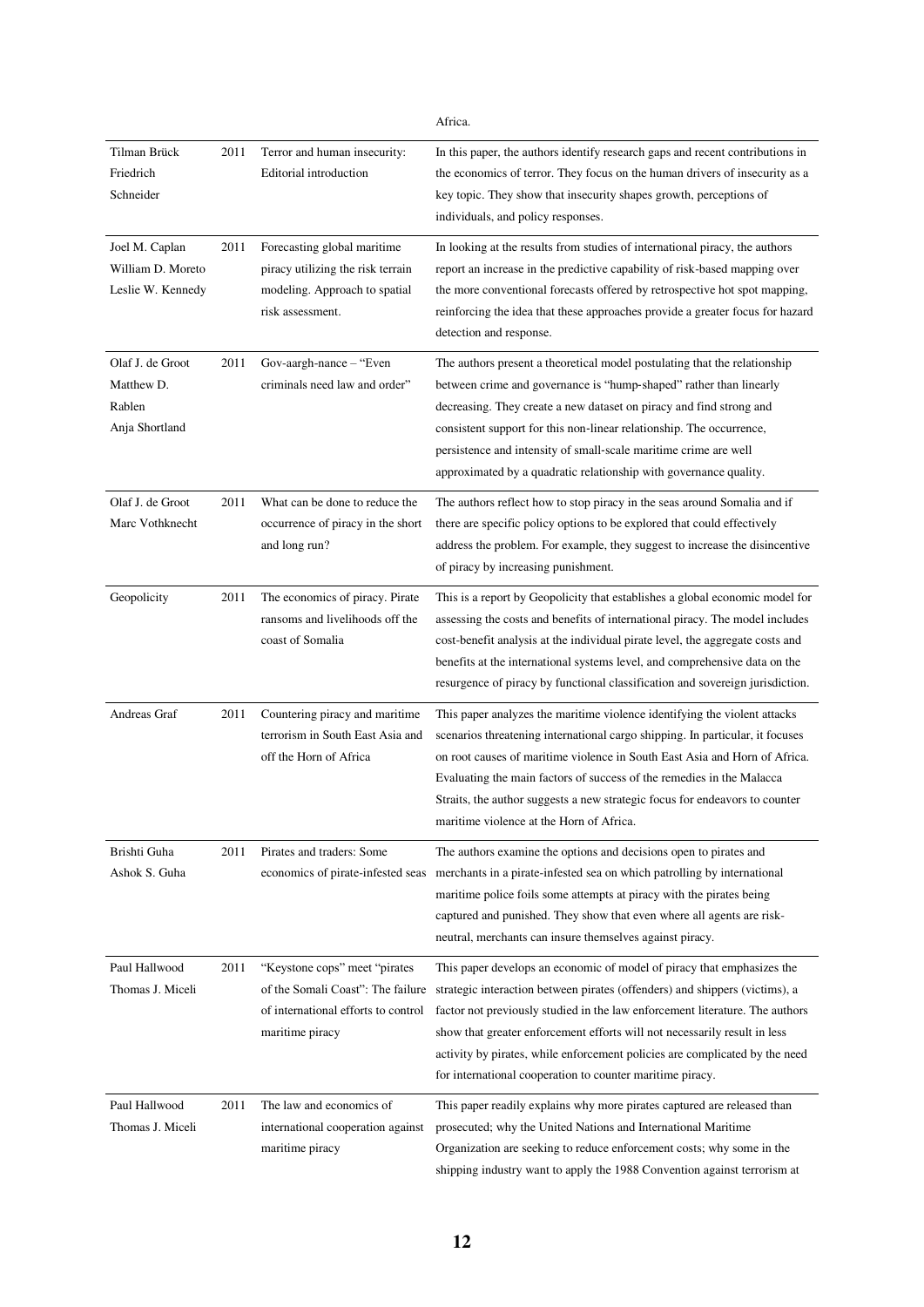|                                                                                                                                                                          |      |                                                                                                                                                                     | sea; and why still others want to move prosecution of pirates out of national<br>courts to an international court.                                                                                                                                                                                                                                                                                                                                    |
|--------------------------------------------------------------------------------------------------------------------------------------------------------------------------|------|---------------------------------------------------------------------------------------------------------------------------------------------------------------------|-------------------------------------------------------------------------------------------------------------------------------------------------------------------------------------------------------------------------------------------------------------------------------------------------------------------------------------------------------------------------------------------------------------------------------------------------------|
| Stephanie Jones                                                                                                                                                          | 2011 | Security concerns: Piracy at sea<br>and the carriage of essential<br>commodities by merchant<br>shipping $-$ The impact on<br>commodity pricing and<br>availability | This paper attempts to quantify the issues involved and looks at global<br>trends, all indicative that this problem is becoming greater rather than<br>lesser. It looks also at the detailed economic implications, the background<br>to how it began and what happens in an attack.                                                                                                                                                                  |
| Stefan Mair                                                                                                                                                              | 2011 | Piracy and maritime Security.<br>Regional characteristics and<br>political, military, legal and<br>economic implications                                            | This paper examines piracy and maritime insecurity in Africa, Asia and<br>America, which become a matter for action by the international community<br>principally when the direct economic impact becomes conflated with a<br>complex situation of regional insecurity. Military action is central to<br>containing the problem, but cannot eliminate the causes of piracy.                                                                           |
| Sarah Percy<br>Anja Shortland                                                                                                                                            | 2011 | The business of piracy in<br>Somalia                                                                                                                                | The authors explain that it will be difficult to control Somali piracy for<br>various reasons. In particular, they argue that piracy is an organized<br>criminal activity and a business that improves with a more stable operating<br>environment.                                                                                                                                                                                                   |
| Jean-Loup Samaan                                                                                                                                                         | 2011 | Security governance in the<br>maritime commons: The case for<br>a transatlantic partnership                                                                         | The author examines the performance of the European Union in the<br>counter-piracy Operation Atalanta off the coast of Somalia and in the Gulf<br>of Aden, illustrating the possibility that the EU will prove to be an<br>unexpected player in the maritime commons in the twenty-first century.                                                                                                                                                     |
| Anja Shortland                                                                                                                                                           | 2011 | "Robin Hook": The<br>developmental effects of Somali<br>piracy                                                                                                      | This paper evaluates the effects of piracy on the Somali economy to<br>establish which (domestic) groups benefit from ransom monies. The author<br>evaluates province-level market data, nightlight emissions and high<br>resolution satellite imagery, and show that significant amounts of ransom<br>monies are spent within Somalia.                                                                                                               |
| Woosun An<br>Diego F. Martínez<br>Ayala<br>David Sidoti<br>Manisha Mishra<br>Xu Han<br>Krishna R.<br>Pattipati<br>Eva D. Regnier<br>David L. Kleinman<br>James A. Hansen | 2012 | Dynamic asset allocation<br>approaches for counter-piracy<br>operations                                                                                             | This paper proposes an algorithmic augmentation or add-on to Pirate Attack<br>Risk Surface (PARS) that allocates interdiction and surveillance assets to<br>minimize the likelihood of a successful pirate attack over a fixed planning<br>horizon. In particular, for the surveillance problem, the authors propose a<br>partitioning algorithm coupled with an asymmetric assignment algorithm<br>for allocating assets to the partitioned regions. |
| Jonathan Bellish                                                                                                                                                         | 2012 | The economic cost of Somali<br>piracy 2012                                                                                                                          | This is the annual report by Oceans Beyond Piracy, which evaluates the<br>economic and human costs of maritime piracy. It examines both human and<br>economic costs incurred as a result of piracy occurring in the Horn of<br>Africa.                                                                                                                                                                                                                |
| Sami Bensassi<br>Inmaculada<br>Martínez-Zarzoso                                                                                                                          | 2012 | How costly is modern maritime<br>piracy for the international<br>community?                                                                                         | This paper focuses on the impact of maritime piracy on international trade.<br>Piracy increases the cost of international maritime transport through an<br>increase in insecurity regarding goods deliveries. The authors find robust<br>evidence indicating that maritime piracy reduces the volume of trade.                                                                                                                                        |
| Ursula E.                                                                                                                                                                | 2012 | Insurgents of the sea:                                                                                                                                              | According to the authors, piracy is a result of permissive institutional                                                                                                                                                                                                                                                                                                                                                                              |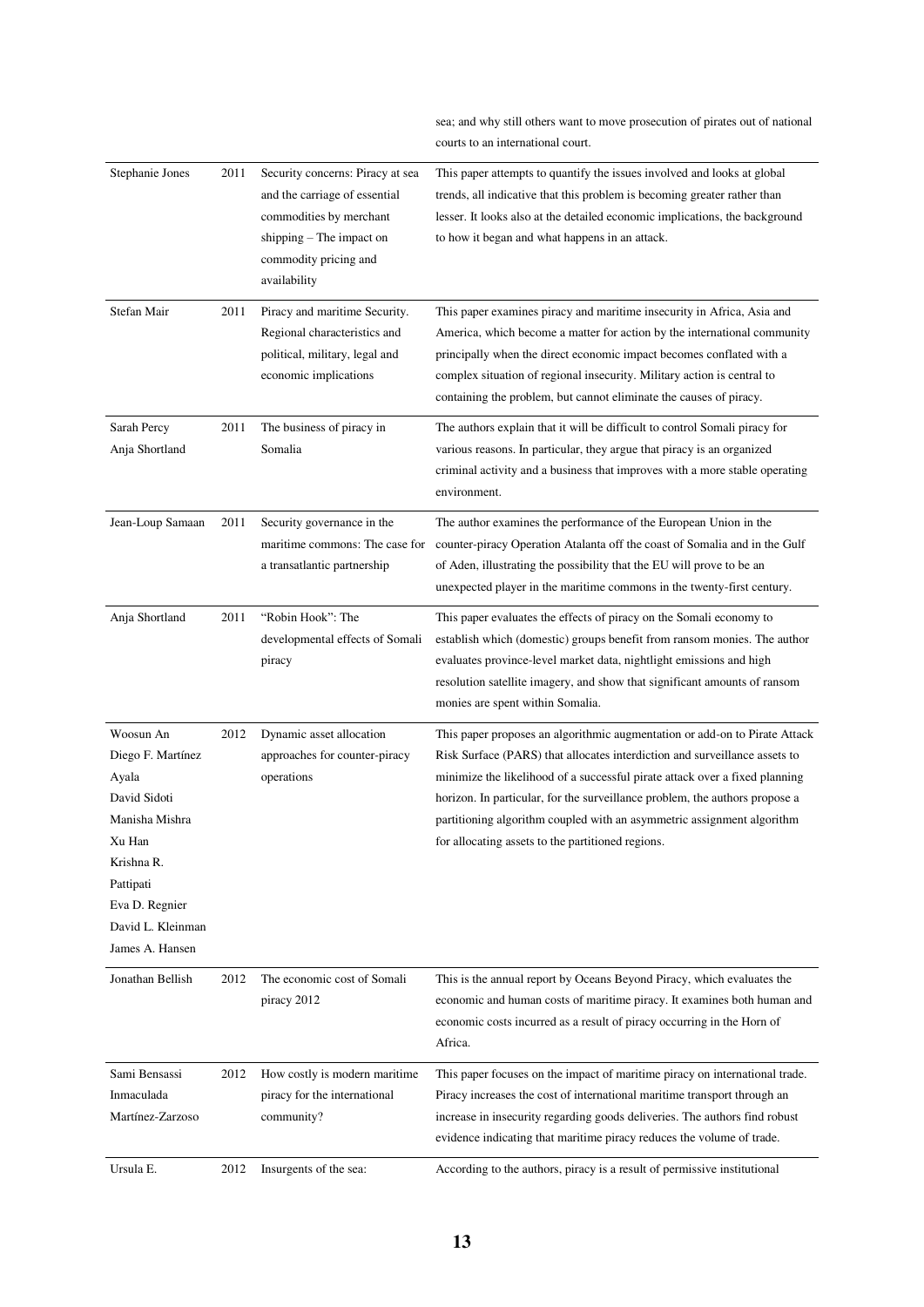| Daxecker<br><b>Brandon Prins</b>                           |      | Institutional and economic<br>opportunities for maritime piracy                                                               | environments and the lack of legal forms of employment in states' fishing<br>sectors. The authors show that state weakness and reductions in fish catch<br>affect piracy as expected. These findings suggest that international efforts<br>in combating piracy should center on improving the institutional<br>environments and labor opportunities driving maritime piracy.         |
|------------------------------------------------------------|------|-------------------------------------------------------------------------------------------------------------------------------|--------------------------------------------------------------------------------------------------------------------------------------------------------------------------------------------------------------------------------------------------------------------------------------------------------------------------------------------------------------------------------------|
| Olaf J. de Groot<br>Matthew D.<br>Rablen<br>Anja Shortland | 2012 | Barrgh-gaining with Somali<br>pirates                                                                                         | The authors apply a theoretical model of the bargaining process to analyze<br>the empirical determinants of ransom amounts and negotiation lengths.<br>They find that ransom amount and negotiation length depend on the<br>observable characteristics of both pirates and ships and on the "reference"<br>ransom" established by previous ransom payments for a specific ship type. |
| Brishti Guha                                               | 2012 | Pirates and fishermen: Is less<br>patrolling always bad?                                                                      | The author explores the time allocation decision of potential pirates<br>between piracy and an alternative non-violent occupation, fishing, when the<br>returns of both piracy and fishing are sensitive to patrolling intensity. The<br>author obtains the surprising result that sufficiently low patrolling can be a<br>good strategy.                                            |
| Theo E.<br>Notteboom                                       | 2012 | Towards a new intermediate hub<br>region in container shipping?<br>Relay and interlining via the<br>Cape route vs. Suez route | This paper analyzes to what extent and for which trade lanes the Cape route<br>could develop into a competitive alternative to the Suez route. The results<br>show that the Cape route has the potential to serve as an alternative to the<br>Suez route on 11 trade lanes.                                                                                                          |
| Christian Schubert<br>Leonhard K. Lades                    | 2012 | Fighting Maritime Piracy: Three<br>lessons from Pompeius Magnus                                                               | Piracy risks generating significant negative externalities to third parties,<br>justifying attempts to contain it. The authors argue that these attempts may<br>benefit from a look back—through the analytical lens of public choice<br>theory—to the most successful counter-piracy campaign ever undertaken,<br>namely, the one led by the Roman general Gnaeus Pompeius Magnus.  |
| Anja Shortland<br>Federico Varese                          | 2012 | The business of pirate protection                                                                                             | Drawing on Protection Theory developed for the study of Mafias, the<br>authors show that there is a clear distinction between protectors of piracy<br>and pirates. They argue that the solution to piracy needs to focus on the<br>enablers rather than the executors of the crime, and should be at the sub-<br>state, clan level.                                                  |
| Currun Singh<br>Arjun S. Bedi                              | 2012 | 'War on Piracy': The conflation<br>of Somali piracy with terrorism<br>in discourse, tactic and law                            | This paper argues that since 2005, the global security discourse has<br>confused maritime piracy off the Horn of Africa with terrorism. The<br>authors propose a shift from military to developmental responses to piracy,<br>with an emphasis on respecting local institutions of law enforcement and<br>governance in Somalia.                                                     |
| Michał Gornowicz                                           | 2013 | Marine piracy in Somalia – Past,<br>present and future                                                                        | In this paper, the author analyzes the Convention on the High Seas from<br>Geneva (1958) and the history of piracy in Somalia. Showing the attitude of<br>international community towards piracy and the recent data, the author<br>suggests future scenarios in Somalia.                                                                                                            |
| Stefan Halikowski-<br>Smith                                | 2013 | International seaborne piracy and<br>the state: Lessons to be learned<br>from history?                                        | In the light of the Operation Atalanta, the author recalls that the problem of<br>seaborne piracy was addressed and suppressed by European powers in the<br>past. Even if not all attempts at resolving piracy were successful, the author<br>argues that these are lessons policy-makers today would do well to take<br>heed.                                                       |
| Ryan Jablonski<br>Steven Oliver                            | 2013 | The political economy of<br>plunder: Economic opportunity<br>and modern piracy                                                | Using original data on over 3,000 pirate attacks, the authors argue that these<br>attacks are, in part, a response to poor labor market opportunities. The<br>authors show that changes in the price of labor- and capital-intensive                                                                                                                                                 |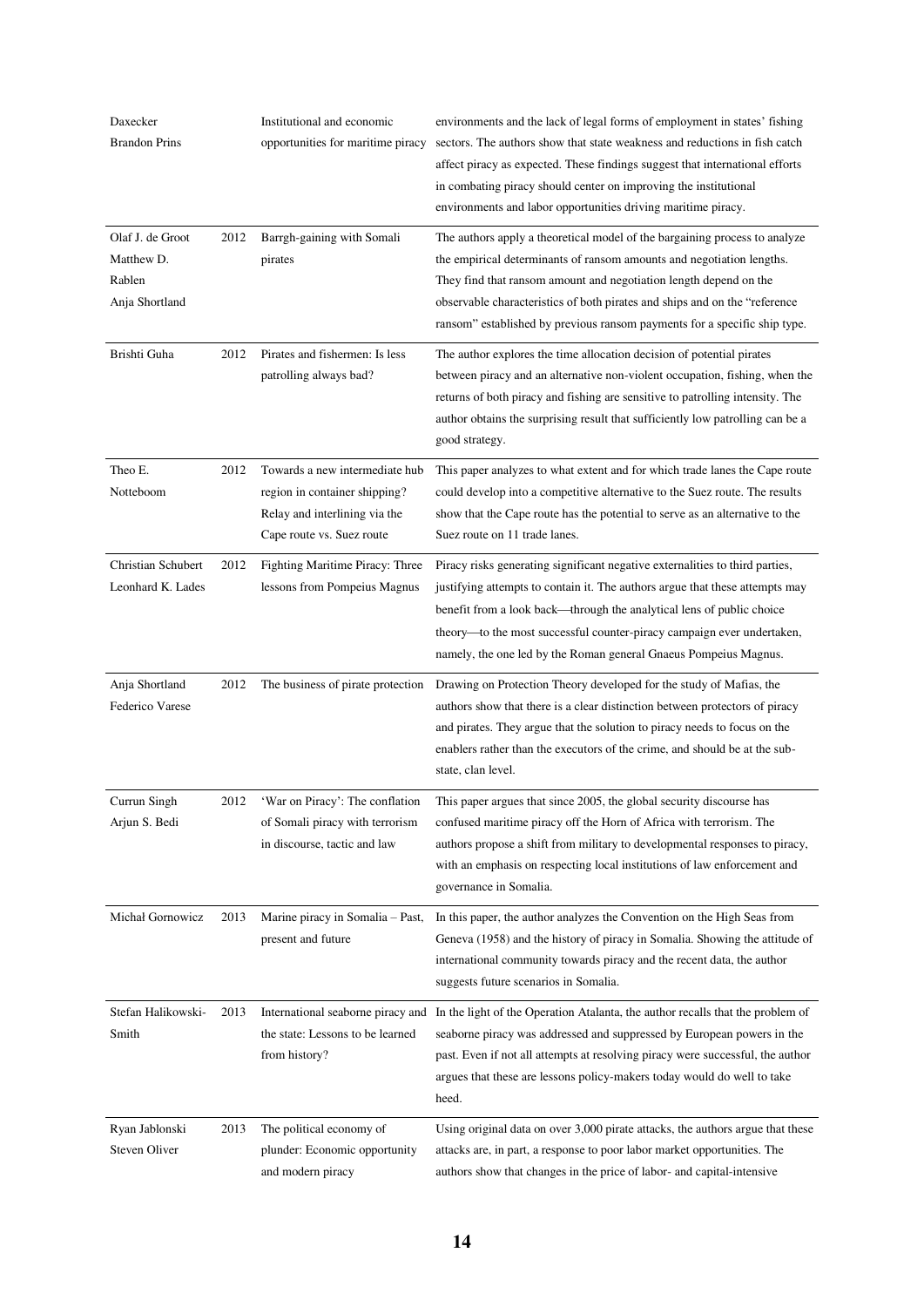|                                                                                                  |      |                                                                                           | commodities have consistent and strong effects on the number of pirate<br>attacks in a country's territorial waters each month.                                                                                                                                                                                                                                                                                              |
|--------------------------------------------------------------------------------------------------|------|-------------------------------------------------------------------------------------------|------------------------------------------------------------------------------------------------------------------------------------------------------------------------------------------------------------------------------------------------------------------------------------------------------------------------------------------------------------------------------------------------------------------------------|
| William A. Kerr                                                                                  | 2013 | Scourge of the seas - Again!<br>Anti-piracy services and<br>international trade costs     | This paper shows that the costs associated with providing anti-piracy<br>services are considerable and it is difficult to assess their cost-effectiveness.<br>Piracy is imposing significant costs on the conduct of international trade,<br>and the author argues that a return to the pirate-free status of the latter part<br>of the 20 <sup>th</sup> century is unlikely.                                                |
| Inmaculada<br>Martínez-Zarzoso<br>Sami Bensassi                                                  | 2013 | The price of modern maritime<br>piracy                                                    | This paper aims to investigate maritime transport costs as one of the<br>channels through which modern maritime piracy could have a major impact<br>on the global economy. The authors show that maritime piracy significantly<br>increases trade cost between Europe and Asia.                                                                                                                                              |
| <b>Steven Oliver</b><br>Ryan Jablonski<br>Justin V. Hastings                                     | 2013 | The Tortuga Disease: The<br>perverse distributional effects of<br>illicit foreign capital | Evaluating data on illicit capital flows into Somalia, the authors find robust<br>evidence that inflows can have distributional effects: illicit capital can<br>undermine long-term development as well as contribute to dependence—<br>both political and economic-on transnational crime.                                                                                                                                  |
| George Samiotis<br>Vasileia Psarrou<br>Michalis Pazarzis<br>Vasilis Tselentis<br>Georgios Dafnos | 2013 | Maritime piracy: Trends and<br>future developments. A review                              | Analyzing the effectiveness of counter-piracy measures, the author suggests<br>that piracy cannot be eliminated solely with force-oriented initiatives<br>without addressing its root causes that are political instability, endemic<br>poverty and the lack of social and economic safety and security.                                                                                                                     |
| World Bank                                                                                       | 2013 | The pirates of Somalia: ending<br>the threat, rebuilding a nation                         | This is the report by the World Bank that shows that the costs imposed by<br>Somali pirates on the global economy are so high. The international<br>mobilization to eradicate piracy off the Horn of Africa not only has global<br>security benefits, but also makes ample economic sense. This report affirms<br>that the international community can and should assist Somalia to find<br>solutions to the piracy problem. |
| Alfredo Burlando<br>Anca D. Cristea<br>Logan M. Lee                                              | 2014 | The trade consequences of<br>maritime insecurity: evidence<br>from Somali piracy          | By comparing trade volume changes along shipping routes located in pirate<br>waters to those that are not, the authors estimate that Somali piracy reduced<br>bilateral trade passing through the Gulf of Aden in the last years. They find<br>larger reductions for trade in bulk commodities-generally shipped by sea<br>and more likely to fall prey to piracy attacks.                                                   |
| Probal K. Ghosh                                                                                  | 2014 | Strategies for countering<br>Somalian piracy: Responding to<br>the evolving threat        | This paper analyzes the solution to eradicate the Somali piracy, which has<br>developed extensive linkages with terrorist organizations and well-financed<br>organized criminal gangs based. The author suggests that the espousal of<br>multi-pronged proactive approaches need to eradicate piracy. In addition,<br>the author argues that all the major stakeholders and the affected states have<br>to collaborate.      |
| <b>Thomas Gries</b><br>Margarete Redlin                                                          | 2014 | Maritime piracy: Socio-<br>economic, political, and<br>institutional determinants         | The authors argue that the number of maritime piracy and armed robbery<br>incidents is characterized as count data and exhibits overdispersion.<br>Therefore, they apply random-effects negative binomial regressions for a<br>panel dataset and show that poor socio-economic, political, and institutional<br>conditions in the host country increase the likelihood of piracy attacks.                                    |
| Paul Hallwood<br>Thomas J. Miceli                                                                | 2014 | Modern maritime piracy                                                                    | This paper provides and economic analysis of the problem of modern-day<br>maritime piracy. The authors review the current scope of the problem, and<br>develop an economic of model of piracy that emphasizes the strategic<br>interaction between the efforts of pirates to locate potential targets, and                                                                                                                   |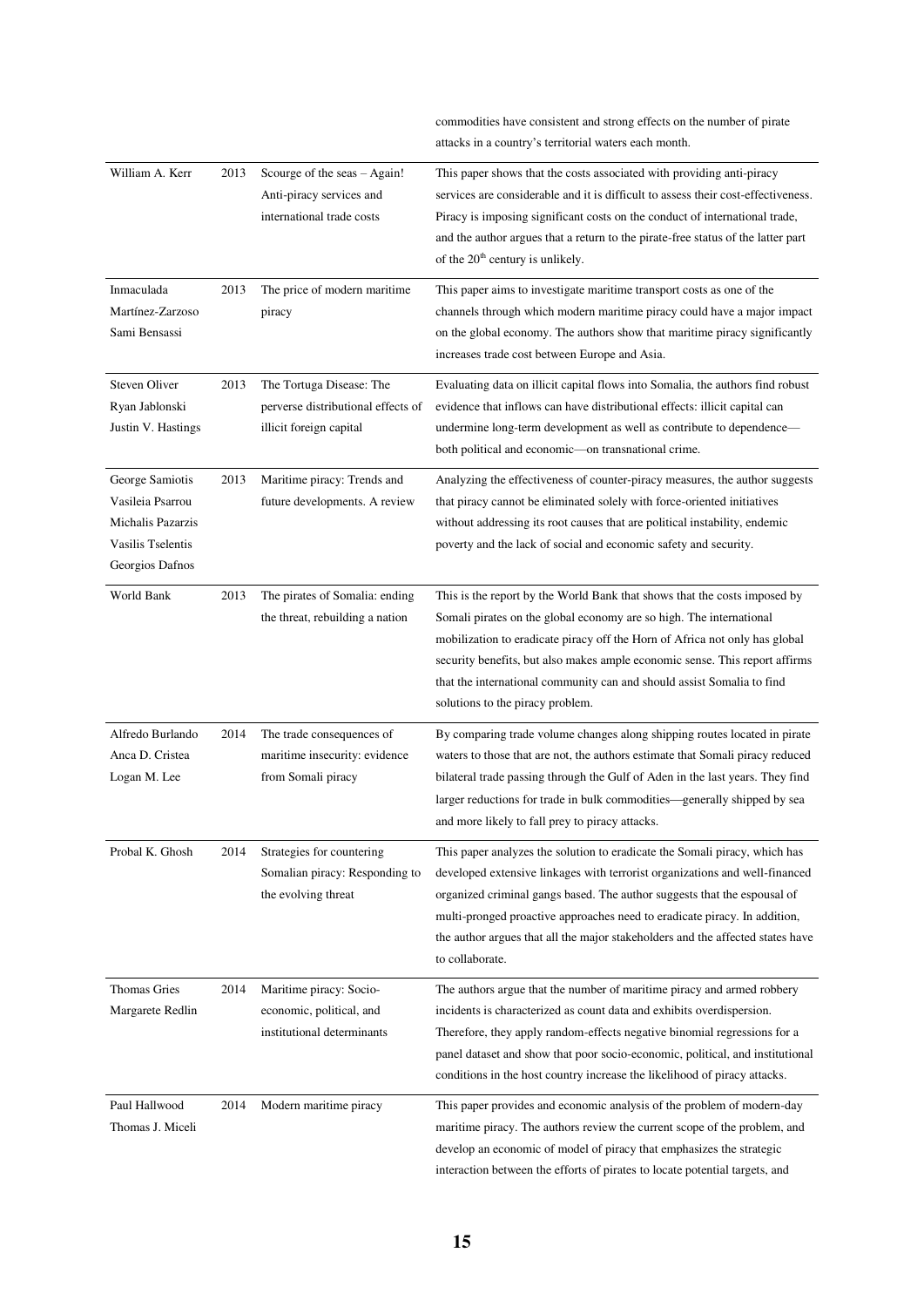|                                                                                                    |      |                                                                                                                                          | shippers to avoid contact.                                                                                                                                                                                                                                                                                                                                                                                                              |
|----------------------------------------------------------------------------------------------------|------|------------------------------------------------------------------------------------------------------------------------------------------|-----------------------------------------------------------------------------------------------------------------------------------------------------------------------------------------------------------------------------------------------------------------------------------------------------------------------------------------------------------------------------------------------------------------------------------------|
| Elio Marchione<br>Shane D. Johnson<br>Alan Wilson                                                  | 2014 | Modelling maritime piracy: A<br>spatial approach                                                                                         | This paper presents a model to generate dynamic patterns of maritime<br>piracy. Analyzing data on pirate attacks, vessels routes and flows through<br>the Gulf of Aden in the year 2010, the authors employ agent-based<br>modelling to simulate pirate, vessel and naval forces behaviors.                                                                                                                                             |
| Ussif R. Sumaila<br>Mahamudu<br>Bawumia                                                            | 2014 | Fisheries, ecosystem justice and<br>piracy: A case study of Somalia                                                                      | In this paper, the authors argue that the origin of piracy in Somalia is a<br>result of a combination of state failure, IUU fishing, toxic waste dumping<br>and its impact on the ecosystem. They present some potential resolutions to<br>the problem of piracy, which requires a multifaceted approach.                                                                                                                               |
| <b>United Nations</b><br>Conference on<br>Trade and<br>Development<br>(UNCTAD)                     | 2014 | Maritime piracy - Part I: An<br>overview of trends, costs and<br>trade related implications                                              | This is the first part of the report by UNCTAD that considers the costs and<br>trade-related implications of maritime piracy and takes stock of regulatory<br>and other initiatives pursued by the international community in an effort to<br>combat piracy.                                                                                                                                                                            |
| <b>United Nations</b><br>Conference on<br>Trade and<br>Development<br>(UNCTAD)                     | 2014 | Maritime piracy - Part II: An<br>overview of the international<br>legal framework and of<br>multilateral cooperation to<br>combat piracy | This is the second part of the report by UNCTAD that considers the costs<br>and trade-related implications of maritime piracy and takes stock of<br>regulatory and other initiatives pursued by the international community in<br>an effort to combat piracy.                                                                                                                                                                           |
| Jens Vestergaard<br>Madsen<br>Conor Seyle<br>Kellie Brandt<br><b>Heather Randall</b><br>Kellie Roy | 2014 | The state of maritime piracy<br>2013                                                                                                     | This is the annual report by Oceans Beyond Piracy, which evaluates the<br>economic and human costs of maritime piracy. It examines both human and<br>economic costs incurred as a result of piracy occurring in the world, in<br>particular in the Horn of Africa.                                                                                                                                                                      |
| Zaili Yang<br>Adolf K.Y. Ng<br>Jin Wang                                                            | 2014 | A new risk quantification<br>approach in port facility security<br>assessment                                                            | This paper introduces a novel evidential reasoning approach to facilitate the<br>quantitative analysis of port facility security assessment. Therefore, the<br>authors quantify port facility security risks and to conduct the cost benefit<br>analysis of the associated security control measures.                                                                                                                                   |
| <b>Timothy Besley</b><br>Thiemo Fetzer<br>Hannes Mueller                                           | 2015 | The welfare cost of lawlessness:<br>Evidence from Somali piracy                                                                          | This paper estimates the effect of piracy attacks on shipping costs using a<br>unique data set on shipping contracts in the dry bulk market. The authors<br>look at shipping routes whose shortest path exposes them to piracy attacks,<br>and find that the increase in attacks in 2008 lead to around a 10% increase<br>in shipping costs.                                                                                            |
| Christian Bueger                                                                                   | 2015 | What is maritime security?                                                                                                               | Given that no international consensus over the definition of maritime<br>security has emerged, this paper suggests three frameworks by which one<br>can identify commonalities and disagreements are needed. The author<br>argues that these frameworks allow for the mapping of maritime security.                                                                                                                                     |
| Ursula E.<br>Daxecker<br>Brandon C. Prins                                                          | 2015 | Searching for sanctuary:<br>government power and the<br>location of maritime piracy                                                      | This paper argues that states' ability to project power over distance affects<br>pirates' decisions on where to organize and operate. Using geocoded data,<br>the authors show that increases in state capacity are associated with greater<br>median capital-piracy distances. These findings are robust to several<br>changes in model specification. These results have important implications<br>for the study of piracy and crime. |
| Matthias Flückiger<br>Markus Ludwig                                                                | 2015 | Economic shocks in the fisheries<br>sector and maritime piracy                                                                           | The authors show that negative economic shocks in the fisheries sector are<br>associated with an increase in maritime piracy. Using the variation in the                                                                                                                                                                                                                                                                                |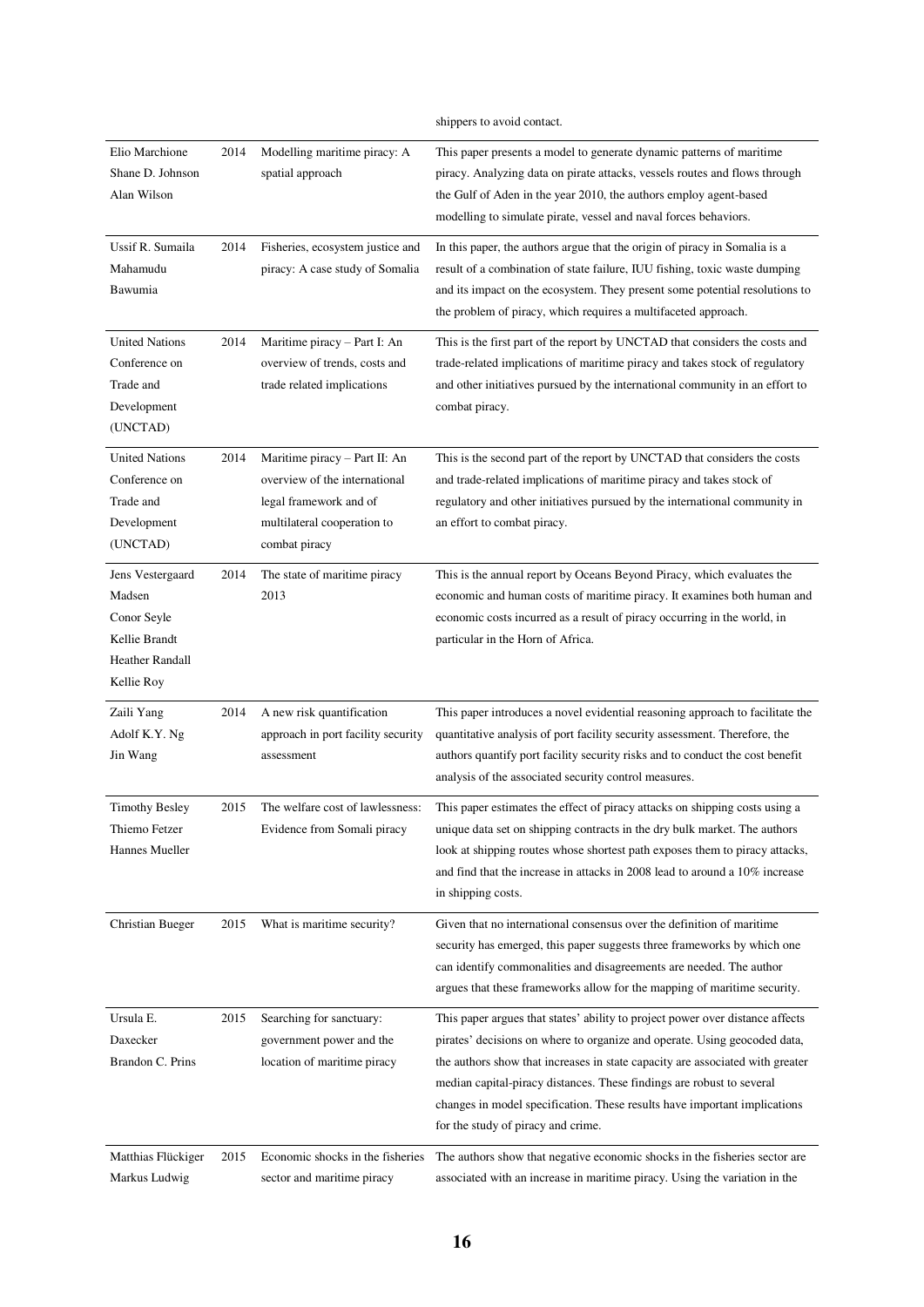|                                                                                                                                         |      |                                                           | phytoplankton abundance off the individual countries' coasts, they find that<br>it is positively related to fish catches but negatively associated with the<br>incidence of piracy, the onset of piracy and the absolute number of pirate<br>attacks.                                                                                                   |
|-----------------------------------------------------------------------------------------------------------------------------------------|------|-----------------------------------------------------------|---------------------------------------------------------------------------------------------------------------------------------------------------------------------------------------------------------------------------------------------------------------------------------------------------------------------------------------------------------|
| Anton A.<br>Varfolomeev                                                                                                                 | 2015 | Piracy as a threat to international<br>peace and security | This paper examines the adequacy of the classical approach treating piracy<br>as a common crime with an international element, comparing contemporary<br>piracy to other illegal activities committed by non-state actors. The author<br>analyze a case study on the role of the UN Security Council in suppressing<br>piracy off the coast of Somalia. |
| Matthew R. Walje<br>Jens Vestergaard<br>Madsen<br>Conor Seyle<br>Kellie Brandt<br>Peter Kerins<br>Megan Matthews<br><b>Tyler Maybee</b> | 2015 | The state of maritime piracy<br>2014                      | This is the annual report by Oceans Beyond Piracy, which evaluates the<br>economic and human costs of maritime piracy. It examines both human and<br>economic costs incurred as a result of piracy occurring in the world, in<br>particular in the Horn of Africa.                                                                                      |

Bensassi and Martínez-Zarzoso estimate the impact of maritime trade between Europe and Asia using the data on piracy incidents between 1999 and 2008. They apply the gravity model, widely used to investigate the role played by specific policy or geographical variables in bilateral trade flows.

Burlando, Cristea, and Lee lay out an empirical model of bilateral trade where piracy increases trade costs, and derive an augmented gravity equation to estimate the effect of pirate activities on trade volumes. Using a global panel data set combining information on bilateral volumes of trade and on reported pirate attacks, they show that the threat of violence and, more generally, the possibility of disruptions in the transportation network have a negative effect on trade.

In another research, Martínez-Zarzoso and Bensassi test the effect of modern maritime piracy on maritime trade cost proposing a simple model of transport cost determination and deriving a transport costs equation augmented with maritime piracy as an additional explanatory variable. Their results show a significant and positive impact of maritime piracy on maritime transport cost; in addition, they show that localized conflicts could selectively harm some international trade routes.

In a world where trade, economies, and populations are growing fast, the long-term availability of cost-effective, efficient, environmentally sustainable, safe, and secure maritime transport services is crucial. Maritime piracy has recently evolved from a localized maritime transport concern into a cross-sectoral global challenge, with a range of important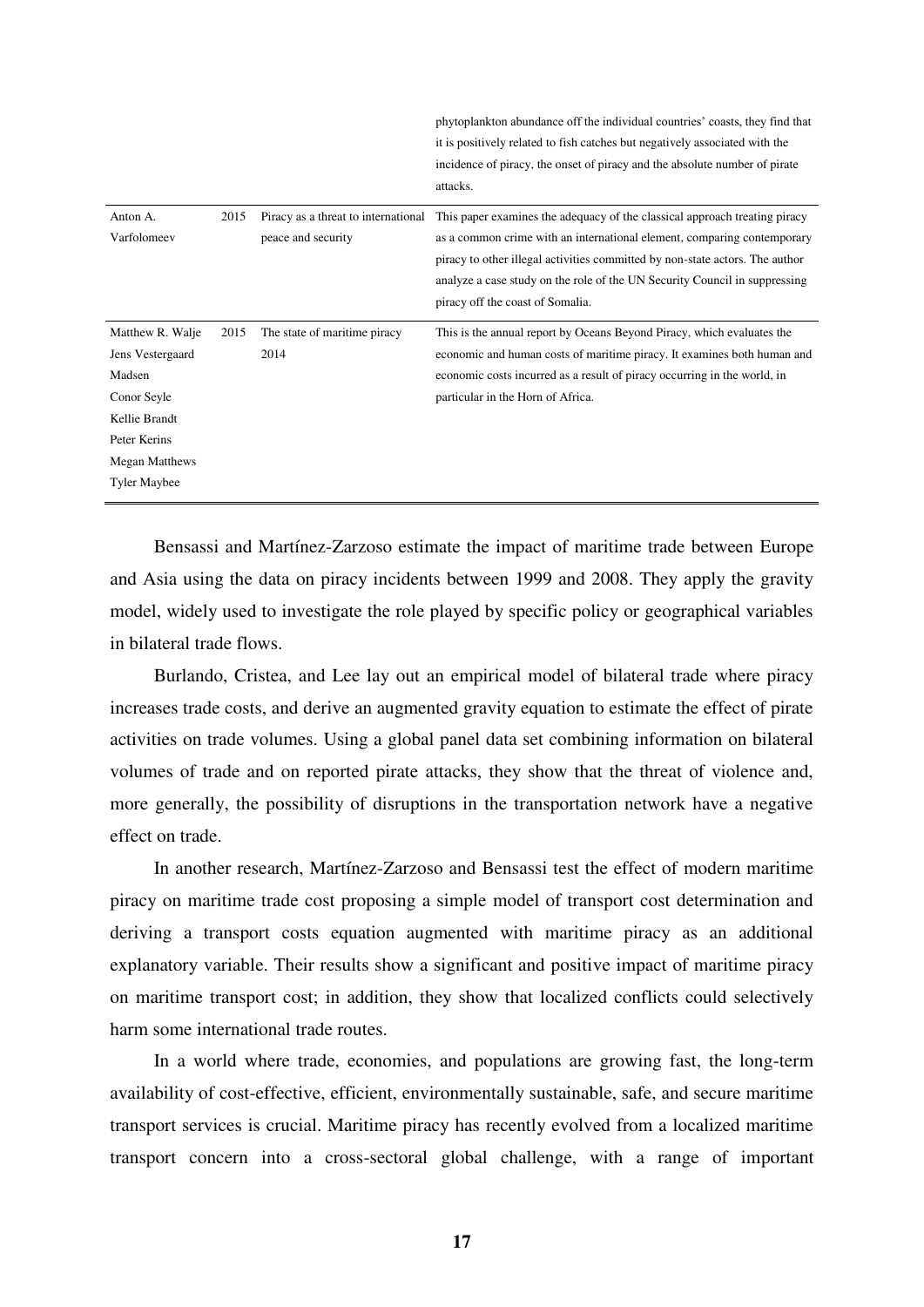repercussions for the development prospects of affected regional economies as well as for global trade. In this regard, Shortland and Vothknecht quantitatively examine the period of high intensity counter-piracy operations off the coast of Somalia from January 2008 to June 2010. They show that improvements in private sector defensive measures have not resulted in a greater effectiveness of the transit corridor in the Gulf of Aden over time either, because pirates have also changed their tactics in response. They also argue that the threat of escalating military violence has crucially contributed to piracy remaining a business rather than becoming allied to violent insurgent movements.

B. Guha and A. S. Guha examine the options and decisions open to pirates and merchants in a "pirate-infested sea" on which patrolling by international maritime police foils some attempts at piracy with the pirates being captured and punished.

Patrolling should have a deterrent effect on piracy by reducing the probability of successful pirate attacks and increasing the probability of capture; but sometimes it may also have other impacts on incentives for piracy and on the relative attractiveness of piracy and fishing. In further research, B. Guha shows that when patrolling is sufficiently low, it could trigger a decline in both piracy and patrolling.

Jakob et al. explore how agent-based techniques can be employed to reduce the threat of contemporary maritime piracy to international transport. By means of a data-driven agent based simulation platform, they analyze information in the maritime domain with the emphasis on detecting, anticipating and preventing pirate attacks.

In particular, other studies on how to anticipate pirate attacks have been carried out by An et al., which have developed a piracy prediction model based on wind, waves, currents, as well as on the ground intelligence that could help predict the probability of a pirate attack on a given day. This model generates a map that shows the highest-risk areas and could be of further use by adding up to the minute on shipping traffic to identify likely targets for pirates. Whereas, using Risk Terrain Modeling, Caplan, Moreto, and Kennedy put forward three risk factors (State status, shipping routes and maritime choke points) to show if attacks locations can be predicted.

Academics debate whether the continuous patrolling of naval forces as well as the private contract armed guards aboard ships, could be successful in weakening pirate capabilities. According to Samiotis et al., piracy cannot be eliminated solely with forceoriented initiatives, without addressing its root causes (i.e., political instability, endemic poverty, and the lack of security).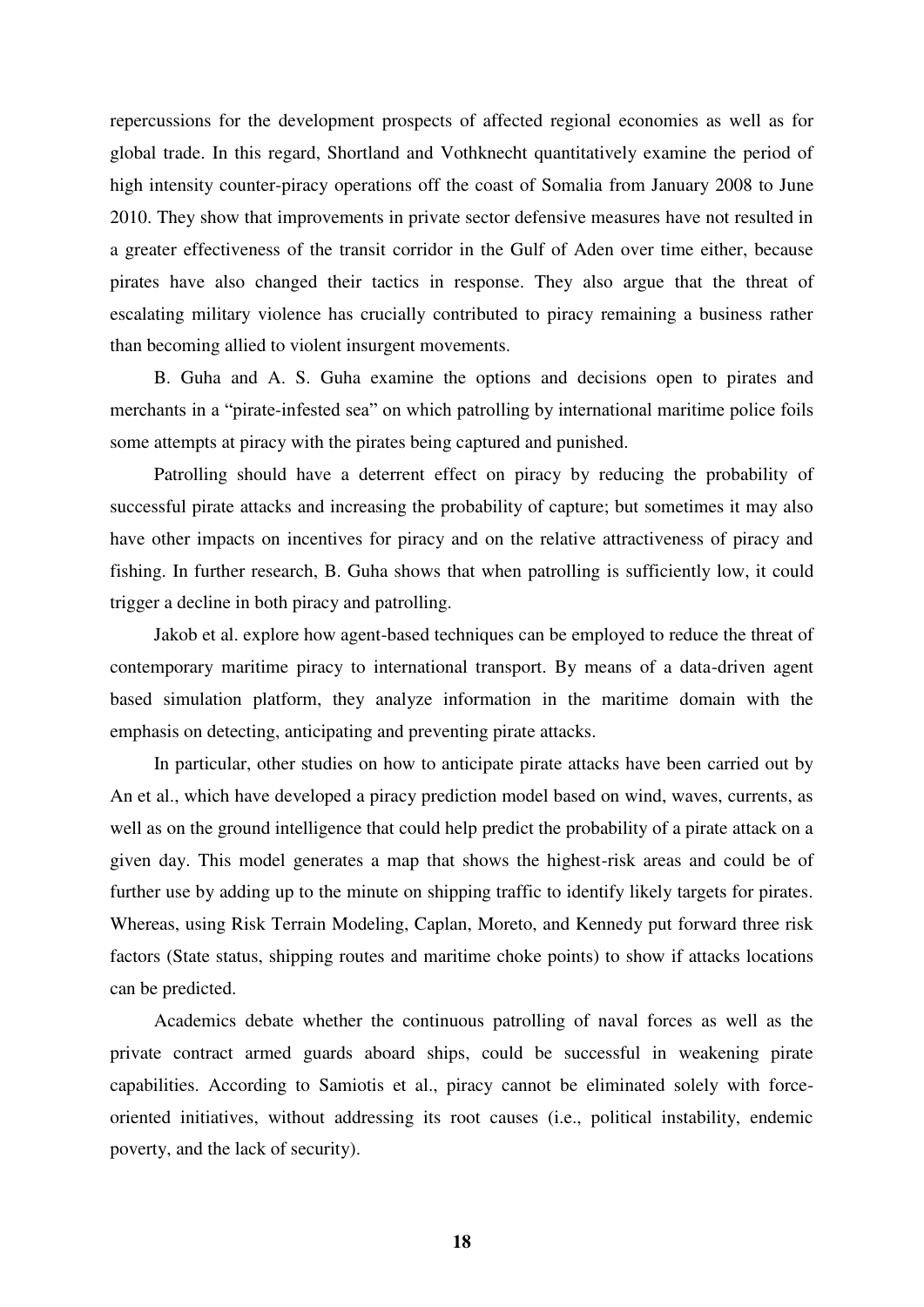Gries and Redlin examine the effects of socioeconomic, political, and institutional conditions on maritime piracy for 149 countries between 1991 and 2010. They show that, on average, less developed countries with higher political and institutional disorder have a higher probability of piracy attacks. Their findings suggest that to solve the problem of piracy, policy efforts should primarily be directed at strengthening economic conditions and the internal stability of the country. Daxecker and Prins propose a general explanation of maritime piracy that emphasizes the importance of institutional and economic opportunities. Using a monadicyear unit of analysis that includes all States in the international system and cases from 1991 to 2007, they show a positive and statistically significant relationship between piracy attacks and both State failure and economic opportunity.

Instead, de Groot, Rablen, and Shortland re-examine the relationship between crime and governance showing that in a country with initially low State governance, surrounding maritime piracy activities increase as State governance improves over land. They argue that increased State governance has the paradoxical effect of helping pirates protect their loot from theft once on land. Focusing on the link between state failure, fishing, and piracy, the study of Sumaila and Bawumia notes that State failure, or weakness, is not sufficient to the emergence of maritime piracy. They argue that the origin of piracy in Somalia is a result of a combination of state failure, IUU fishing, toxic waste dumping and its impact on the ecosystem. They show that resolving the problem of piracy requires a multifaceted approach, including the establishment of a viable Somali State with the rule of law, and action taken to prevent illegal fishing and toxic waste dumping to provide support for the local fishing industry.

Therefore, some academics have focused their research on the choice to pursue the pirate activities. Anderson and Marcouiller examine a two-country Ricardian trade model where individuals may choose between productive activity and piracy, and show that autarky obtains over a large parameter space. Analyzing the effect of variation in commodity prices on the number of pirate attacks, Jablonski and Oliver show that lower opportunity costs in the agricultural sector, induced by reduced prices for agricultural products, increase maritime piracy activity.

Calahorrano and an de Meulen set up a simple model to describe the choice of becoming a pirate in a setting with an industrialized and a developing country that both engage in fishing in the same waters. They compare the impact of several short- or mediumterm measures on piracy and on well-being in the industrialized country, measured by per capita consumption. Because of fishing competition, maritime piracy as an alternative to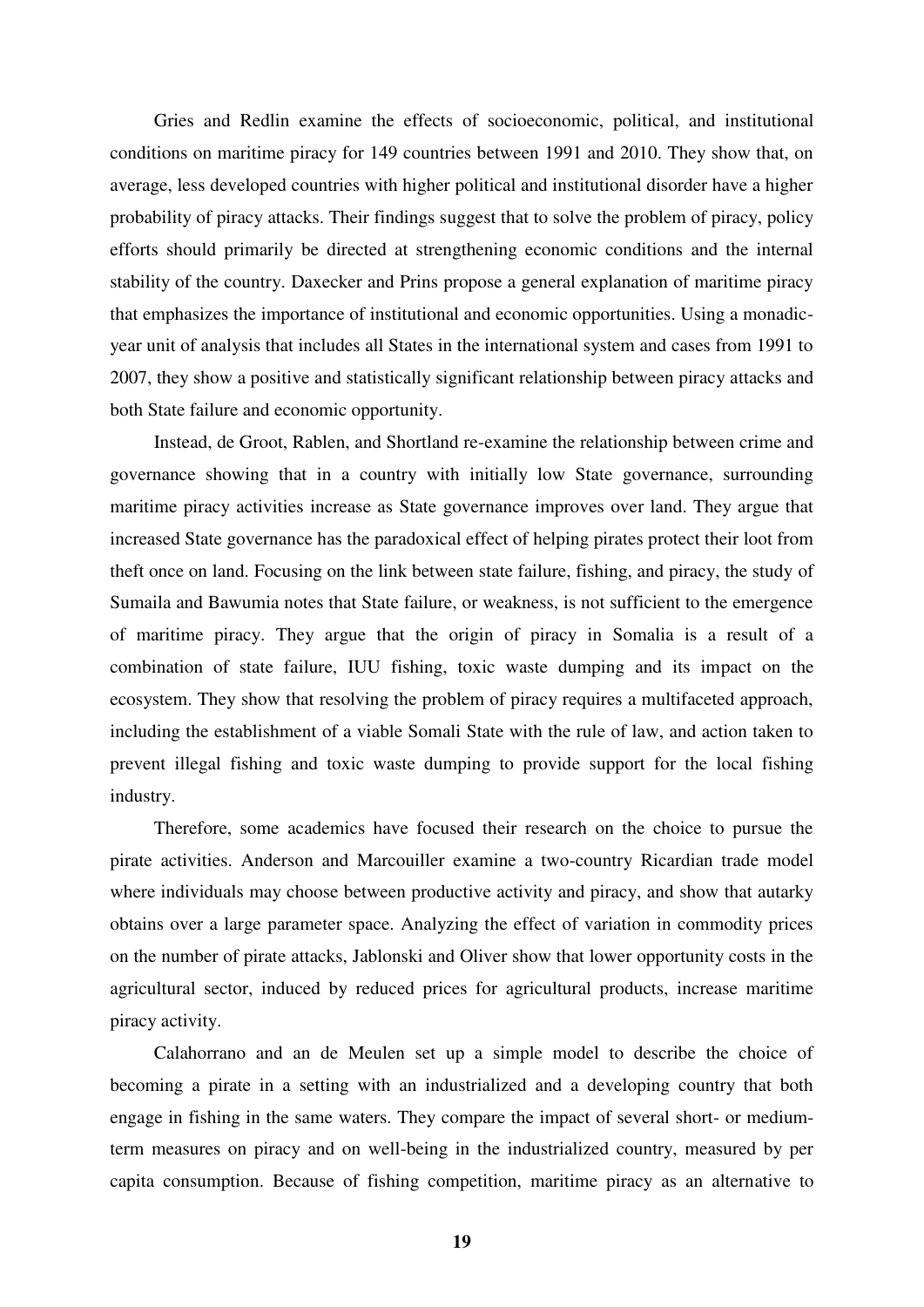fishing becomes more attractive in the developing country. Analyzing the case of the fisheries sector, Fluckiger and Ludwig study the link between economic shocks in this sector and the incidence of piracy. Examining a panel of 109 coastal countries that spans the years 2004– 2009, they use the variation in phytoplankton abundance off the individual countries' coasts as a source of economic shocks to the fishing industry. They argue that higher plankton abundance leads to an increase in the abundance of fish and, hence, to higher productivity in the fisheries sector: this signifies an improvement in economic conditions in this sector and therefore increases the opportunity cost for a fishermen to engage in piracy activity.

According to Oliver, Jablonski, and Hastings, in Somalia, ransom incomes appear to have increased returns in non-tradable sectors and especially among businesses that cater to pirates, like drug traffickers, construction workers, cooks, prostitutes, and vehicle importers. They suggest that the distributional effects of illicit capital generated by transnational crime can undermine long-term development by harming internationally tradable sectors, and by making the larger economy dependent on growth in the illicit sector.

De Groot, Rablen, and Shortland empirically examine the determination of ransom amounts and negotiation durations by using a new dataset of hijackings and ransoms in Somalia. They develop a simple bargaining model and estimate separate models for ransom amount and negotiation duration. They show "sophisticated" pirates (akin to organized criminal gangs) extract higher ransoms than "opportunists," who lack the infrastructure to sustain long negotiations. In addition, past higher ransoms are positively associated with subsequent ransom amounts. Hence, higher ransom amounts impart a negative externality on future victims.

Schubert and Lades argue that pirates are rational economic actors responding to costs and benefits, and that piracy is an occupational choice. Therefore, they suggest to look back to the campaign undertaken by the Roman general Pompeius Magnus in 67 B.C., which significantly reduced the incidence of piracy in the Eastern Mediterranean.

The negative impacts of piracy comprise not only casualties and ransom payments, but also damage to the region and the global economy (e.g., the transport sector). However, according to some academics, it contributes to people's incomes and thereby to economic development. Shortland evaluates data collected by internationally funded nongovernmental organizations (NGOs), monitoring rainfall and regional food and commodity prices, and demonstrate the impact of the piracy sector both on the local and on the national economy of Somalia. She argues piracy has created employment and considerable multiplier effects in the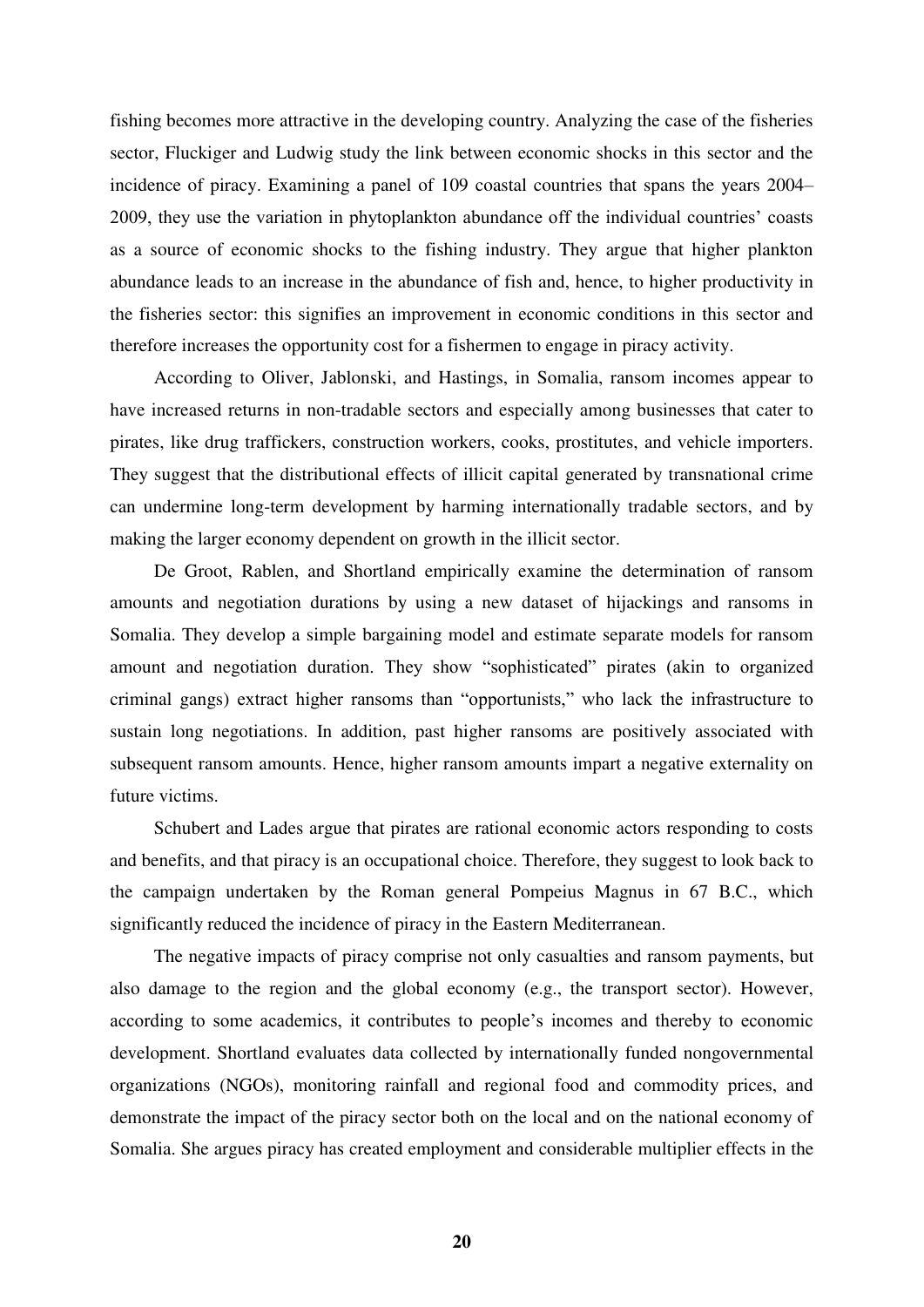Puntland economy even if a significant proportion of the proceeds from piracy are invested in foreign goods or are channeled back to foreign financiers.

According to Shortland, although coastal villages have gained little from hosting pirates, pirate incomes have widespread and significant positive impacts on the Somali economy. These positive economic impacts of piracy are widely spread and a military strategy to eradicate it could seriously undermine local development. In addition, analyzing the efforts of both private and public sector initiatives, Kerr shows that piracy imposes considerable costs on international commerce and taxpayers, thus inhibiting international trade.

Besley, Fetzer, and Mueller study the consequences of trade costs for trade patterns. They develop a statistical model to calculate the frequency of piracy attacks in Indonesia and Somalia to estimate how much an upsurge in piracy raises shipping costs. They argue that the extra shipping costs are mostly due to the increased security measures that are needed to repel pirate attacks and hence constitute a welfare cost as labor and resources are allocated from productive tasks to guard services. Therefore, developing a model to compare this extraction of resources through pirate attacks to a tax on shipping that finances an equivalent transfer, they show that predation is a lot more costly as a form of extraction than taxation.

Given the issues at stake and the broad range of costs and trade-related implications of maritime piracy at both the regional and the global level, sustained long-term efforts to combat and repress piracy clearly remain a matter of strategic importance. A study by the World Bank estimates the risk of piracy off the coast of Somalia to equate about a 1 percent ad valorem rise in trade costs, acting as a hidden tax on world trade. With over US\$ 1 trillion of international trade passing through the affected area, the overall cost of piracy to global trade is assessed at about US\$ 18 billion. Meanwhile, trade costs in Somalia alone are estimated at US\$ 6 million annually, not including the impact on other sea-based economic activities.

In the literacy, finally, there are few contributions concerning the link between terrorism and piracy in Somalia, mostly done with a qualitative approach. Some areas of Somalia are controlled by Al-Shabaab, the *jihadist* terrorist group that launched its own insurgency on major Somali cities by 2009. According to official data, no direct connection exists between Al-Shabaab and Somali pirates, and the pirates show no interest in having any ideological affiliation with the *jihadis*.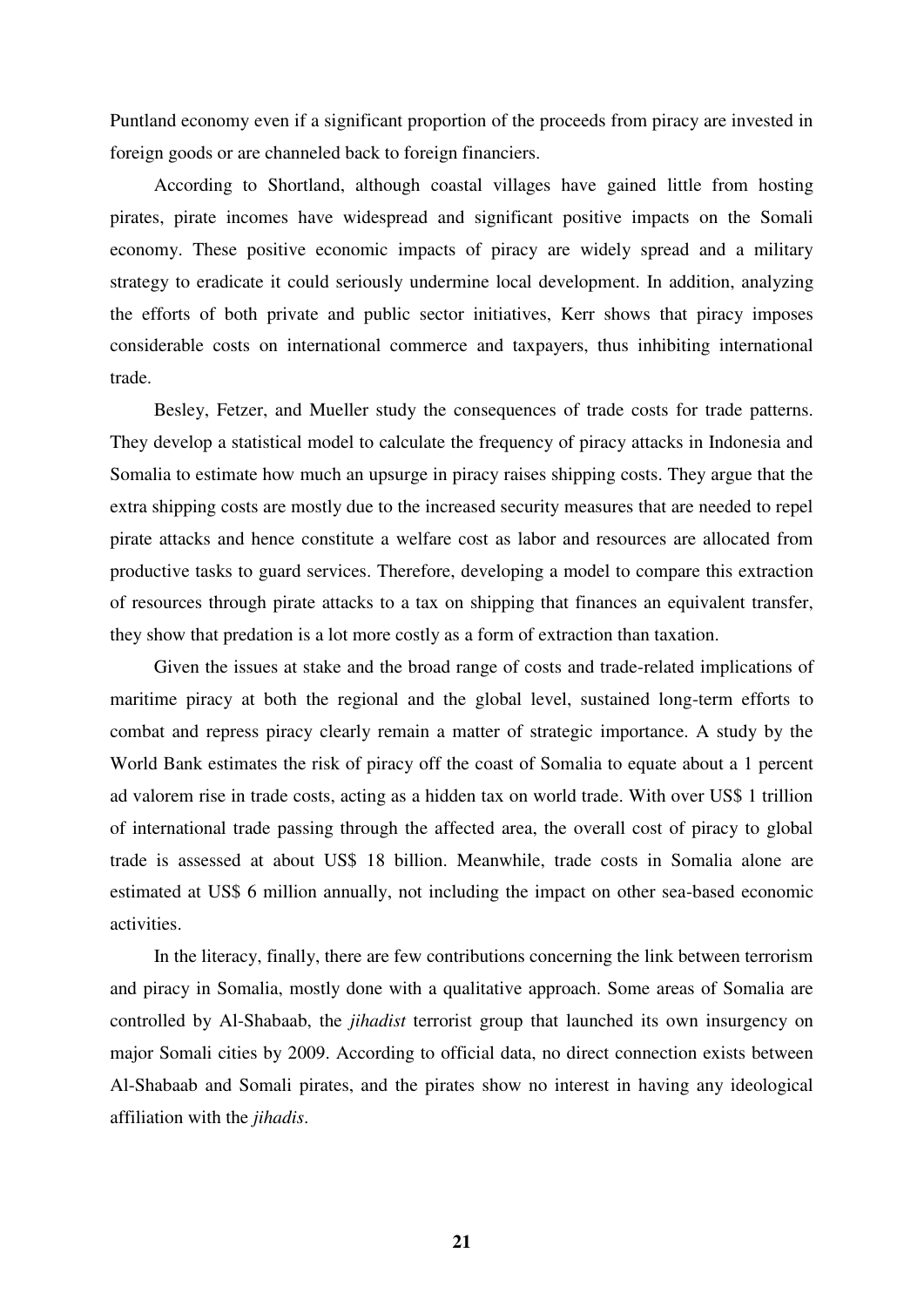## **Conclusions**

Even if there have recently been signs of renewed piracy activities, the statistics show a drastic reduction of pirate attacks off Somalia. In particular, the deployment of armed private security guards on board ships, who have been 100 percent successful in deterring or defeating attacks, could be one of the factors that have contributed to the reduction of maritime piracy attack.

Among the others, a better management practice enacted by shipping companies consisting for example in hardening their vessels or taking evasive action—and a preventive naval action in the region, have helped to ensure that pirates do not get out of their anchorages. Therefore, in order to fight against piracy, the international community should on an international level contribute in strengthening the law of the sea and its implementation; and on a local level, in assisting the Somali authorities to restore coastguard forces and to develop a modern judicial system, made up of rule of law, courts and police forces.

However, the source of the problem is also on land, and until Somalia can reach a certain level of stability and prosperity, the specter of maritime piracy is likely to hover over its coast for the years to come. Therefore, a particular effort has to be made for extended support on the creation of jobs and business projects for young Somalis in order for them not to be tempted to return to piracy. In doing so, also building adequate infrastructures such as schools and health centers, as well as supporting local NGOs and the civil society is absolutely essential.

In this sense, on the 6th of September 2013, the "Somalia New Deal Conference," cohosted by the European Union and Somalia was held in Brussels. The conference was attended by delegates from countries across Africa, Europe and the Persian Gulf, as well as from global financial institutions and aid agencies. Several Somali regional leaders were present. A three-year plan has been designed to support Somalia: international donors have pledged around US\$ 2 billion in aid to help the country rebuild after two decades of conflict.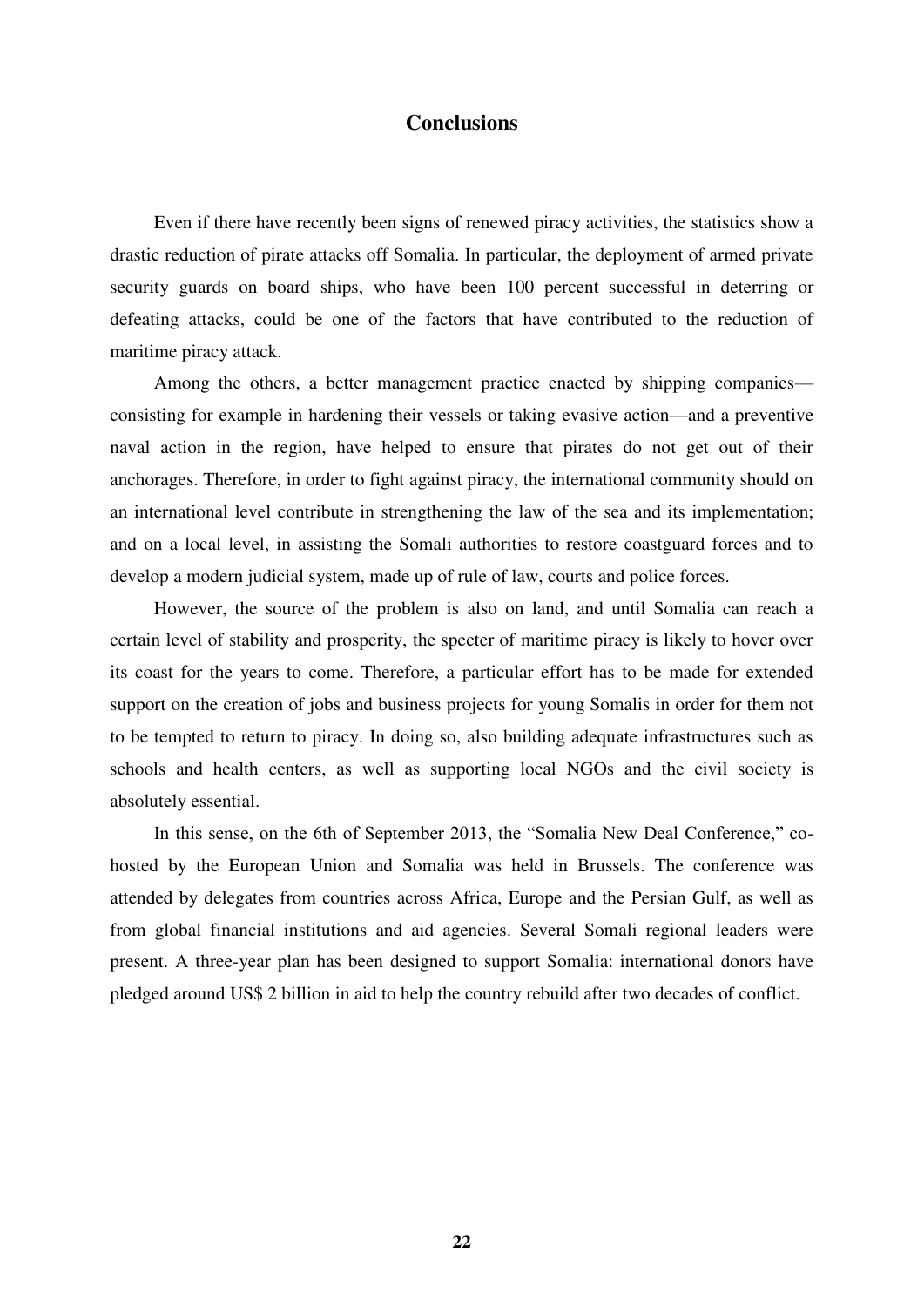### **References**

- Alpers, E. A. (2011). Piracy and Indian Ocean Africa. *Journal of African Development*, *13*(1), 17–38.
- An, W., Martínez Ayala, D. F., Sidoti, D., Mishra, M., Han, X., Pattipati, K. R., Regnier, E. D., Kleinman, D. L., & Hansen, J. A. (2012). Dynamic Asset Allocation Approaches for Counter-Piracy Operations. In *Proceedings of the 15th International Conference on Information Fusion* (pp. 1284–1291). Retrieved from [http://ieeexplore.ieee.org/document/6289955/.](http://ieeexplore.ieee.org/document/6289955/)
- Anderson, J. E., & Marcouiller, D. S. J. (2005). Anarchy and Autarky: Endogenous Predation as a Barrier to Trade. *International Economic Review*, *46*(1), 189–213.
- Bellish, J. (2012). *The Economic Cost of Somali Piracy 2012*. Retrieved from [http://oceansbeyondpiracy.org/sites/default/files/ecop2012final\\_2.pdf.](http://oceansbeyondpiracy.org/sites/default/files/ecop2012final_2.pdf)
- Bensassi, S., & Martínez-Zarzoso, I. (2012). How Costly is Modern Maritime Piracy for the International Community?. *Review of International Economics*, *20*(5), 869–883.
- Besley, T., Fetzer, T., & Mueller, H. (2015). The Welfare Cost of Lawlessness: Evidence from Somali Piracy. *Journal of the European Economic Association*, *13*(2), 203–239.
- Bowden, A. (2010). *The Economic Cost of Somali Piracy 2010*. Retrieved from [http://oceansbeyondpiracy.org/sites/default/files/attachments/The%20Economic%20Cos](http://oceansbeyondpiracy.org/sites/default/files/attachments/The%20Economic%20Cost%20of%20Piracy%20Full%20Report.pdf) [t%20of%20Piracy%20Full%20Report.pdf.](http://oceansbeyondpiracy.org/sites/default/files/attachments/The%20Economic%20Cost%20of%20Piracy%20Full%20Report.pdf)
- Bowden, A., & Basnet, S. (2011). *The Economic Cost of Somali Piracy 2011*. Retrieved from [http://oceansbeyondpiracy.org/sites/default/files/economic\\_cost\\_of\\_piracy\\_2011.pdf.](http://oceansbeyondpiracy.org/sites/default/files/economic_cost_of_piracy_2011.pdf)
- Bueger, C. (2015). What is Maritime Security?. *Marine Policy*, *53*, 159–164.
- Burlando, A. Cristea, A. D., & Lee, L. M. (2014). The Trade Consequences of Maritime Insecurity: Evidence from Somali Piracy. *Review of International Economics*, *23*(3), 525–557.
- Calahorrano, L., & an de Meulen, P. (2010). How to Tackle the Gulf of Aden Buccaneers. *Proceedings of the German Development Economics Conference*, *31*. Retrieved from [https://www.econstor.eu/bitstream/10419/40015/1/303\\_calahorrano.pdf.](https://www.econstor.eu/bitstream/10419/40015/1/303_calahorrano.pdf)
- Caplan, J. M., Moreto, W. D., & Kennedy, L.W. (2011). Forecasting Global Maritime Piracy Utilizing the Risk Terrain Modeling. Approach to Spatial Risk Assessment. In L. W.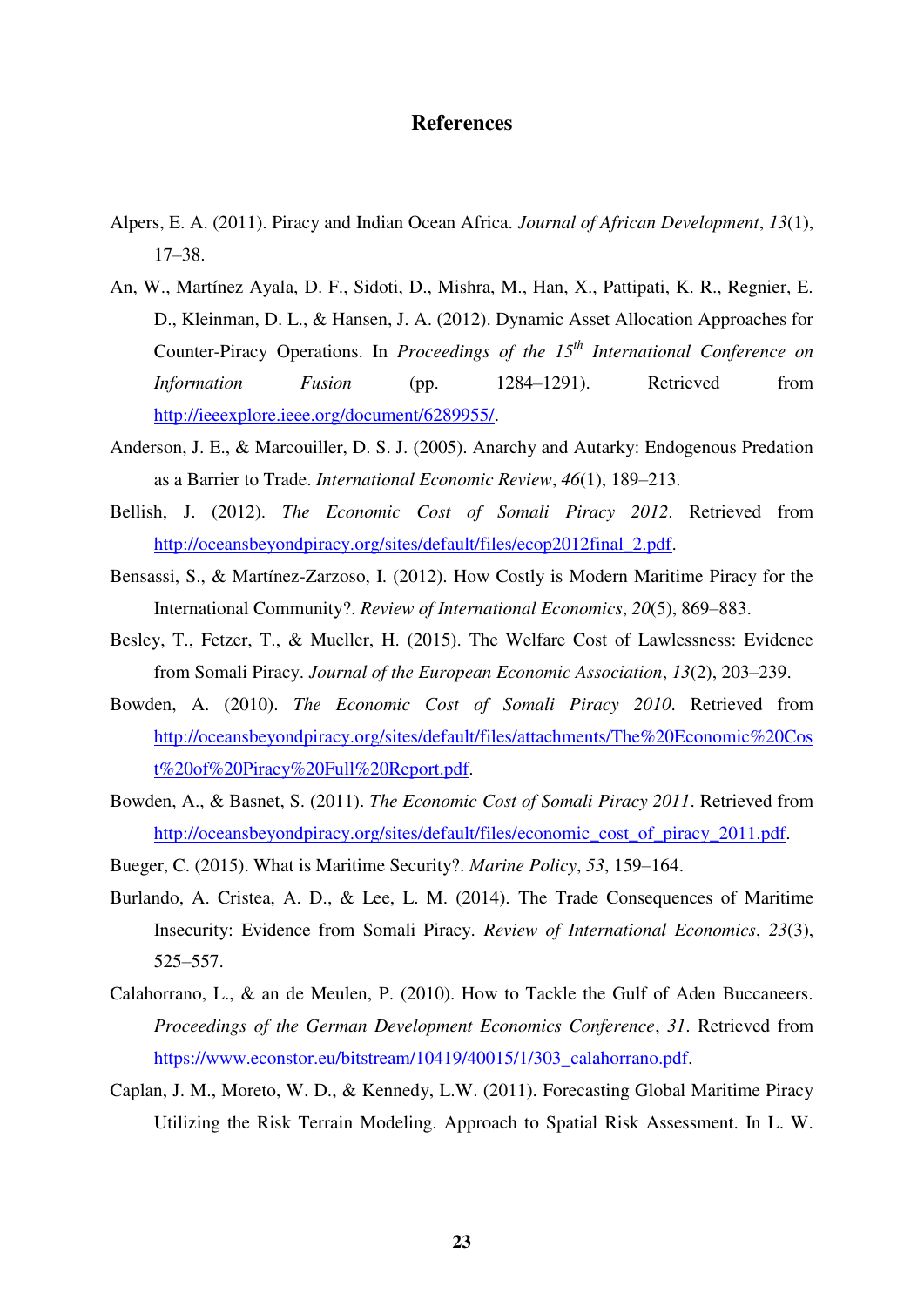Kennedy & E. F. McGarrell (Eds.), *Crime and Terrorism Risk: Studies in Criminology and Criminal Justice* (pp. 97–115). New York, NY: Routledge.

- Daxecker, U. E., & Prins, B. C. (2012). Insurgents of the Sea: Institutional and Economic Opportunities for Maritime Piracy. *Journal of Conflict Resolution*, *57*(6), 940–965.
- Daxecker, U. E., & Prins, B. C. (2015). Searching for Sanctuary: Government Power and the Location of Maritime Piracy. *International Interactions*, *41*(4), 699–717.
- de Groot, O. J., & Vothknecht, M. (2011). What Can Be Done to Reduce the Occurrence of Piracy in the Short and Long Run?. *EUSECON Policy Briefing*, *2*. Retrieved from [http://www.diw.de/documents/publikationen/73/diw\\_01.c.386674.de/diw\\_eusecon\\_pb0](http://www.diw.de/documents/publikationen/73/diw_01.c.386674.de/diw_eusecon_pb0002.pdf) [002.pdf.](http://www.diw.de/documents/publikationen/73/diw_01.c.386674.de/diw_eusecon_pb0002.pdf)
- de Groot, O. J., Rablen, M. D., & Shortland, A. (2011). Gov-aargh-nance "Even criminals Need Law and Order". *Economics of Security Working Papers Series*, *46*. Retrieved from [http://www.diw.de/documents/publikationen/73/diw\\_01.c.372927.de/diw\\_econsec0046.](http://www.diw.de/documents/publikationen/73/diw_01.c.372927.de/diw_econsec0046.pdf)

[pdf.](http://www.diw.de/documents/publikationen/73/diw_01.c.372927.de/diw_econsec0046.pdf)

- de Groot, O. J., Rablen, M. D., & Shortland, A. (2012). Barrgh-gaining with Somali Pirates. *Economics of Security Working Papers Series*, *74*. Retrieved from [https://www.diw.de/documents/publikationen/73/diw\\_01.c.408689.de/diw\\_econsec0074](https://www.diw.de/documents/publikationen/73/diw_01.c.408689.de/diw_econsec0074.pdf) [.pdf.](https://www.diw.de/documents/publikationen/73/diw_01.c.408689.de/diw_econsec0074.pdf)
- Flückiger, M., & Ludwig, M. (2015). Economic Shocks in the Fisheries Sector and Maritime Piracy. *Journal of Development Economics*, *114*, 107–125.
- Fu, X., Ng, A. K. F., & Lau, Y. Y. (2010). The Impacts of Maritime Piracy on Global Economic Development: The Case of Somalia. *Maritime Policy & Management*, *37*(7), 677–697.
- Geopolicity (2011). *The Economic Costs of Piracy*. Retrieved from [http://oceansbeyondpiracy.org/sites/default/files/geopolicity\\_-](http://oceansbeyondpiracy.org/sites/default/files/geopolicity_-_the_economics_of_piracy_-_pirates__livelihoods_off_the_coast_of_somalia.pdf) [\\_the\\_economics\\_of\\_piracy\\_-\\_pirates\\_\\_livelihoods\\_off\\_the\\_coast\\_of\\_somalia.pdf.](http://oceansbeyondpiracy.org/sites/default/files/geopolicity_-_the_economics_of_piracy_-_pirates__livelihoods_off_the_coast_of_somalia.pdf)
- Ghosh, P. K. (2014). Strategies for Countering Somalian Piracy: Responding to the Evolving Threat. *India Quarterly: A Journal of International Affairs*, *70*(1), 15–31.
- Gornowicz, M. (2013). Marine Piracy in Somalia Past, Present and Future. *"Perspectives of Business Law" Journal*, *2*(1), 101–104.
- Graf, A. (2011). Countering Piracy and Maritime Terrorism in South East Asia and off the Horn of Africa. *PiraT-Working Papers on Maritime Security*, *5*. Retrieved from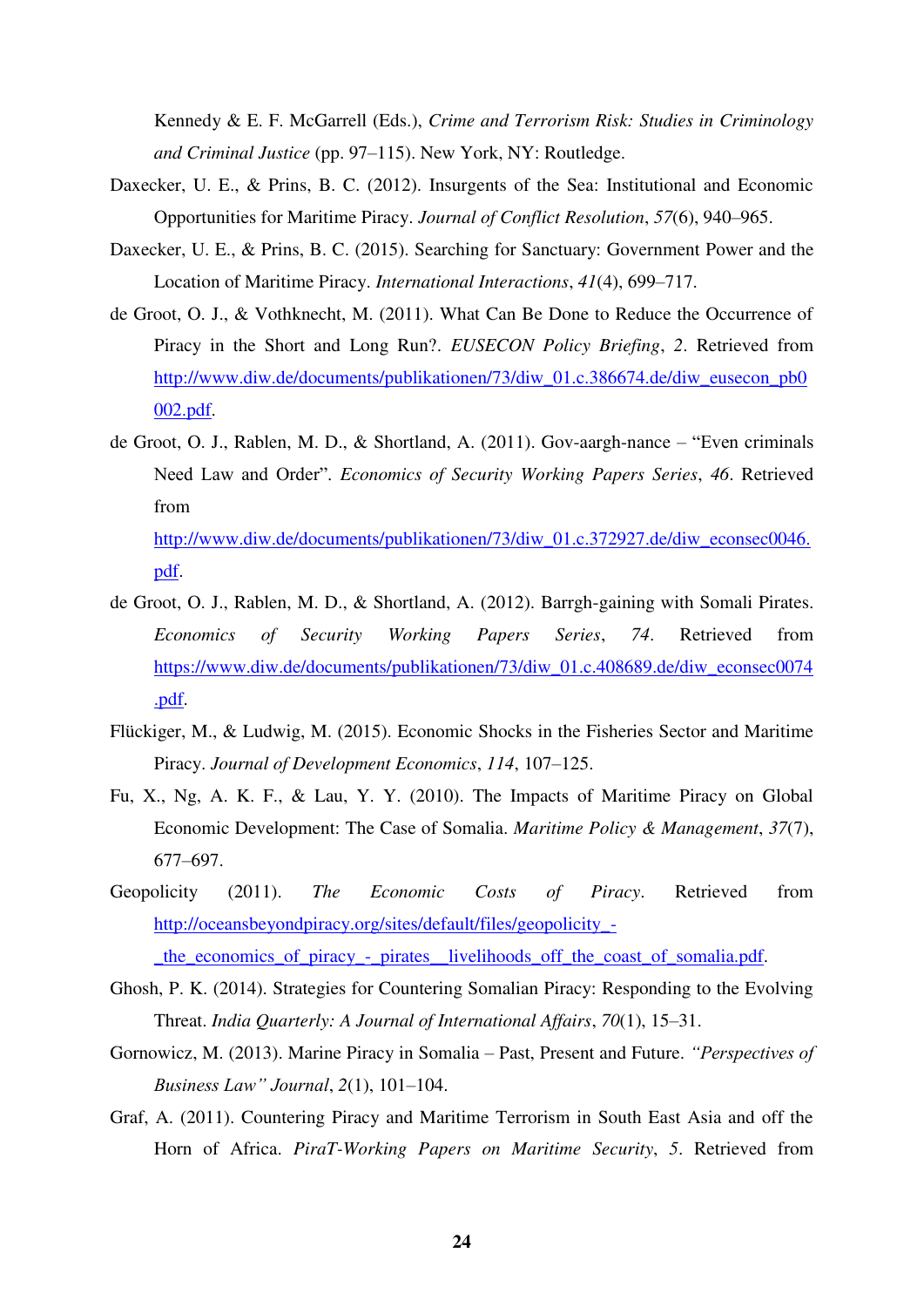[http://www.maritimesecurity.eu/fileadmin/content/news\\_events/workingpaper/PiraT\\_Ar](http://www.maritimesecurity.eu/fileadmin/content/news_events/workingpaper/PiraT_Arbeitspapier_Nr4_2011_Graf.pdf) [beitspapier\\_Nr4\\_2011\\_Graf.pdf.](http://www.maritimesecurity.eu/fileadmin/content/news_events/workingpaper/PiraT_Arbeitspapier_Nr4_2011_Graf.pdf)

- Gries, T., & Redlin, M. (2014). Maritime Piracy: Socio-Economic, Political, and Institutional Determinants. *CIE Working Papers*, *75*. Retrieved from [http://groups.uni](http://groups.uni-paderborn.de/wp-wiwi/RePEc/pdf/ciepap/WP75.pdf)[paderborn.de/wp-wiwi/RePEc/pdf/ciepap/WP75.pdf.](http://groups.uni-paderborn.de/wp-wiwi/RePEc/pdf/ciepap/WP75.pdf)
- Guha, B. (2012). Pirates and Fishermen: Is Less Patrolling Always Bad?. *Journal of Economic Behavior & Organization*, *81*(1), 29–38.
- Guha, B., & Guha, A. S. (2011). Pirates and Traders: Some Economics of Pirate-Infested Seas. *Economics Letters*, *111*(2), 147–150.
- Halikowski-Smith, S. (2013). International Seaborne Piracy and the State: Lessons to be Learned from History?. *TranState Working Papers*, *172*. Retrieved from [https://www.econstor.eu/bitstream/10419/77943/1/755533550.pdf.](https://www.econstor.eu/bitstream/10419/77943/1/755533550.pdf)
- Hallwood, P., & Miceli, T. J. (2011). "Keystone Cops" Meet "Pirates of the Somali Coast": The Failure of International Efforts to Control Maritime Piracy. *University of Connecticut – Department of Economics Working Papers*, *9*. Retrieved from [http://web2.uconn.edu/economics/working/2011-09.pdf.](http://web2.uconn.edu/economics/working/2011-09.pdf)
- Hallwood, P., & Miceli, T. J. (2011). The Law and Economics of International Cooperation against Maritime Piracy. *University of Connecticut – Department of Economics Working Papers*, *12*. Retrieved from [http://web2.uconn.edu/economics/working/2011-](http://web2.uconn.edu/economics/working/2011-12.pdf) [12.pdf.](http://web2.uconn.edu/economics/working/2011-12.pdf)
- Hallwood, P., & Miceli, T. J. (2014). Modern Maritime Piracy. *University of Connecticut – Department of Economics Working Papers*, *1*. Retrieved from [http://web2.uconn.edu/economics/working/2014-01.pdf.](http://web2.uconn.edu/economics/working/2014-01.pdf)
- Hong, N., & Ng, A. K. Y. (2010). The International Legal Instruments in Addressing Piracy and Maritime Terrorism: A Critical Review. *Research in Transportation Economics*, *27*(1), 51–60.
- Jablonski, R. S., & Oliver, S. (2013). The Political Economy of Plunder Economic Opportunity and Modern Piracy. *Journal of Conflict Resolution*, *57*(4), 682–708.
- Jakob, M., Vaněk, O., Urban, Š., Benda, P., & Pěchouček, M. (2010). AgentC: Agent-based Testbed for Adversarial Modeling and Reasoning in the Maritime Domain. In *Proceedings of the 9th International Conference on Autonomous Agents and Multiagent Systems* (pp. 1641–1642). Retrieved from [http://www.cs.huji.ac.il/~jeff/aamas10/pdf/04%20Demos/D-13.pdf.](http://www.cs.huji.ac.il/~jeff/aamas10/pdf/04%20Demos/D-13.pdf)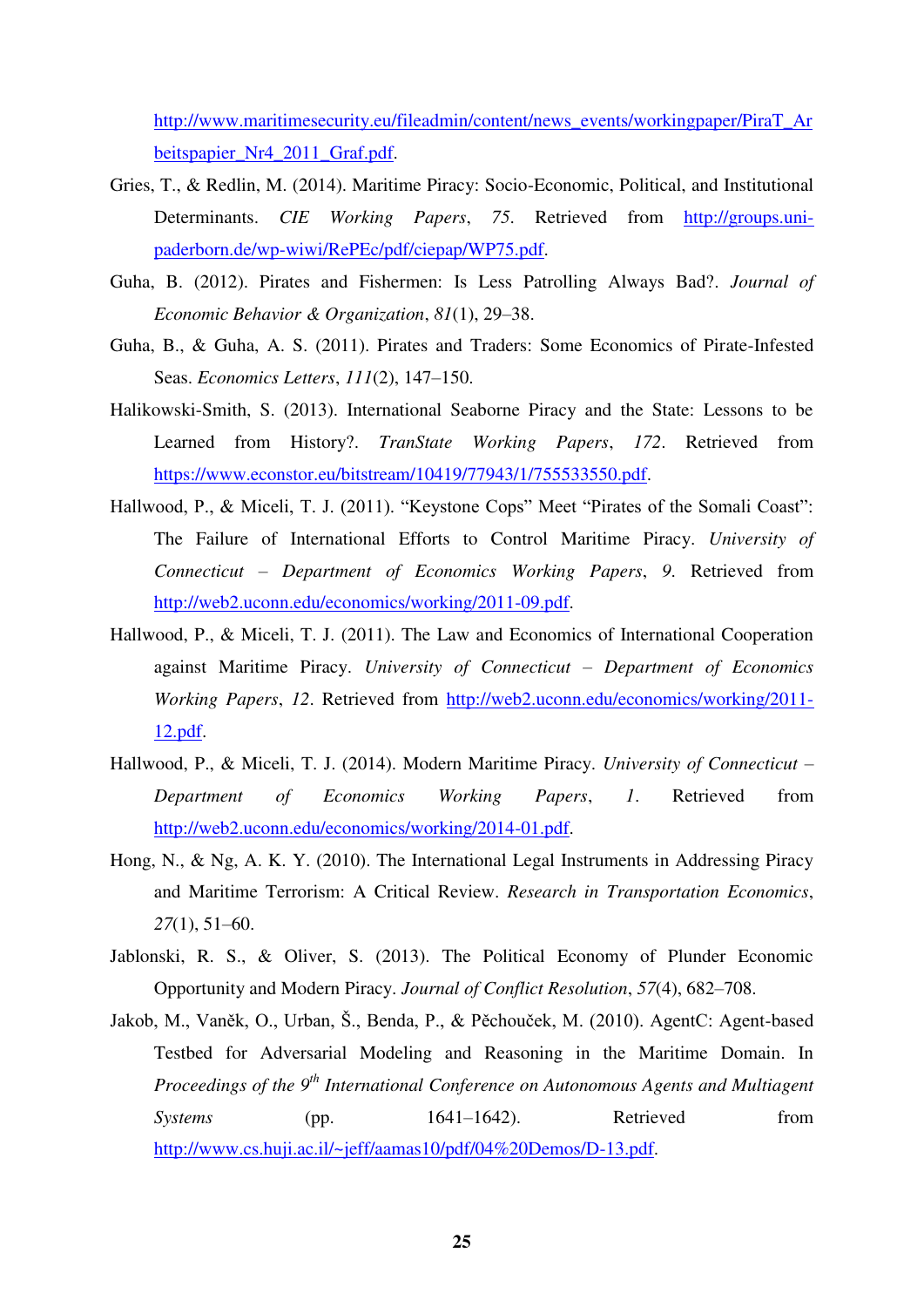- Jones, S. (2011). Security Concerns: Piracy at Sea and the Carriage of Essential Commodities by Merchant Shipping – The Impact on Commodity Pricing and Availability. *Maastricht School of Management Working Papers*, *19*. Retrieved from [ftp://ftp.repec.org/opt/ReDIF/RePEc/msm/wpaper/MSM-WP2011-19.pdf.](ftp://ftp.repec.org/opt/ReDIF/RePEc/msm/wpaper/MSM-WP2011-19.pdf)
- Kerr, W. A. (2013). Scourge of the Seas Again! Anti-piracy Services and International Trade Costs. *The Estey Centre Journal of International Law and Trade Policy*, *14*(1),  $1-17.$
- Leeson, P. T. (2007). An-arrgh-chy: The Law and Economics of Pirate Organization. *Journal of Political Economy*, *115*(6), 1049–1094.
- Mair, S. (2011). Piracy and Maritime Security. Regional Characteristics and Political, Military, Legal and Economic Implications. *SWP Berlin Research Paper*, *3*. Retrieved from [https://www.swp-](https://www.swp-berlin.org/fileadmin/contents/products/research_papers/2011_RP03_mrs_ks.pdf)

[berlin.org/fileadmin/contents/products/research\\_papers/2011\\_RP03\\_mrs\\_ks.pdf.](https://www.swp-berlin.org/fileadmin/contents/products/research_papers/2011_RP03_mrs_ks.pdf)

- Marchione, E., Johnson, S. D., & Wilson, A. (2014). Modelling Maritime Piracy: A Spatial Approach. *Journal of Artificial Societies and Social Simulation*, *17*(2).
- Martínez-Zarzoso, I., & Bensassi, S. (2013). The Price of Modern Maritime Piracy. *Defence and Peace Economics*, *24*(5), 397–418.
- Notteboom, T. E. (2012). Towards a New Intermediate Hub Region in Container Shipping? Relay and Interlining via the Cape Route vs. Suez Route. *Journal of Transport Geography*, *22*, 164–178.
- Oliver, S., Jablonski, R., & Hastings, J. V. (2013). The Tortuga Disease: The Perverse Distributional Effects of Illicit Foreign Capital. *Social Science Research Network*, *2233959*. Retrieved from [https://papers.ssrn.com/sol3/papers.cfm?abstract\\_id=2233959.](https://papers.ssrn.com/sol3/papers.cfm?abstract_id=2233959)
- Percy, S., & Shortland, A. (2011). The Business of Piracy in Somalia. *DIW Berlin Discussion Papers*, *1033*. Retrieved from [https://www.diw.de/documents/publikationen/73/diw\\_01.c.358500.de/dp1033.pdf.](https://www.diw.de/documents/publikationen/73/diw_01.c.358500.de/dp1033.pdf)
- Samaan, J. L. (2011). Security Governance in the Maritime Commons: The Case for a Transatlantic Partnership. *Orbis*, *55*(2), 314–324.
- Samiotis, G., Psarrou, V., Pazarzis, M., Tselentis, V., & Dafnos, G. (2013). Maritime Piracy: Trends and Future Developments. A Review. *International Journal of Maritime, Trade & Economic Issues*, *I*(1), 93–108.
- Schubert, C., & Lades, L. K. (2014). Fighting Maritime Piracy: Three Lessons from Pompeius Magnus. *Defence and Peace Economics*, *25*(5), 481–497.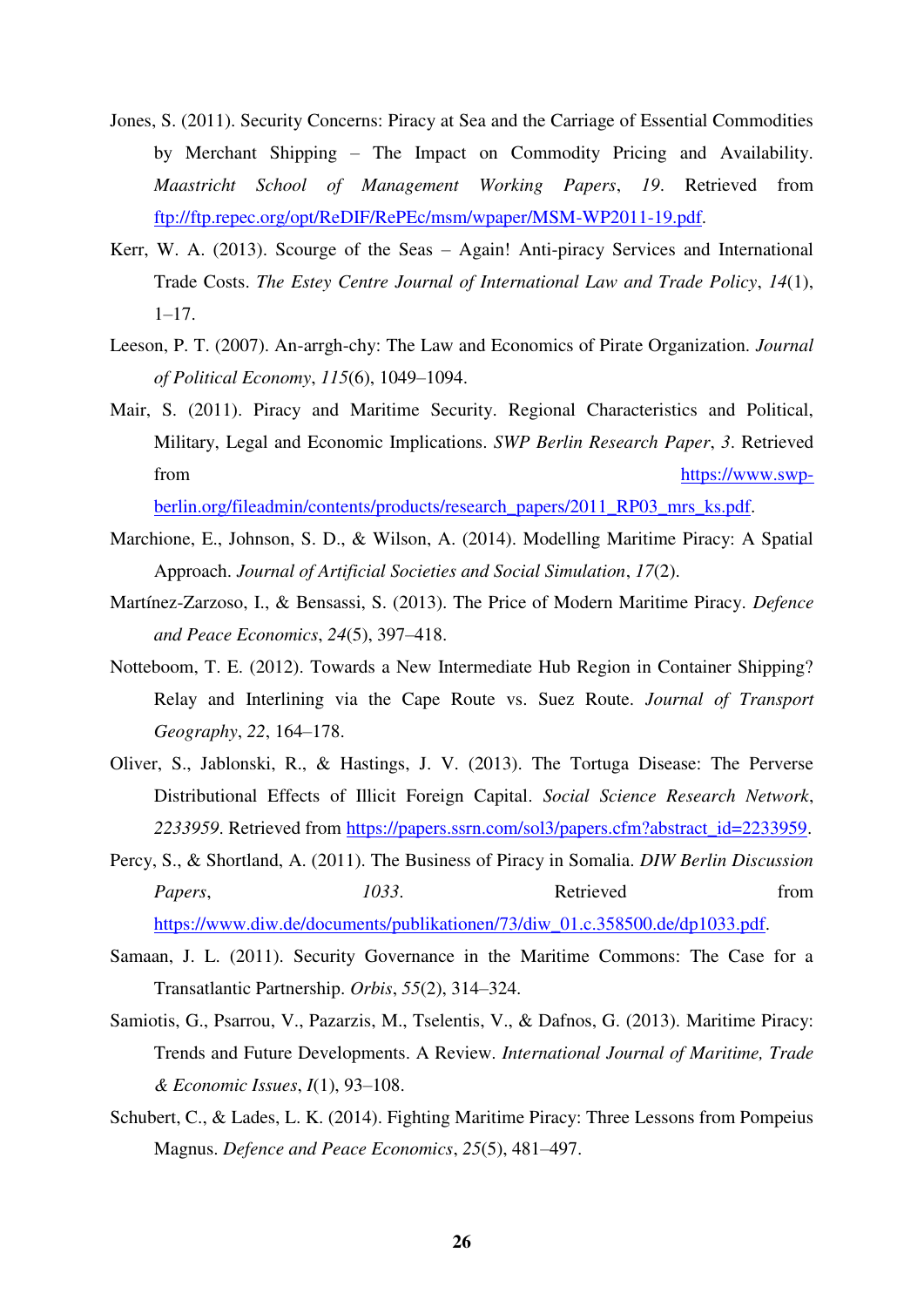- Shortland, A. (2011). "Robin Hook": The Developmental Effects of Somali Piracy. *DIW Berlin Discussion Papers*, *1155*. Retrieved from [http://www.diw.de/documents/publikationen/73/diw\\_01.c.379394.de/dp1155.pdf.](http://www.diw.de/documents/publikationen/73/diw_01.c.379394.de/dp1155.pdf)
- Shortland, A., & Varese, F. (2012). The Business of Pirate Protection. *Economics of Security Working Papers Series*, *75*. Retrieved from [http://www.diw.de/documents/publikationen/73/diw\\_01.c.408691.de/diw\\_econsec0075.](http://www.diw.de/documents/publikationen/73/diw_01.c.408691.de/diw_econsec0075.pdf) [pdf.](http://www.diw.de/documents/publikationen/73/diw_01.c.408691.de/diw_econsec0075.pdf)
- Shortland, A., & Vothknecht, M. (2010). Combating "Maritime Terrorism" off the Coast of Somalia. *DIW Berlin Discussion Papers*, *1079*. Retrieved from [http://www.diw.de/documents/publikationen/73/diw\\_01.c.364124.de/dp1079.pdf.](http://www.diw.de/documents/publikationen/73/diw_01.c.364124.de/dp1079.pdf)
- Singh, C., & Bedi, A. S. (2012). 'War on Piracy': the Conflation of Somali Piracy with Terrorism in Discourse, Tactic and Law. *ISS Working Papers*, *543*. Retrieved from [http://repub.eur.nl/pub/32374/wp543.pdf.](http://repub.eur.nl/pub/32374/wp543.pdf)
- Sumaila, U. R., & Bawumia, M. (2014). Fisheries, Ecosystem Justice and Piracy: A Case Study of Somalia. *Fisheries Research*, *157*, 154–163.
- United Nations Conference on Trade and Development (UNCTAD) (2014). Maritime Piracy, Part I: An Overview of Trends, Costs and Trade Related Implications. *Studies in Transport Law and Policy*, *1*. Retrieved from [http://unctad.org/en/PublicationsLibrary/dtltlb2013d1\\_en.pdf.](http://unctad.org/en/PublicationsLibrary/dtltlb2013d1_en.pdf)
- United Nations Conference on Trade and Development (UNCTAD) (2014). Maritime Piracy, Part II: An Overview of the International Legal Framework and of Multilateral Cooperation to Combat Piracy. *Studies in Transport Law and Policy*, *2*. Retrieved from [http://unctad.org/en/PublicationsLibrary/dtltlb2013d3\\_en.pdf.](http://unctad.org/en/PublicationsLibrary/dtltlb2013d3_en.pdf)
- Varfolomeev, A. A. (2015). Piracy as a Threat to International Peace and Security. *Higher School of Economics Research Paper*, *WP BRP 14/IR/2015*.
- Varsami, A., & Popescu, C. (2010). Piracy in the Gulf of Aden A Problem of Our Days. *Constanta Maritime University Annals*, *13*(1), 45–50.
- Vestergaard Madsen, J. V., Seyle, C., Brandt, K., Purser, B., Randall, H., & Roy, K. (2014). *The State of Maritime Piracy 2013*. Retrieved from [http://oceansbeyondpiracy.org/sites/default/files/attachments/SoP2013-Digital\\_0\\_0-](http://oceansbeyondpiracy.org/sites/default/files/attachments/SoP2013-Digital_0_0-1_0.pdf) [1\\_0.pdf.](http://oceansbeyondpiracy.org/sites/default/files/attachments/SoP2013-Digital_0_0-1_0.pdf)
- Walje, M. R., Vestergaard Madsen, J. V., Seyle, C., Brandt, K., Kerins, P., Matthews, M., & Maybee, T. (2015). *The State of Maritime Piracy 2014*. Retrieved from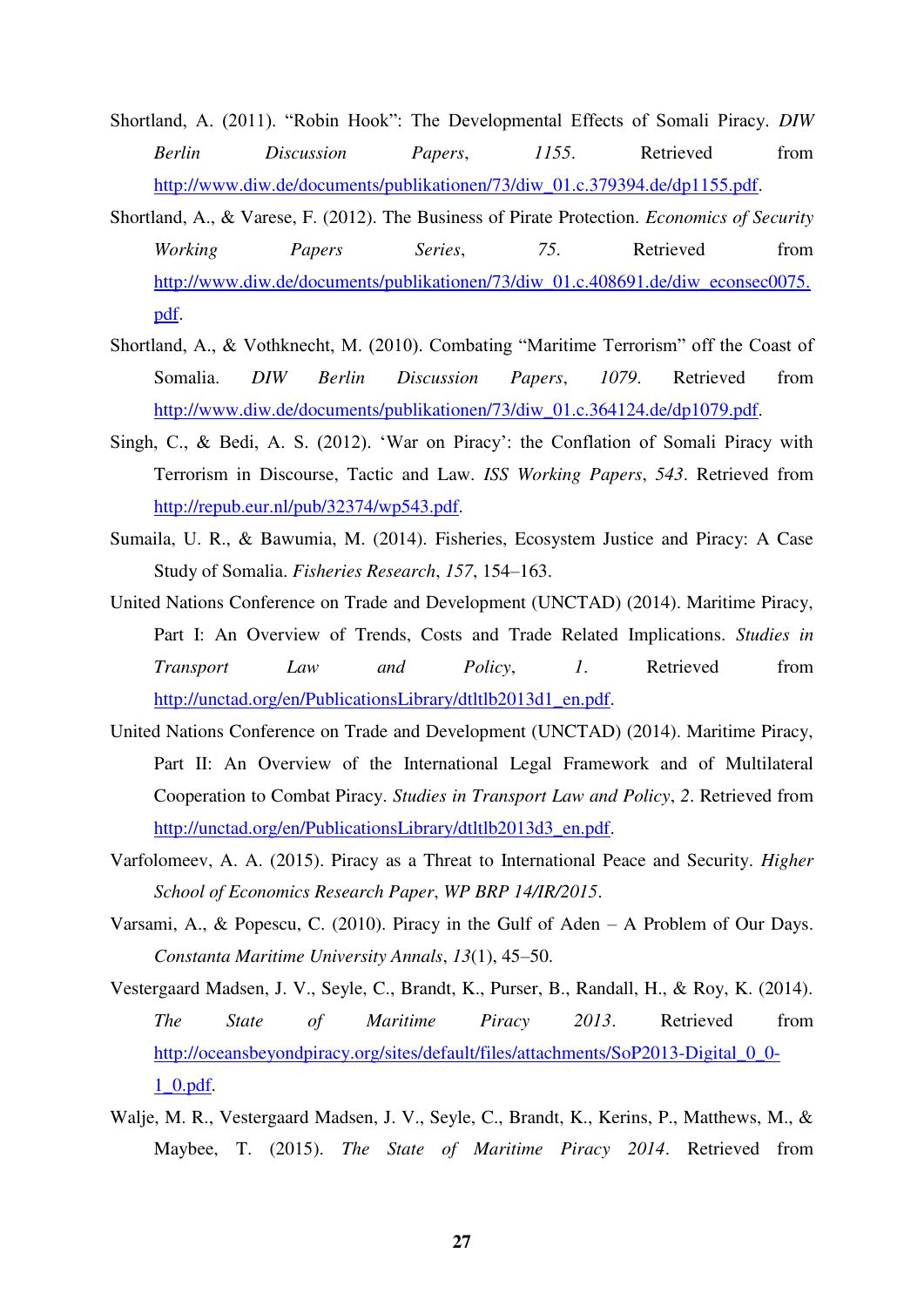[http://oceansbeyondpiracy.org/sites/default/files/attachments/StateofMaritimePiracy201](http://oceansbeyondpiracy.org/sites/default/files/attachments/StateofMaritimePiracy2014.pdf) [4.pdf.](http://oceansbeyondpiracy.org/sites/default/files/attachments/StateofMaritimePiracy2014.pdf)

- World Bank (2013). *The Pirates of Somalia: Ending the Threat, Rebuilding a Nation*. Retrieved from [http://siteresources.worldbank.org/INTAFRICA/Resources/pirates-of](http://siteresources.worldbank.org/INTAFRICA/Resources/pirates-of-somalia-executive-summary-web.pdf)[somalia-executive-summary-web.pdf.](http://siteresources.worldbank.org/INTAFRICA/Resources/pirates-of-somalia-executive-summary-web.pdf)
- Yang, Z., Ng, A. K. Y., & Wang, J. (2014). A New Risk Quantification Approach in Port Facility Security Assessment. *Transportation Research Part A: Policy and Practice*, *59*, 72–90.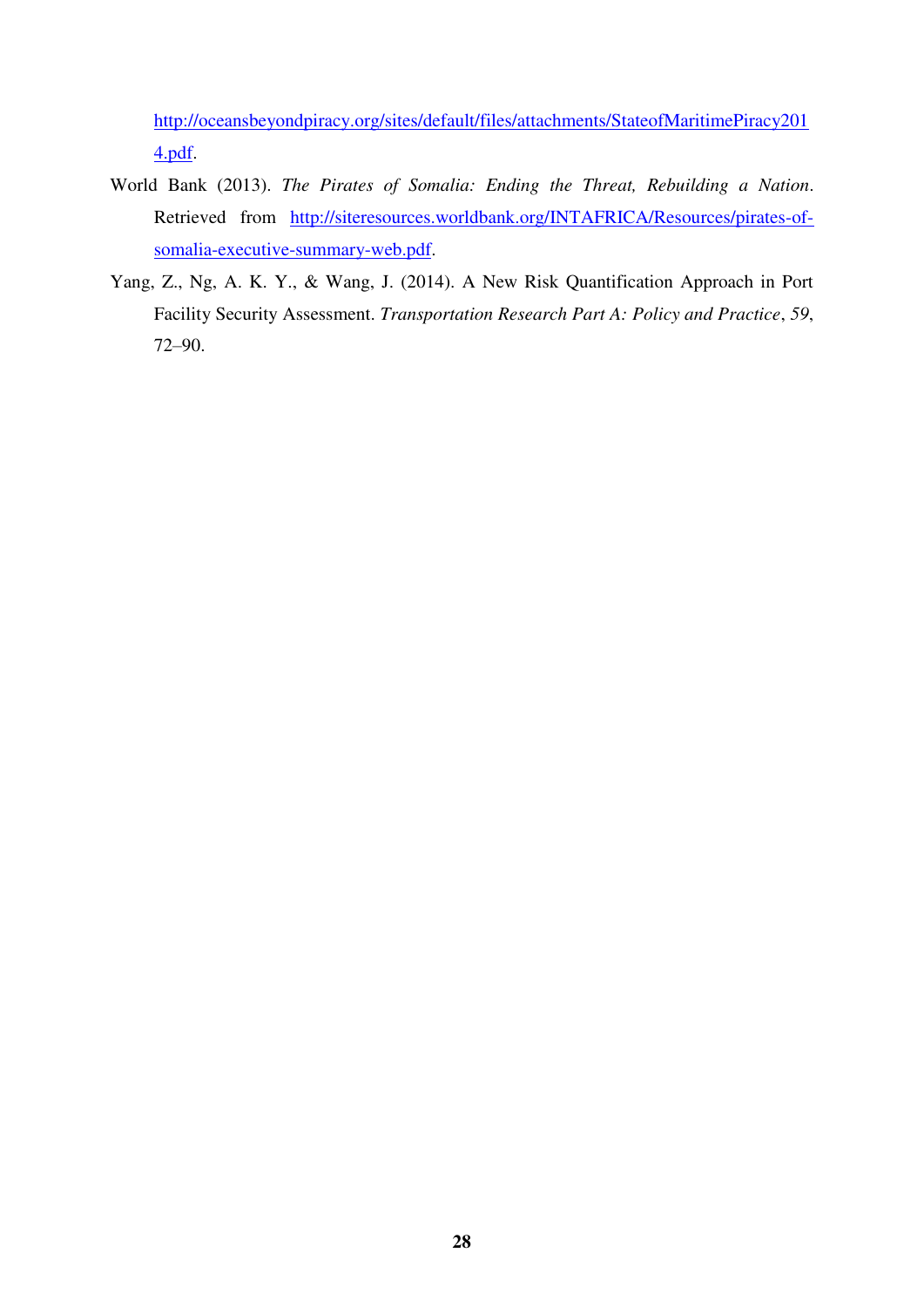# Maritime Piracy A threat to the global economy

#### **Abstract**

<span id="page-28-0"></span>Maritime piracy is a big threat to the safety of traffic, thus causing damage to the economy. In the last twenty years, the highest number of maritime piracy attacks was recorded off the coast of the countries of Middle and Western Africa, Eastern Africa, and Southeast Asia. In light of the increase in attacks and kidnappings of merchant ships transiting the Horn of Africa, the international community has shown more interest to face the problem of maritime piracy. Several military and non-military measures, both at the international-level―as the EU (Operation Atalanta) and NATO (Operation Ocean Shield) missions―and locally, have been taken in order to counter the phenomenon and ensure the safety of navigation of the merchant ships in transit. If not properly tackled, maritime piracy creates a chain of negative effects in the economy. This research note points out the recent trend in pirate attacks in the three regions most affected, and briefly illustrates the main data sources.

*Keywords:* Africa, Asia, International Economics, Security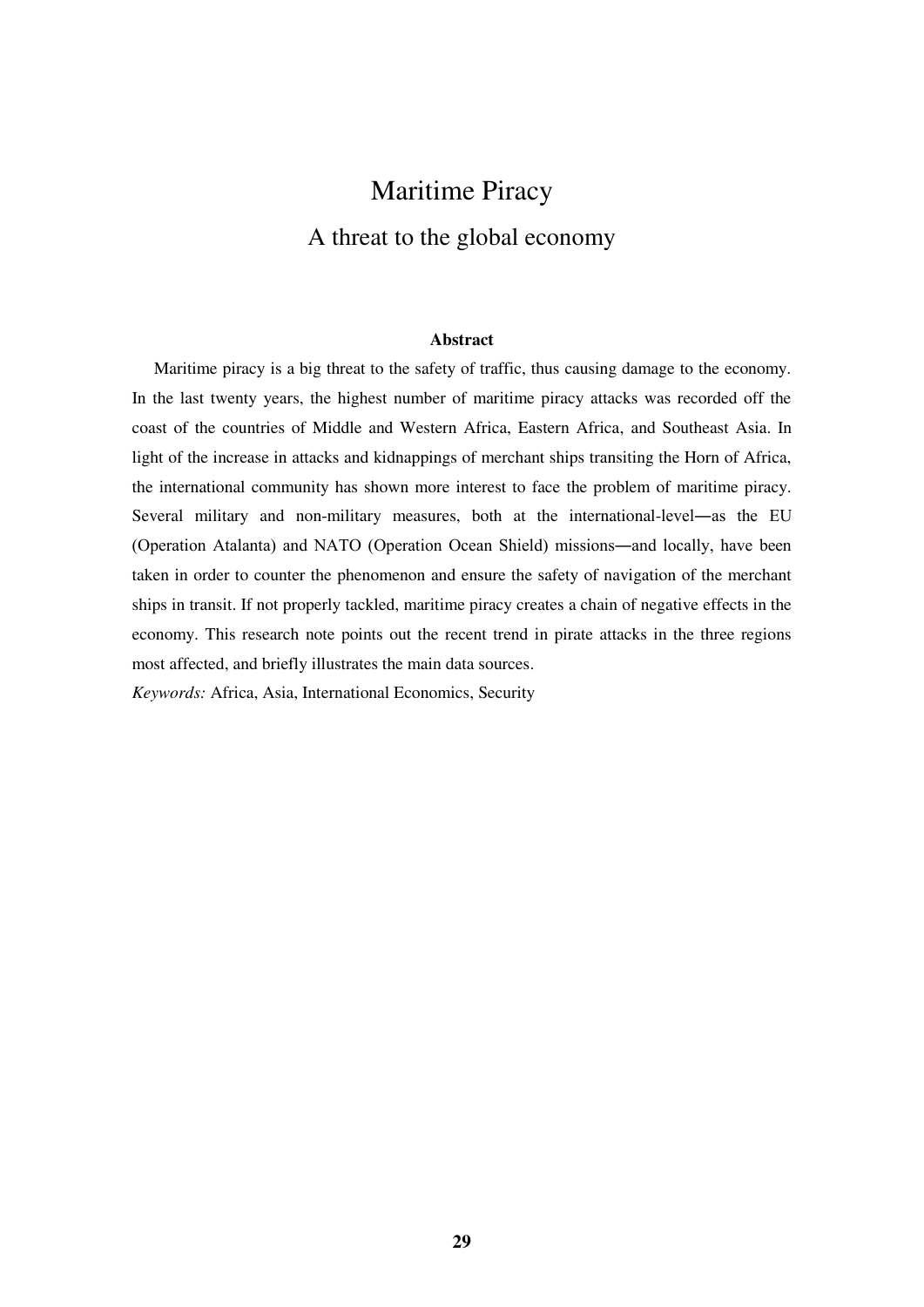## **Introduction**

Over the past two decades, the phenomenon of maritime piracy has been a serious threat to free navigation of merchant vessels. Various international organizations, such as the World Trade Organization and the International Maritime Organization, expressed their concern over the economic and social risks caused by piracy. According to the data related to maritime piracy attacks released by the International Maritime Bureau, the most affected regions between 1994 and 2013 were Gulf of Guinea, the Western Indian Ocean region, and Southeast Asia.

As a result of the increase in incidents of maritime piracy, in 1992 the International Maritime Bureau established the Piracy Reporting Centre, which aims to raise awareness, within the shipping industry, around the high risk areas affected by pirate attacks and around the specific ports/anchorages where armed robberies on board ships have occurred. Piracy Reporting Centre is an independent and non-governmental agency-based in Kuala Lumpur. As laid down in Resolution A.1025 (26) adopted on 2 December 2009 at the  $26<sup>th</sup>$  Assembly Session of the International Maritime Organisation, the Piracy Reporting Centre follows the definition of maritime piracy as stated in the United Nations Convention on the Law of the Sea (UNCLOS). In particular, according to the Article No. 101 of UNCLOS,

Piracy consists of any of the following acts:

- (i) any illegal acts of violence or detention, or any act of depredation, committed for private ends by the crew or the passengers of a private ship or a private aircraft, and directed:
- (ii) on the high seas, against another ship or aircraft, or against persons or property on board such ship or aircraft;
	- (a) against a ship, aircraft, persons or property in a place outside the jurisdiction of any State;
	- (b) any act of voluntary participation in the operation of a ship or of an aircraft with knowledge of facts making it a pirate ship or aircraft;
- (iii) any act of inciting or of intentionally facilitating an act described in subparagraph (a) or (b).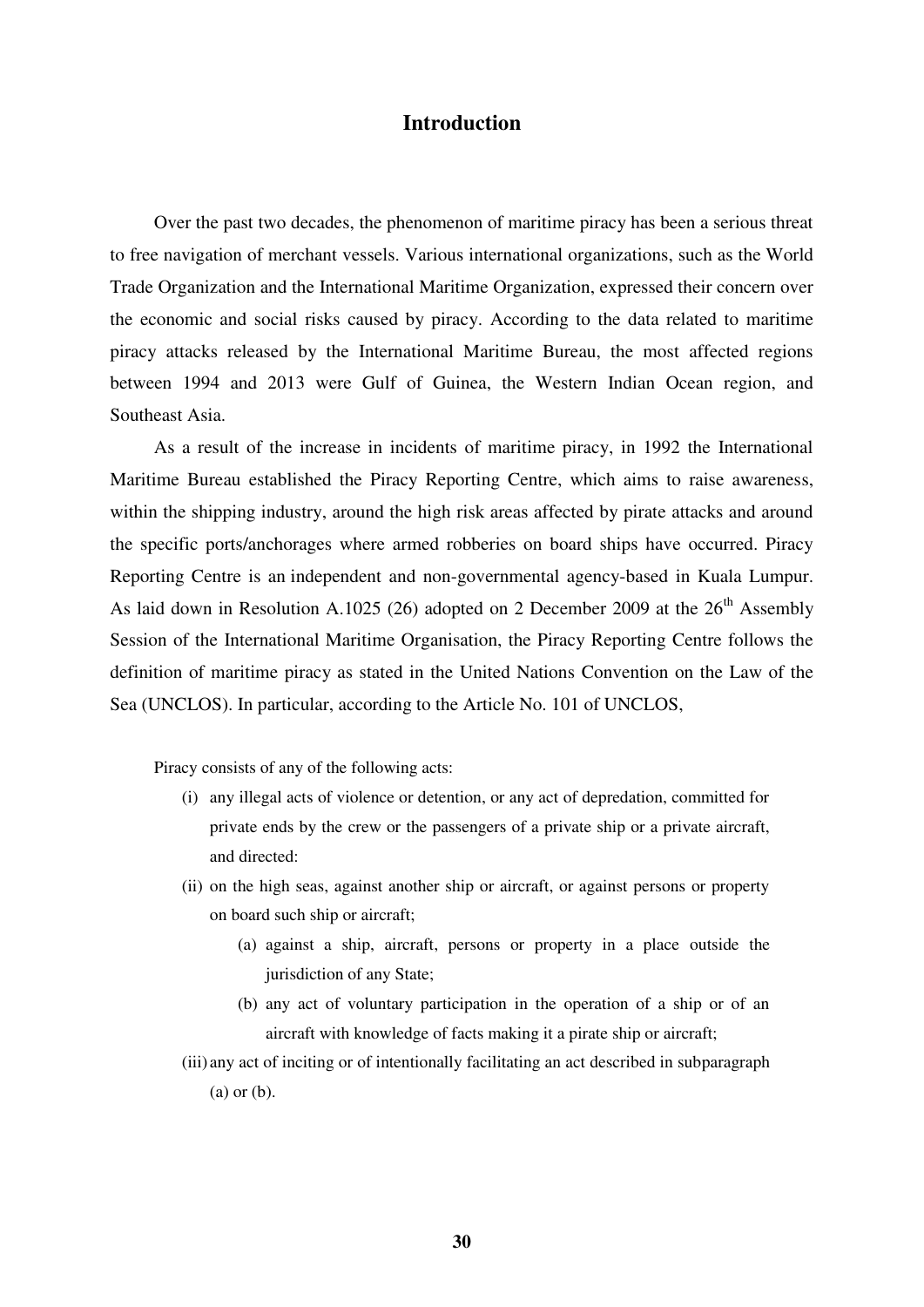In order to integrate the UNCLOS, the Security Council of the United Nations has adopted several resolutions on maritime piracy, following the increase of the attacks occurred off the coast of Somalia. After the adoption of the UN Security Council Resolutions 1814, 1816, 1838, and 1846 (2008), the countries engaged in commercial maritime routes off the coast of Somalia have taken measures to combat maritime piracy, adopting forms of international coordination. In this sense, the European Union has launched a military operation EU NAVFOR Somalia, known as "Operation Atalanta" in order to contribute to protecting vessels of the World Food Programme of the United Nations―who send humanitarian aid to displaced persons in Somalia—, to the protection of vulnerable vessels cruising off the Somali coast, and to the deterrence, prevention and repression of acts of maritime piracy off Somalia.

The North Atlantic Treaty Organization (NATO) is also involved in fighting sea piracy off the Horn of Africa, starting before the Operation "Allied Protector" and then "Operation Ocean Shield." NATO's contribution aims at providing naval escorts and deterrence, while increasing cooperation with other counter-piracy operations in the area in order to optimize efforts and to tackle piracy evolving trends and tactics. Finally, among the naval forces involved in counter piracy off the coast of the Horn of Africa since 2008, those of countries operating unilaterally, such as Russian Federation, Saudi Arabia, Japan, the Islamic Republic of Iran, India, and People's Republic of China, are also to be included. PR China dispatched People's Liberation Army Navy's escort missions to the Gulf of Aden before the end of 2008 under authorization by UN Security Council Resolutions. The maritime security off the coast of the Horn of Africa is intrinsically PR China's top priority in its foreign policy. Recently, PR China has begun building a naval base in Djibouti to establish a strategic foothold in close proximity to the oil trade routes from the Middle East and to the Indian Ocean. PR China is also actively participating in international cooperation to fight maritime piracy in the Gulf of Guinea, where the incidence of maritime piracy is rising.

Maritime piracy in the Gulf of Guinea has escalated from low-level armed robberies to more sophisticated violent hijackings and cargo thefts. In the Gulf of Guinea, pirates focus mainly on the theft of oil and petroleum cargo. Tankers are hijacked and taken out to the sea, where the cargo is siphoned into awaiting containers and then delivered to black market buyers. Like in the Gulf of Guinea, in Southeast Asia pirates turned their sights to the oil trade. Although robbery is still the prevailing *modus operandi*, the volume of maritime piracy attacks to oil and petroleum cargo is recently increasing. This region has long been prone to maritime piracy and armed robbery, especially when such ships are concentrated at the so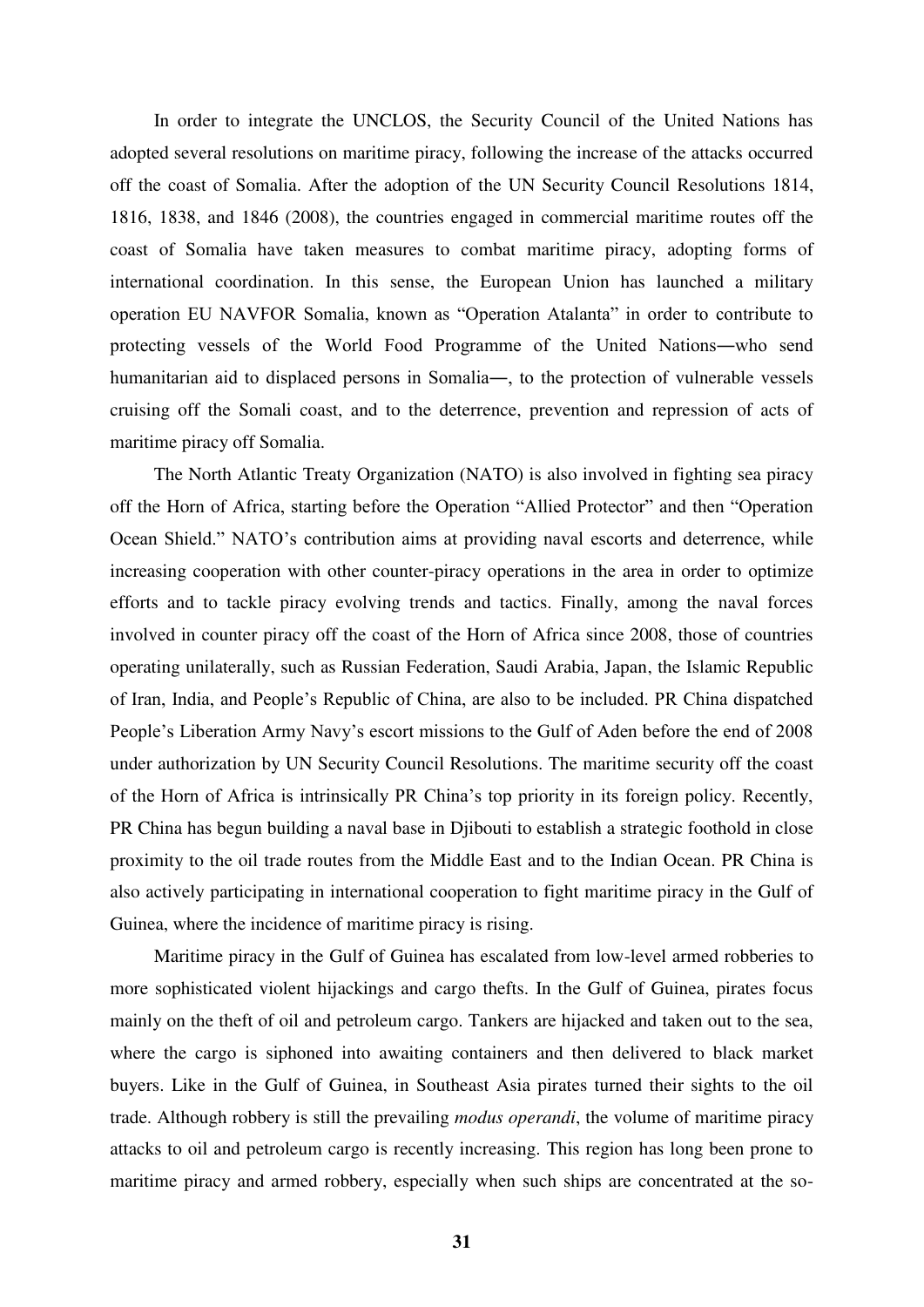called "chokepoints," such as the Straits of Malacca and Singapore. Indeed, over half of the world's commercial shipping passes through these waterways, which provide the shortest sea route between the Indian Ocean and the Pacific Ocean. They are the most important shipping lines in the world, carrying approximately one-quarter of all traded goods.

Therefore, the interest of the international community should be to adopt a commercial and military strategy in order to ensure better security to shipping lines. However, in addition to being a serious threat to free navigation of merchant vessels, maritime piracy jeopardizes the economies of coastal countries affected by the phenomenon and causes huge expenditure on measures to combat maritime piracy. The increased risk related to the activity of pirates inevitably causes a significant increase in the freight costs, mainly due to the rise in insurance premiums and benefits for seafarers operating in the High Risk Areas.

The recent military intervention by the international community has been crucial for reducing the number of maritime piracy attacks. According to the report of Oceans Beyond Piracy, even if there has been a decrease of maritime piracy attacks in 2015, they still represent a serious global threat. The aim of this research note is to show points out the recent trend in pirate attacks in the three regions most affected, and briefly illustrates the main data sources.

The research note is structured as follows: the second section focuses on the literature dealing with maritime piracy and the related economic consequences; the third section presents the main data sources, and the fourth section outlines the three case studies; the fifth section shows conclusions and ideas for further research.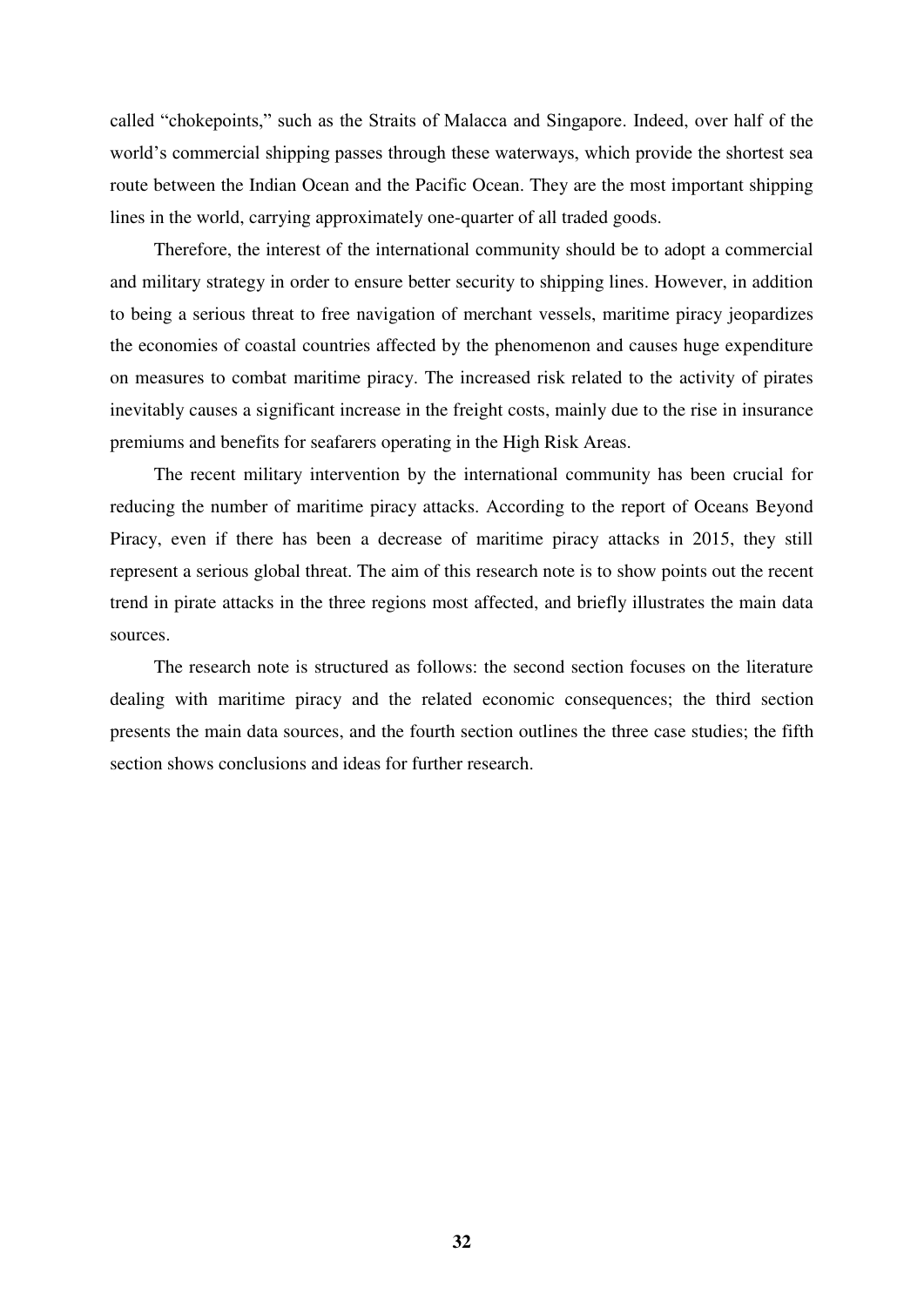## **Literature Review**

As mentioned, the activities of the pirates are a serious threat to the global economy, causing significant costs relating to security measures and seriously jeopardizing the economies of the coastal countries affected by the phenomenon. Despite this problem has global dimensions, analyses in economics made so far about the impact of maritime piracy are not enough.

From an economic point of view, maritime piracy affects the global navigation of naval and merchant vessels. Bensassi and Martínez-Zarzoso (2012) estimate the impact of piracy on maritime trade between Europe and Asia using data on incidents of maritime piracy between 1999 and 2008. They apply the gravity model, widely used to investigate the role played by specific policy or geographical variables in bilateral trade flows. Burlando, Cristea, and Lee (2014) lay out an empirical model of bilateral trade where piracy increases trade costs, and derive an augmented gravity equation to estimate the effect of pirate activities on trade volumes. Using a global panel data set combining information on bilateral volumes of trade and on reported pirate attacks, they show that the threat of violence and, more generally, the possibility of disruptions in the transportation network have a negative effect on trade.

Several academics have analyzed the economic consequences of maritime piracy on various issues. Bendall (2010) has addressed the impact of piracy on the cost of maritime trade; Fu, Ng, and Lau (2010) have investigated the impacts of maritime piracy on global economic development. Analyzing the data between 2003 and 2008, they attempt to explain the changes in economic losses experienced by the global shipping industry over time in terms of costs potentially produced by maritime piracy. They use a simulation model to investigate how maritime piracy might affect losses through the increasing cost of insurance, and the potentially increasing costs associated with ships being forced to take (longer) alternate routes to avoid the risk of maritime piracy.

Analyzing the efforts of private and public sector initiatives, Kerr (2013) shows that piracy imposes considerable costs on international commerce and taxpayers, thus inhibiting international trade. In another research, Martínez-Zarzoso and Bensassi (2013) test the effect of modern piracy on maritime trade cost, by proposing a simple model of transport cost determination and deriving a transport costs equation augmented with maritime piracy as an additional explanatory variable. Their results show a significant and positive impact of piracy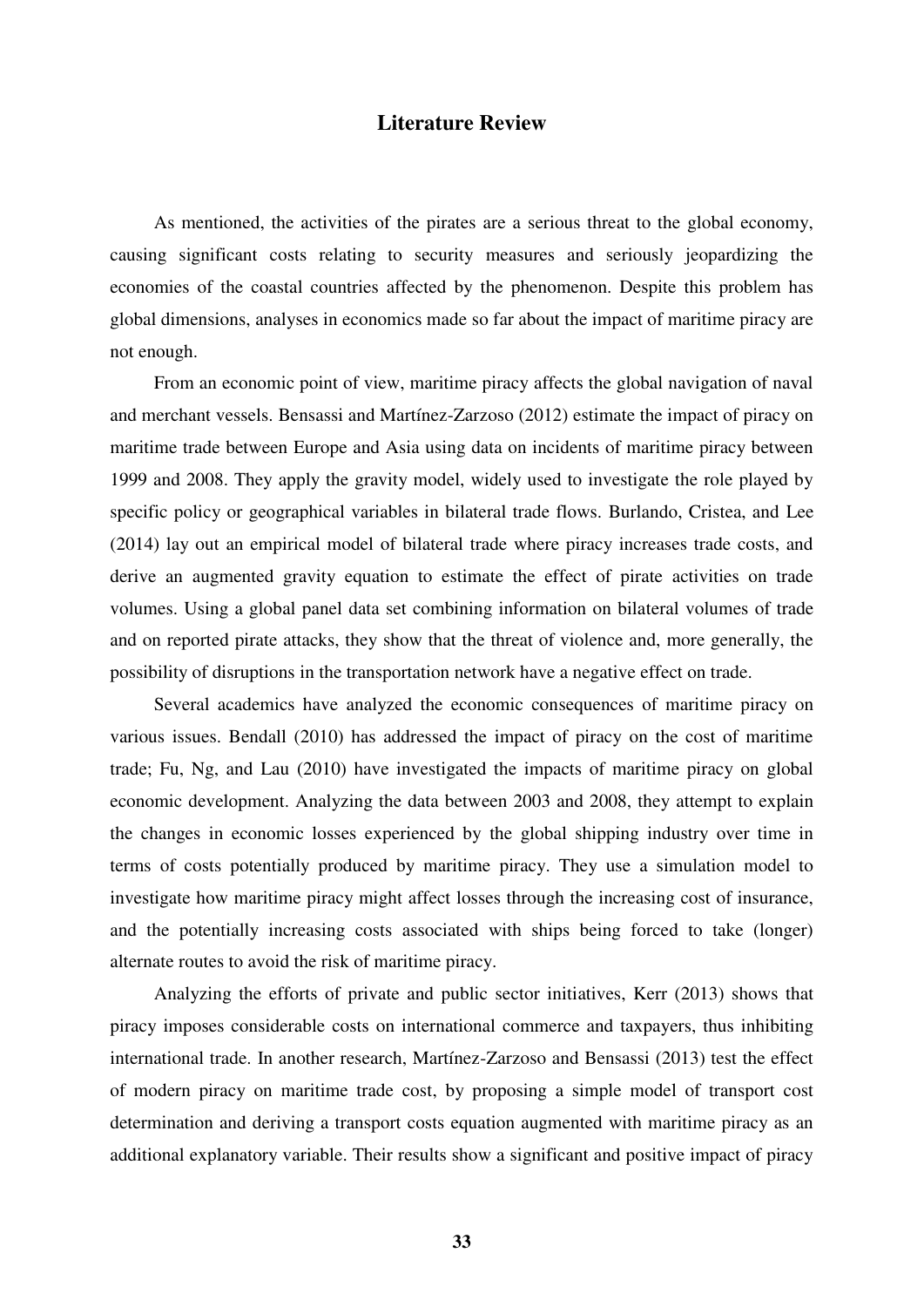on maritime transport cost; in addition, they show that localized conflicts could selectively harm some international trade routes.

Besley, Fetzer, and Mueller (2015) study the consequences of trade costs for trade patterns. They develop a statistical model to calculate the frequency of piracy attacks in Indonesia and Somalia to estimate how much an upsurge in piracy raises shipping costs. They argue that the extra shipping costs are mostly due to the increased security measures that are needed to repel pirate attacks and hence constitute a welfare cost, as labor and resources are allocated from productive tasks to guard services. Therefore, by developing a model to compare this extraction of resources through pirate attacks to a tax on shipping that finances an equivalent transfer, they show that predation is a lot more costly as a form of extraction than taxation. Analyzing the case of the fisheries sector, Flückiger and Ludwig (2015) study the link between economic shocks in this sector and the incidence of piracy. Examining a panel of 109 coastal countries that spans the years 2004–2009, they use the variation in phytoplankton abundance off the individual countries' coasts as a source of economic shocks to the fishery industry. They argue that higher plankton abundance leads to an increase in the abundance of fish and, hence, to higher productivity in the fisheries sector: this signifies an improvement in economic conditions in this sector and therefore increases the opportunity cost for a fishermen to engage in piracy activity.

As well as on global trade, maritime piracy has significant repercussions on the development prospects of affected regional economies. In this regard, analyzing the specific case of Somalia, Shortland (2011) evaluates data collected by internationally funded nongovernmental organizations (NGOs), monitoring rainfall and regional food and commodity prices, and demonstrate the impact of the piracy sector both on the local and on the national economy of Somalia. She argues that piracy has created employment and considerable multiplier effects in the Puntland economy even if a significant proportion of the proceeds from piracy are invested in foreign goods or are channeled back to foreign financiers. According to Shortland (2012), although coastal villages have gained little from hosting pirates, pirate incomes have widespread and produced significant positive impacts on the Somali economy. These positive economic impacts of piracy are widely spread and a military strategy to eradicate it could seriously undermine local development.

Shortland and Vothknecht (2010) quantitatively examine the period of high intensity counter-piracy operations off the coast of Somalia from January 2008 to June 2010. They show that improvements in private sector defensive measures have not resulted in a greater effectiveness of the transit corridor in the Gulf of Aden over time either, because pirates have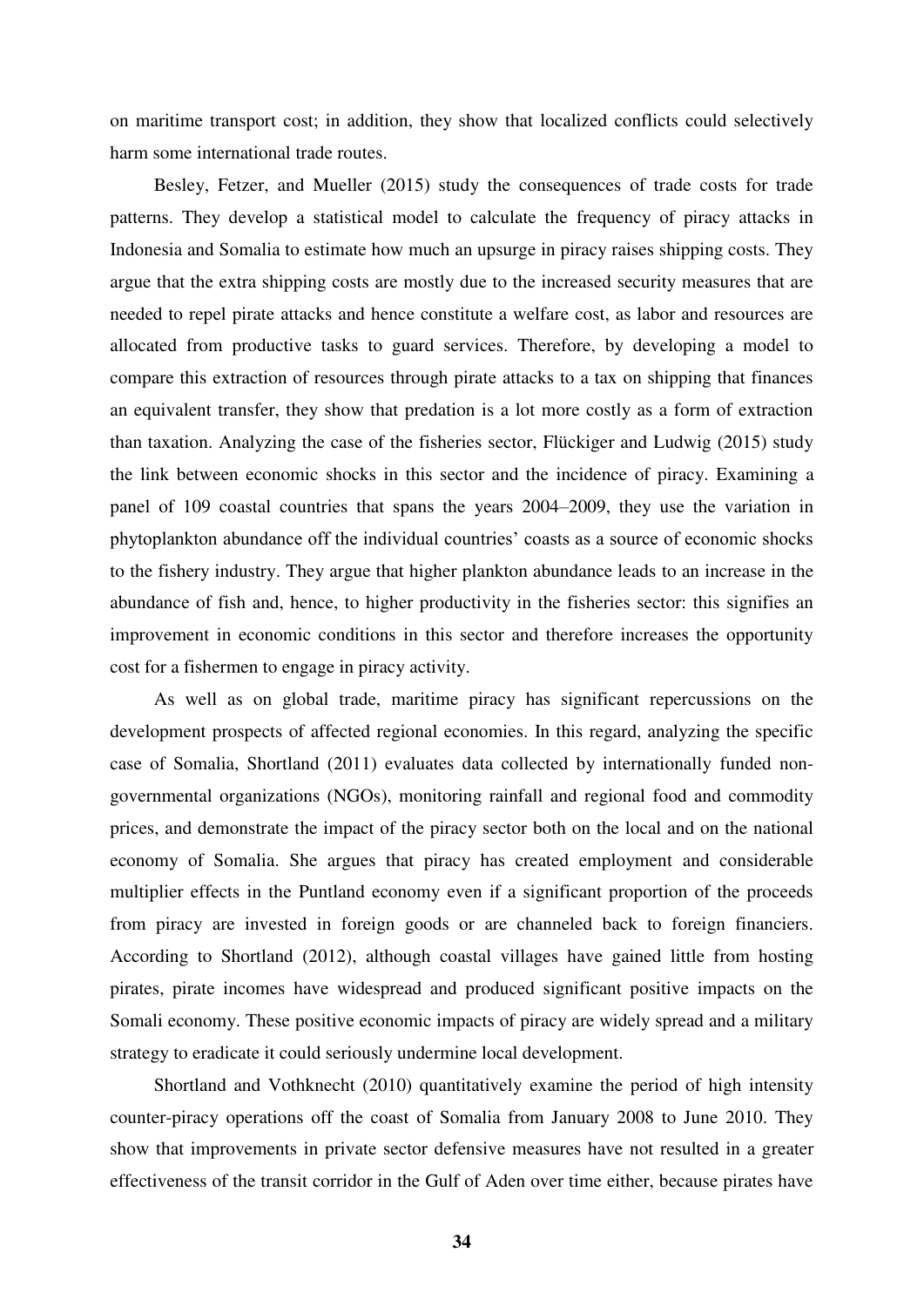also changed their tactics in response. On the contrary, Vespe, Greidanus, and Alvarez (2015) analyze the declining impact of piracy on maritime routes and vessel behaviors in the Indian Ocean. Analyzing the data between 2009 and 2014, they show the effectiveness of the efforts put in place against piracy in the Western Indian Ocean.

Patrolling should have a deterrent effect on maritime piracy by reducing the probability of successful pirate attacks and increasing the probability of capture. The continuous patrolling of naval forces, as well as the private contract armed guards aboard ships, should be successful in weakening maritime piracy. However, we believe that maritime piracy cannot be eliminated solely with force-oriented initiatives, without addressing its root causes―i.e. political instability, endemic poverty, and the lack of security. In fact, to solve the problem of piracy, policy efforts should primarily be directed at strengthening economic conditions and the internal stability of the country.

Finally, in this regard, we stress the importance of the work carried out by of Daxecker and Prins (2012), which propose a general explanation of maritime piracy that emphasizes the importance of institutional and economic opportunities. Using a monadic-year unit of analysis that includes all states in the international system and cases from 1991 to 2007, they show a positive and statistically significant relationship between maritime piracy attacks and both state failure and economic opportunity.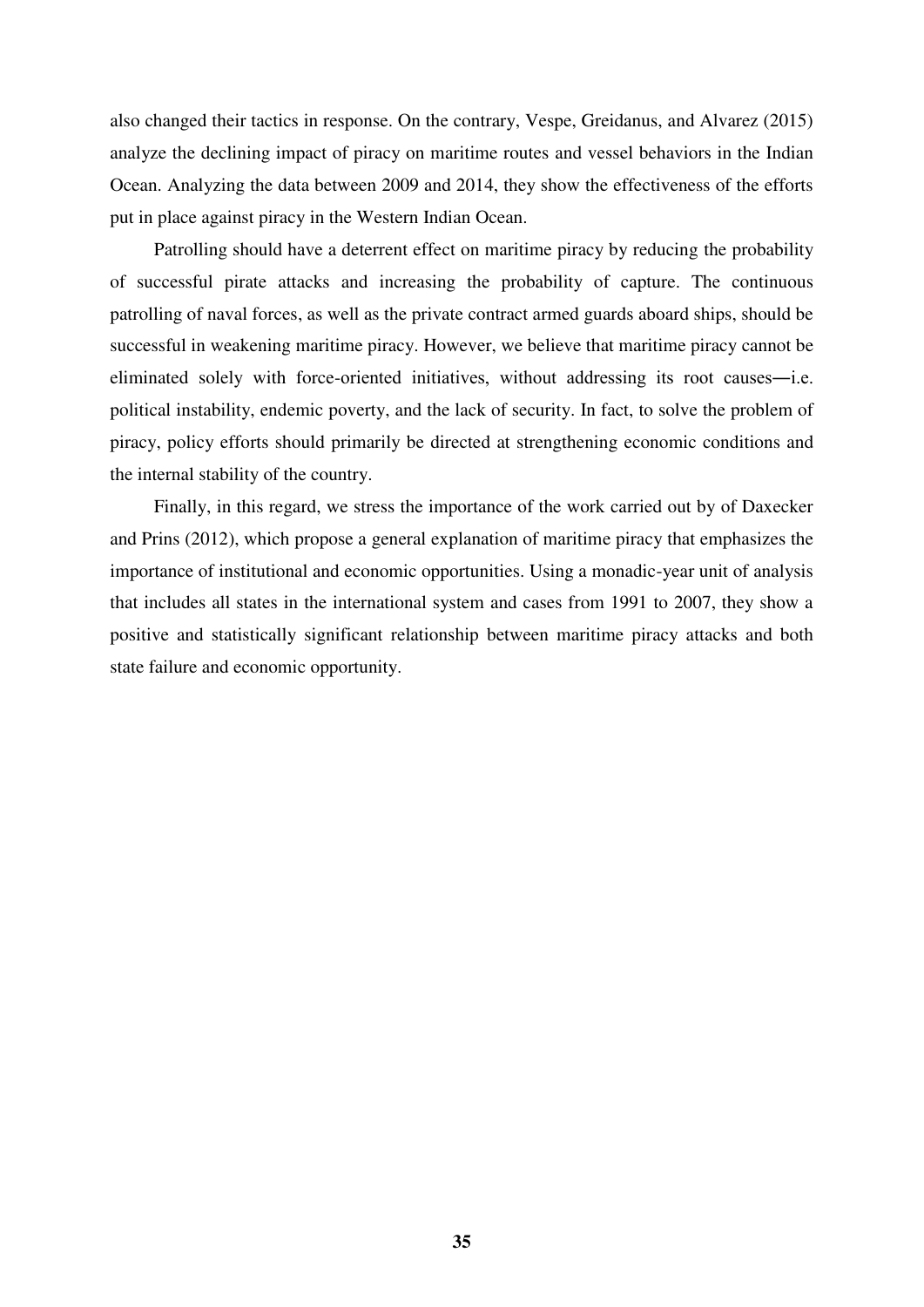#### **Data**

The main sources of data on maritime piracy incidents are the International Maritime Organization and the ICC International Maritime Bureau – Piracy Report Centre. In addition, data provided by the reports of the UN Operational Satellite Applications Programme (2014) and the UN Conference on Trade and Development (2014) are also remarkable.

#### *International Maritime Organization*

The International Maritime Organization (IMO) is a specialized agency of United Nations, that aims to develop and maintain a comprehensive regulatory framework for shipping. With the support and cooperation from the shipping industry, IMO has through the years developed and adopted a number of anti-piracy measures. The threat posed by piracy and armed robbery against ships has been on the IMO's agenda since the early 1980s. Information regarding acts of piracy and armed robbery against ships is publicly available in IMO's Piracy and Armed Robbery module within the IMO's Global Integrated Shipping Information System (GISIS).

#### *ICC International Maritime Bureau – Piracy Reporting Centre*

The ICC International Maritime Bureau (IMB) is a specialized division of the International Chamber of Commerce (ICC). The IMB is a non-profit making organization, established in 1981 to act as a focal point in the fight against all types of maritime crime and malpractice. Faced with at the increasing number of maritime piracy attacks, IMB established the Piracy Reporting Centre (PRC) in 1992. Based in Kuala Lumpur (Malaysia), PRC aims to raise awareness within the shipping industry of high-risk areas for piratical attacks and specific ports and anchorages associated with armed robberies on board ships. In doing so, PRC works closely with various governments and law enforcement agencies, sharing information in order to reduce and ultimately eradicate maritime piracy.

#### *UN Operational Satellite Applications Programme*

UNOSAT is the UN Institute for Training and Research (UNITAR) Operational Satellite Applications Programme. The program provides satellite solutions to humanitarian aid and sustainable development organizations. In 2014, UNOSAT has released the "Global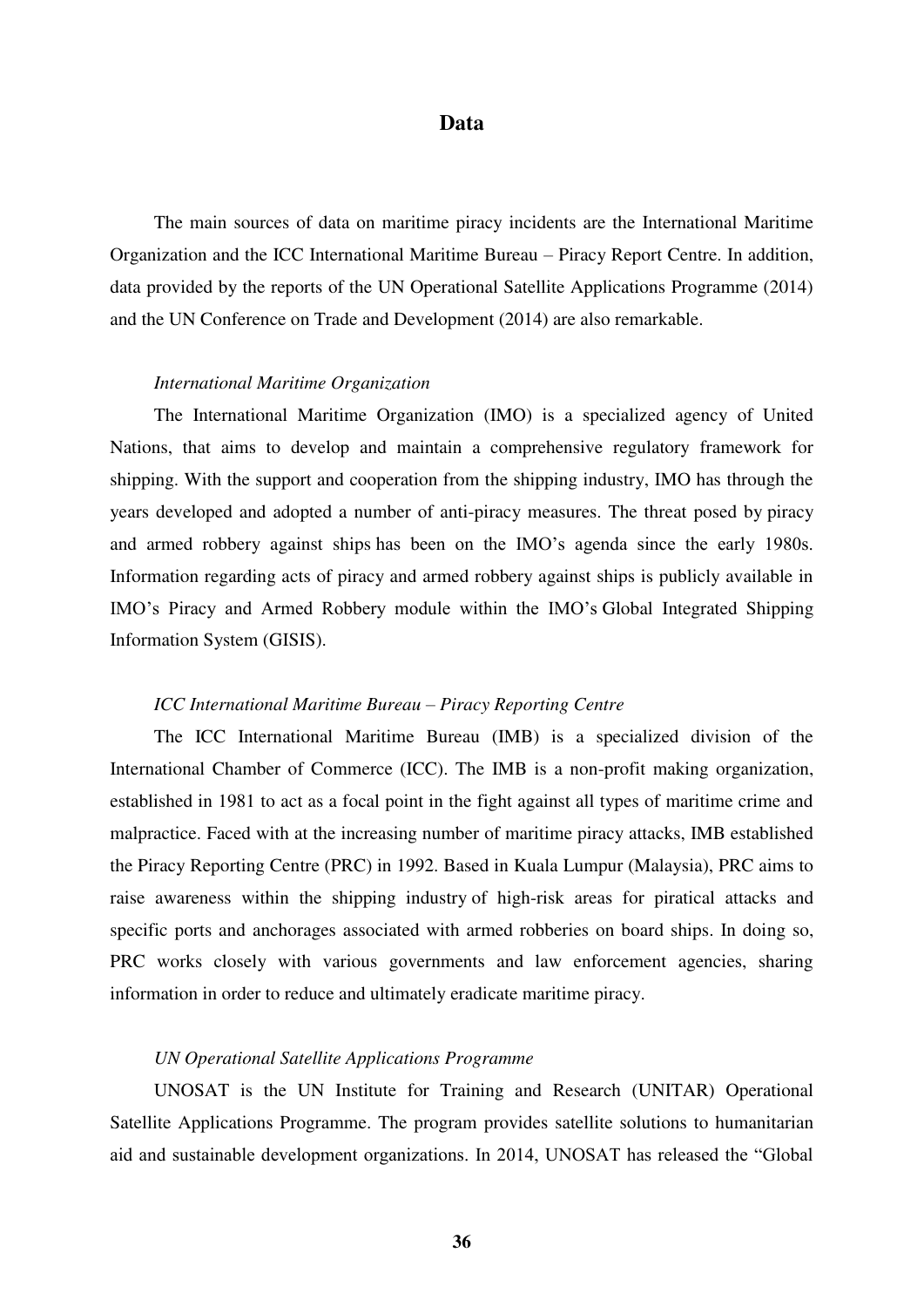Report on Maritime Piracy. A geospatial analysis 1995-2013," which assesses piracy at the global level with detailed geo-spatial analyses. The report also covers the financial aspects of global piracy, as well as anti-piracy activities and future outlooks in a changing meteorological climate.

## *United Nations Conference on Trade and Development*

The United Nations Conference on Trade and Development (UNCTAD) is the principal organ of the UN General Assembly dealing with trade, investment, and development issues. UNCTAD aims mainly to formulate policies related to all aspects of development including trade, aid, transport, finance, and technology. In 2014, UNCTAD has released the report "Maritime Piracy," which consists in two parts:

- the first part ("An Overview of Trends, Costs and Trade-related Implications") presents overall trends in maritime piracy and related crimes, and highlights some of the key issues at stake by focusing on its costs and broader trade-related implications;
- the second part ("An Overview of the International Legal Framework and of Multilateral Cooperation to Combat Piracy") provides an overview of the contemporary international legal regime for countering piracy and identifies key examples of international cooperation and multilateral initiatives to combat the phenomenon.

Finally, among the main sources of data on maritime piracy incidents, we also note the Anti-shipping Activity Messages (ASAM) database. ASAM serves as system for loading, storing and disseminating reports concerning acts of piracy and threats to shipping worldwide. The database includes the locations and descriptive accounts of specific hostile acts against ships and mariners. ASAM is edited by the U.S. National Geospatial-Intelligence Agency (NGA), which delivers world-class geospatial intelligence that provides a decisive advantage to policymakers, war-fighters, intelligence professionals, and first responders.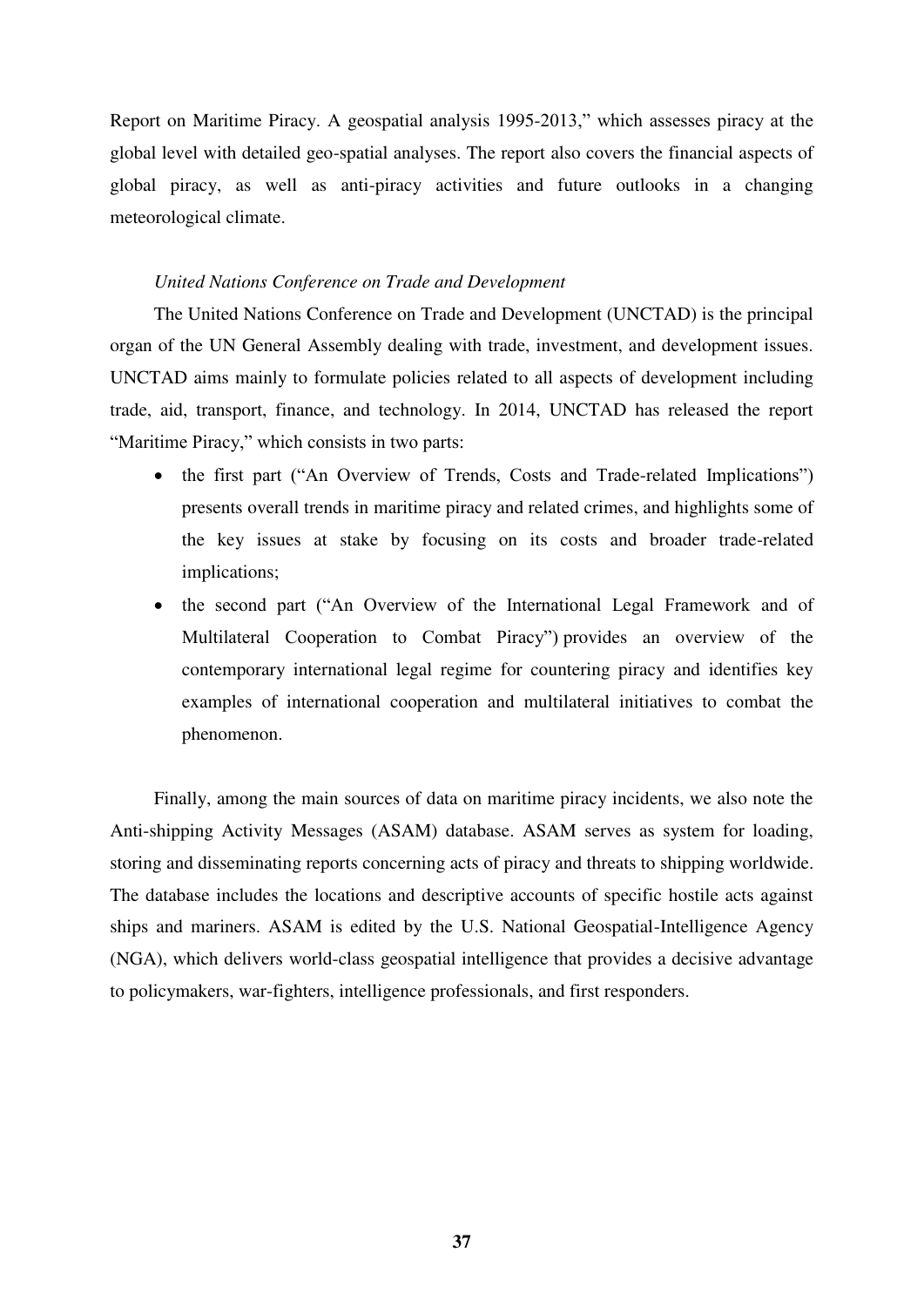# **Case studies**

As mentioned, maritime piracy is a major threat to international security, given the high density of maritime traffic. Comparing the data related to maritime piracy attacks in the last twenty years, it emerges that the most affected geographical areas have been mainly Gulf of Guinea, the Western Indian Ocean region, and Southeast Asia. The most intense period of this phenomenon has started in the mid-1990s, reaching its peak between 2008 and 2011 in the Western Indian Ocean. Since 2011, there has been a significant decrease in the number of attacks, particularly off the coast of Somalia, due to measures to combat maritime piracy adopted by the international community.

In this regard, the concerns raised by maritime piracy attacks, combined with a reduction in the overall level of defense budgets, have facilitated the practice to embark teams of armed guards on vessels that transit through the High Risk Areas. These teams can be made up of military or civilian staff―i.e. the Maritime Security Companies (MSCs). Although it has proved to be useful, this countermeasure involves high costs. Moreover, the threat of maritime piracy has pushed many traders to identify new routes or to increase cruising speed, so raising fuel consumption. In addition, insurance premiums for vessels in transit through the High Risk Areas have risen because of kidnapping and hostage-taking.

Therefore, in addition to being a threat to international security, maritime piracy involves high costs to the global economy. The analysis of the costs of maritime piracy is one of the least studied topics in the economic literature due to the availability of data. In addition, the reluctance of different actors―private and public―to share information makes evaluations and estimates to identify the economic impact of maritime piracy uncertain. This topic should be analyzed first by making a distinction between different types of maritime piracy costs. In fact, there are the direct costs―such as those resulting from payment of ransoms and insurance premiums, from changing routes and the increase in speed—and the indirect costs, related to the economic and commercial impact and security of the coastal countries affected by maritime piracy.

With regard to the costs, the main reference estimates are provided by Oceans Beyond Piracy (OBP), a program of the One Earth Future Foundation, a privately funded and independent non-profit organization based in Broomfield (Colorado, United States). OBP aims to produce objective and well-researched studies on several topics related to maritime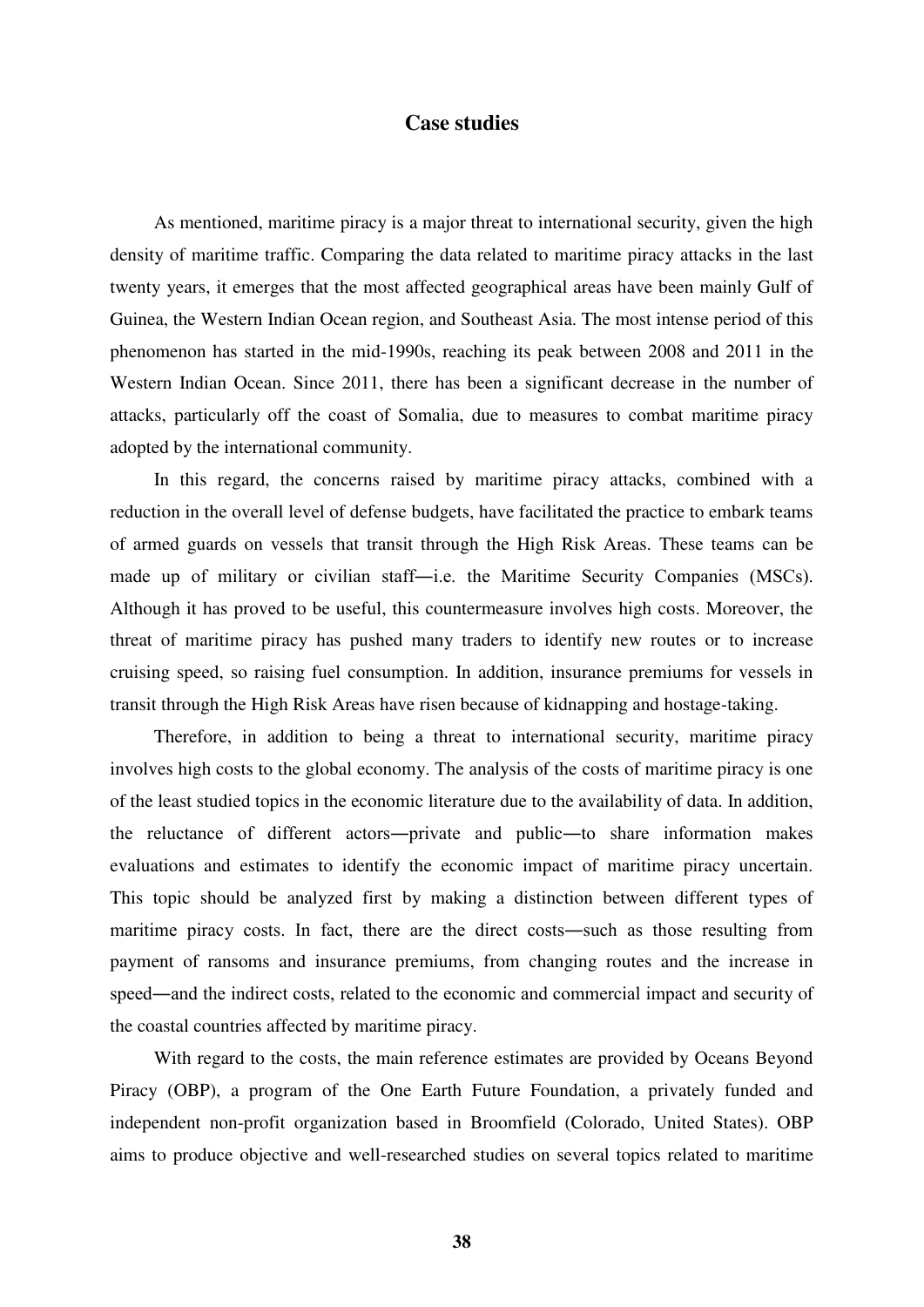piracy, including the related costs. In 2015, OBP has released the "The State of Maritime Piracy 2015" report, which examines the human costs and economic costs incurred as a result of maritime piracy occurring in the Gulf of Guinea, the Western Indian Ocean region, and Southeast Asia.

#### *Gulf of Guinea*

In 2015, the total costs related to maritime piracy in the Gulf of Guinea were US\$ 719.6 million. The international community, regional states, and the shipping industry incurred significant costs while combating or preventing maritime piracy through capacity building, naval operations, contracted security, and ship protection measures. Those costs are estimated to amount to US\$ 635 million, of which US\$ 196.8 million have been spent to hire armed teams drawn from a state's armed forces or law enforcement agencies. There are also costs incurred as a consequence of maritime piracy―such as ransoms paid to recover hostages, increased labor costs, and insurance rates—that is estimated to be around US\$ 84 million.

#### *Western Indian Ocean*

According to OBP data, in 2015 the international community spent around US\$ 1.3 billion on measures designed to keep vessels safe from pirates in the Western Indian Ocean region. In particular: the estimated total cost of counter-piracy naval operations was around US\$ 323 million; the shipping industry spent around US\$ 618 million on guards for cargo and tanker vessels; the cost of increased speeds as a maritime piracy counter-measure is estimated to be US\$ 272 million. Finally, the other costs associated with maritime piracy amount to US\$ 129.2 million.

#### *Southeast Asia*

Economic costs of Southeast Asia were not calculated for the "The State of Maritime Piracy 2015" report. In fact, the complexity of shipping patterns and the nature of regional responses precluded OBP's ability to estimate aggregate costs of 2015. However, OBP points out that significant additional costs are directly attributable to countering piracy, especially in information-sharing efforts and military cooperation. In addition, there are also significant costs incurred as a consequence of maritime piracy, such as the theft of cargo ships. Pirates aim mainly to hijack oil tankers, and then sell their cargo to black market buyers. According to OBP data, the total value of oil products stolen in 2015 totaled US\$ 8 million.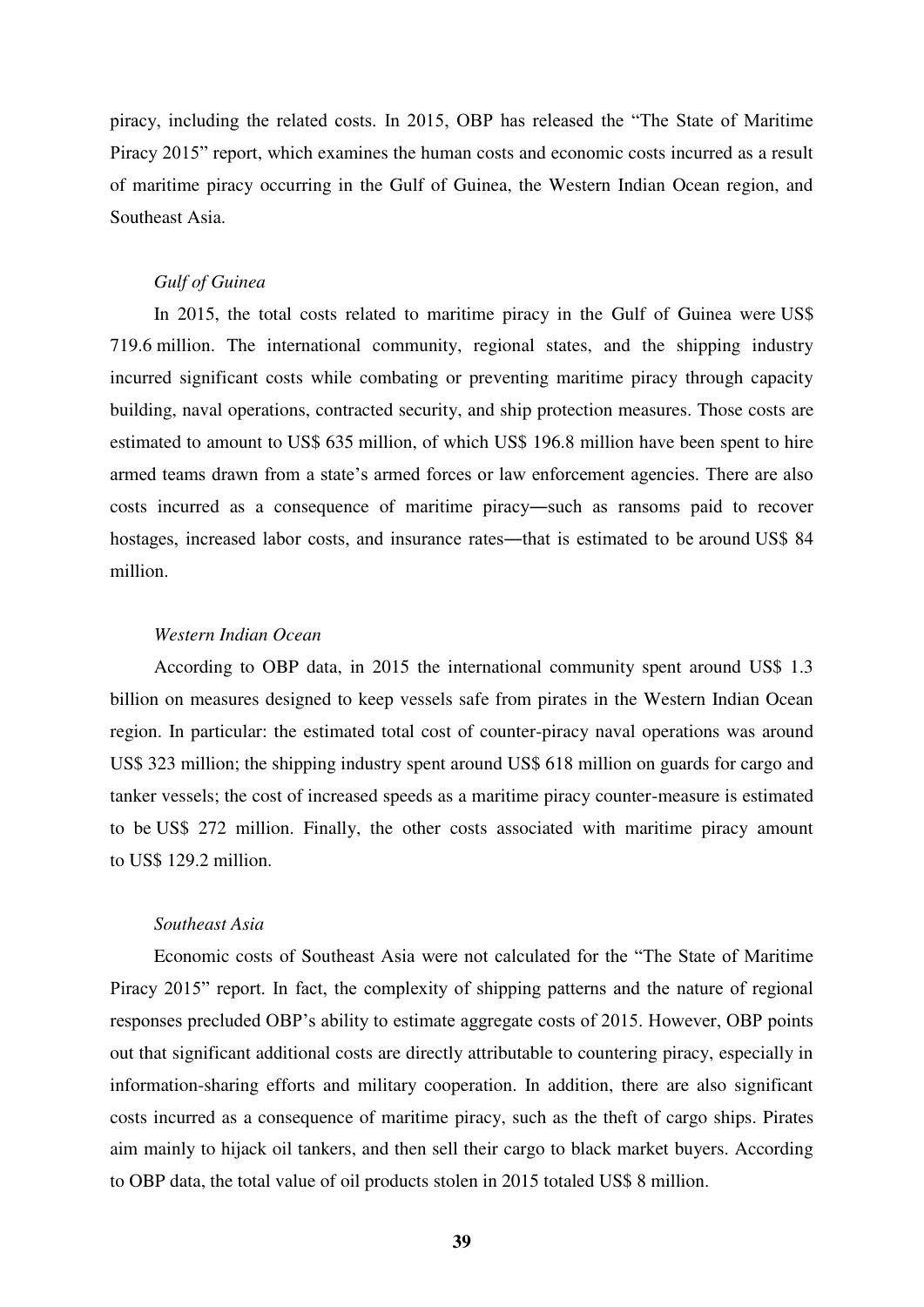In conclusion, the total cost of maritime piracy to the global economy, during the year 2015, is estimated to be over US\$ 7.2 billion. Yet, it is estimated that the actual gain of the pirates is minimized: in fact, according to security experts, the overall gain of pirates is about 1 percent than the total costs caused by maritime piracy. Around 10 percent of the total cost of maritime piracy is attributed to the economic consequences on countries affected by this phenomenon. In the literature, there are few contributions concerning the economic impact of maritime piracy on these countries, and mostly with a qualitative approach. As mentioned, this is primarily due to the availability of data on the coastal countries affected by maritime piracy.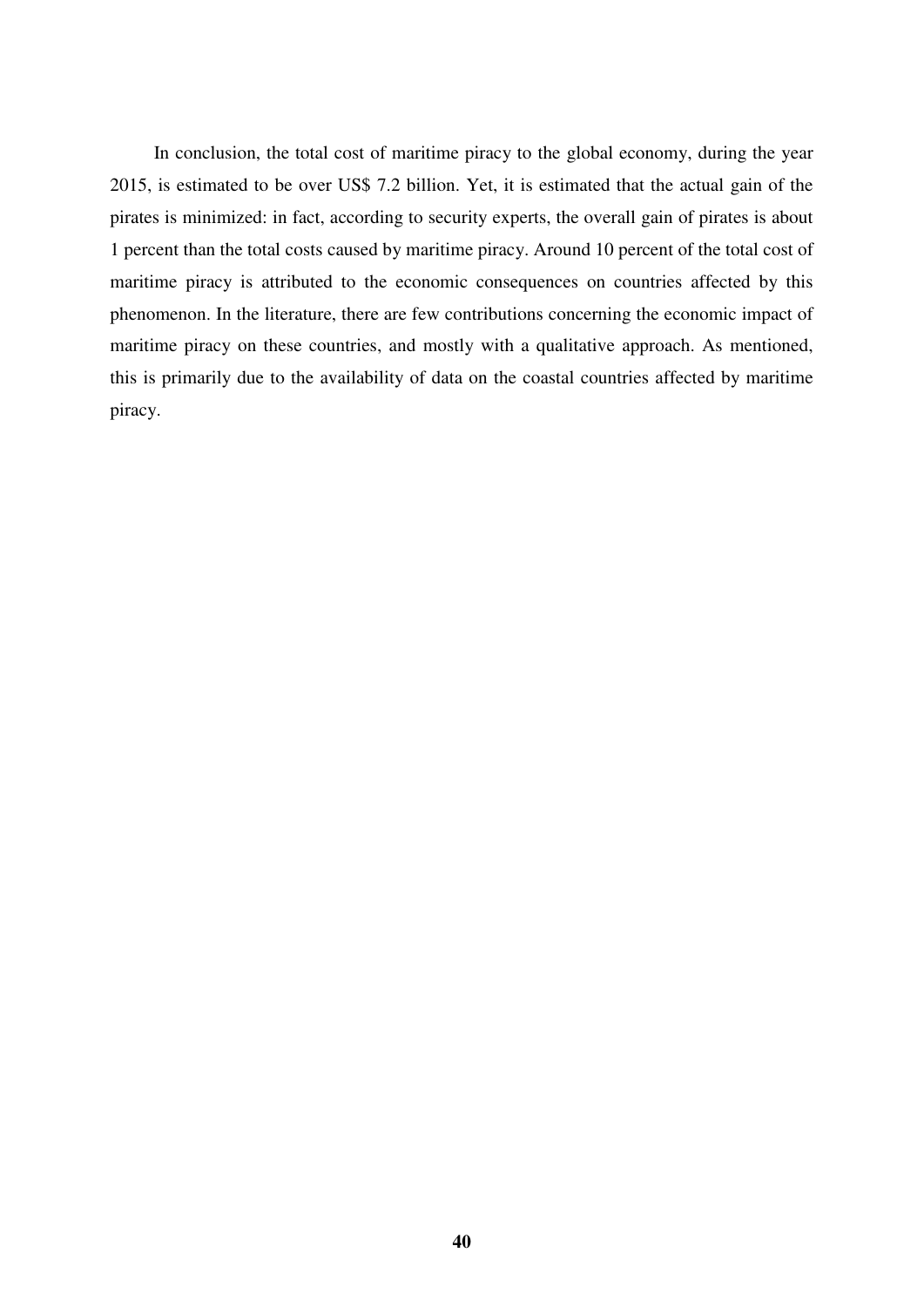# **Conclusions**

Maritime piracy is a serious threat to the global economy causing significant costs, mainly relating to security measures, and affects the international trade. In particular, the activities of pirates inevitably cause a significant increase in the freight costs, especially in the High Risk Areas: insurance premiums for vessels in transit through the High Risk Areas have risen because of kidnapping and hostage-taking, and many traders prefer to sail new routes or to increase cruising speed, so raising fuel consumption.

According to the data related to maritime piracy provided by the International Maritime Bureau, the most affected regions in the last twenty years have been the Gulf of Guinea, the Western Indian Ocean region, and Southeast Asia. In particular, the most intense period of this phenomenon has been since the mid-1990s, reaching its peak between 2008 and 2011 in the Western Indian Ocean. Afterwards, there has been a significant decrease in the number of attacks due to the measures to combat maritime piracy adopted by the international community. However, the practice to embark teams of armed guards on vessels that transit through the High Risk Areas has been as useful as extremely expensive.

According to OBP data, in 2015 the estimated total cost of measures designed to keep vessels safe from pirates in the Western Indian Ocean region was about US\$ 1.3 billion, of which around US\$ 618 million to hire guards for cargo and tanker vessels. Instead, in the Gulf of Guinea, the total costs related to maritime piracy were US\$ 719.6 million, of which US\$ 196.8 million were spent to hire armed teams drawn from a state's armed forces or law enforcement agencies.

The recent decrease of maritime piracy attacks represents an undoubted success of the military strategy carried out by the international community in the High Risk Areas. On the other hand, according to security experts, the overall gain of pirates is minimized compared to the total costs to combat maritime piracy, to which we must also add the costs attributed to the impact on international trade and the economic consequences on countries affected by this phenomenon.

In this regard, we believe that it is interesting to analyze these two topics in economics, by applying quantitative methods. Despite the difficulties due to the availability of reliable data on some countries affected by maritime piracy, we think it is still possible to conduct a quantitative analysis of the impact of maritime piracy on the economies of these countries and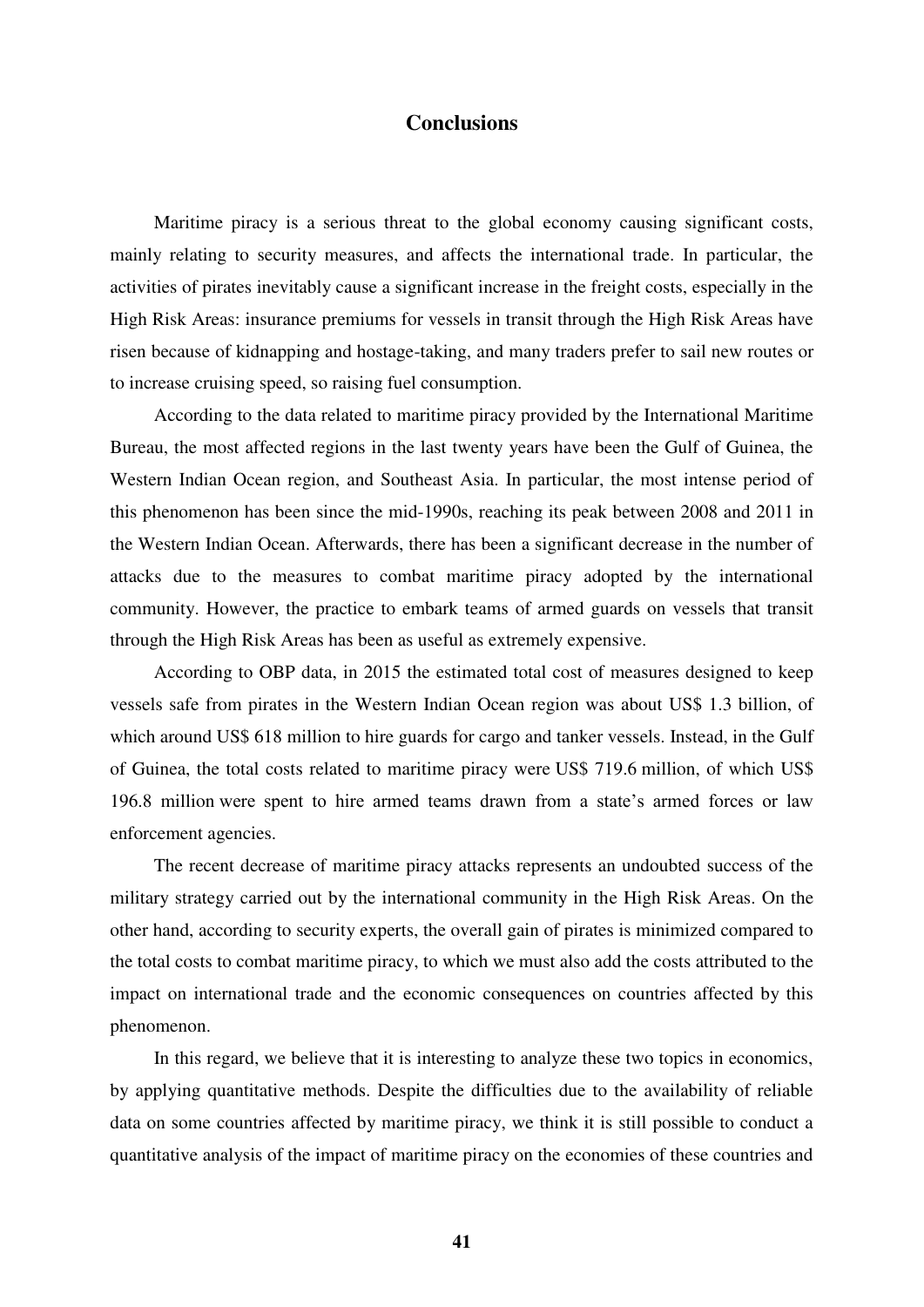their trade flows. Therefore, this type of research would enrich the economic literature on quantitative analysis of maritime piracy.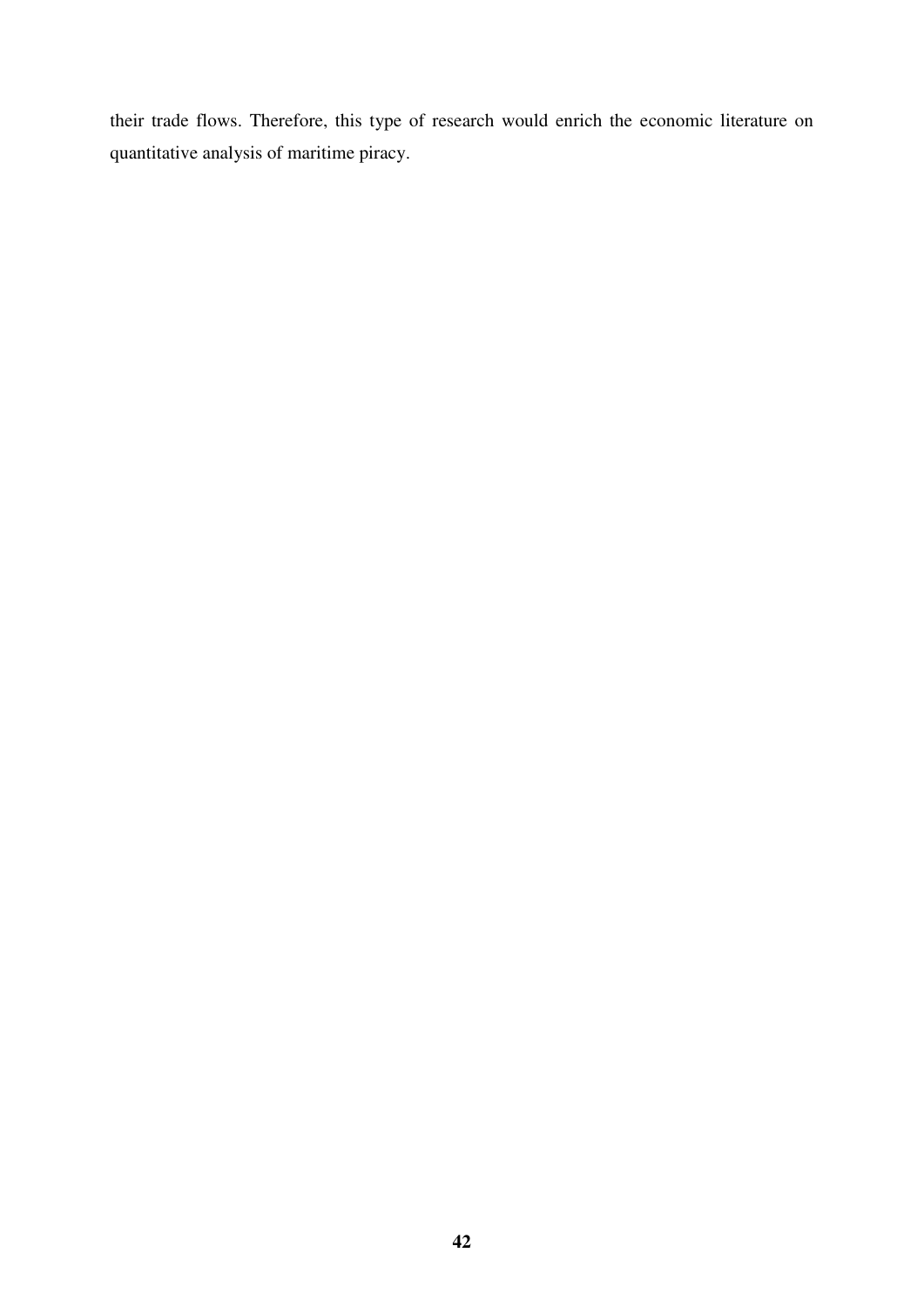# **References**

- Anderson, J. L. (1995). Piracy and World History: An Economic Perspective on Maritime Predation. *Journal of World History*, *6*(2), 175–199.
- Bateman, S. (2011). Sub-standard Shipping and the Human Costs of Piracy. *Australian Journal of Maritime Ocean Affairs*, *3*(2), 57–61.
- Bellish, J. (2012). *The Economic Cost of Somali Piracy 2012*. Retrieved from [http://oceansbeyondpiracy.org/sites/default/files/ecop2012final\\_2.pdf.](http://oceansbeyondpiracy.org/sites/default/files/ecop2012final_2.pdf)
- Bendall, H. B. (2010). Cost of Piracy: A Comparative Voyage Approach. *Maritime Economics and Logistics*, *12*(2), 178–195.
- Bensassi, S., & Martínez-Zarzoso, I. (2012). How Costly is Modern Maritime Piracy for the International Community?. *Review of International Economics*, *20*(5), 869–883.
- Besley, T., Fetzer, T., & Mueller, H. (2015). The Welfare Cost of Lawlessness: Evidence from Somali Piracy. *Journal of the European Economic Association*, *13*(2), 203–239.
- Bowden, A., & Basnet, S. (2011). *The Economic Cost of Somali Piracy 2011*. Retrieved from [http://oceansbeyondpiracy.org/sites/default/files/economic\\_cost\\_of\\_piracy\\_2011.pdf.](http://oceansbeyondpiracy.org/sites/default/files/economic_cost_of_piracy_2011.pdf)
- Burlando, A. Cristea, A. D., & Lee, L. M. (2014). The Trade Consequences of Maritime Insecurity: Evidence from Somali Piracy. *Review of International Economics*, *23*(3), 525–557.
- Clark, K. K. (2009). Maritime Piracy: Nature, Impact and Legal Frameworks for Prosecution. *International Journal of Criminal Justice Sciences*, *4*(1), 13–22.
- Daxecker, U. E., & Prins, B. C. (2012). Insurgents of the Sea: Institutional and Economic Opportunities for Maritime Piracy. *Journal of Conflict Resolution*, *57*(6), 940–965.
- Daxecker, U. E., & Prins, B. C. (2015). Searching for Sanctuary: Government Power and the Location of Maritime Piracy. *International Interactions*, *41*(4), 699–717.
- de Groot, O. J., Rablen, M. D., & Shortland, A. (2012). Barrgh-gaining with Somali Pirates. *Economics of Security Working Papers Series*, *74*. Retrieved from [https://www.diw.de/documents/publikationen/73/diw\\_01.c.408689.de/diw\\_econsec0074](https://www.diw.de/documents/publikationen/73/diw_01.c.408689.de/diw_econsec0074.pdf) [.pdf.](https://www.diw.de/documents/publikationen/73/diw_01.c.408689.de/diw_econsec0074.pdf)
- Flückiger, M., & Ludwig, M. (2015). Economic Shocks in the Fisheries Sector and Maritime Piracy. *Journal of Development Economics*, *114*, 107–125.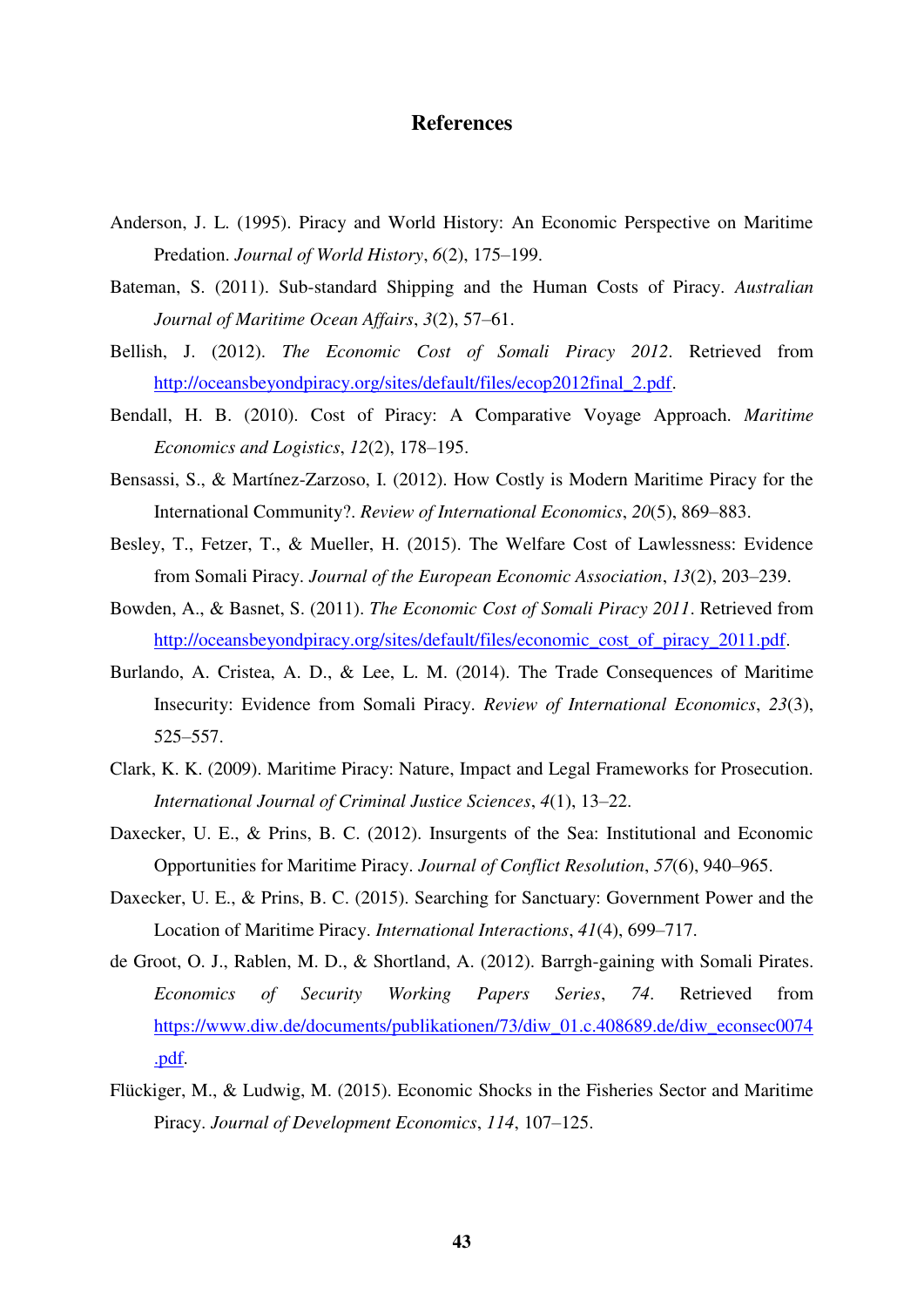- Fu, X., Ng, A. K. F., & Lau, Y. Y. (2010). The Impacts of Maritime Piracy on Global Economic Development: The Case of Somalia. *Maritime Policy & Management*, *37*(7), 677–697.
- Geopolicity (2011). *The Economic Costs of Piracy*. Retrieved from [http://oceansbeyondpiracy.org/sites/default/files/geopolicity\\_](http://oceansbeyondpiracy.org/sites/default/files/geopolicity_-_the_economics_of_piracy_-_pirates__livelihoods_off_the_coast_of_somalia.pdf) the economics of piracy - pirates—livelihoods off the coast of somalia.pdf.
- Gilpin, R. (2009). Counting the Costs of Somali Piracy. *United States Institute of Peace Working Paper*. Retrieved from [http://www.usip.org/sites/default/files/resources/1\\_0.pdf.](http://www.usip.org/sites/default/files/resources/1_0.pdf)
- Gries, T., & Redlin, M. (2014). Maritime Piracy: Socio-Economic, Political, and Institutional Determinants. *CIE Working Papers*, *75*. Retrieved from [http://groups.uni](http://groups.uni-paderborn.de/wp-wiwi/RePEc/pdf/ciepap/WP75.pdf)[paderborn.de/wp-wiwi/RePEc/pdf/ciepap/WP75.pdf.](http://groups.uni-paderborn.de/wp-wiwi/RePEc/pdf/ciepap/WP75.pdf)
- Guha, B. (2012). Pirates and Fishermen: Is Less Patrolling Always Bad?. *Journal of Economic Behavior & Organization*, *81*(1), 29–38.
- Guha, B., & Guha, A. S. (2011). Pirates and Traders: Some Economics of Pirate-Infested Seas. *Economics Letters*, *111*(2), 147–150.
- Hallwood, P., & Miceli, T. J. (2011). "Keystone Cops" Meet "Pirates of the Somali Coast": The Failure of International Efforts to Control Maritime Piracy. *University of Connecticut – Department of Economics Working Papers*, *9*. Retrieved from [http://web2.uconn.edu/economics/working/2011-09.pdf.](http://web2.uconn.edu/economics/working/2011-09.pdf)
- Hallwood, P., & Miceli, T. J. (2011). The Law and Economics of International Cooperation against Maritime Piracy. *University of Connecticut – Department of Economics Working Papers*, *12*. Retrieved from [http://web2.uconn.edu/economics/working/2011-](http://web2.uconn.edu/economics/working/2011-12.pdf) [12.pdf.](http://web2.uconn.edu/economics/working/2011-12.pdf)
- Hallwood, P., & Miceli, T. J. (2012). The Economics of International Cooperation in the Apprehension and Prosecution of Maritime Pirates. *Ocean Development & International Law*, *43*(2), 188–200.
- Hallwood, P., & Miceli, T. J. (2014). Modern Maritime Piracy. *University of Connecticut – Department of Economics Working Papers*, *1*. Retrieved from [http://web2.uconn.edu/economics/working/2014-01.pdf.](http://web2.uconn.edu/economics/working/2014-01.pdf)
- Hansen, S. J. (2008). Private Security & Local Politics in Somalia. *Review of African Political Economy*, *35*(118), 585–598.
- Hurlburt, K. (2011). *The Human Cost of Somali Piracy*. Retrieved from [http://oceansbeyondpiracy.org/sites/default/files/human\\_cost\\_of\\_somali\\_piracy.pdf.](http://oceansbeyondpiracy.org/sites/default/files/human_cost_of_somali_piracy.pdf)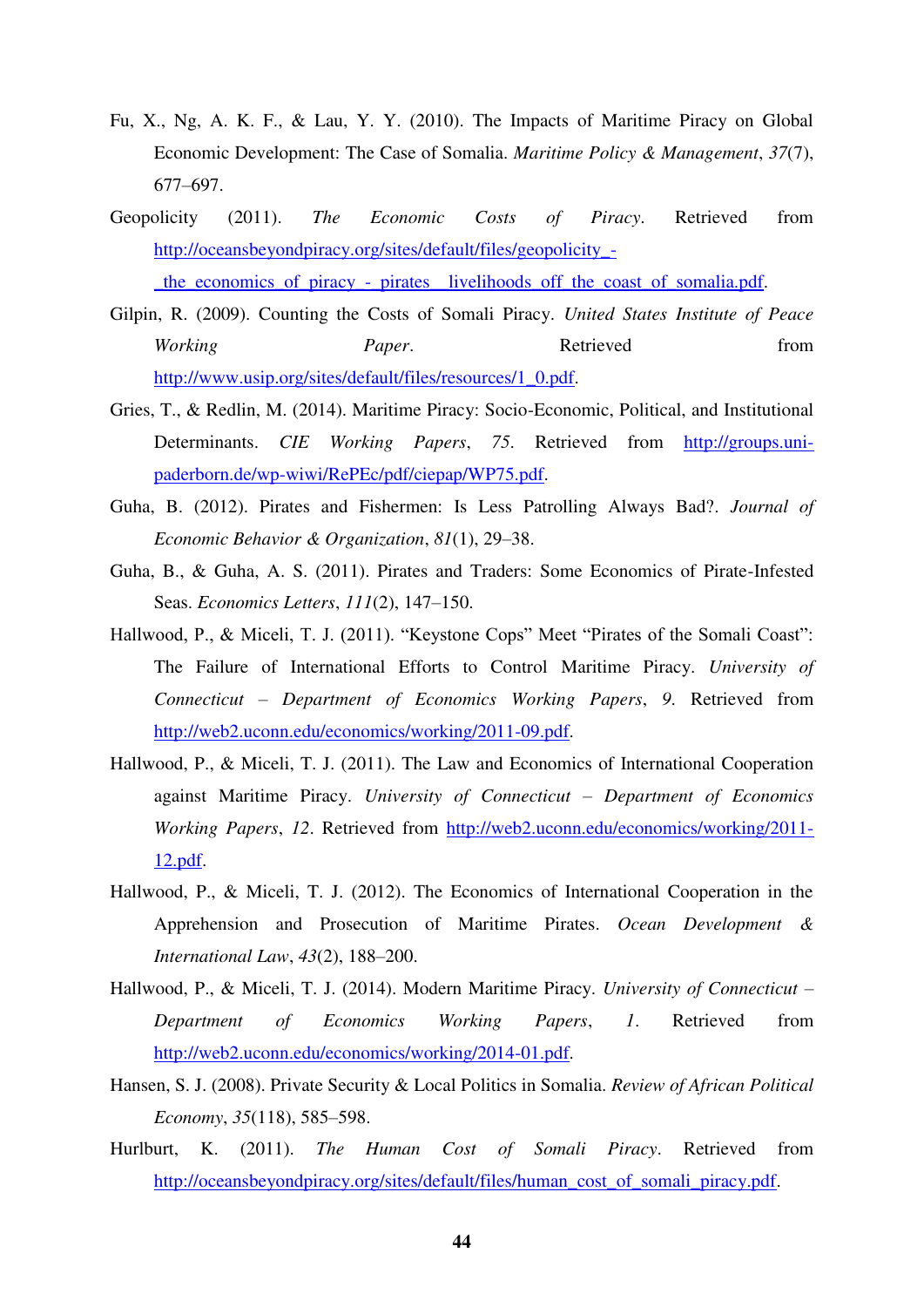- Jablonski, R. S., & Oliver, S. (2013). The Political Economy of Plunder Economic Opportunity and Modern Piracy. *Journal of Conflict Resolution*, *57*(4), 682–708.
- Leeson, P. T. (2007). Better Off Stateless: Somalia Before and After Government Collapse. *Journal of Comparative Economics*, *35*(4), 689–710.
- Leeson, P. T. (2010). Pirational Choice: The Economics of Infamous Pirate Practices. *Journal of Economic Behavior & Organization*, *76*(3), 497–510.
- Lobo-Guerrero, L. (2012). Lloyd's and the Moral Economy of Insuring against Piracy: Towards a Politicisation of Marine War Risks Insurance. *Journal of Cultural Political Economy*, *5*(1), 67–83.
- Marchetti, E. (2013). Private Military and Security Companies: Il Caso Italiano nel Contesto Internazionale. *Quaderni IAI*, *7*. Retrieved from [http://pubblicazioni.iai.it/pdf/Quaderni/iaiq\\_07.pdf.](http://pubblicazioni.iai.it/pdf/Quaderni/iaiq_07.pdf)
- Martínez-Zarzoso, I., & Bensassi, S. (2013). The Price of Modern Maritime Piracy. *Defence and Peace Economics*, *24*(5), 397–418.
- Mejia, M. Q., Cariou, P., & Wolff, F. C. (2009). Is Maritime Piracy Random?. *Applied Economics Letters*, *16*(9), 891–895.
- Mitropoulos, E. E. (2011). The Year of the Seafarer and the Impacts of Piracy. *WMU Journal of Maritime Affairs*, *10*(1), 1–5.
- Negi, R. (2011). Understanding Somali Piracy: Globalisation, Sovereignty, and Justice. *Economic & Political Weekly*, *46*(25), 35–38.
- Pillai, P. P. (2012) Impact of Piracy on Fisheries in the Indian Ocean. *Fishing Chimes*, *32*(2),  $25 - 27$ .
- Powell, B., Ford, R., & Nowrasteh, A. (2008). Somalia after State Collapse: Chaos or Improvement?. *Journal of Economic Behavior & Organization*, *67*(3-4), 657– 670.
- Rohrer, S. (2011). The Impact of Food Consumption, Government Type and Effectiveness, on the Rate of Somali Maritime Piracy, 2000-2008. *Journal of Terrorism Research*, *2*(2), 27–41.
- Samiotis, G., Psarrou, V., Pazarzis, M., Tselentis, V., & Dafnos, G. (2013). Maritime Piracy: Trends and Future Developments. A Review. *International Journal of Maritime, Trade & Economic Issues*, *I*(1), 93–108.
- Schubert, C., & Lades, L. K. (2014). Fighting Maritime Piracy: Three Lessons from Pompeius Magnus. *Defence and Peace Economics*, *25*(5), 481–497.
- Shortland, A., & Varese, F. (2012). The Business of Pirate Protection. *Economics of Security Working Papers Series*, *75*. Retrieved from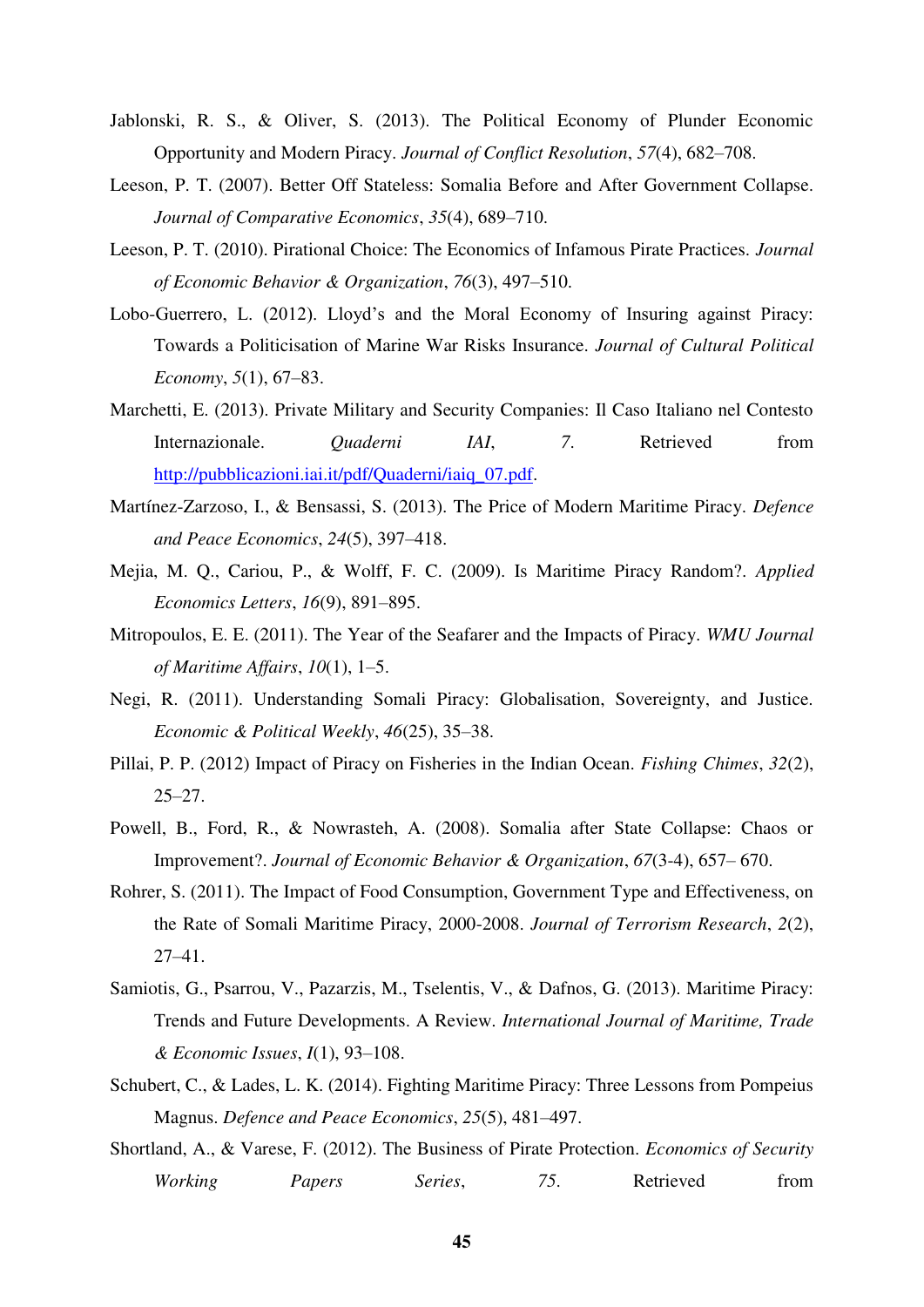[http://www.diw.de/documents/publikationen/73/diw\\_01.c.408691.de/diw\\_econsec0075.](http://www.diw.de/documents/publikationen/73/diw_01.c.408691.de/diw_econsec0075.pdf) [pdf.](http://www.diw.de/documents/publikationen/73/diw_01.c.408691.de/diw_econsec0075.pdf)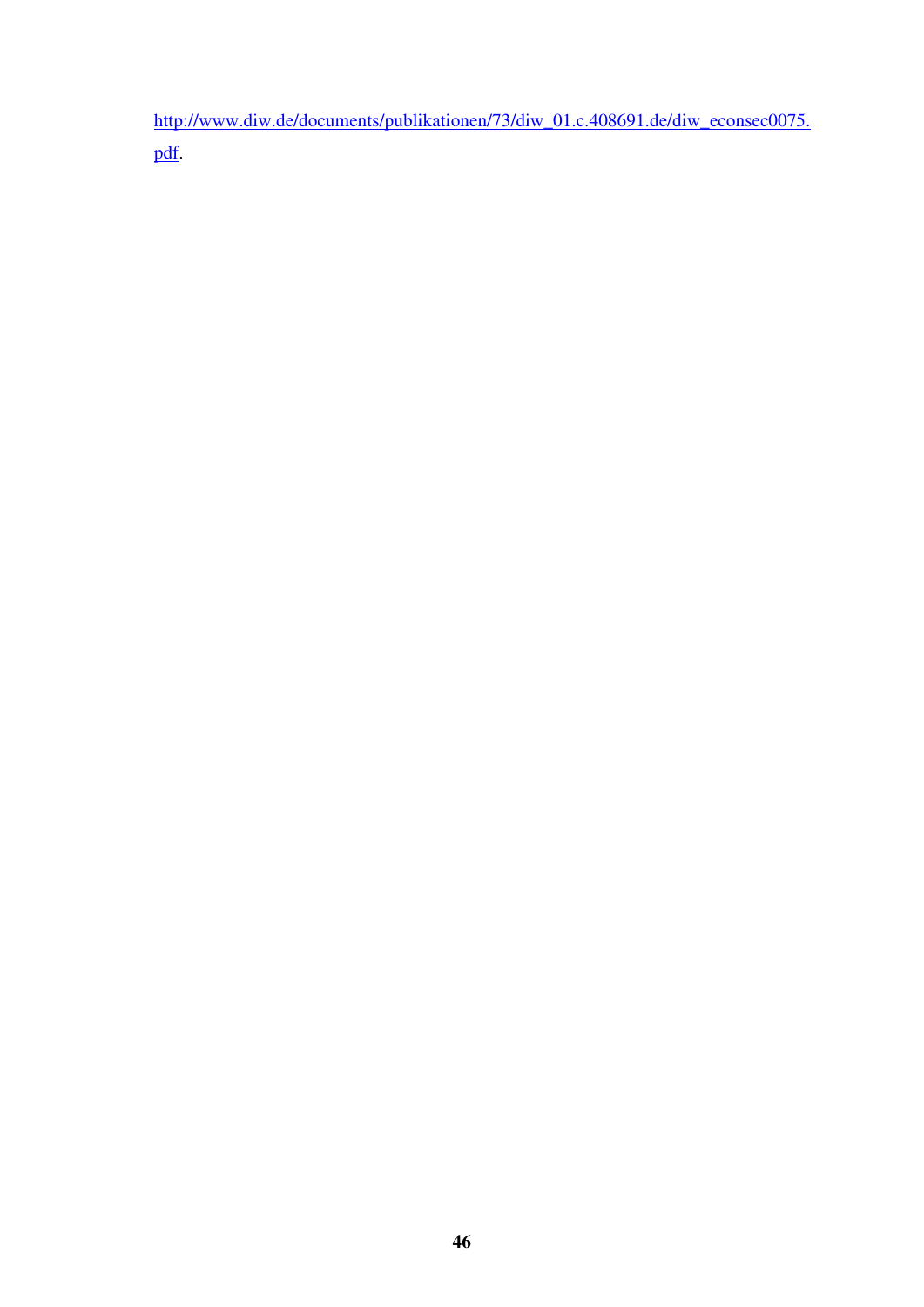# Maritime Piracy in Sub-Saharan Africa Quantitative analysis of the impact on economic growth

#### **Abstract**

During the last decades, the activities of pirates have increased exponentially in Sub-Saharan Africa, and their incidents have become considerably more violent. In addition to the intrastate and interstate conflicts and the lack of state capacity, maritime piracy is a serious and sustained threat to economic growth of the region. Indeed, Sub-Saharan African countries that suffer from maritime piracy experience much higher levels of economic deprivation. Their economies are tied to the seas, which are the medium for which most of trade and transactions are conducted. The aim of this paper focuses on the impact of maritime piracy on the economic growth of the coastal countries over the 1994 to 2013. The purpose is to find the evidence to indicate how maritime piracy has affected the economic growth of Sub-Saharan Africa.

*Keywords:* Africa, Economic Growth, International Economics, Security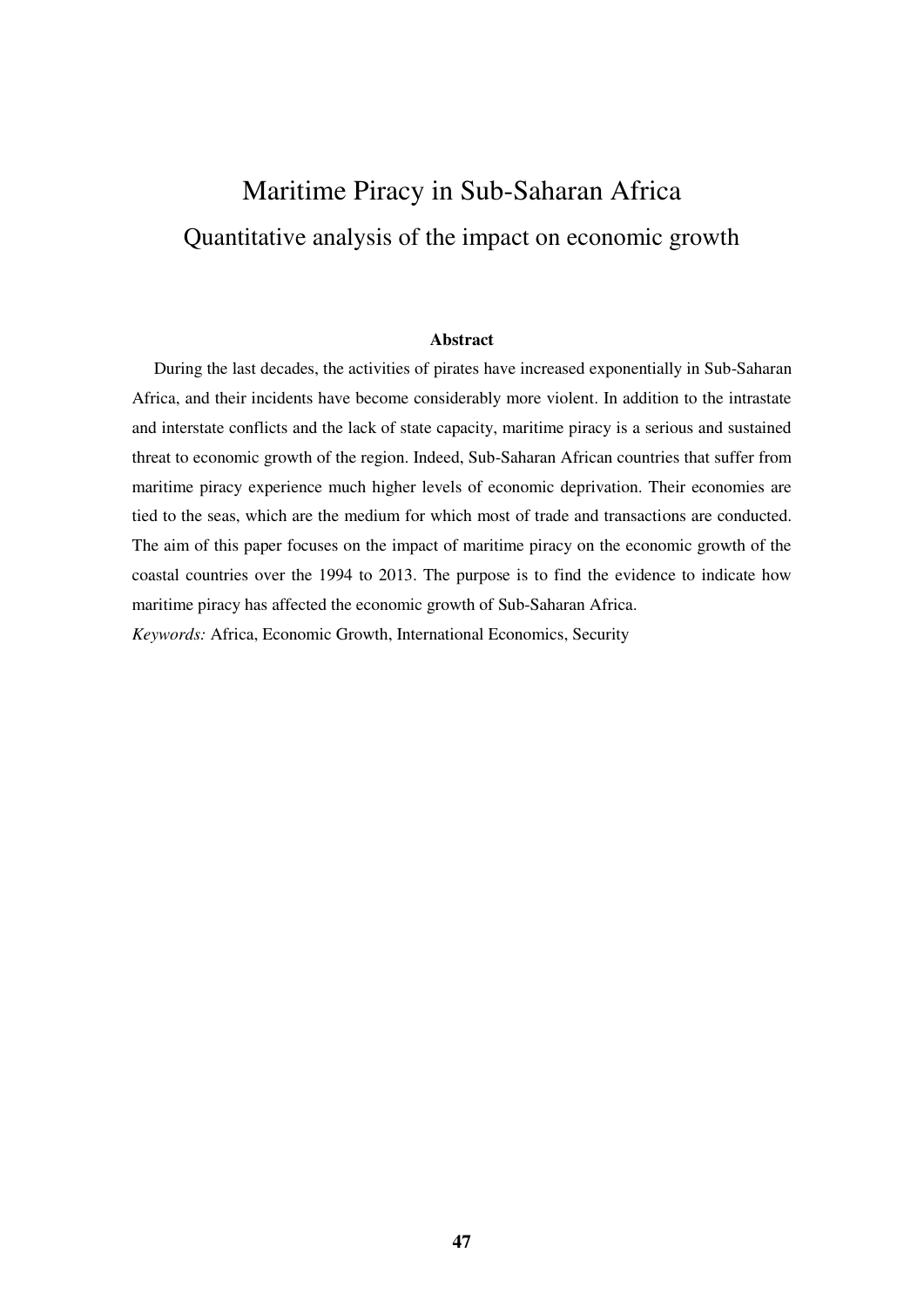# **Introduction**

The African continent includes 54 sovereign states, 48 of which make up the geopolitical area in the economic literature conventionally called Sub-Saharan Africa. The population of the vast Sub-Saharan region has grown rapidly over the last decades: according to the World Bank (2015), Sub-Saharan population has grown by over 667,740 million inhabitants in 2000 to over 1 billion inhabitants in 2015. According to the "2015 World Population Data Sheet" prepared by the Population Reference Bureau (PRB), Sub-Saharan population will be more than double in 2050 (over 2,1 billion inhabitants). However, Sub-Saharan Africa is still one of the most deprived and least developed regions of the world. The lack of state capacity, intrastate and interstate conflicts, political instability, high rates of AIDS and HIV, and high child mortality, are among the major factors that have affected on economic trends in the region over the last years.

In Sub-Saharan Africa, a high proportion of the population lives in extreme poverty. Therefore, the area represents a priority for international aid, such as subsidized loans or donations, which comes from international institutions―particularly, the Food and Agriculture Organization of the United Nations, the International Monetary Fund, and the World Bank―development aid agencies and by individual states, besides non-governmental organizations and foundations. International institutions interact with national policies, imposing conditions negotiated with governments who receive aids that are an important source of financing for investment, as well as foreign direct investment (FDI). However, the political and institutional fragility indices―such as the number of conflicts, cases of corruption, etc.―show Sub-Saharan Africa as a not conducive region for productive investment. Despite the recent economic growth and structural reforms to create more conducive environment for business and investment, the lack of state capacity does not guarantee to attract FDI and to boost trade.

In the last twenty years, the presence of China has increased in Sub-Saharan Africa, both in terms of aids, trade and FDI. Given that the region is significantly less-developed and politically unstable, China has been seeking a greater role as regional security provider. In particular, the maritime security―especially off the coast of the Horn of Africa and the Gulf of Guinea―is intrinsically China's top priority in its foreign policy. China has been actively participating in international cooperation to fight maritime piracy off the coast of Sub-Saharan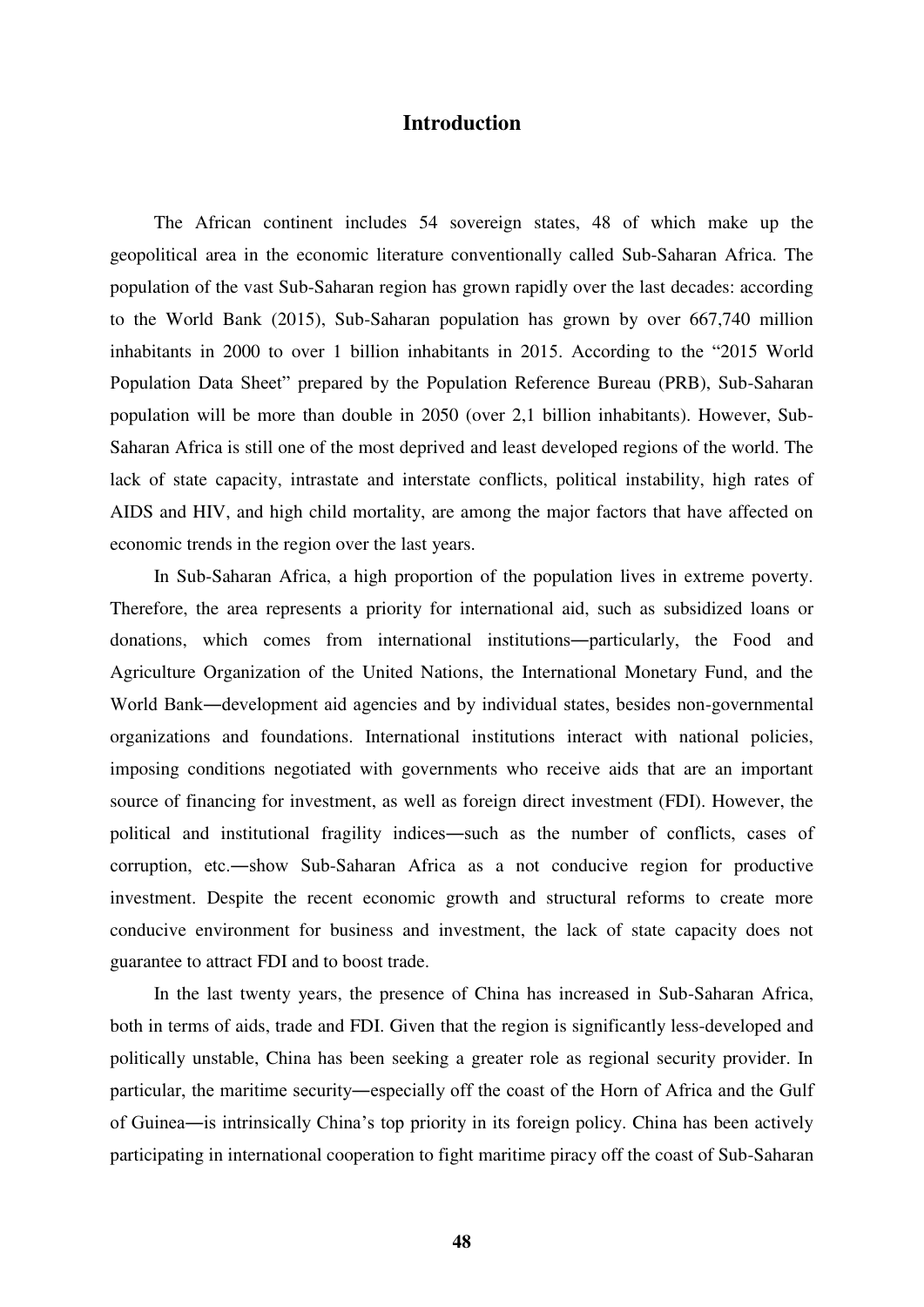Africa. In addition, China dispatched People's Liberation Army Navy's escort missions to the Gulf of Aden before the end of 2008 under authorization by UN Security Council Resolutions. Recently, China has also begun building a naval base in Djibouti to establish a strategic foothold in close proximity to the oil trade routes from the Middle East and to the Indian Ocean.

The significant flow of ships in the Horn of Africa and the Gulf of Guinea has allowed pirates to establish safe harbors from which to attack a plethora of available targets. Since mid-2000s, maritime piracy off the coast of Sub-Saharan Africa has become considerably more violent, and successful attacks have had significant consequences: hijacked ships, kidnapped crews, expensive ransom negotiations, and loss of lives.

The global cost of maritime piracy remains uncertain, with existing assessments providing divergent estimates and conclusions. Oceans Beyond Piracy is a project of the One Earth Future Foundation, a privately funded and independent non-profit organization located in Colorado (United States). Oceans Beyond Piracy was launched in 2010 with the intent to develop researches and analyses on the contemporary maritime piracy. According to its estimates, the total annual cost of maritime piracy for the global economy, in the period between 2008 and 2011, has amounted to around US\$ 5 billion every year. The 63 percent of it is represented by costs of protection, while the 24 percent is made up of the costs of the international efforts to tackle to maritime piracy and are mostly carried out by the States and the international organizations. The 9 percent can be attributed to the negative effects for the economies of the neighboring countries and causes a reduction of GDP of the affected countries, whereas only 2 percent is represented by the real and material costs of maritime piracy. Against the cost of maritime piracy in the Gulf of Aden that can be estimated being over US\$ 5 billion; this means that the actual return for those who are the primary cause of it is worth less than US\$ 50 billion per year.

Despite the interest in the global economic security, maritime piracy is one of the least analyzed aspects. In particular, in the case of Sub-Saharan Africa, the research on the economic consequences of maritime piracy has not been significative. Therefore, the purpose of this paper is to test the severity of the attacks of maritime piracy in Sub-Saharan Africa, and their impact on the GDP growth rate of the coastal countries over the 1994 to 2013. The paper is structured as follows: the second section focuses on the literature dealing with the consequences of maritime piracy on economic growth; the third section presents the data used, and the fourth section outlines the model, empirical estimation and main results; the fifth section shows conclusions and ideas for further research.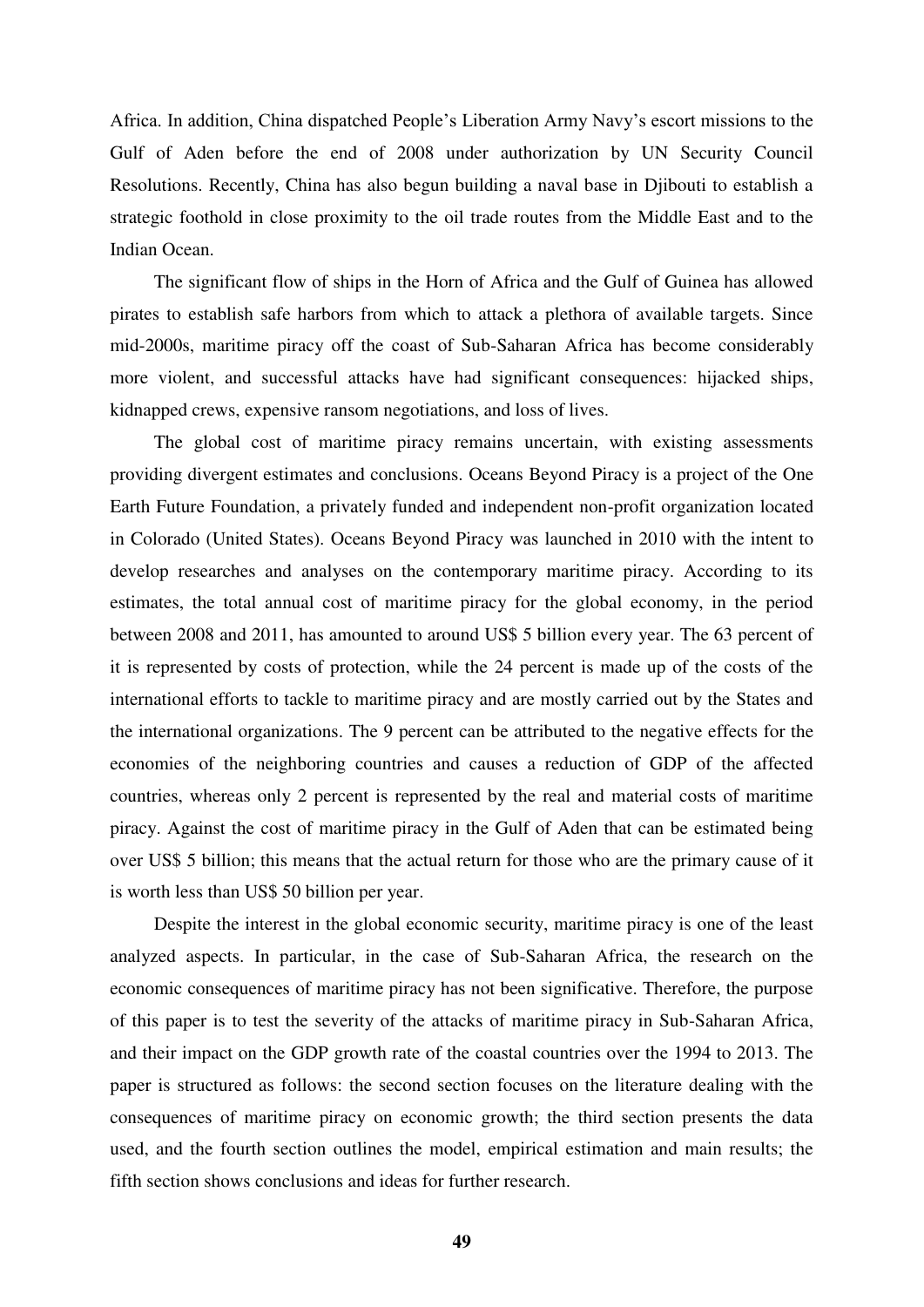## **Literature Review**

In the past, the conflicts in Sub-Saharan Africa created a strong political instability, which has negatively affected countries' economy. Intrastate and interstate conflicts have destroyed the infrastructures and created hostilities, which have limited trade and FDI. Nevertheless, the economic growth of Sub-Saharan African countries has not been affected significantly. Since 1995, it has averaged more than 5 percent per year, reversing a twodecade decline of real income per capita. Several scholars have been advanced about the effect of trade and FDI―as well as international aid, regime type, and violence―on economic growth. However, mixed empirical findings have resulted in a long-standing debate in academic literature. Since the works about this topic are numerous, it has been preferred to analyze the main recent works on the sub-Saharan African region.

Museru, Toerien, and Gossel (2014) investigate the effects of international aid and the volatility of public investment on economic growth in 26 Sub-Saharan African countries over the period from 1992 to 2011. Three volatility variables comprising aid, government revenue, and public investment are incorporated into one aid-growth model to test for their effect on economic growth. Using the Generalized Method of Moments technique and averaged data for five four-year sub-periods, they show that although international aid has a positive impact on economic growth once potential endogeneity has been accounted for, aid effectiveness may have been eroded by volatility in public investment. Adams, Evans, and Opoku (2015) examine the effect of FDI on economic growth and determine how the regulatory regime of the countries affects the relationship between FDI and economic growth for 22 Sub-Saharan African countries for the period 1980–2011. Using General Methods of Moments estimation technique, the findings of their study show that both FDI and regulations (total regulations, credit market regulations, business regulations and labor market regulations) do not have an independent significant effect; however, the interaction has a significant positive effect on economic growth. This implies that the economic growth effect of FDI is stimulated in the presence of effective and quality regulations. Therefore measures have to be put in place to strengthen regulations in Sub-Saharan Africa in order to realize the benefits of FDI.

Analyzing the Sub-Saharan African countries, P. K. Narayan, S. Narayan, and Smyth (2011) examine the relationship between democracy and economic growth. As proxy for democracy they first use the democracy index constructed by Freedom House and then check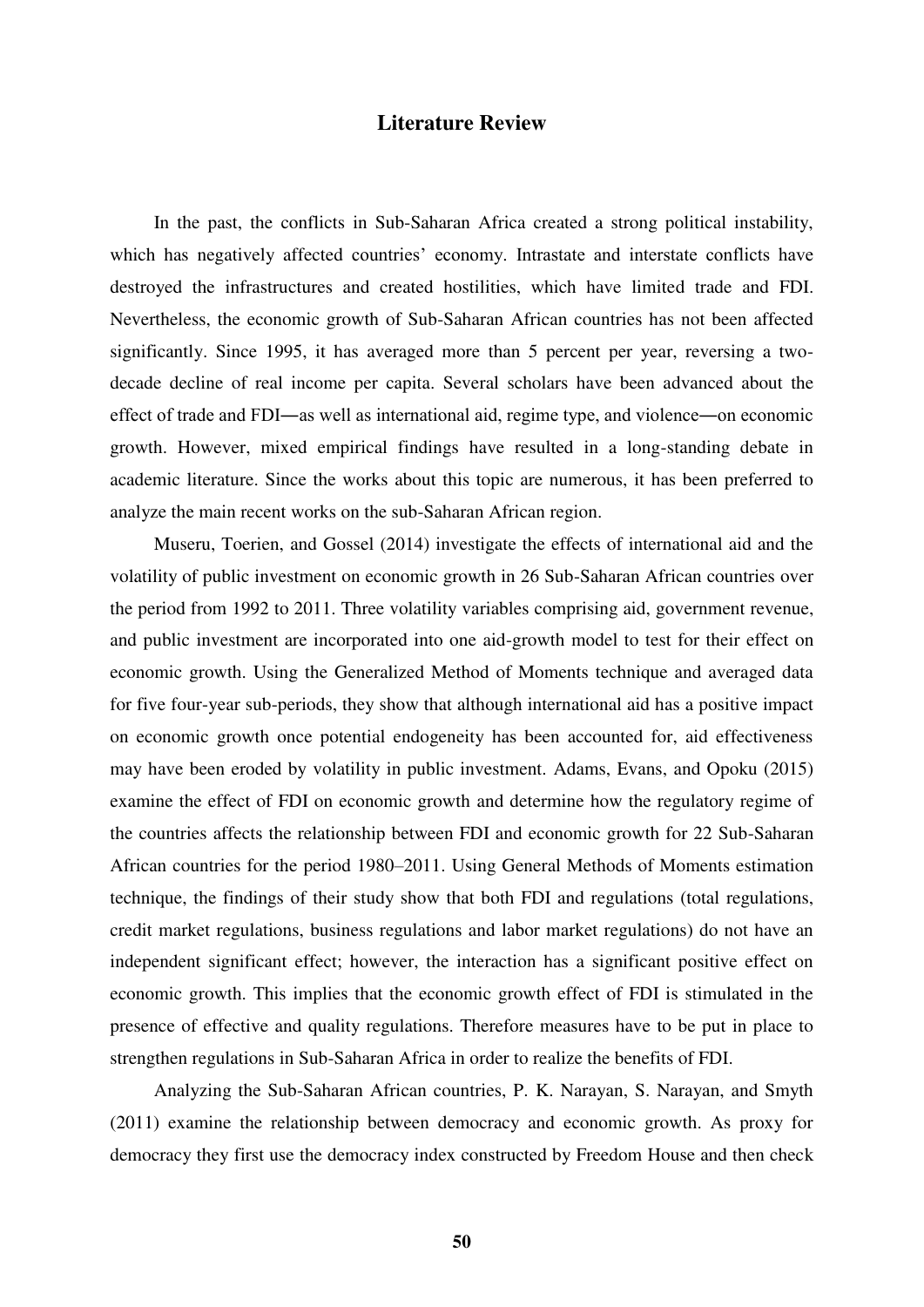the sensitivity of their findings using, as an alternative proxy for democracy, the Legislative Index of Electoral Competitiveness (LIEC). They find support for the Lipset hypothesis―that is to say, in the long run, real GDP Granger causes democracy and an increase in GDP results in an improvement in democracy―in Botswana and Niger with both datasets, for Chad with the Freedom House data only and for Cote d'Ivoire and Gabon with the LIEC data only. Support for the compatibility hypothesis—in the long run democracy Granger causes real income and an increase in democracy has a positive effect on real income―is found for Botswana with the Freedom House data and for Madagascar, Rwanda, South Africa and Swaziland with the LIEC data. Support for the conflict hypothesis―in the long run democracy Granger causes real income and an increase in democracy has a negative effect on real income―is found for Gabon with the Freedom House data and Sierra Leone with the LIEC data. Knutsen (2013) discusses how regime type and state capacity may interact in affecting economic growth. The empirical analysis finds a positive and robust effect of democracy on economic growth in Sub-Saharan Africa, a continent historically characterized by weak-capacity states. Furthermore, he identifies a robust interaction effect between democracy and state capacity on economic growth, both in Africa and globally; the effect of democracy on economic growth increases when state capacity is reduced. Democracy is estimated to have a positive effect on economic growth in weak-capacity states, but not in high-capacity states. Additionally, the results indicate that state capacity enhances economic growth only in dictatorships.

Starr (2010) uses time-series methods to examine interrelationships between economic growth and violent conflict in Sub-Saharan Africa. Results show bidirectional causalities, but the key determinant of conflict risk is prior conflict experience, not fluctuations in economic growth. Blomberg, Broussard, and Hess (2011) explore the extent to which the nascent economic growth in Sub-Saharan Africa is sustainable or not due to higher incidences of terrorism and commodity price declines. Their analysis is based on a rich unbalanced panel data set with annual observations on 46 countries from 1968 to 2004. They explore these data with cross-sectional and panel growth regression analysis and quantile regressions. They estimate the economic and statistical effect of terrorism on growth in Sub-Saharan Africa, controlling for a variety of other factors. They thus investigate the extent to which there appears to be a structural break in the estimated relationships. The result of this analysis is that the terrorist-oriented fragility of Sub-Saharan Africa has increased in the most recent period. They find that most of the fragility can be explained by the economic growth in countries that are primary fuel exporters. Indeed, their evidence points to the fact that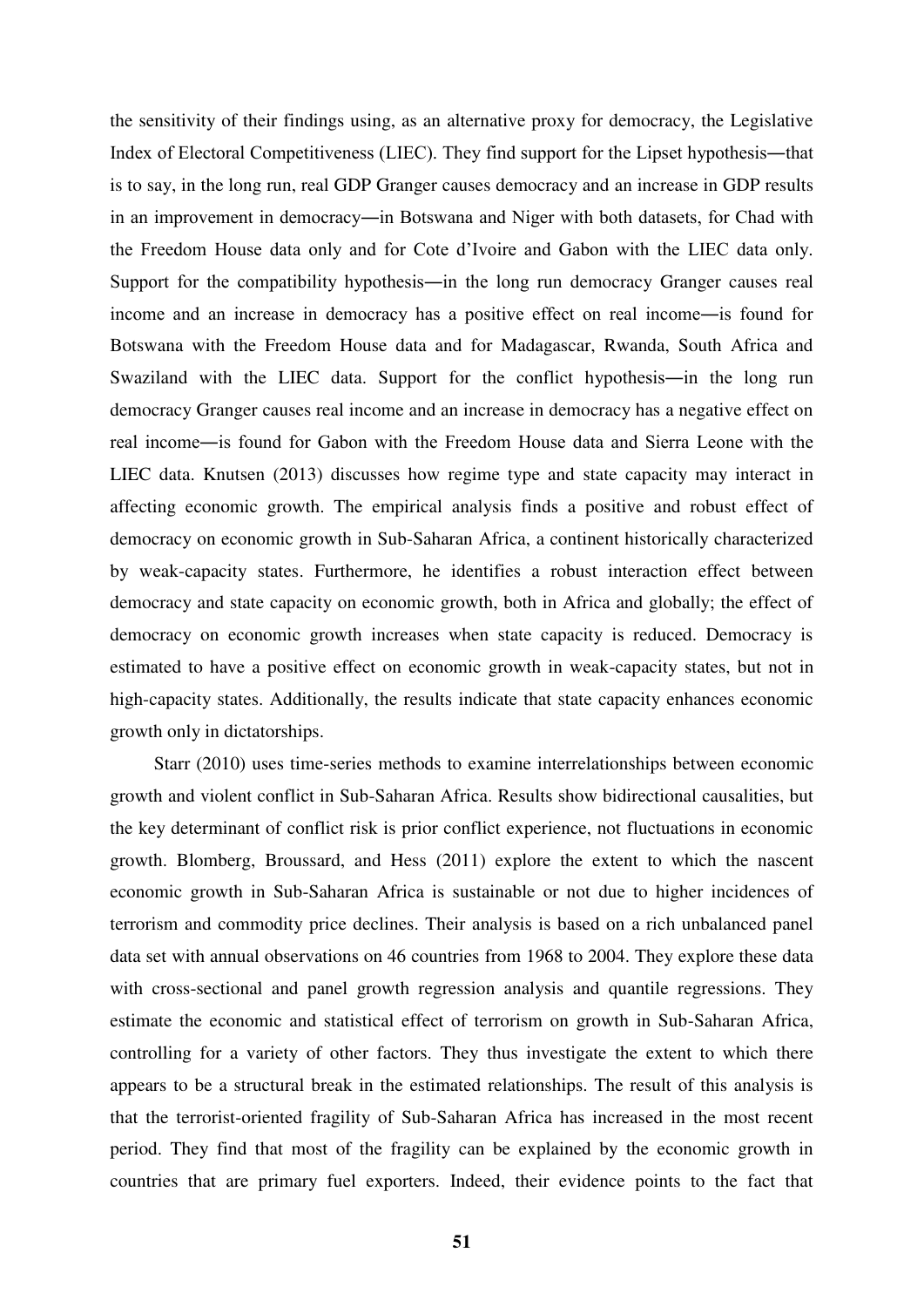resource-rich countries have not done an adequate job of investing in counter-terrorist policies.

In the literature, there are few contributions concerning the impact of maritime piracy on economic growth, and mostly with a qualitative approach. Political and economic conditions are the main factors to enable the conditions of corruption and crime within a country. In particular, these conditions encourage maritime piracy off the coast of Sub-Saharan Africa, affecting especially the economic growth and development of the coastal countries. Daxecker and Prins (2015) propose a general explanation of maritime piracy that emphasizes the importance of institutional and economic opportunities. Using a monadic-year unit of analysis that includes all States in the international system and cases from 1991 to 2007, they show a positive and statistically significant relationship between piracy attacks and both State failure and economic opportunity.

Over the past few years, an extensive literature has developed around the economic consequences of maritime piracy. Analyzing the specific case of Somalia, Shortland (2011) evaluates data collected by internationally funded non-governmental organizations (NGOs), monitoring rainfall and regional food and commodity prices, and demonstrating the impact of the piracy sector both on the local and on the national economy of Somalia. She argues that piracy has created employment and considerable multiplier effects in the Puntland economy even if a significant proportion of the proceeds from piracy are invested in foreign goods or are channeled back to foreign financiers. According to Shortland (2012), although coastal villages have gained little from hosting pirates, pirate incomes have widespread and significant positive impacts on the Somali economy. These positive economic impacts of piracy are widely spread and a military strategy to eradicate it could seriously undermine local development.

The impacts of maritime piracy affect not only the region, but also the global economy (e.g., the transport sector). Martínez-Zarzoso and Bensassi (2013) test the effect of modern maritime piracy on maritime trade cost proposing a simple model of transport cost determination and deriving a transport costs equation augmented with maritime piracy as an additional explanatory variable. Their results show a significant and positive impact of maritime piracy on maritime transport cost; in addition, they show that localized conflicts could selectively harm some international trade routes.

Maritime piracy affects international trade through an increased insecurity concerning the goods delivery. Analyzing the data between 2003 and 2008, Fu, Ng, and Lau (2010) have investigated the impacts of maritime piracy on global economic development. They attempt to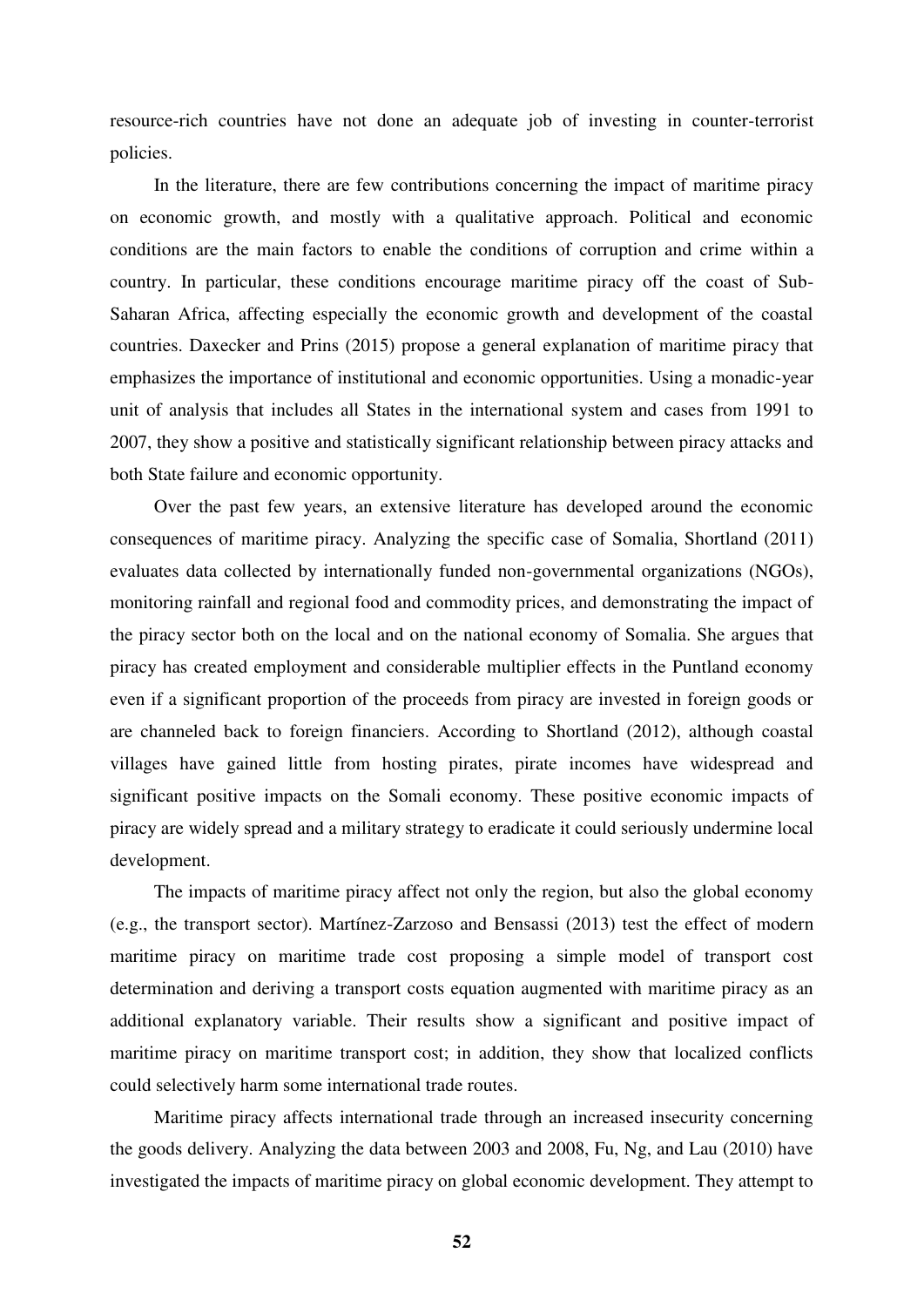explain the changes in economic losses experienced by the global shipping industry over time in terms of costs potentially produced by maritime piracy. They use a simulation model to investigate how maritime piracy might affect losses through the increasing cost of insurance, and the potentially increasing costs associated with ships being forced to take (longer) alternate routes to avoid the risk of piracy.

In another research, Bensassi and Martínez-Zarzoso (2012) estimate the impact of maritime trade between Europe and Asia using the data on piracy incidents between 1999 and 2008. They apply the gravity model, widely used to investigate the role played by specific policy or geographical variables in bilateral trade flows. Burlando, Cristea, and Lee (2014) lay out an empirical model of bilateral trade where piracy increases trade costs, and derive an augmented gravity equation to estimate the effect of pirate activities on trade volumes. Using a global panel data set combining information on bilateral volumes of trade and on reported pirate attacks, they show that the threat of violence and, more generally, the possibility of disruptions in the transportation network have a negative effect on trade.

A study by the World Bank (2013) estimates the risk of piracy off the coast of Somalia to equate about a 1 percent ad valorem rise in trade costs, acting as a hidden tax on world trade. With over US\$ 1 trillion of international trade passing through the affected area, the overall cost of piracy to global trade is assessed at about US\$18 billion. Meanwhile, trade costs in Somalia alone are estimated at US\$ 6 million annually, not including the impact on other sea-based economic activities.

Given the significant dependence of Sub-Saharan African countries on international trade, the increase in acts of maritime piracy is clearly a serious threat to the economies of the region. In this paper, we focus on the impact of maritime piracy on economic growth. In doing so, we analyze the economic growth rates of Sub-Saharan African coastal countries, considering maritime piracy attacks as variables.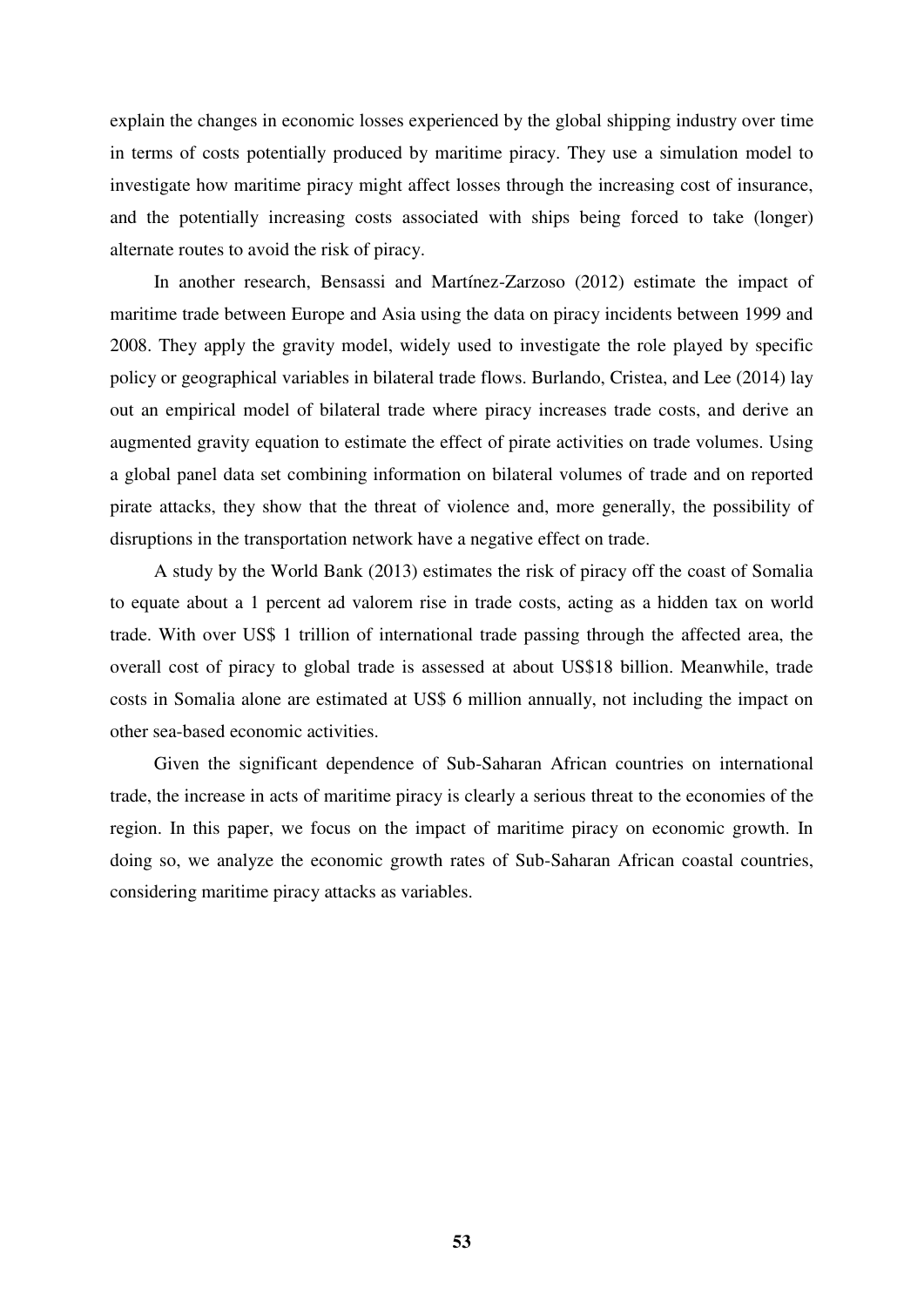# **Data**

According to United Nations Statistics Division, Sub-Saharan African countries lie fully, or partially, south of the Sahara desert. They can be classified according to the economic opportunities offered by the geographic location, which could offer different potential for growth and development. The coastal countries can benefit from lower transportation costs and easier integration in international trade, while the non-coastal and resource-poor countries would be penalized in access to international trade from the 'landlocked' position, in low-income areas or in conditions of conflict.

The sample analyzed here is made up of the Sub-Saharan African coastal countries; in particular, this paper registers the variations related to the geopolitical conditions over the period between 1994 and 2013. The selected countries are:

| Angola                           | Kenya                 |
|----------------------------------|-----------------------|
| Benin                            | Liberia               |
| Cameroon                         | Madagascar            |
| Democratic Republic of the Congo | Mauritania            |
| Congo                            | Mozambique            |
| Côte d'Ivoire                    | Nigeria               |
| Djibouti                         | São Tomé and Príncipe |
| <b>Equatorial Guinea</b>         | Senegal               |
| Eritrea                          | Seychelles            |
| Gabon                            | Sierra Leone          |
| Gambia                           | Somalia               |
| Ghana                            | South Africa          |
| Guinea                           | Tanzania              |
| Guinea-Bissau                    | Togo                  |

Due to not available or insufficient data, have not been selected the following countries:

| Cabo Verde | Namibia       |
|------------|---------------|
| Comoros    | Réunion (FRA) |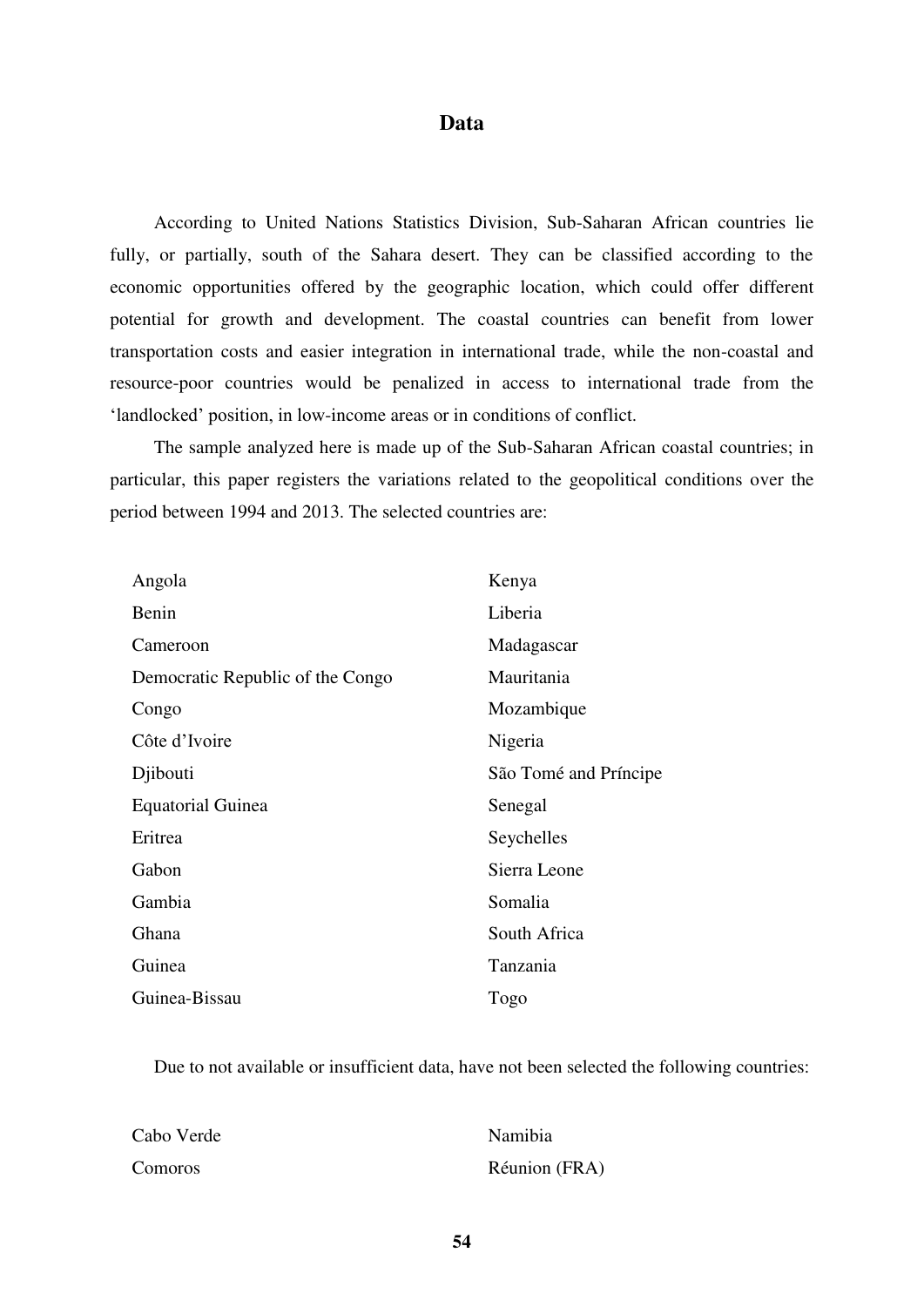**Mauritius** Mayotte (FRA) Saint Helena (GBR) TAAF (FRA) \*

\* *Terres Australes et Antarctiques Françaises*

The source of data on maritime piracy incidents is the ICC International Maritime Bureau. It is a specialized division of the International Chamber of Commerce (ICC) established in 1981 to act as a focal point in the fight against all types of maritime crime and malpractice. It maintains a round-the-clock watch on the global shipping lanes, reporting pirate attacks to local law enforcement and issuing warnings about piracy hotspots to shipping.

The economic data are compiled by the World Bank that allows free and open access to data on development in different countries around the globe.

The geographic data are compiled by the World Factbook, which is a reference resource produced by the Central Intelligence Agency that provides information on the history, people, government, economy, geography, communications, transportation, military, and transnational issues for over 250 world entities.

Finally, the source of State Fragility Index and Matrix is the Integrated Network for Societal Conflict Research (INSCR), established to coordinate and integrate information resources produced and used by the Center for Systemic Peace (CSP). The research of CSP is on the problem of political violence within the structural context of the dynamic global system, that is, global systems analysis. CSP supports scientific research and quantitative analysis in many issue areas related to the fundamental problems of violence in both human relations and societal-systemic development processes.

**55**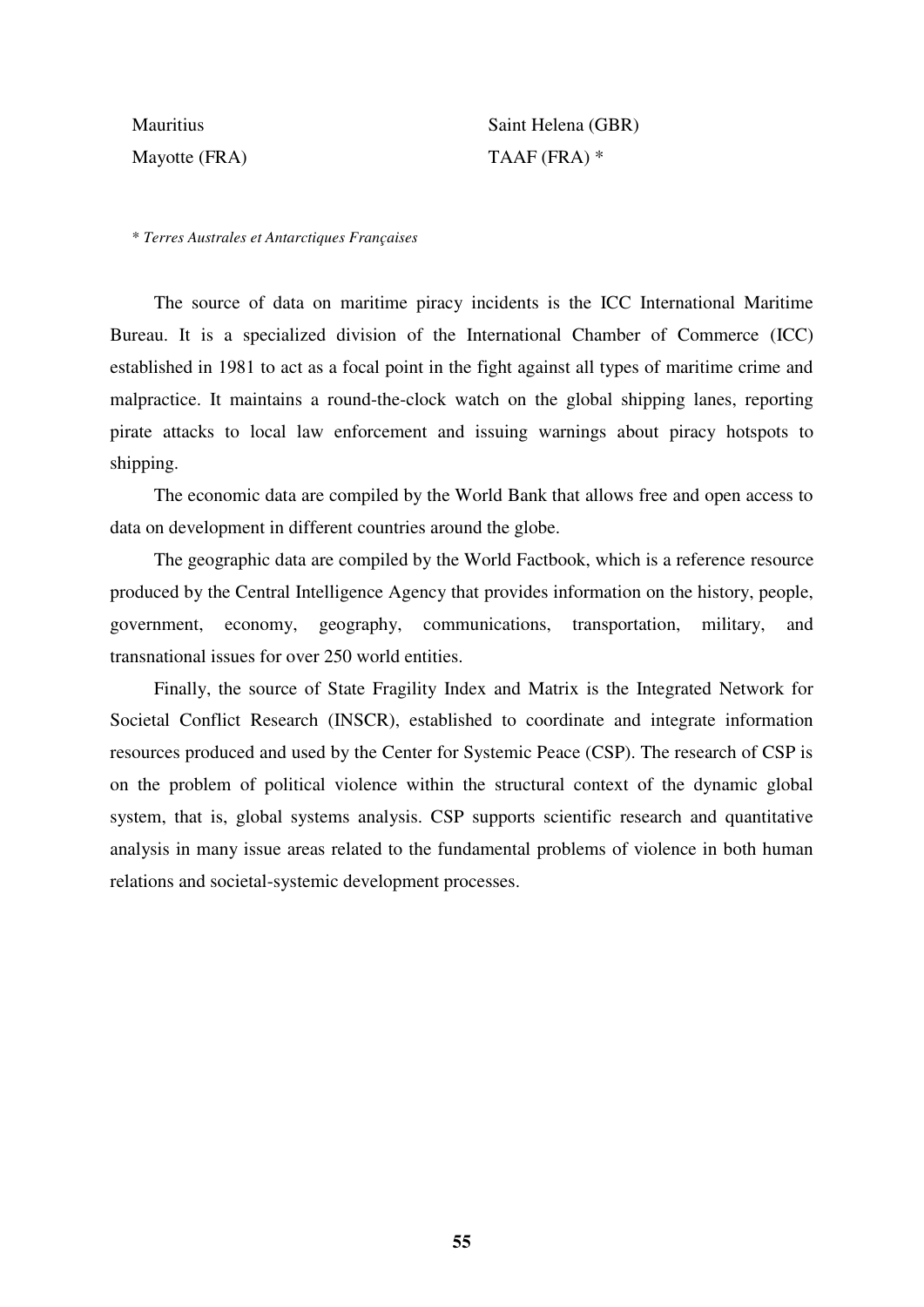# **Methodology**

To determine the influence of maritime piracy on economic growth, the study relies upon longitudinal data (also known as panel data), which reckon with 26 countries and different variables over a period of 20 years. Description and descriptive statistics of these variables are reported in the two following tables.

| Name          | Definition                                          |
|---------------|-----------------------------------------------------|
| country       | Country                                             |
| year          | Year                                                |
| coastline     | Length of coastline (km)                            |
| gdpgrowth     | GDP growth (annual %)                               |
| popgrowth     | Population growth (annual %)                        |
| fdi           | FDI - Inward and outward flows and stock (annual %) |
| tradegrowth   | Trade growth (annual %)                             |
| piracyattacks | Maritime piracy attacks                             |
| fragility     | Fragility Index                                     |
| effectiveness | Effectiveness Score                                 |
| legitimacy    | Legitimacy Score                                    |
| securityeff   | Security Effectiveness                              |
| securityleg   | Security Legitimacy                                 |
| politeff      | Political Effectiveness                             |
| politleg      | Political Legitimacy                                |
| economeff     | Economic Effectiveness                              |
| economleg     | Economic Legitimacy                                 |
| socialeff     | Social Effectiveness                                |
| socialleg     | Social Legitimacy                                   |

#### **Table 1: Description of variables**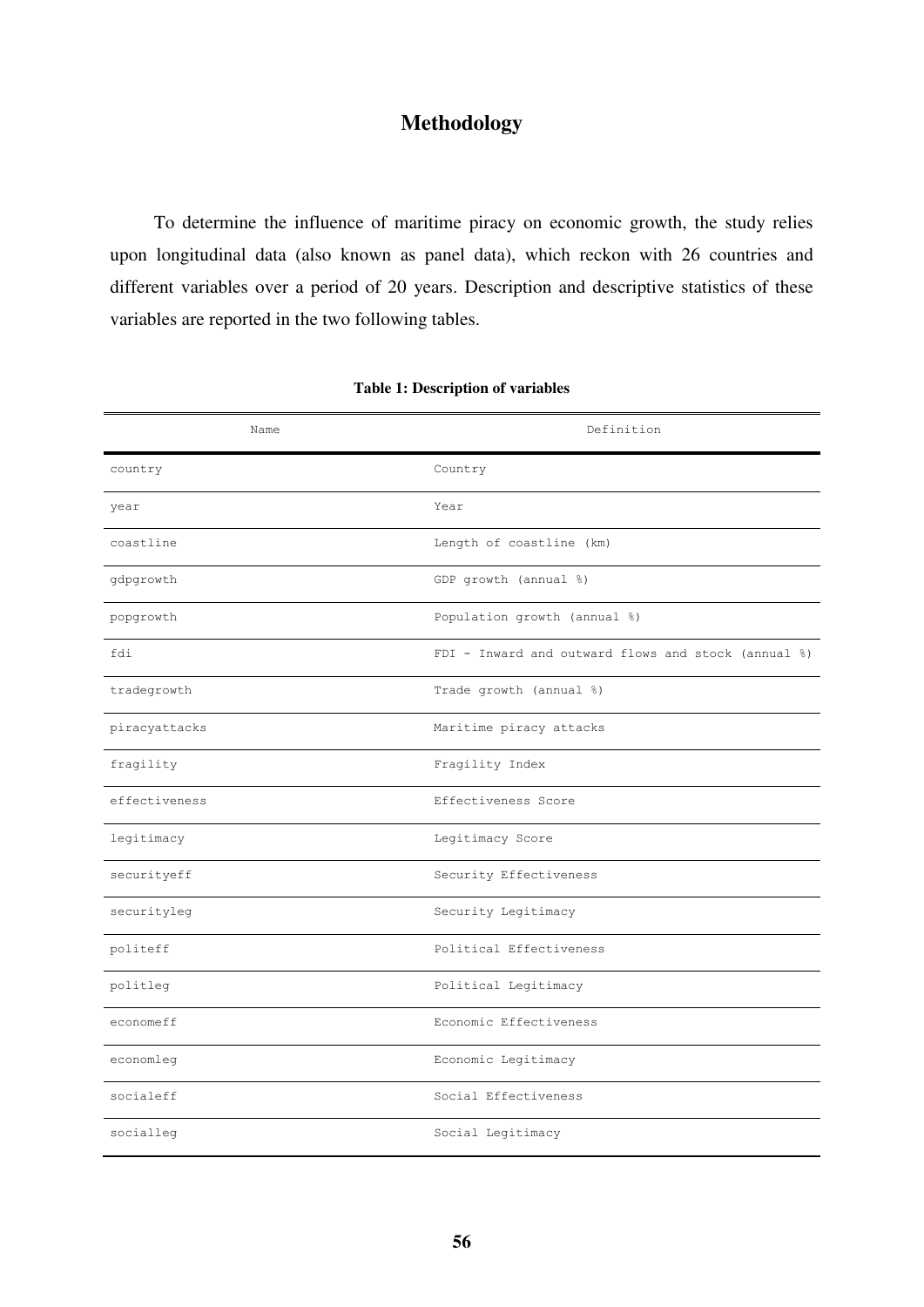| Variable      | Observations | Mean     | Std. Dev. | Min            | Max             |
|---------------|--------------|----------|-----------|----------------|-----------------|
| gdpgrowth     | 518          | 5.035    | 10.499    | $-30.145$      | 149.973         |
| coastline     | 520          | 1016.385 | 1167.903  | 37.000         | 4828.000        |
| popgrowth     | 518          | 2.666    | 0.766     | $-0.912$       | 7.836           |
| fdi           | 520          | 5.390    | 11.006    | $-65.411$      | 90.456          |
| tradegrowth   | 520          | 20.879   | 145.086   | $-87.227$      | 3207.692        |
| piracyattacks | 520          | 3.052    | 11.266    | $\circ$        | 159             |
| fragility     | 494          | 16.119   | 3.929     | $7^{\circ}$    | 25              |
| effectiveness | 494          | 8.506    | 2.394     | $\overline{c}$ | 13              |
| legitimacy    | 494          | 7.613    | 2.239     | $\overline{2}$ | 12 <sup>°</sup> |
| securityeff   | 494          | 0.785    | 0.963     | 0              | 3               |
| securityleg   | 494          | 1.427    | 0.822     | 0              | 3               |
| politeff      | 494          | 2.051    | 0.968     | $\circ$        | $\mathfrak{Z}$  |
| politleg      | 494          | 1.405    | 1.095     | $\circ$        | 3               |
| economeff     | 494          | 3.154    | 1.055     | $\circ$        | $\overline{4}$  |
| economleg     | 494          | 2.235    | 0.998     | $\circ$        | 3               |
| socialeff     | 494          | 2.516    | 0.596     | $\mathbf{1}$   | 3               |
| socialleg     | 494          | 2.547    | 0.622     | $\circ$        | 3               |

**Table 2: Descriptive statistics** 

It is worth mentioning that State Fragility Index and Matrix variables are reversescored, i.e. higher values correspond to lower fragility of its elements. These variables are not available for the year 1994; therefore, we run two versions of each regression model―with and without controlling State Fragility Index and Matrix to check the robustness of findings.

As part of a preliminary analysis, we look at the correlation between Maritime piracy attacks and GDP growth in each of the countries. Overall correlation between the two variables is very weak and statistically insignificant ( $r = 0.0144$ ,  $p = 0.743$ ). It appeared that moderate negative correlations are characteristic of Guinea ( $r = -0.450$ ,  $p = 0.046$ ), The Gambia ( $r = -0.457$ ,  $p = 0.043$ ), and Madagascar ( $r = -0.607$ ,  $p = 0.005$ ). The insignificance of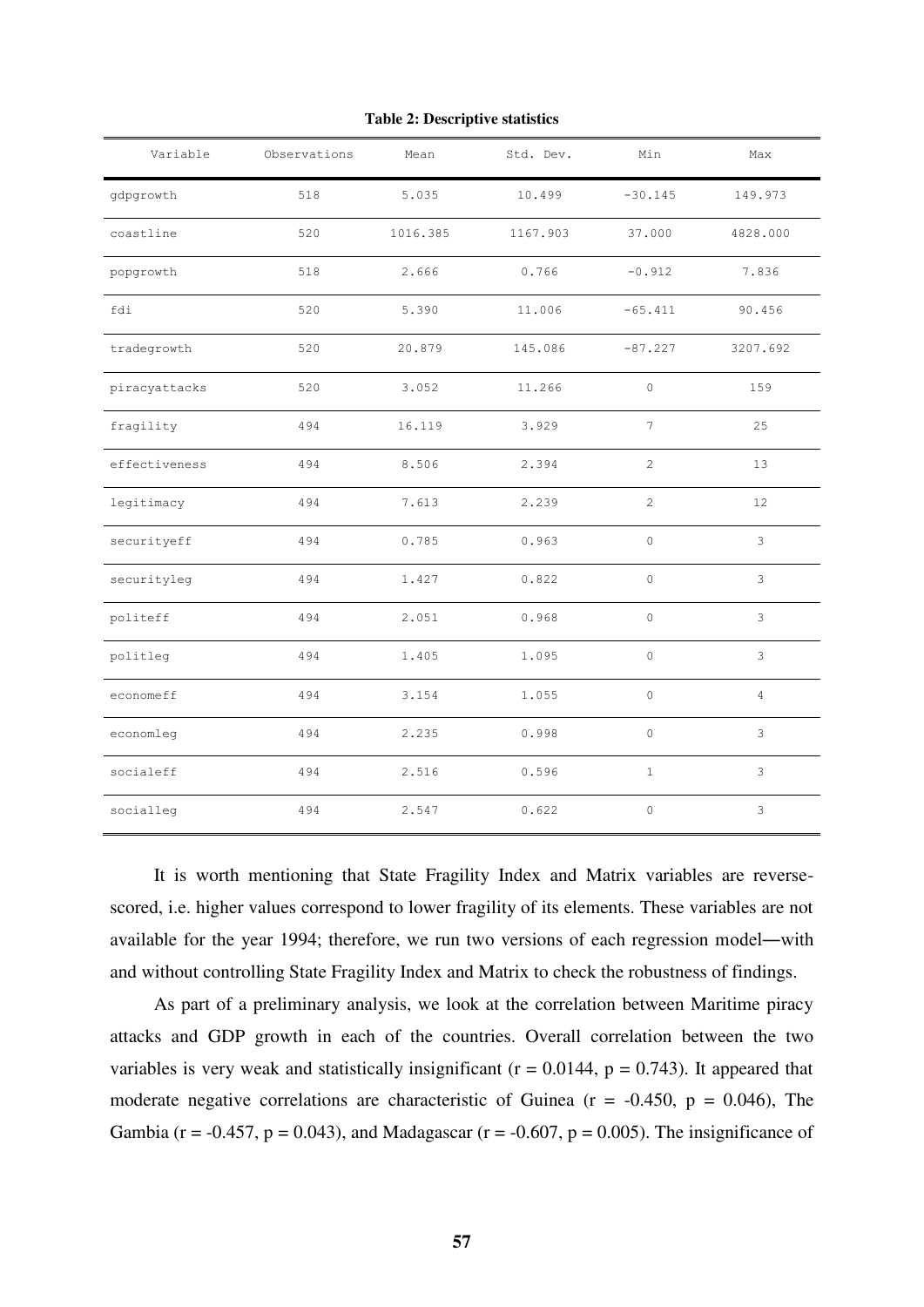the maritime piracy effect for other countries may be partly due to some unobserved characteristics such as lower fragility, better law enforcement and military defense.

Therefore, the isolated effect of maritime piracy may be negative, but these individual country characteristics can prevent negative consequences of these attacks. It is possible that the effect will become more pronounced when we account for country-specific effects or add some control variables.

| country          |               |                     | piracyattacks | gdpgrowth    |
|------------------|---------------|---------------------|---------------|--------------|
| Angola           | piracyattacks | Pearson Correlation | $\mathbf{1}$  | .134         |
|                  |               | Sig. (2-tailed)     |               | .573         |
|                  |               | $\rm N$             | 20            | 20           |
|                  | gdpgrowth     | Pearson Correlation | .134          | $\mathbf{1}$ |
|                  |               | Sig. (2-tailed)     | .573          |              |
|                  |               | $\rm N$             | 20            | 20           |
| Benin            | piracyattacks | Pearson Correlation | $\mathbf{1}$  | $-.250$      |
|                  |               | Sig. (2-tailed)     |               | .288         |
|                  |               | $\rm N$             | 20            | 20           |
|                  | gdpgrowth     | Pearson Correlation | $-.250$       | $\mathbf{1}$ |
|                  |               | Sig. (2-tailed)     | .288          |              |
|                  |               | $\rm N$             | 20            | 20           |
| Cameroon         | piracyattacks | Pearson Correlation | $\,1\,$       | .089         |
|                  |               | Sig. (2-tailed)     |               | .709         |
|                  |               | $\mathbf N$         | 20            | 20           |
|                  | gdpgrowth     | Pearson Correlation | .089          | $\mathbf{1}$ |
|                  |               | Sig. (2-tailed)     | .709          |              |
|                  |               | $\rm N$             | 20            | 20           |
| Congo, Dem. Rep. | piracyattacks | Pearson Correlation | $\mathbf{1}$  | .416         |
|                  |               | Sig. (2-tailed)     |               | .068         |
|                  |               | $\rm N$             | 20            | 20           |
|                  | gdpgrowth     | Pearson Correlation | .416          | $\mathbf{1}$ |
|                  |               | Sig. (2-tailed)     | .068          |              |
|                  |               | $\rm N$             | 20            | 20           |
| Congo, Rep.      | piracyattacks | Pearson Correlation | $1\,$         | .153         |

#### **Table 3: Correlations**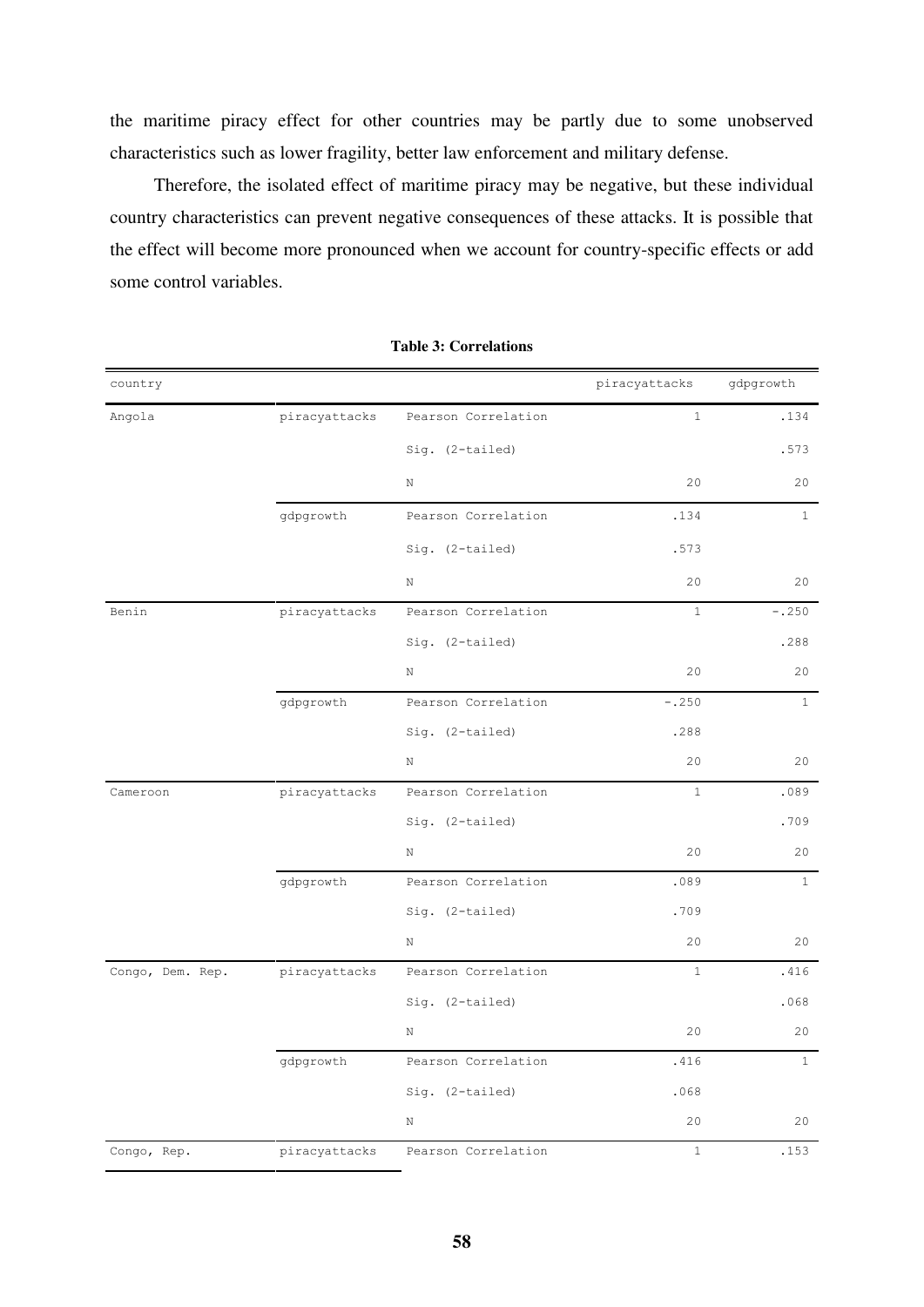|                   |               | Sig. (2-tailed)     |              | .519         |
|-------------------|---------------|---------------------|--------------|--------------|
|                   |               | Ν                   | 20           | 20           |
|                   | gdpgrowth     | Pearson Correlation | .153         | $\mathbf{1}$ |
|                   |               | Sig. (2-tailed)     | .519         |              |
|                   |               | Ν                   | 20           | 20           |
| Cote d'Ivoire     | piracyattacks | Pearson Correlation | $\mathbf{1}$ | $-0.04$      |
|                   |               | Sig. (2-tailed)     |              | .986         |
|                   |               | Ν                   | 20           | 20           |
|                   | gdpgrowth     | Pearson Correlation | $-.004$      | $\mathbf{1}$ |
|                   |               | Sig. (2-tailed)     | .986         |              |
|                   |               | Ν                   | 20           | 20           |
| Djibouti          | piracyattacks | Pearson Correlation | $\mathbf{1}$ | .316         |
|                   |               | Sig. (2-tailed)     |              | .175         |
|                   |               | N                   | 20           | 20           |
|                   | gdpgrowth     | Pearson Correlation | .316         | $1\,$        |
|                   |               | Sig. (2-tailed)     | .175         |              |
|                   |               | Ν                   | 20           | 20           |
| Equatorial Guinea | piracyattacks | Pearson Correlation | $\mathbf{1}$ | $-.131$      |
|                   |               | Sig. (2-tailed)     |              | .582         |
|                   |               | N                   | 20           | 20           |
|                   | gdpgrowth     | Pearson Correlation | $-.131$      | $\mathbf{1}$ |
|                   |               | Sig. (2-tailed)     | .582         |              |
|                   |               | Ν                   | 20           | 20           |
| Eritrea           | piracyattacks | Pearson Correlation | $\mathbf{1}$ | .120         |
|                   |               | Sig. (2-tailed)     |              | .636         |
|                   |               | N                   | 20           | 18           |
|                   | gdpgrowth     | Pearson Correlation | .120         | $\mathbf{1}$ |
|                   |               | Sig. (2-tailed)     | .636         |              |
|                   |               | N                   | 18           | 18           |
| Gabon             | piracyattacks | Pearson Correlation | $\mathbf 1$  | $-.308$      |
|                   |               | Sig. (2-tailed)     |              | .187         |
|                   |               | Ν                   | 20           | 20           |
|                   | gdpgrowth     | Pearson Correlation | $-.308$      | $\mathbf{1}$ |
|                   |               | Sig. (2-tailed)     | .187         |              |
|                   |               | Ν                   | 20           | 20           |
| Gambia, The       | piracyattacks | Pearson Correlation | $\mathbf{1}$ | $-.457$      |
|                   |               |                     |              |              |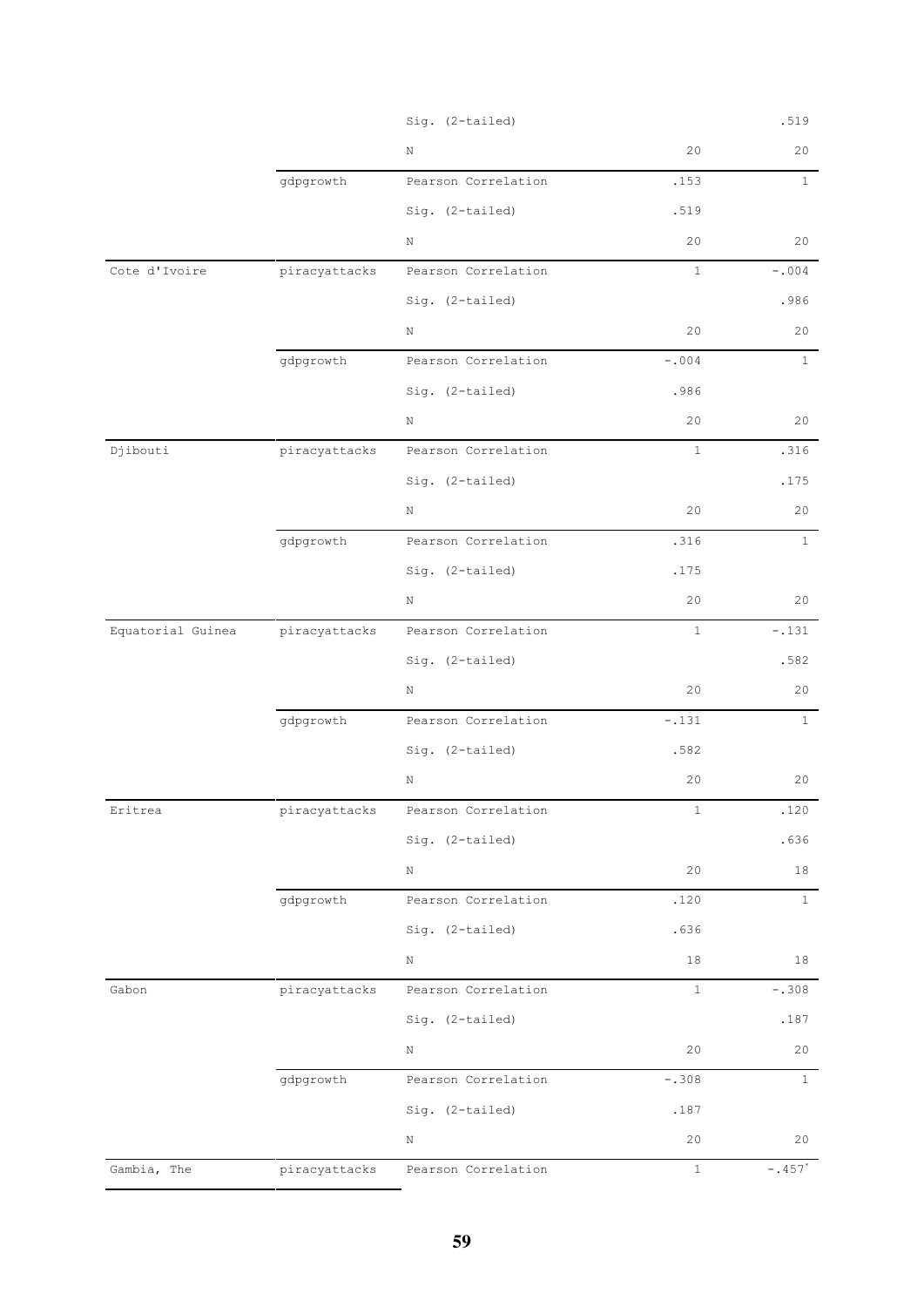|               |               | Sig. (2-tailed)     |              | .043         |
|---------------|---------------|---------------------|--------------|--------------|
|               |               | Ν                   | 20           | 20           |
|               | gdpgrowth     | Pearson Correlation | $- 0.457$    | $1\,$        |
|               |               | Sig. (2-tailed)     | .043         |              |
|               |               | Ν                   | 20           | 20           |
| Ghana         | piracyattacks | Pearson Correlation | $\,1\,$      | .254         |
|               |               | Sig. (2-tailed)     |              | .281         |
|               |               | Ν                   | 20           | 20           |
|               | gdpgrowth     | Pearson Correlation | .254         | $\mathbf{1}$ |
|               |               | Sig. (2-tailed)     | .281         |              |
|               |               | Ν                   | 20           | 20           |
| Guinea        | piracyattacks | Pearson Correlation | $\mathbf{1}$ | $-.450*$     |
|               |               | Sig. (2-tailed)     |              | .046         |
|               |               | Ν                   | 20           | 20           |
|               | gdpgrowth     | Pearson Correlation | $- 0.450^*$  | $\mathbf{1}$ |
|               |               | Sig. (2-tailed)     | .046         |              |
|               |               | $\rm N$             | 20           | 20           |
| Guinea-Bissau | piracyattacks | Pearson Correlation | $\mathbf{1}$ | $-0.74$      |
|               |               | Sig. (2-tailed)     |              | .758         |
|               |               | N                   | 20           | 20           |
|               | gdpgrowth     | Pearson Correlation | $-0.74$      | $\mathbf{1}$ |
|               |               | Sig. (2-tailed)     | .758         |              |
|               |               | Ν                   | 20           | 20           |
| Kenya         | piracyattacks | Pearson Correlation | $\mathbf{1}$ | $-.259$      |
|               |               | Sig. (2-tailed)     |              | .270         |
|               |               | N                   | 20           | 20           |
|               | gdpgrowth     | Pearson Correlation | $-.259$      | $\mathbf{1}$ |
|               |               | Sig. (2-tailed)     | .270         |              |
|               |               | N                   | $20$         | 20           |
| Liberia       | piracyattacks | Pearson Correlation | $\mathbf{1}$ | $-.236$      |
|               |               | Sig. (2-tailed)     |              | .316         |
|               |               | Ν                   | 20           | 20           |
|               | gdpgrowth     | Pearson Correlation | $-.236$      | $1\,$        |
|               |               | Sig. (2-tailed)     | .316         |              |
|               |               | Ν                   | 20           | 20           |
| Madagascar    | piracyattacks | Pearson Correlation | $\mathbf{1}$ | $- 0.607***$ |
|               |               |                     |              |              |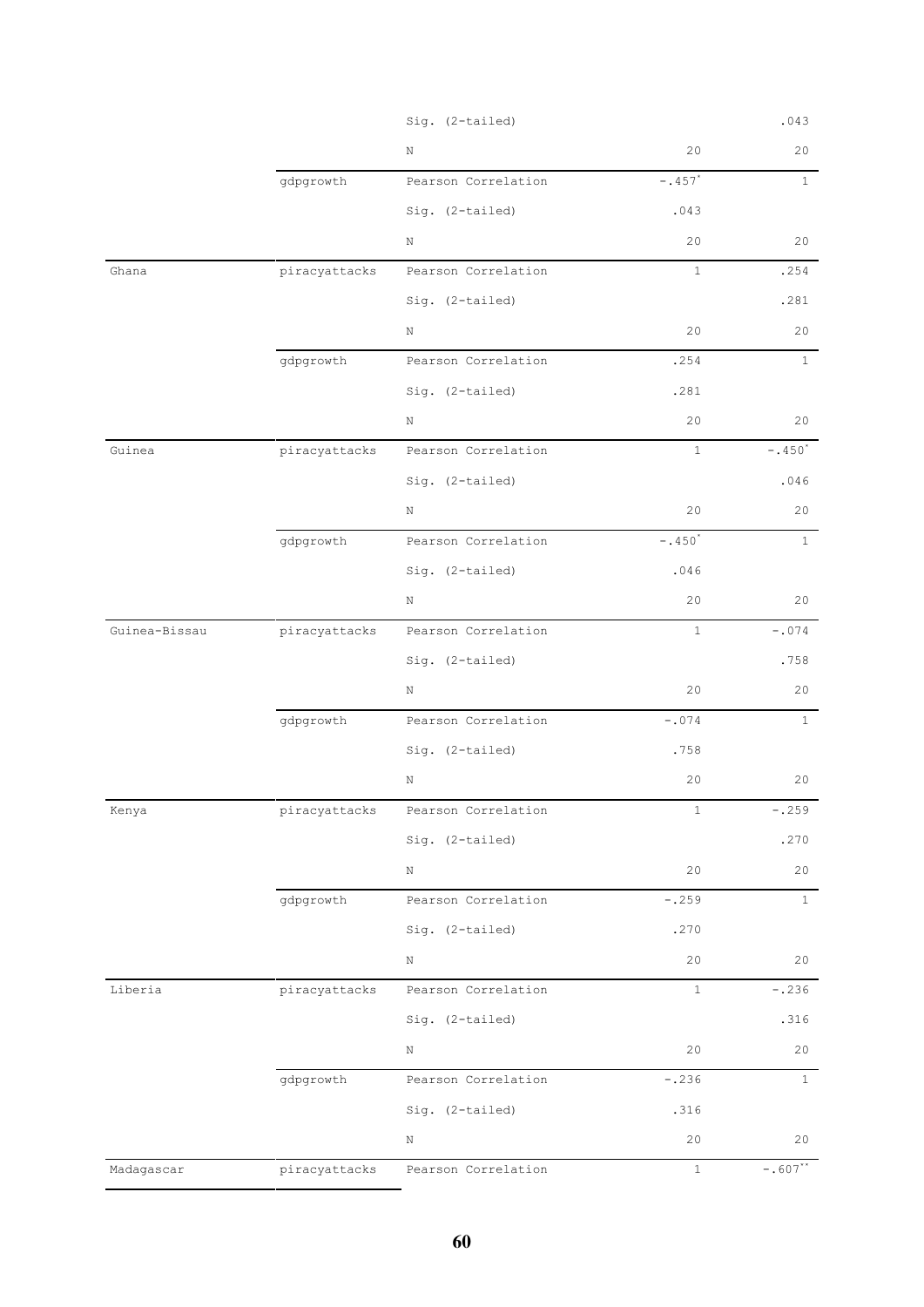|              |               | Sig. (2-tailed)     |              | .005         |
|--------------|---------------|---------------------|--------------|--------------|
|              |               | Ν                   | 20           | 20           |
|              | gdpgrowth     | Pearson Correlation | $- 0.607***$ | $\mathbf{1}$ |
|              |               | Sig. (2-tailed)     | .005         |              |
|              |               | Ν                   | 20           | 20           |
| Mauritania   | piracyattacks | Pearson Correlation | $\mathbf{1}$ | .290         |
|              |               | Sig. (2-tailed)     |              | .216         |
|              |               | Ν                   | 20           | 20           |
|              | gdpgrowth     | Pearson Correlation | .290         | $\mathbf{1}$ |
|              |               | Sig. (2-tailed)     | .216         |              |
|              |               | Ν                   | 20           | 20           |
| Mozambique   | piracyattacks | Pearson Correlation | $\mathbf{1}$ | $-.289$      |
|              |               | Sig. (2-tailed)     |              | .216         |
|              |               | Ν                   | 20           | 20           |
|              | gdpgrowth     | Pearson Correlation | $-.289$      | $\mathbf{1}$ |
|              |               | Sig. (2-tailed)     | .216         |              |
|              |               | Ν                   | 20           | 20           |
| Nigeria      | piracyattacks | Pearson Correlation | $\mathbf{1}$ | .411         |
|              |               | Sig. (2-tailed)     |              | .072         |
|              |               | $\rm N$             | 20           | 20           |
|              | gdpgrowth     | Pearson Correlation | .411         | $\mathbf{1}$ |
|              |               | Sig. (2-tailed)     | .072         |              |
|              |               | Ν                   | 20           | 20           |
| Senegal      | piracyattacks | Pearson Correlation | $\mathbf{1}$ | .246         |
|              |               | Sig. (2-tailed)     |              | .295         |
|              |               | N                   | $20$         | 20           |
|              | gdpgrowth     | Pearson Correlation | .246         | $\mathbf{1}$ |
|              |               | Sig. (2-tailed)     | .295         |              |
|              |               | N                   | 20           | 20           |
| Sierra Leone | piracyattacks | Pearson Correlation | $1\,$        | $-0.07$      |
|              |               | Sig. (2-tailed)     |              | .977         |
|              |               | Ν                   | 20           | 20           |
|              | gdpgrowth     | Pearson Correlation | $-0.07$      | $\mathbf{1}$ |
|              |               | Sig. (2-tailed)     | .977         |              |
|              |               | Ν                   | 20           | 20           |
| Somalia      | piracyattacks | Pearson Correlation | $\mathbf{1}$ | .168         |
|              |               |                     |              |              |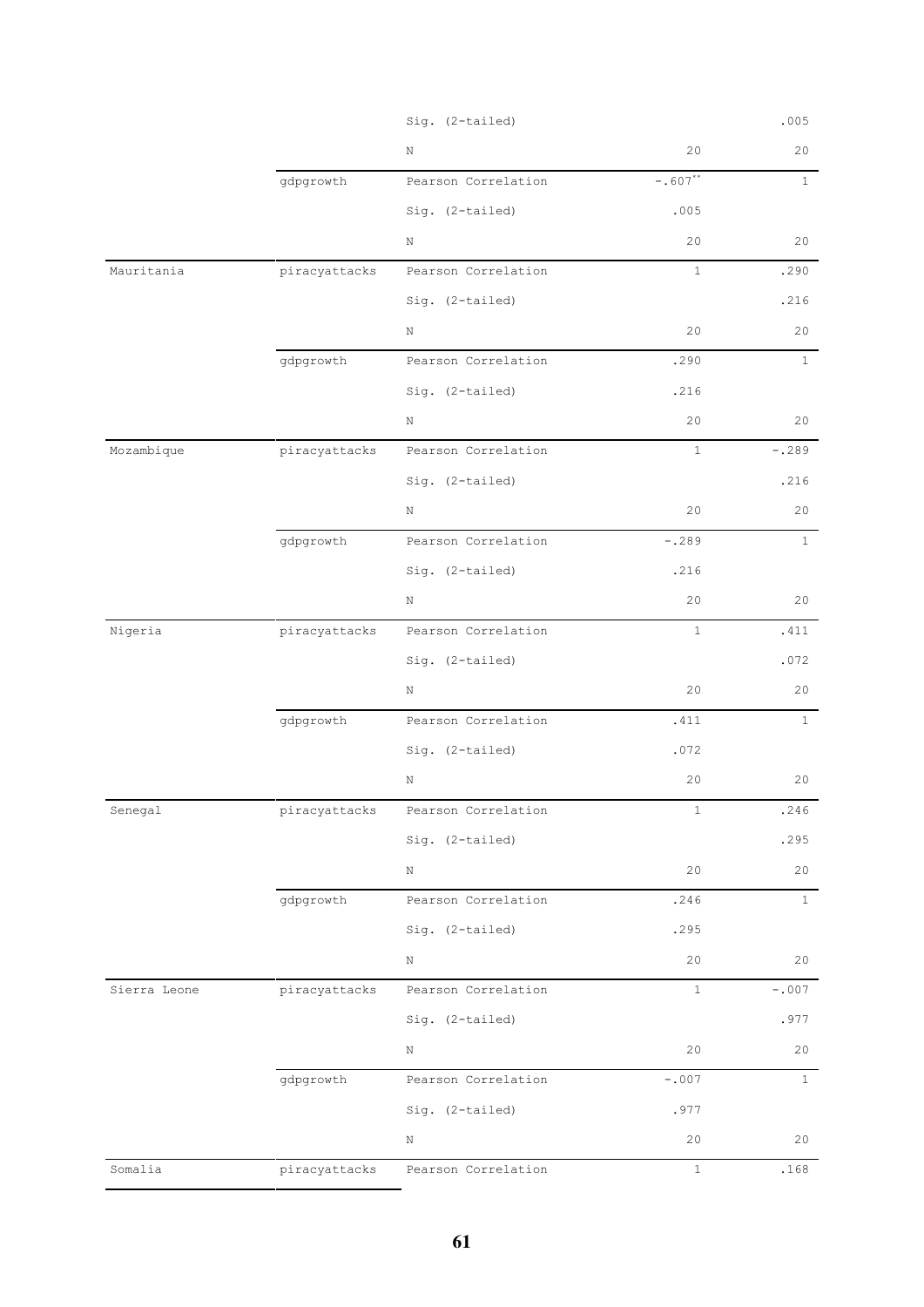|               | Sig. (2-tailed)     |              | .479         |
|---------------|---------------------|--------------|--------------|
|               | $\rm N$             | 20           | 20           |
| gdpgrowth     | Pearson Correlation | .168         | $\mathbf{1}$ |
|               | Sig. (2-tailed)     | .479         |              |
|               | Ν                   | 20           | 20           |
| piracyattacks | Pearson Correlation | $\mathbf{1}$ | .038         |
|               | Sig. (2-tailed)     |              | .874         |
|               | N                   | 20           | 20           |
| gdpgrowth     | Pearson Correlation | .038         | $\mathbf{1}$ |
|               | Sig. (2-tailed)     | .874         |              |
|               | Ν                   | 20           | 20           |
| piracyattacks | Pearson Correlation | $\mathbf{1}$ | .234         |
|               | Sig. (2-tailed)     |              | .320         |
|               | $\rm N$             | 20           | 20           |
| gdpgrowth     | Pearson Correlation | .234         | $\mathbf{1}$ |
|               | Sig. (2-tailed)     | .320         |              |
|               | $\rm N$             | 20           | 20           |
| piracyattacks | Pearson Correlation | $\mathbf{1}$ | .007         |
|               | Sig. (2-tailed)     |              | .976         |
|               | $\rm N$             | 20           | 20           |
| gdpgrowth     | Pearson Correlation | .007         | $\mathbf{1}$ |
|               | Sig. (2-tailed)     | .976         |              |
|               | N                   | 20           | 20           |
|               |                     |              |              |

*\*. Correlation is significant at the 0.05 level (2-tailed)*

*\*\*. Correlation is significant at the 0.01 level (2-tailed)*

#### *Pooled regression model*

First, we run several regression models without accounting for the panel data structure, i.e. the pooled regression model of *gdpgrowth* on various regressors (see Table 4). This helps us identify some of the most general relationships and also get rid of a few outliers.

While *fragility* is a significant predictor of GDP growth (at 5% significance level), one of its aspects (*effectiveness*) is significant at 1% level and is, therefore, somewhat more informative (Model 2).

#### **Table 4: Parameter estimates (Models 1–3)**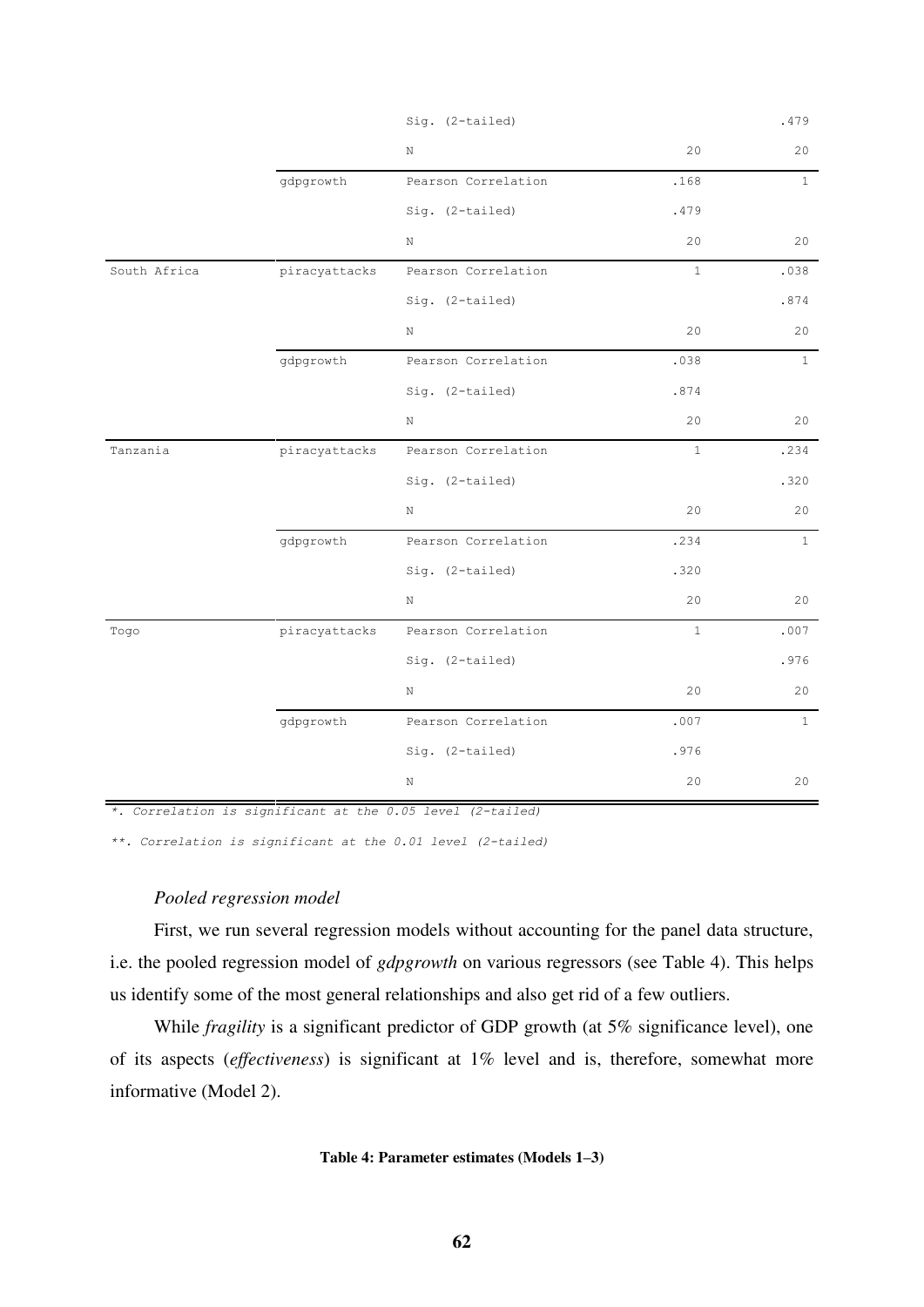|                              | (1)                      | (2)         | (3)         |
|------------------------------|--------------------------|-------------|-------------|
|                              | gdpgrowth                | gdpgrowth   | gdpgrowth   |
| coastline                    | $-0.000464$ <sup>*</sup> | $-0.000353$ | $-0.000371$ |
|                              | (0.000266)               | (0.000252)  | (0.000256)  |
| popgrowth                    | $4.850***$               | $5.019***$  | $4.256***$  |
|                              | (1.289)                  | (1.319)     | (1.162)     |
| fdi                          | $0.217***$               | $0.215***$  | $0.226***$  |
|                              | (0.107)                  | (0.106)     | (0.109)     |
| tradegrowth                  | $0.00482*$               | $0.00488*$  | 0.00552     |
|                              | (0.00290)                | (0.00288)   | (0.00336)   |
| piracyattacks                | 0.0234                   | 0.0259      | 0.00776     |
|                              | (0.0184)                 | (0.0181)    | (0.0163)    |
| fragility                    | $-0.180**$               |             |             |
|                              | (0.0899)                 |             |             |
| effectiveness                |                          | $-0.497***$ |             |
|                              |                          | (0.186)     |             |
| $\mathsf{L}^{\mathsf{cons}}$ | $-5.759$                 | $-4.992$    | $-7.301**$  |
|                              | (3.706)                  | (3.433)     | (3.048)     |
| $\cal N$                     | 492                      | 492         | 518         |
| $\boldsymbol{R}^2$           | 0.200                    | 0.208       | 0.190       |
| adj. $R^2$                   | 0.191                    | 0.198       | 0.182       |
| AIC                          | 3616.9                   | 3612.1      | 3808.0      |
| $_{BIC}$                     | 3646.3                   | 3641.5      | 3833.5      |

*Standard errors in parentheses*

*\*p< 0.1, \*\*p< 0.05, \*\*\*p< 0.01*

The model with the highest adjusted  $R^2$  and the lowest information criteria is Model 2. The analysis of residuals (see Figure 1) shows no obvious specification problems, but there might be several influential observations.

**Figure 1: Residuals vs. fitted plot based on Model 2 residuals**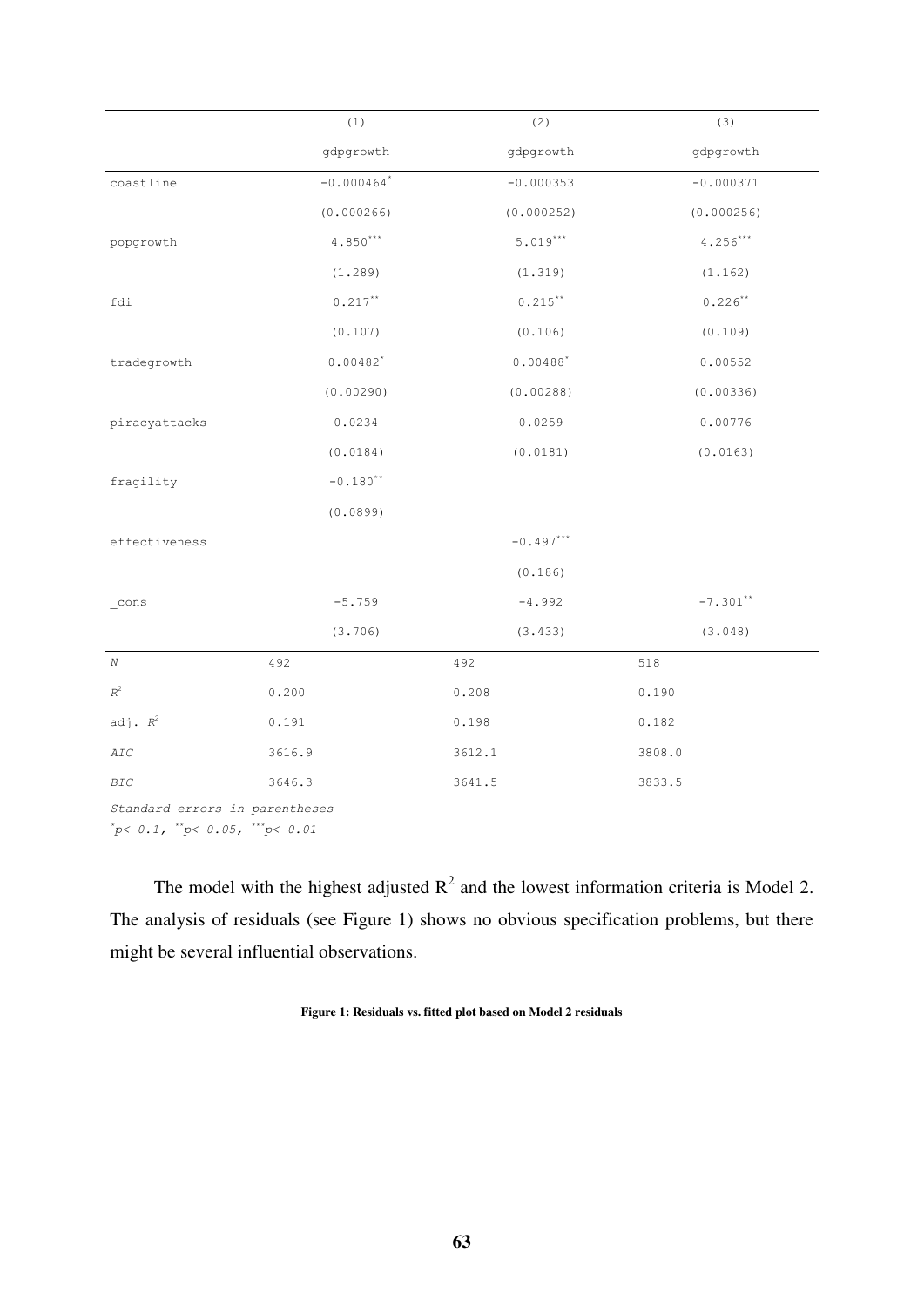

To identify outliers, we compute a commonly used measure called Cook's distance. If Cook's distance is higher than 4/n, i.e., in our case higher than 0.0081, the observation is considered an outlier. According to other criteria, Cook's distance higher than 1 indicates a severe outlier. We omit only a few observations with Cook's distance higher than 0.1 (6 observations) to get rid of the most influential observations, but still retain the major part of our sample. Then, we re-estimate Models 1-3 without the most influential observations (see Table 5).

|             | (1)         | (2)          | (3)         |
|-------------|-------------|--------------|-------------|
|             | gdpgrowth   | gdpgrowth    | gdpgrowth   |
| coastline   | $-0.000164$ | $-0.0000954$ | $-0.000117$ |
|             | (0.000182)  | (0.000177)   | (0.000181)  |
| popgrowth   | $2.701***$  | $2.765***$   | $2.577***$  |
|             | (0.443)     | (0.454)      | (0.440)     |
| fdi         | $0.0884***$ | $0.0879***$  | $0.0904***$ |
|             | (0.0296)    | (0.0286)     | (0.0297)    |
| tradegrowth | $0.0282***$ | $0.0283***$  | $0.0285***$ |
|             | (0.0104)    | (0.0102)     | (0.0103)    |

**Table 5: Parameter estimates (Models 1–3, after deleting outliers)**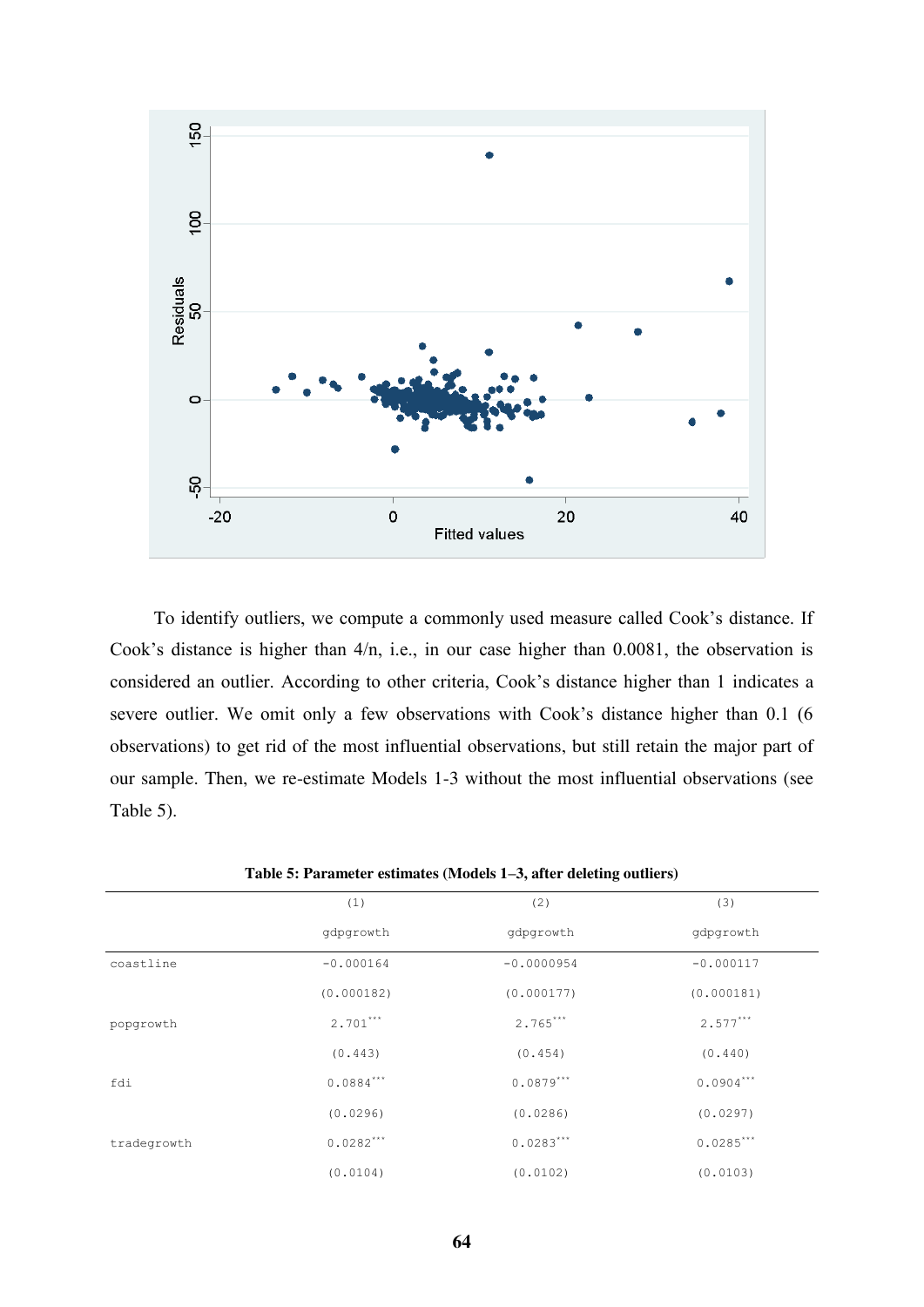| piracyattacks                | 0.0212      | 0.0196     | 0.00987     |
|------------------------------|-------------|------------|-------------|
|                              | (0.0170)    | (0.0167)   | (0.0154)    |
| fragility                    | $-0.126$ ** |            |             |
|                              | (0.0591)    |            |             |
| effectiveness                |             | $-0.260**$ |             |
|                              |             | (0.114)    |             |
| $\mathsf{L}^{\mathsf{cons}}$ | $-1.366$    | $-1.417$   | $-3.093***$ |
|                              | (1.458)     | (1.318)    | (1.107)     |
| ${\cal N}$                   | 486         | 486        | 486         |
| $\boldsymbol{R}^2$           | 0.212       | 0.216      | 0.205       |
| adj. $R^2$                   | 0.202       | 0.207      | 0.196       |
| $\mathit{AIC}$               | 2937.2      | 2934.4     | 2939.7      |
| $BIC$                        | 2966.5      | 2963.7     | 2964.8      |

*Standard errors in parentheses*

*\*p< 0.1, \*\*p< 0.05, \*\*\*p< 0.01*

Even though Model 1 and Model 2 are of similar quality, Model 2 is slightly better in terms of a higher adjusted R<sup>2</sup> and lower information criteria. This indicates that *effectiveness* variable is slightly more informative than a more general *fragility* variable.

This model is economically meaningful and explains more than 20% of the GDP growth's variance: Population Growth, Trade Growth, and FDI are significant at 1% level while lower *effectiveness* (higher value of Effectiveness Score) corresponds to a lower GDP growth ( $p$ < 0.05). Maritime piracy attacks have an insignificant impact on GDP growth according to the pooled model.

**Figure 2: Residuals vs. fitted plot based on Model 2 residuals (after deleting outliers)**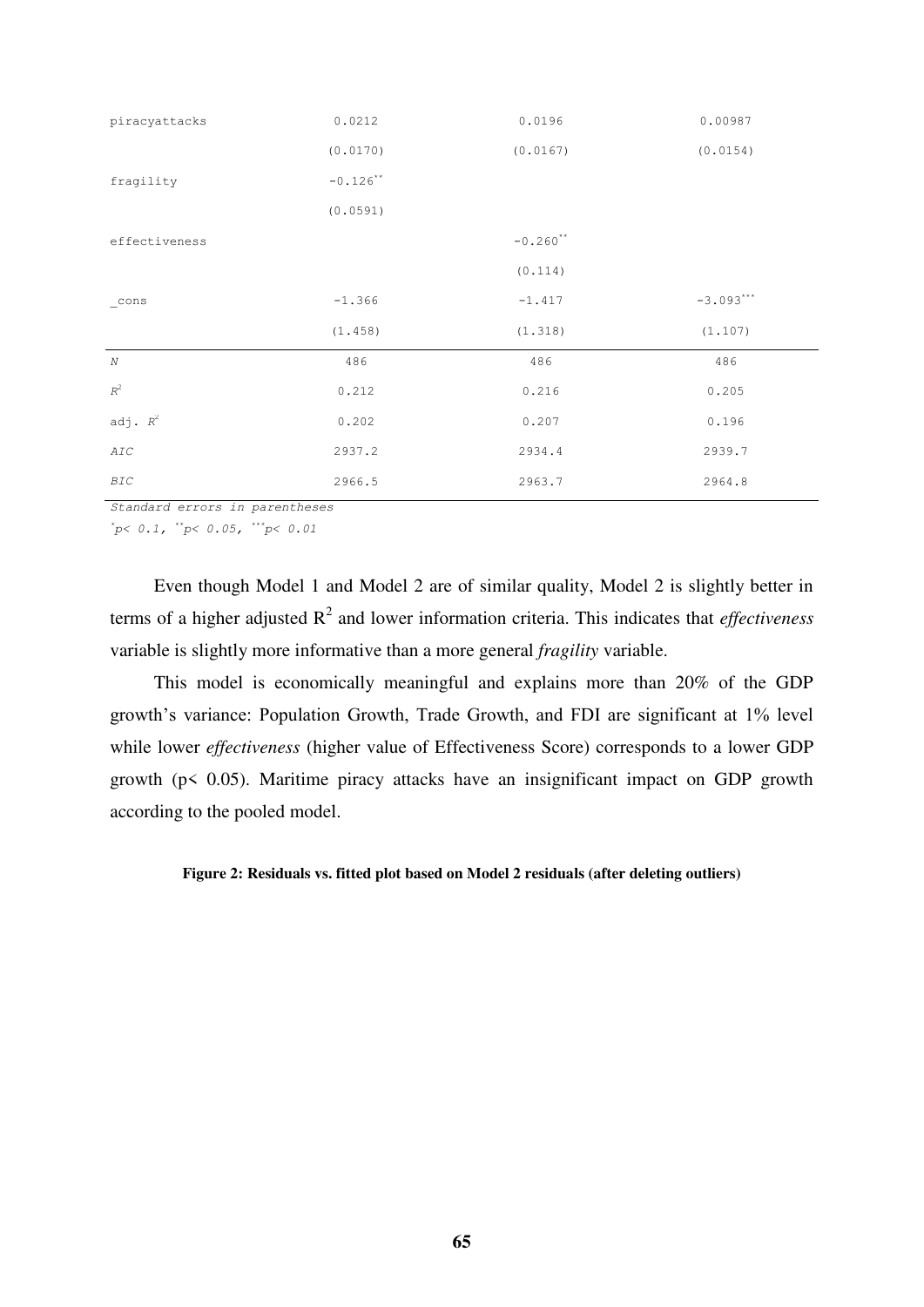

Even though the residuals vs. fitted plot does not indicate very obvious heteroscedasticity (see Figure 2), according to the Breush-Pagan's test of heteroscedasticity the homogeneity of residual variance assumption is not met  $(\chi^2(1) = 61.25, p \le 0.001)$ . Then, we use robust standard errors to estimate Models 1–3.

```
Breusch-Pagan / Cook-Weisberg test for heteroskedasticity
         Ho: Constant variance
         Variables: fitted values of gdpgrowth
chi2(1) = 61.25Prob>chi2 = 0.0000
```
Model 2 does not suffer from inflated standard errors caused by multicollinearity, as indicated by the fact that all variance inflation factors (VIFs) are only slightly higher than 1 and are far from a commonly used threshold value of 5.

| Variable     | VTF  | $1$ /VIF |
|--------------|------|----------|
|              |      |          |
| popgrowth    | 1.10 | 0.912568 |
| effectiven~s | 1.08 | 0.924487 |
| piracyatta~s | 1.08 | 0.929427 |
| coastline    | 1.04 | 0.960411 |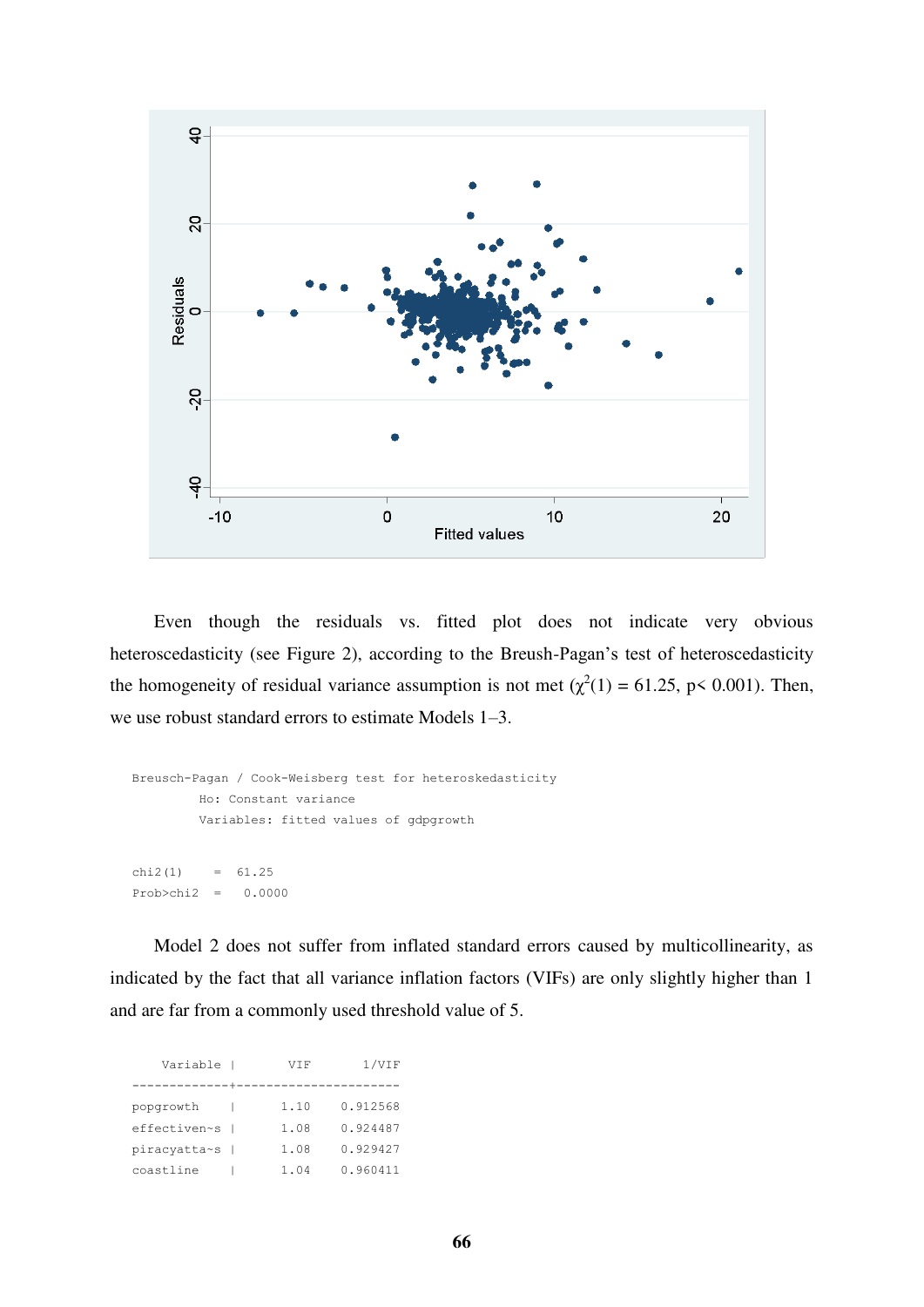| fdi         | 1.04 | 0.964621 |
|-------------|------|----------|
| tradegrowth | 1.03 | 0.975515 |
|             |      |          |
| Mean VIF    | 1.06 |          |

Finally, the distribution of Model 2 residuals is close to being normal (see Figure 3), which is a desirable requirement for p-values to be valid.



#### **Figure 3: Histogram of residuals (based on Model 2)**

## *Fixed effects of panel regression model*

Since there might be some unobserved country-specific effects that are correlated with maritime piracy attacks, we account for individual country effects by using the fixed effects models with robust standard errors (see Table 6). Coastline is a time-invariant variable; therefore, it is omitted from the regressions.

|           | (4)       | (5)        | (6)        |
|-----------|-----------|------------|------------|
|           | gdpgrowth | gdpgrowth  | gdpgrowth  |
| popgrowth | $2.650**$ | $2.644***$ | $2.637***$ |
|           | (0.974)   | (0.946)    | (0.942)    |

#### **Table 6: Parameter estimates (Fixed effects Models 4–6, after deleting outliers)**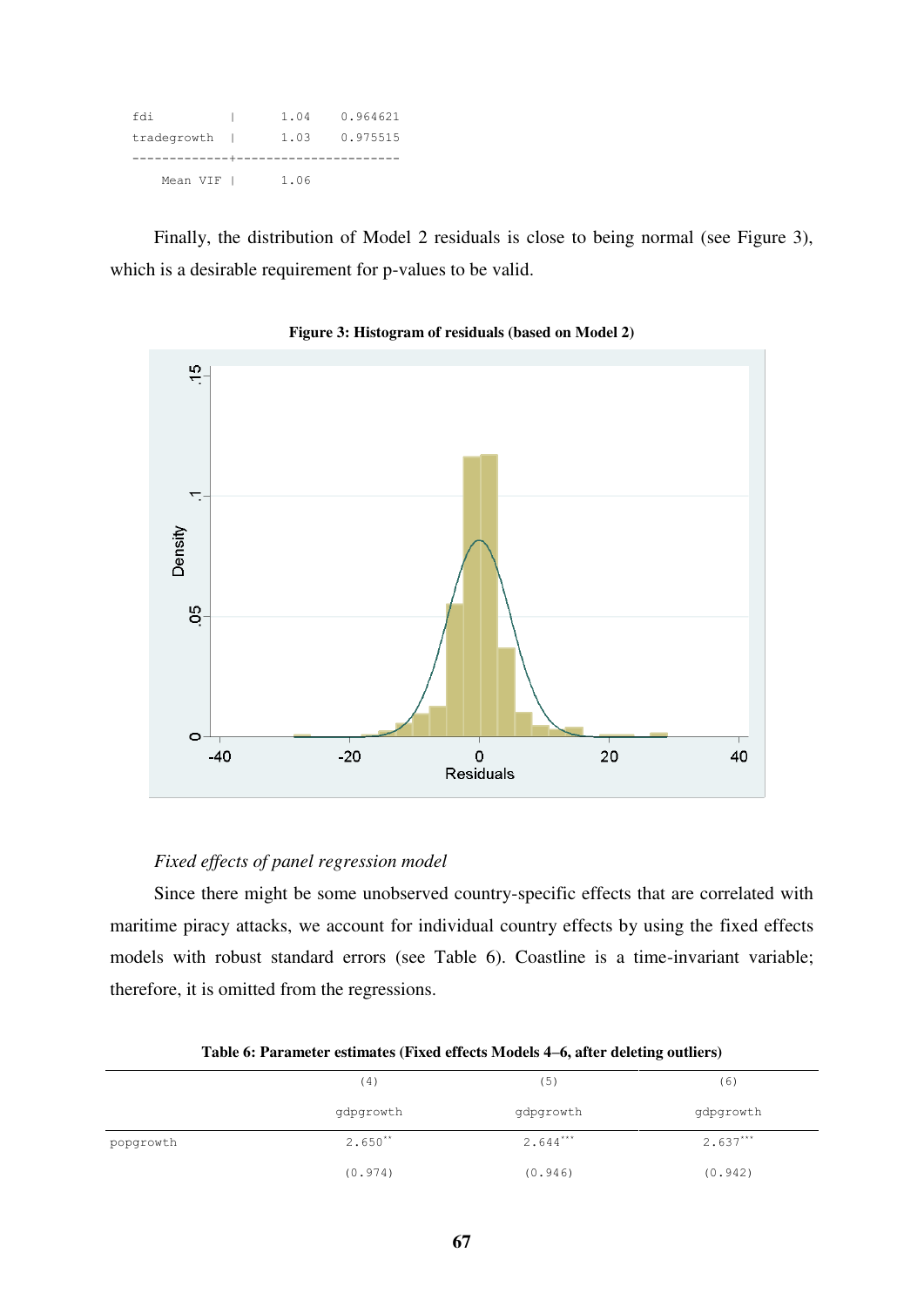| fdi                          | 0.0463    | $0.0538*$             | $0.0569*$             |
|------------------------------|-----------|-----------------------|-----------------------|
|                              | (0.0311)  | (0.0293)              | (0.0295)              |
| tradegrowth                  | $0.0251*$ | $0.0255$ <sup>*</sup> | $0.0257$ <sup>*</sup> |
|                              | (0.0132)  | (0.0132)              | (0.0131)              |
| piracyattacks                | 0.0187    | 0.0181                | 0.0182                |
|                              | (0.0165)  | (0.0178)              | (0.0182)              |
| fragility                    | $-0.222$  |                       |                       |
|                              | (0.168)   |                       |                       |
| effectiveness                |           | $-0.138$              |                       |
|                              |           | (0.244)               |                       |
| $\mathsf{L}^{\mathsf{cons}}$ | 0.417     | $-2.010$              | $-3.187$              |
|                              | (4.301)   | (3.433)               | (2.463)               |
| $\cal N$                     | 486       | 486                   | 486                   |
| $\boldsymbol{R}^2$           | 0.142     | 0.137                 | 0.136                 |
| adj. $R^2$                   | 0.133     | 0.128                 | 0.129                 |
| $\mathit{AIC}$               | 2865.2    | 2868.2                | 2866.7                |
| $B \, I \, C$                | 2886.2    | 2889.2                | 2883.5                |

*Standard errors in parentheses*

*\*p< 0.1, \*\*p< 0.05, \*\*\*p< 0.01*

Model 5 has the highest fit indicators. According to the F-test country, fixed effects are significant  $(F(5,25) = 4.05, p = 0.0079)$ . While Population Growth, Trade Growth, and FDI remain significant compared to the pooled regression, the last two regressors are barely significant at 10% level. In addition, neither *fragility*, nor *effectiveness* are significant, because these variables are probably correlated with some of the unobserved fixed effects (country institutions, traditions that do not change over time much) that are accounted for in these models.

In order to choose between the fixed effects and random effects models, we apply Hausman test. The null hypothesis of the test is that the difference between fixed effects and random effects models coefficients is not systematic, but in that case it is significant at 10% level ( $p = 0.0735$ ). Therefore, to avoid risk of using inconsistent estimates from random effects model, we use fixed effects estimates that are always consistent.

|  | ---- Coefficients ---- |            |                     |
|--|------------------------|------------|---------------------|
|  | 'B)<br>(b)             | $(b-B)$    | sqrt(diag(V b-V B)) |
|  | te.<br>re              | Difference | S.E.                |
|  |                        |            |                     |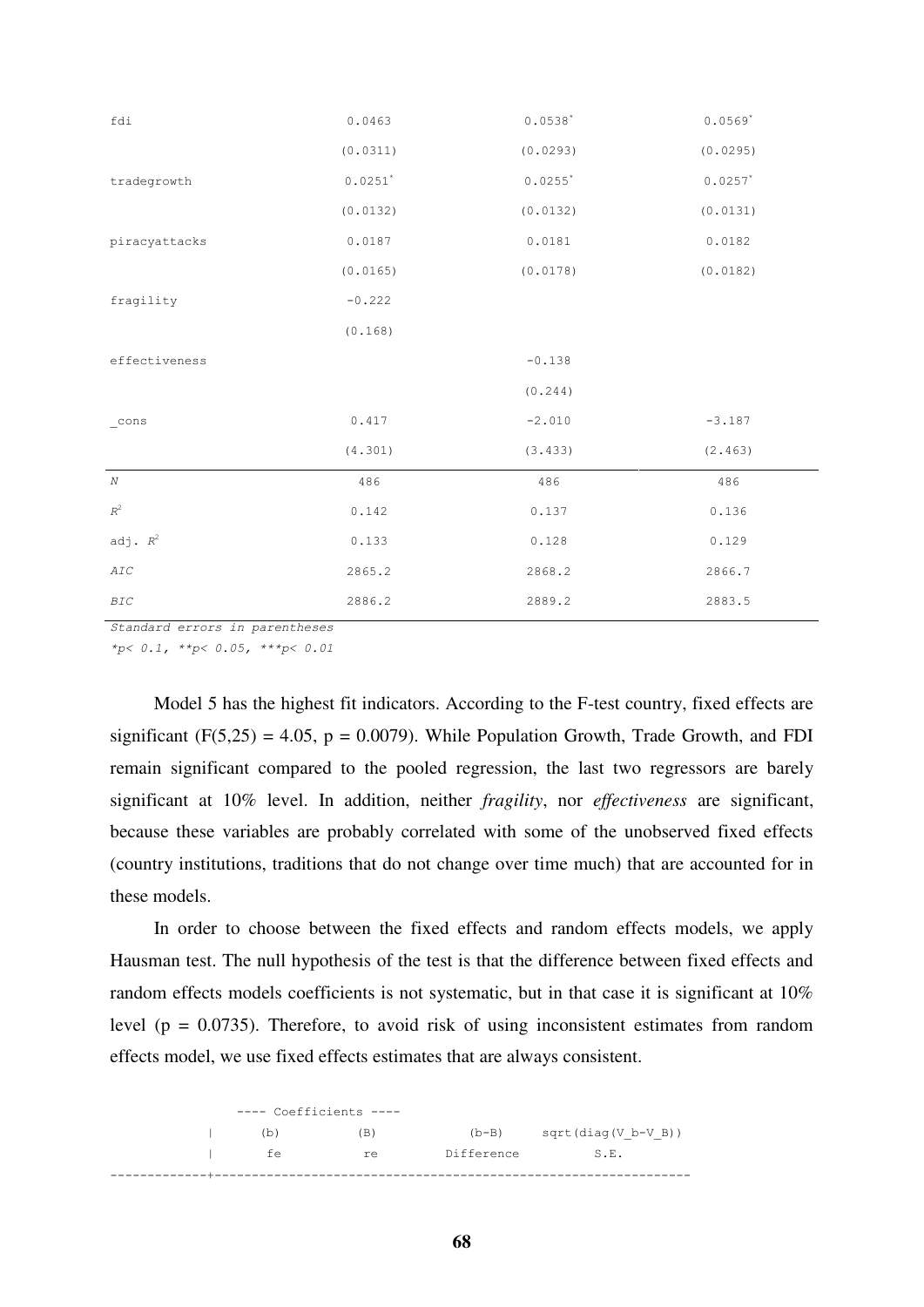```
popgrowth | 2.644151 2.745914 -.101763 .2006453
       fdi | .0537977 .0710781 -.0172804 .0095795
tradegrowth | .0255447 .0268188 -.0012741 .0006979
piracyatta~s | .0180678 .0167962 .0012716 .0096821
effectiven~s | -.1384668 -.2379038 .099437 .1639991
------------------------------------------------------------------------------
                       b = consistent under Ho and Ha; obtained from xtreg
          B = inconsistent under Ha, efficient under Ho; obtained from xtreg
    Test: Ho: difference in coefficients not systematic
               chi2(5) = (b-B)' [(V b-V B)^(-1)](b-B)
               = 10.06Prob > chi2 = 0.0735
```
Even though, overall, maritime piracy attacks do not significantly explain GDP growth, correlation analysis has previously shown that it may be the case in certain countries. Therefore, we estimate Model 5 for The Gambia, Guinea, and Madagascar, but the insignificance of maritime piracy attacks is confirmed (see Table 7, Model 5.1). The result is also confirmed when we add other countries (see Table 7, Model 5.2) where the correlation coefficient is insignificant, but lower than -0.2 (Mozambique, Liberia, Kenya, and Benin).

|                    | Table $\ell$ . I aralineter estimates (prodets $\ell$ . and $\ell$ . |             |
|--------------------|----------------------------------------------------------------------|-------------|
|                    | (1)                                                                  | (2)         |
|                    | gdpgrowth                                                            | gdpgrowth   |
| popgrowth          | $-0.207$                                                             | $8.940***$  |
|                    | (0.282)                                                              | (1.679)     |
| fdi                | $-0.105$                                                             | $0.0809***$ |
|                    | (0.122)                                                              | (0.0256)    |
| tradegrowth        | 0.00388                                                              | $-0.00300$  |
|                    | (0.00138)                                                            | (0.00455)   |
| piracyattacks      | $-0.403$                                                             | $-0.00331$  |
|                    | (0.156)                                                              | (0.108)     |
| effectiveness      | $-0.410$                                                             | 0.207       |
|                    | (0.646)                                                              | (0.481)     |
| $_{\rm cons}$      | 8.957                                                                | $-23.25***$ |
|                    | (7.788)                                                              | (3.404)     |
| ${\cal N}$         | 38                                                                   | 114         |
| $\boldsymbol{R}^2$ | 0.111                                                                | 0.438       |

**Table 7: Parameter estimates (Models 5.1 and 5.2)**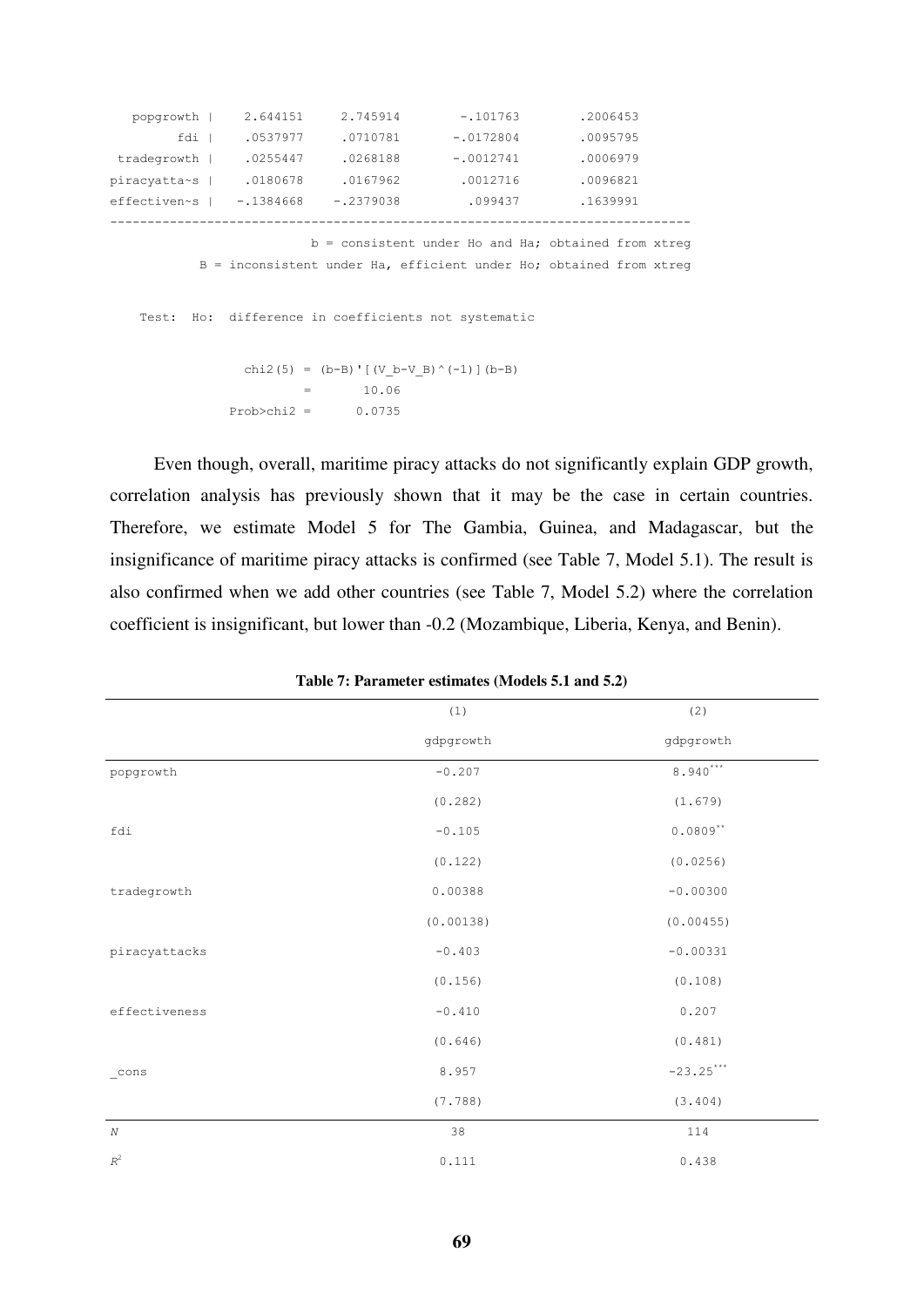| adj. $R^2$ | $-0.028$ | 0.412 |
|------------|----------|-------|
| AIC        | 177.4    | 807.3 |
| BIC        | 179.0    | 821.0 |

*Standard errors in parentheses*

*\*p< 0.1, \*\*p< 0.05, \*\*\*p< 0.01*

We also apply a number of robustness checks, such as using binary variables indicating whether there were any attacks or not, as well as whether the number of attacks was greater than 1 or not. However, none of these regressors appeared to be significant.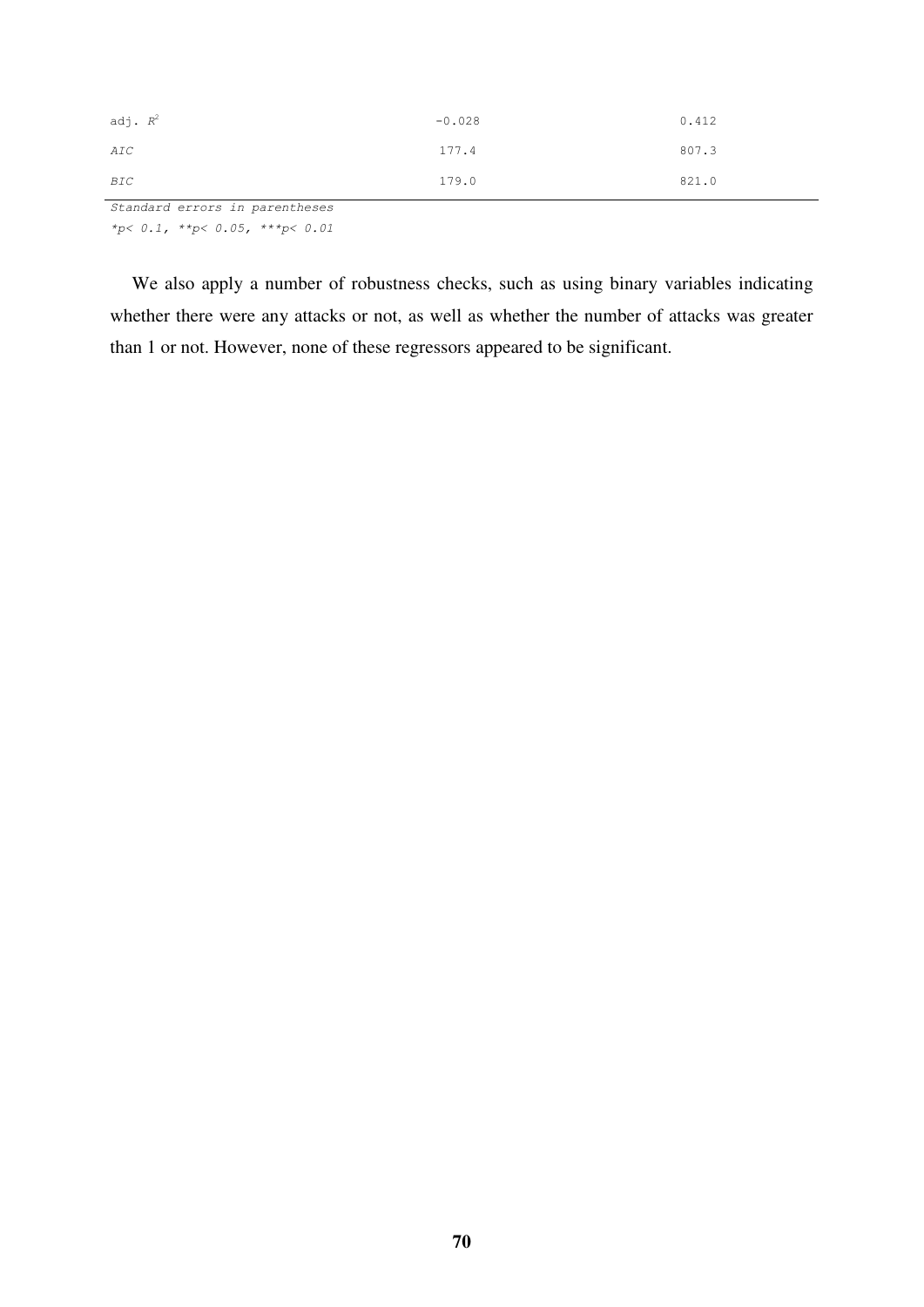# **Conclusions**

As explained before, Sub-Saharan Africa is one of the most resource-deprived and least developed regions of the world. Sub-Saharan Africa has experienced severe civil and interstate conflicts, which coupled with the lack of state capacity, political instability, high rates of AIDS and HIV, and high child mortality. Despite the recent economic growth and structural reforms to create more conducive environment for business and investment, these factors have affected economic trends in the region over the last years.

In addition, in the last twenty years there have been several maritime piracy attacks off the coasts of the Sub-Saharan region. The period when this phenomenon recurred the most started in mid-1990s, reaching its peak between 2008 and 2011. Since 2011, there has been a significant decrease in the number of attacks due to the implementation of measures aimed at fighting maritime piracy, adopted by the international community in order to ensure better security to shipping lines. However, in addition to being a serious threat to free navigation of merchant vessels, maritime piracy jeopardizes the economies of coastal countries affected by the phenomenon.

Despite the interest lying in the issue, as it plays a significant role in global economic security, the research on the economic consequences of maritime piracy in Sub-Saharan Africa is one of the least analyzed. Given that so far no significant research has been conducted at this regard, we tested the severity of the attacks of maritime piracy in Sub-Saharan Africa, and their impact on GDP growth rate of the countries. In doing so, we have analyzed the geopolitical conditions over the period between 1994 and 2013, of the Sub-Saharan African region. Considering the nature of maritime piracy, we have focused our analysis only on the coastal countries of Sub-Saharan Africa.

Preliminarily, we showed that the correlation between maritime piracy attacks and GDP growth in each of the countries is very weak and statistically insignificant. Then, according to the pooled regression models results of GDP growth rate on several regressors, we showed that population growth, trade growth, and FDI are significant at 1% level, while maritime piracy attacks have an insignificant impact on GDP growth. However, since there might be some unobserved country-specific effects that are correlated with maritime piracy attacks, we accounted for individual country effects by using the fixed effects models with robust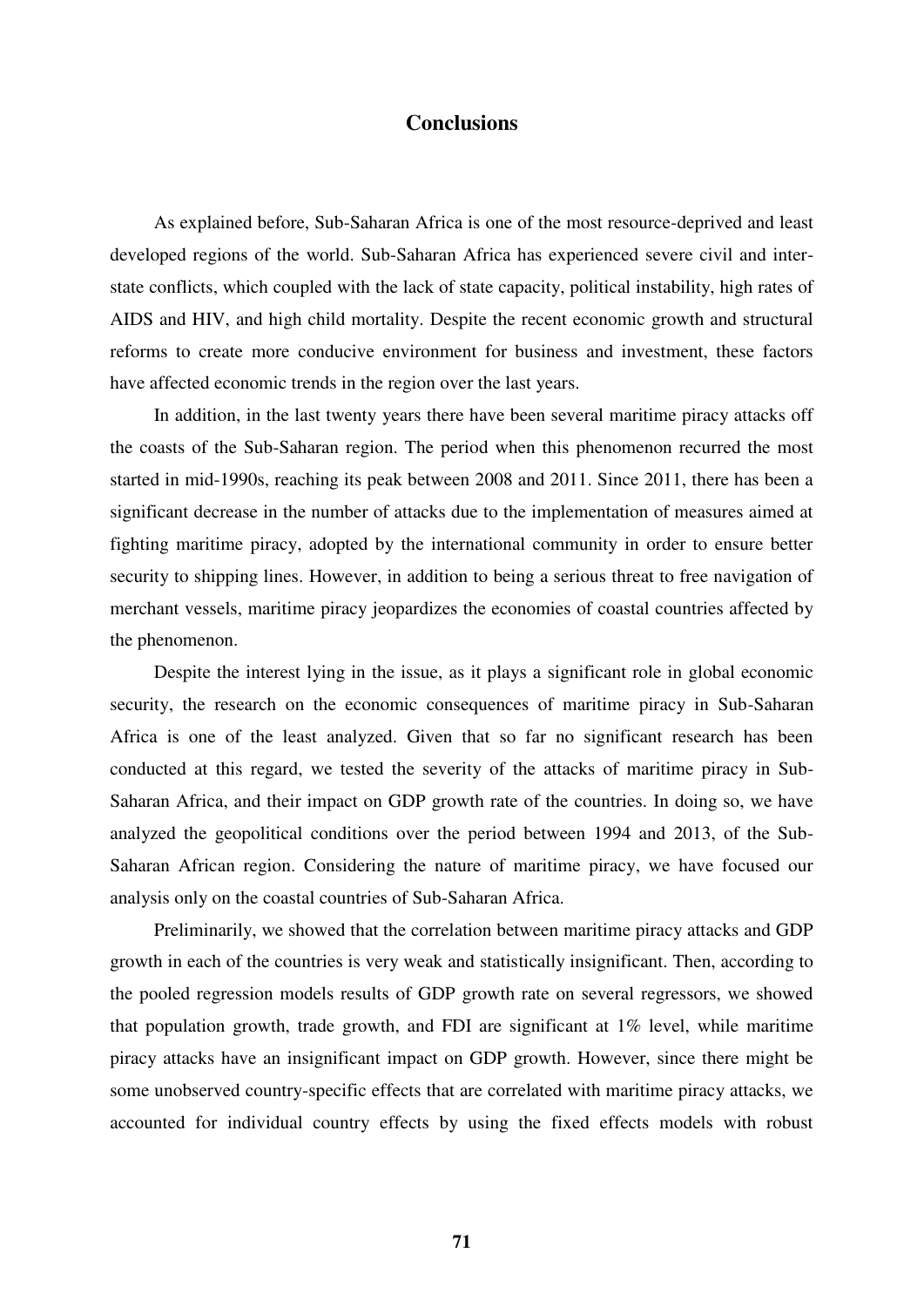standard errors. The results obtained reveal that maritime piracy attacks do not significantly explain GDP growth.

In conclusion, maritime piracy has no significant impact on the economic growth of the region. In addition, according to the World Bank (2015), there has been a decrease in the economic growth rate of sub-Saharan Africa coinciding with a decrease in the number of maritime piracy attacks in the region, comparing to those of the last twenty years. In fact, the World Bank data show that the recent downturn in Sub-Saharan economic growth was mainly due to the negative impact caused by the collapse in commodity prices and the general stagnation of the global economy. In addition, there are also other factors affecting Sub-Saharan Africa growth, such as electricity shortages in two large countries like Nigeria and South Africa, political instability, and terrorism.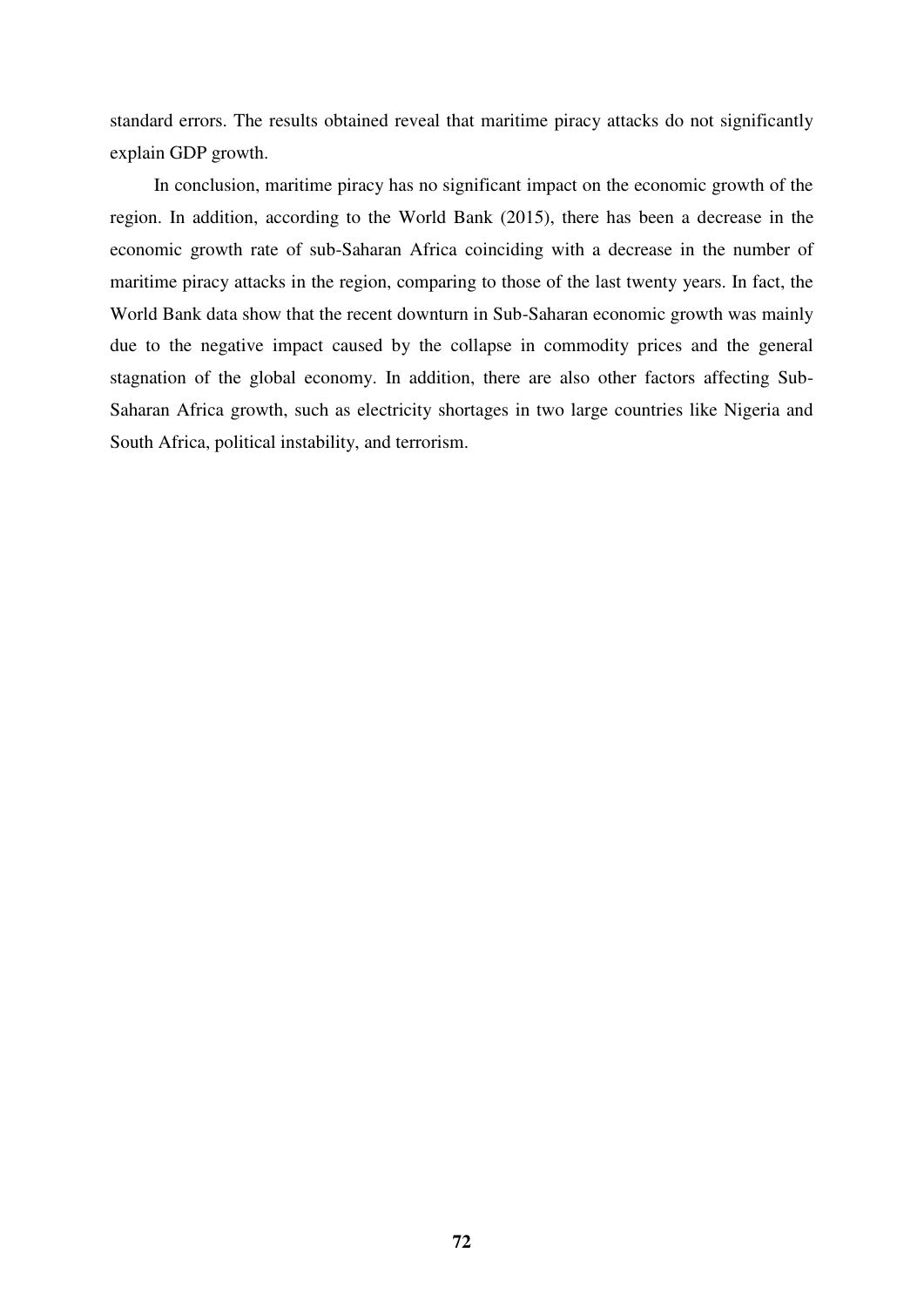## **References**

- Adams, S., & Klobodu, E. K. M. (2016). Remittances, Regime Durability and Economic Growth in Sub-Saharan Africa (SSA). *Economic Analysis and Policy*, *50*, 1–8.
- Adams, S., Evans, E., & Opoku, O. (2015). Foreign Direct Investment, Regulations and Growth in Sub-Saharan Africa. *Economic Analysis and Policy*, *47*, 48–56.
- Alpers, E. A. (2011). Piracy and Indian Ocean Africa. *Journal of African Development*, *13*(1), 17–38.
- Anderson, J. E., & van Wincoop, E. (2004). Trade Costs. *Journal of Economic Literature*, *42*(3), 691–751.
- Barro, J. (2003). Determinants of Economic Growth in a Panel of Countries. *Annals of Economics and Finance*, *4*, 231–274.
- Behmiri, N. B. & Pires Manso, J. R. (2013). How Crude Oil Consumption Impacts on Economic Growth of Sub-Saharan Africa?. *Energy*, *54*, 74–83.
- Bensassi, S., & Martínez-Zarzoso, I. (2012). How Costly is Modern Maritime Piracy for the International Community?. *Review of International Economics*, *20*(5), 869–883.
- Blomberg, S. B., Broussard, N. H., & Hess, G. D. (2011). New Wine in Old Wineskins? Growth, Terrorism and the Resource Curse in Sub-Saharan Africa. *European Journal of Political Economy*, *27*(1), S50–S63.
- Bowden, A., & Basnet, S. (2011). *The Economic Cost of Somali Piracy 2011*. Retrieved from [http://oceansbeyondpiracy.org/sites/default/files/economic\\_cost\\_of\\_piracy\\_2011.pdf.](http://oceansbeyondpiracy.org/sites/default/files/economic_cost_of_piracy_2011.pdf)
- Burlando, A. Cristea, A. D., & Lee, L. M. (2014). The Trade Consequences of Maritime Insecurity: Evidence from Somali Piracy. *Review of International Economics*, *23*(3), 525–557.
- Durlauf, S. N. (2000). Econometric Analysis and the Study of Economic Growth: A Skeptical Perspective. In R. Backhouse & A. Salanti (Eds.), *Macroeconomics and the Real World* (pp. 249–262). Oxford, UK: Oxford University Press.
- Durlauf, S. N., Johnson, P. A., & Temple, J. R. W. (2005). Growth Econometrics. In P. Aghion & S. N. Durlauf (Eds.), *Handbook of Economic Growth* (Vol. 1A, pp. 555– 677). Amsterdam: North-Holland.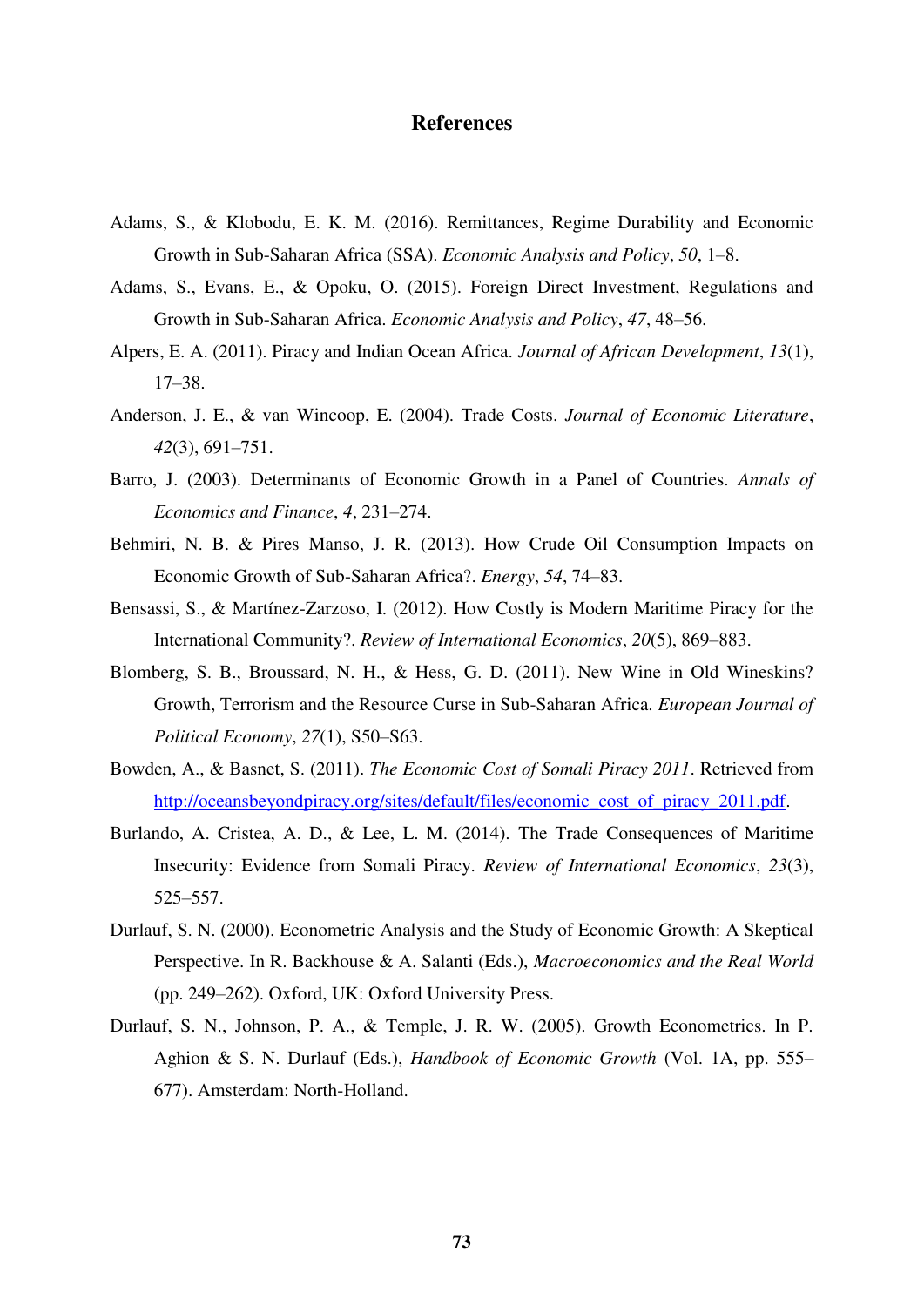- Fu, X., Ng, A. K. F., & Lau, Y. Y. (2010). The Impacts of Maritime Piracy on Global Economic Development: The Case of Somalia. *Maritime Policy & Management*, *37*(7), 677–697.
- Graf, A. (2011). Countering Piracy and Maritime Terrorism in South East Asia and off the Horn of Africa. *PiraT-Working Papers on Maritime Security*, *5*. Retrieved from [http://www.maritimesecurity.eu/fileadmin/content/news\\_events/workingpaper/PiraT\\_Ar](http://www.maritimesecurity.eu/fileadmin/content/news_events/workingpaper/PiraT_Arbeitspapier_Nr4_2011_Graf.pdf) [beitspapier\\_Nr4\\_2011\\_Graf.pdf.](http://www.maritimesecurity.eu/fileadmin/content/news_events/workingpaper/PiraT_Arbeitspapier_Nr4_2011_Graf.pdf)
- Gupta, S., Clements, B., Bhattacharya, R., & Chakravarti, S. (2004). Fiscal Consequences of Armed Conflict in Low- and Middle-Income Countries. *European Journal of Political Economy*, *20*, 403–421.
- Helpman, E., Melitz, M., & Rubinstein, Y. (2008). Estimating Trade Flows: Trading Partners and Trading Volumes. *Quarterly Journal of Economics*, *123*(2), 441–487.
- Iyoha, M. (1999). External Debt and Economic Growth in Sub-Saharan African Countries: An Econometric Study. *AERC Research Paper*, *90*. Retrieved from [http://dspace.africaportal.org/jspui/bitstream/123456789/32139/1/rp90.pdf?1.](http://dspace.africaportal.org/jspui/bitstream/123456789/32139/1/rp90.pdf?1)
- Knutsen, C. H. (2013). Democracy, State Capacity, and Economic Growth. *World Development*, *43*, 1–18.
- Martínez-Zarzoso, I., & Bensassi, S. (2013). The Price of Modern Maritime Piracy. *Defence and Peace Economics*, *24*(5), 397–418.
- Mirza, D., & Verdier, T. (2008). International Trade, Security and Transnational Terrorism: Theory and a Survey of Empirics. *Journal of Comparative Economics*, *36*(2), 179–194.
- Museru, M., Toerien, F., & Gossel, S. (2014). The Impact of Aid and Public Investment Volatility on Economic Growth in Sub-Saharan Africa. *World Development*, *57*, 138– 147.
- Narayan, P. K., Narayan, S., & Smyth, R. (2011). Does Democracy Facilitate Economic Growth or Does Economic Growth Facilitate Democracy? An Empirical Study of Sub-Saharan Africa. *Economic Modelling*, *28*(3), 900–910.
- Nyamongo, E. M., Misati, R. N., Kipyegon, L., & Ndirangu, L. (2012). Remittances, Financial Development and Economic Growth in Africa. *Journal of Economics and Business*, *64*(3), 240–260.
- Oliver, S., Jablonski, R., & Hastings, J. V. (2013). The Tortuga Disease: The Perverse Distributional Effects of Illicit Foreign Capital. *Social Science Research Network*, *2233959*. Retrieved from [https://papers.ssrn.com/sol3/papers.cfm?abstract\\_id=2233959.](https://papers.ssrn.com/sol3/papers.cfm?abstract_id=2233959)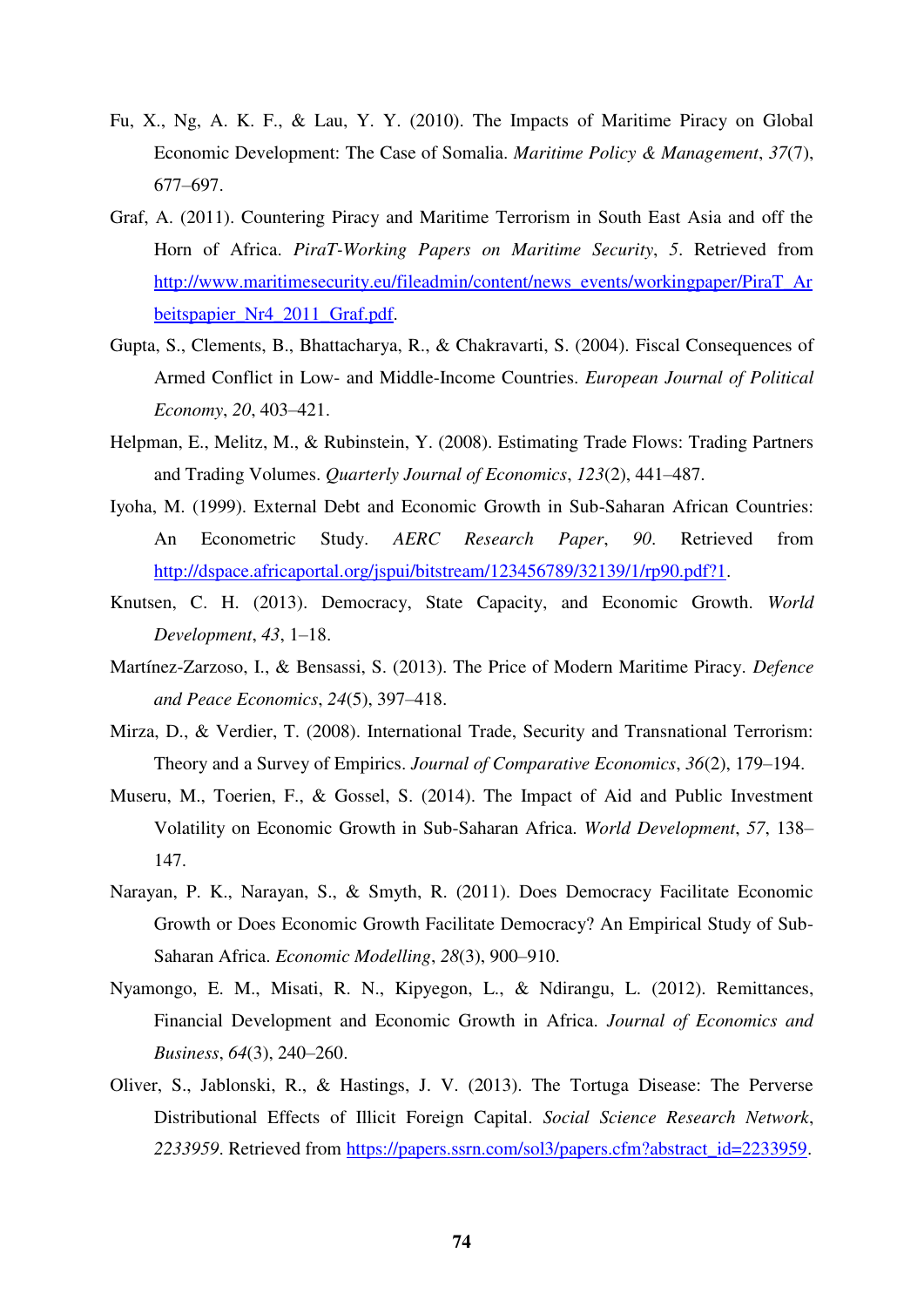- Percy, S., & Shortland, A. (2011). The Business of Piracy in Somalia. *DIW Berlin Discussion Papers*, *1033*. Retrieved from [https://www.diw.de/documents/publikationen/73/diw\\_01.c.358500.de/dp1033.pdf.](https://www.diw.de/documents/publikationen/73/diw_01.c.358500.de/dp1033.pdf)
- Rousseau, P. L., & D'Onofrio, A. (2013). Monetization, Financial Development, and Growth: Time Series Evidence from 22 Countries in Sub-Saharan Africa. *World Development*, *51*, 132–153.
- Samiotis, G., Psarrou, V., Pazarzis, M., Tselentis, V., & Dafnos, G. (2013). Maritime Piracy: Trends and Future Developments. A Review. *International Journal of Maritime, Trade & Economic Issues*, *I*(1), 93–108.
- Shortland, A. (2011). "Robin Hook": The Developmental Effects of Somali Piracy. *DIW Berlin Discussion Papers*, *1155*. Retrieved from [http://www.diw.de/documents/publikationen/73/diw\\_01.c.379394.de/dp1155.pdf.](http://www.diw.de/documents/publikationen/73/diw_01.c.379394.de/dp1155.pdf)
- Shortland, A., & Varese, F. (2012). The Business of Pirate Protection. *Economics of Security Working Papers Series*, *75*. Retrieved from [http://www.diw.de/documents/publikationen/73/diw\\_01.c.408691.de/diw\\_econsec0075.](http://www.diw.de/documents/publikationen/73/diw_01.c.408691.de/diw_econsec0075.pdf) [pdf.](http://www.diw.de/documents/publikationen/73/diw_01.c.408691.de/diw_econsec0075.pdf)
- Shortland, A., & Vothknecht, M. (2010). Combating "Maritime Terrorism" off the Coast of Somalia. *DIW Berlin Discussion Papers*, *1079*. Retrieved from [http://www.diw.de/documents/publikationen/73/diw\\_01.c.364124.de/dp1079.pdf.](http://www.diw.de/documents/publikationen/73/diw_01.c.364124.de/dp1079.pdf)
- Starr, M. A. (2010). Violent Conflict and Economic Growth: Some Time-Series Evidence. *Economics Letters*, *106*(3), 200–204.
- Varsami, A., & Popescu, C. (2010). Piracy in the Gulf of Aden A Problem of Our Days. *Constanta Maritime University Annals*, *13*(1), 45–50.
- Were, M. (2015). Differential Effects of Trade on Economic Growth and Investment: A Cross-Country Empirical Investigation. *Journal of African Trade*, *2*(1-2), 71–85.
- World Bank (2013). *The Pirates of Somalia: Ending the Threat, Rebuilding a Nation*. Retrieved from [http://siteresources.worldbank.org/INTAFRICA/Resources/pirates-of](http://siteresources.worldbank.org/INTAFRICA/Resources/pirates-of-somalia-executive-summary-web.pdf)[somalia-executive-summary-web.pdf.](http://siteresources.worldbank.org/INTAFRICA/Resources/pirates-of-somalia-executive-summary-web.pdf)
- Yang, Z., Ng, A. K. Y., & Wang, J. (2014). A New Risk Quantification Approach in Port Facility Security Assessment. *Transportation Research Part A: Policy and Practice*, *59*, 72–90.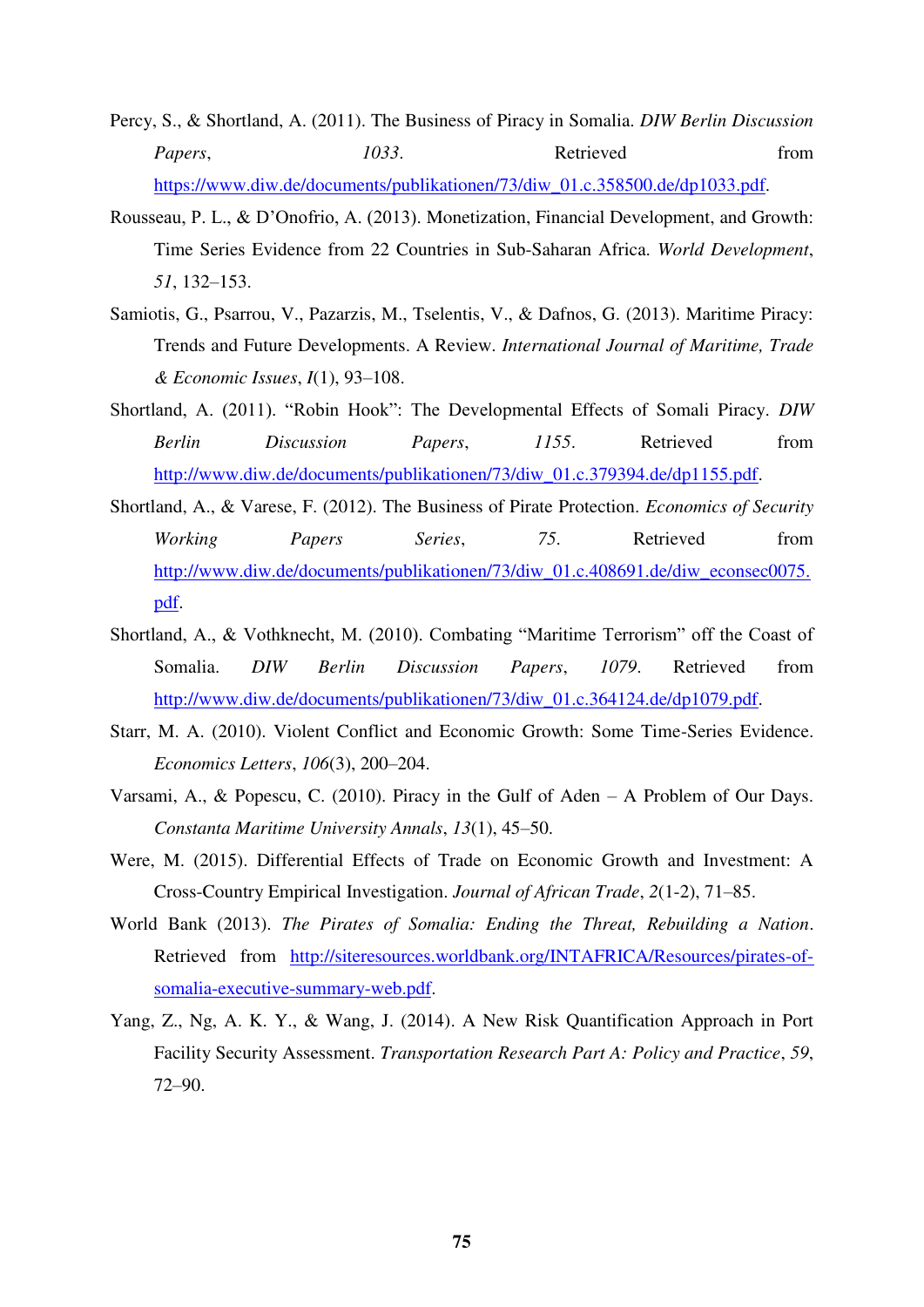# How Did Maritime Piracy Affect Trade in Southeast Asia? Quantitative analysis of the impact on intra-regional trade

#### **Abstract**

Over the past thirty years, Southeast Asia has experienced rapid growth in intra-regional economic activity, but despite the remarkable diminution in the frequency and intensity of military conflict and crises, it has not been free of interstate disputes, such as maritime disputes. However, the struggle against maritime crime activities―such as maritime piracy―represents a priority for all countries of the region, as well as one of the unavoidable prerequisites for the achievement of the regional economic security. The paper focuses on the impact of maritime piracy on the Southeast Asian countries' trade. Bilateral trade flows among the Southeast Asian countries over the 1994 to 2013 period are used to estimate an augmented gravity model that includes various measures of maritime crime activities. The purpose is to find the evidence to indicate how maritime piracy has affected the volume of intra-regional trade.

*Keywords:* Asia, International Relations, Security, Trade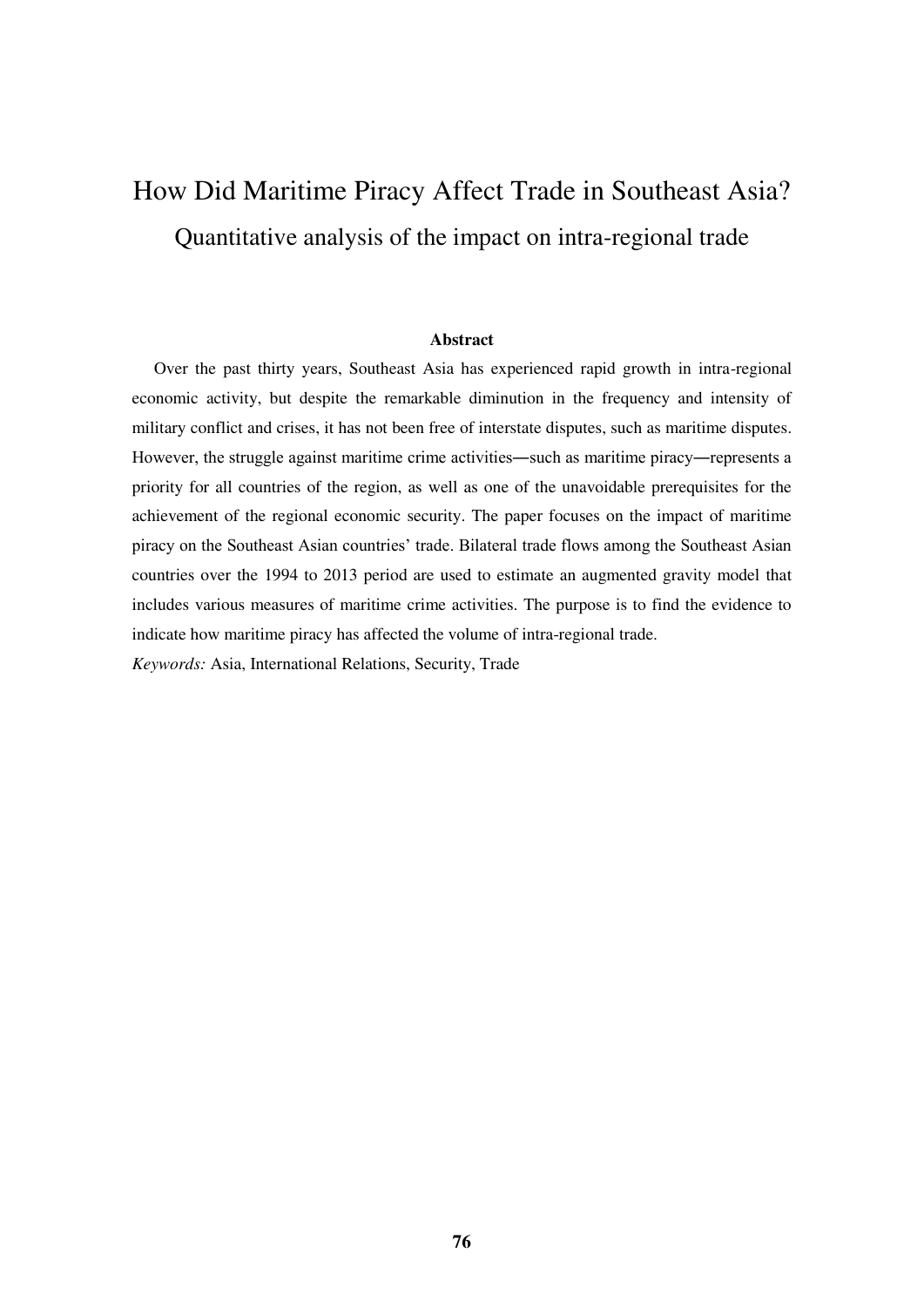# **Introduction**

Over the course of the past twenty years, there has been a substantial rise in the amount of economic activity in Southeast Asia. In addition, there has also been a significant increase in the number of economic institutions designed to promote and regulate trade, investment, and finance in the region. Only a few such institutions existed in 1980; currently, there are a few dozen. Moreover, plans are afoot to launch even more. Indeed, regional policy makers have commented on the desirability of forming additional economic institutions in the region.

In particular, People's Republic of China has explored the possibility of forming a freetrade area (FTA) with members of the Association of South-East Asia Nations (ASEAN), the region's most important institution. People's Republic of China has played a leading role in the recent economic rise of the region. In 1979, about 10 percent of intra-Southeast Asian trade stemmed from foreign commerce involving People's Republic of China; by 2009, the value exceeded 30 percent. In 2010, came into effect the ASEAN- China Free Trade Area (ACFTA) that is a free trade area among the ten member states of ASEAN and the People's Republic of China.

After the signing of the ASEAN Free Trade Area (AFTA) in 1992―that eliminated largely intra-ASEAN trade tariffs―, ACFTA is one of the most important steps toward an integrated regional economy. The free trade agreement reduced tariffs in the People's Republic of China and the six original members of ASEAN (Brunei, Indonesia, Malaysia, Philippines, Singapore, and Thailand), while the remaining four countries followed suit in 2015. In 2015, the ASEAN Economic Community was launched, that aims to create (1) a single market and production base, (2) a highly competitive economic region, (3) a region of fair economic development, and (4) a region fully integrated into the global economy.

Over the past thirty years, Southeast Asian countries have experienced rapid growth in intra-regional economic activity, and have also experienced a marked reduction in politicalmilitary conflict. According to data collected by the Peace Research Institute Oslo (PRIO), for nearly a quarter of a century, no one has perished in formal military combat. Indeed, although isolated incidents have occurred, there has been a complete absence of serious interstate military conflicts since the late 1980s. However, despite the remarkable diminution in the frequency and intensity of military conflict and crises, Southeast Asia has not been free of interstate disputes, such as maritime disputes. Southeast Asian countries intend maintaining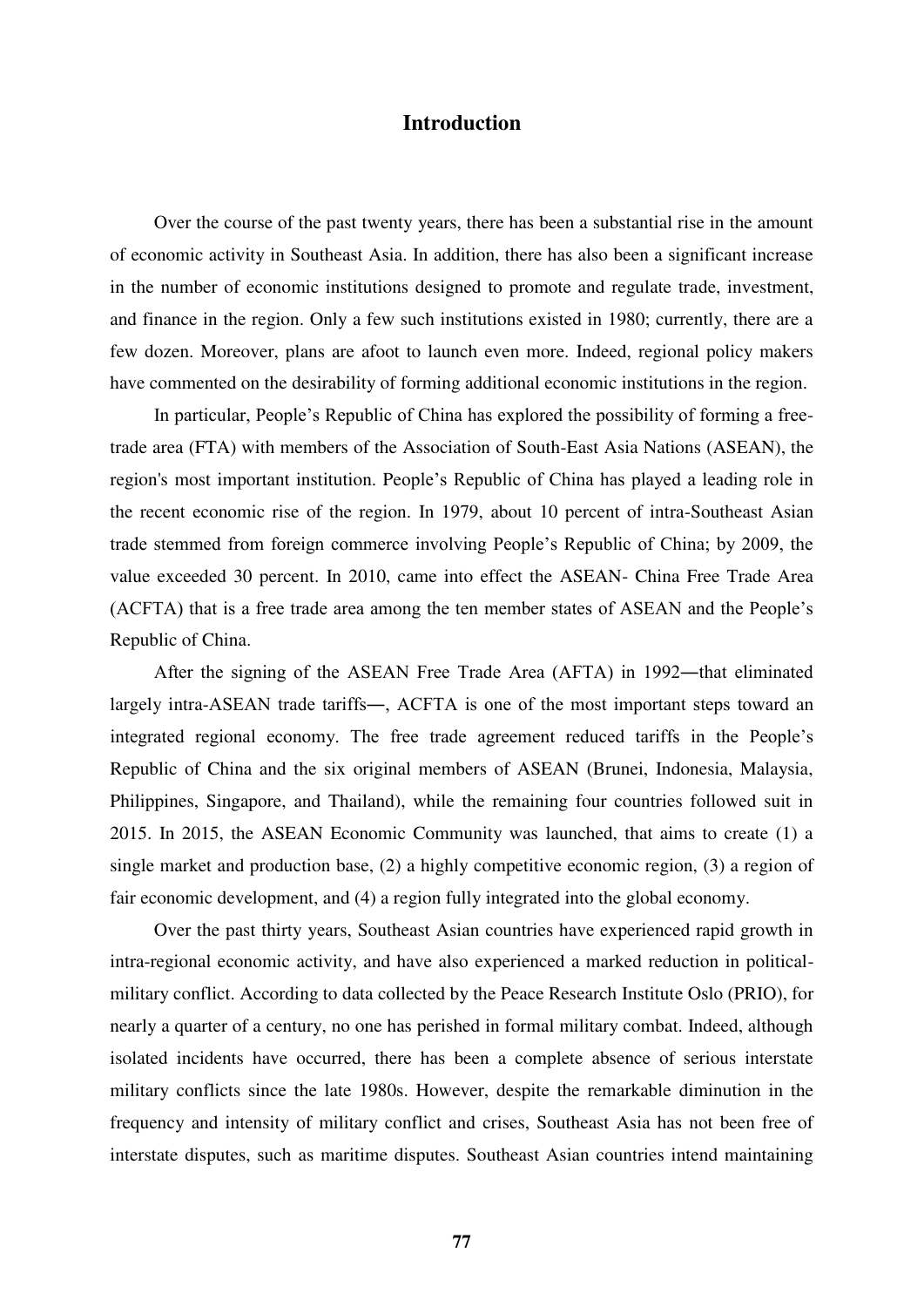the military capabilities necessary to protect their political and economic interests, especially necessary for power projection on, under, and above the seas and to ensure national interest and territorial claims against potential threats, such as drug-trafficking, illegal fishing, and maritime piracy.

In particular, this last phenomenon plagues the region despite increased efforts by the regional countries to reduce their attacks, which take place on an alarmingly regular basis in what are some of the world's most strategically important waterways. Indeed, over half of the world's commercial shipping passes through the Straits of Malacca and Singapore, which provide the shortest sea route between the Indian Ocean and the Pacific Ocean. These are the most important shipping lines in the world, carrying approximately one-quarter of all traded goods. In particular, in this region there are 6 of the major world ports for container traffic and 20 among the busiest ports in the world. These data highlight the intense naval commercial traffic of the Southeast Asian countries.

In the last twenty years, all the major regional powers have taken measures in order to ensure their rights on these waterways. These are vital for the economies of the Southeast Asian countries, and especially for the People's Republic of China. Its main shipping lines of import of energy supplies and raw materials are through the straits, from the Middle East and Africa. Consequently, the Chinese government aims to adopt a commercial and maritime strategy in order to ensure better security to its shipping lines. In fact, these waterways have long been prone to maritime criminal activities, such as piracy, especially when such ships are concentrated at the so-called "chokepoints."

Chokepoints are points of natural congestion along two wider and important navigable passages. They are naturally narrow channels of shipping having high traffic because of their strategic locations, such as the Strait of Malacca. Therefore, because of their geographical nature, maritime criminal activities easily occur, consequently affecting regional trade. And avoiding these maritime chokepoints would contribute to a huge loss in the nature of shipping operations. With the increase in sea borne trade and shipbuilding tonnage worldwide, the amount of commercial traffic traversing the region's waterways has increased substantially, and it has resulted in the dramatic increase of maritime piracy in the region.

The Southeast Asian trade has historically suffered incidents of maritime piracy, which have fluctuated over the last twenty years but recently appear to be in another growth phase. Several initiatives have been carried out among the countries of the region in order to counter maritime criminal activities, especially through the article 43 ("Navigational and safety aids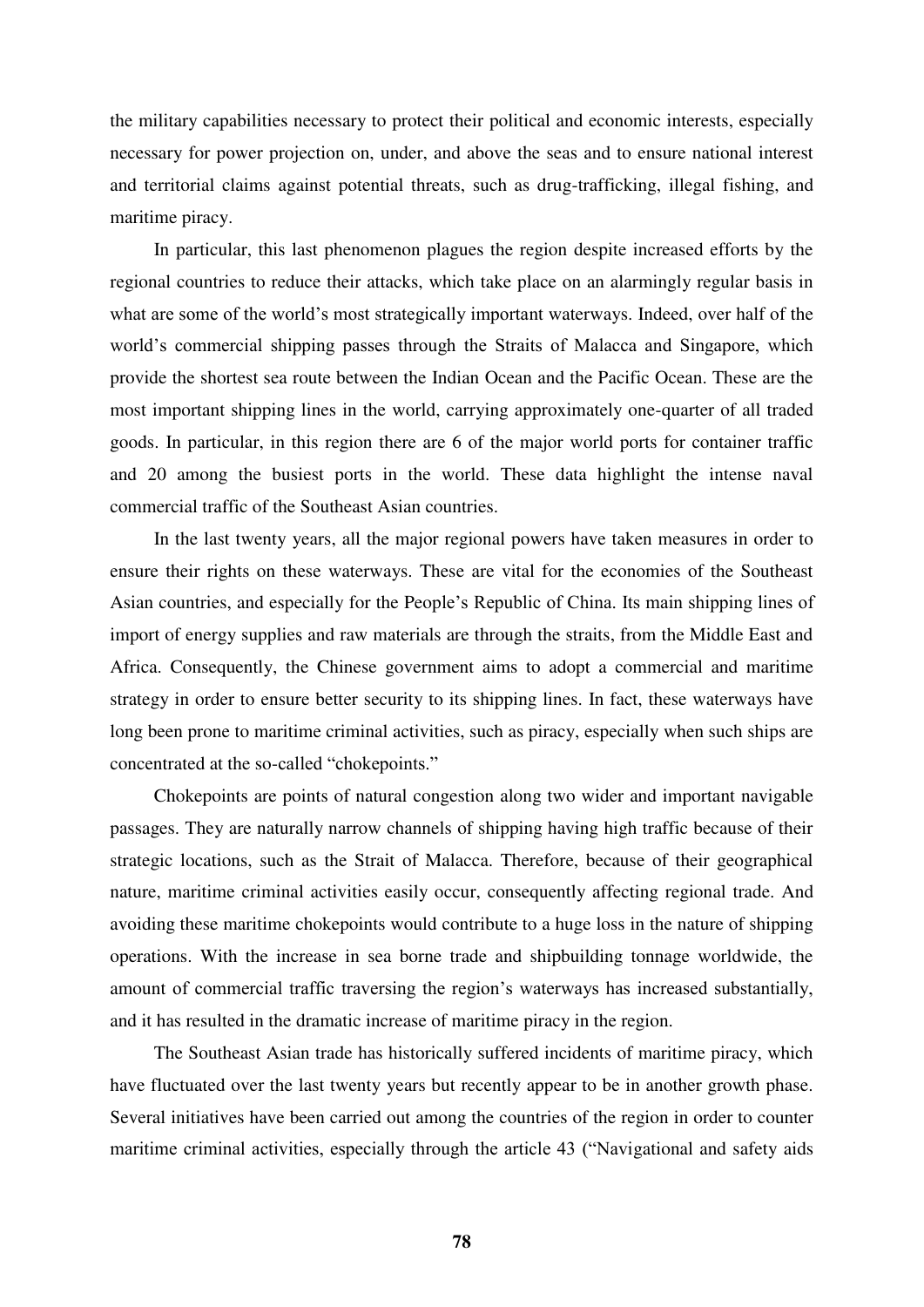and other improvements and the prevention, reduction and control of pollution") of the United Nations Convention on the Law of the Sea, which states:

User States and States bordering a strait should by agreement cooperate:

- (a) in the establishment and maintenance in a strait of necessary navigational and safety aids or other improvements in aid of international navigation; and
- (b) for the prevention, reduction and control of pollution from ships.

However, the security measures adopted so far have been insufficient to reduce significantly the maritime criminal activities in the region. Particularly, the events related to claims of sovereignty of the Exclusive Economic Zone (EEZ) represent one of the main limits to regional cooperation.

The Malacca Strait Sea Patrols (MSSP) and the Regional Cooperation Agreement on Anti-Piracy (ReCAAP) are among the main regional cooperation initiatives, launched respectively in 2004 and 2006. In particular, the program ReCAAP has been established with the objective of increasing multilateral cooperation to combat the threat of maritime piracy and armed robberies through information sharing and cooperation agreements. Except for Malaysia and Indonesia, all the countries of the region join to the program.

In addition to the failure of regional cooperation in military terms for patrolling such a vast area, we highlight the difficulties of local governments to exercise effective internal security. These conditions have encouraged the increase of terrorist attacks, including in regional waters. In particular, this occurred mainly in the waters of the South China Sea, where some terrorist groups have carried out piracy activities to finance themselves and gain visibility. However, beyond some episodes, it is not possible to state that terrorist groups really commit piracy activities.

It is difficult to distinguish between piracy, terrorism, and other acts of maritime depredation. According to the International Maritime Bureau (IMB), maritime piracy is

an act of boarding or attempting to board any ship with the apparent intent to commit theft or any other crime and with the apparent intent or capability to use force in furtherance of that act.

While the Council for Security Cooperation in the Asia Pacific (CSCAP) defines maritime terrorism as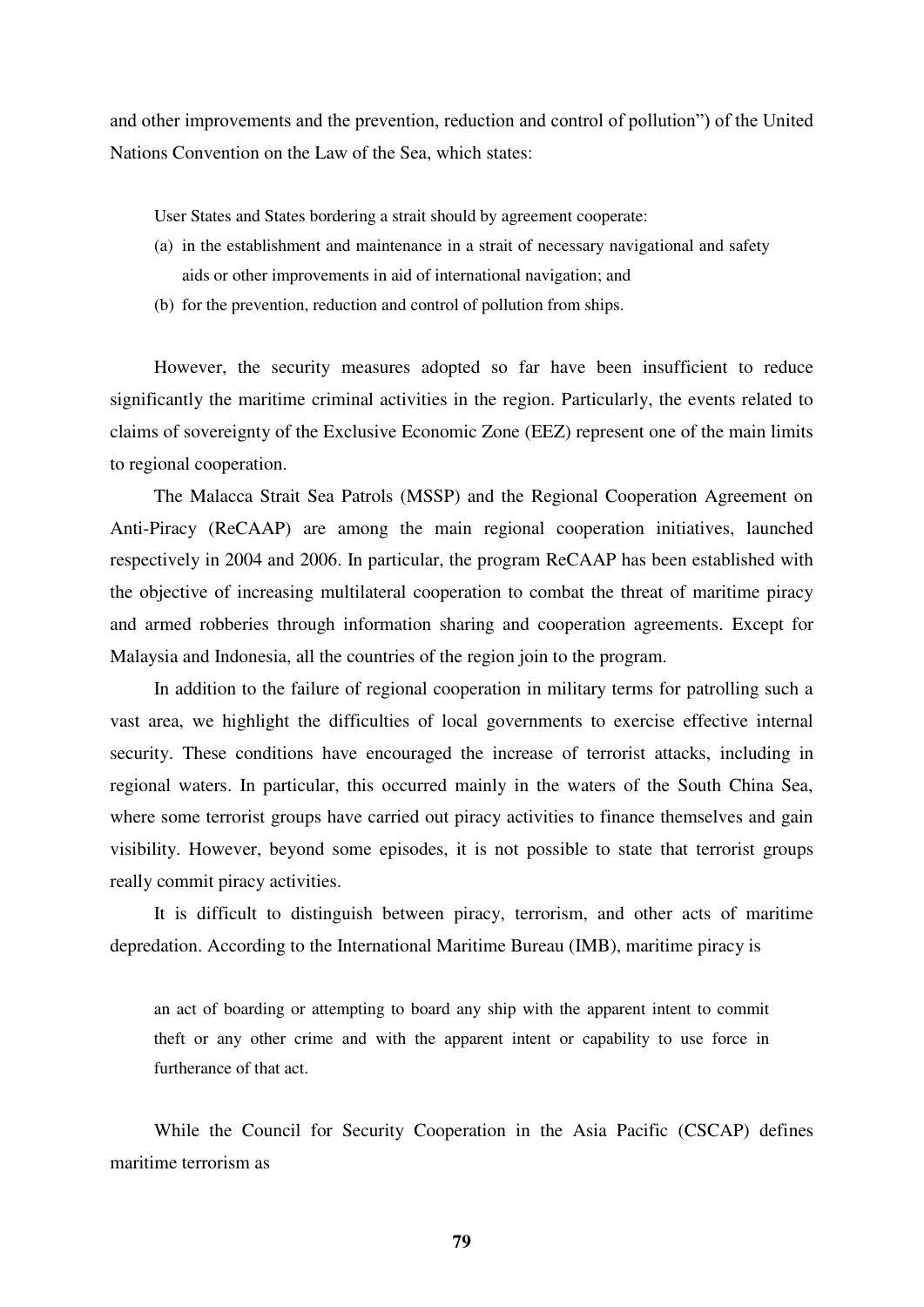the undertaking of terrorist acts and activities (1) within the maritime environment, (2) using or against vessels or fixed platforms at sea or in port, or against any one of their passengers or personnel, (3) against coastal facilities or settlements, including tourist resorts, port areas and port towns or cities.

What is the economic impact of the current situation in the region? The aim of this paper is to estimate the impact of maritime piracy on countries' trade in Southeast Asia. For the purposes of this paper, we use data on related attacks between 1994 and 2013, supplied by the ICC International Maritime Bureau, and measures necessary for empirical research based on the gravity model. Despite the recent peace and political stability of the countries of this area, we want to show that economic security issue matters analyzing how maritime piracy affect the Southeast Asian trade. In doing so, we account for omitted variable biases and control appropriately potential endogeneity between acts of maritime piracy and trade in the region.

The paper is structured as follows: the second section focuses on the literature dealing with the consequences of maritime piracy on international trade; the third section presents the data used, and the fourth section outlines the model, empirical estimation and main results; the fifth section shows conclusions and ideas for further research.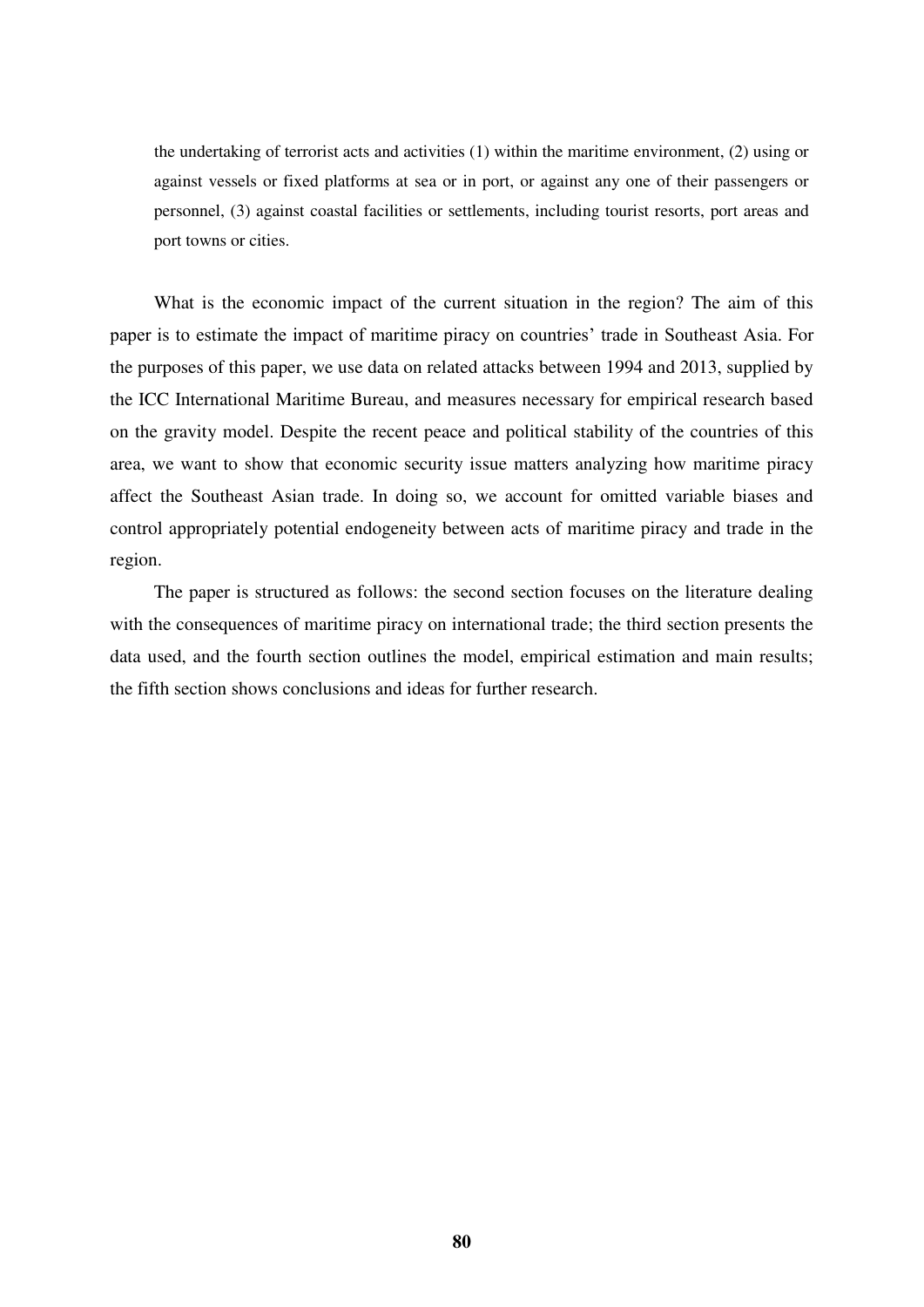## **Literature Review**

International trade is largely dependent on maritime transport, which covers trade in tankers, dry cargo shipments, liner shipments of containerized cargoes. According to the statistics of the United Nations Conference on Trade and Development (UNCTAD), in 2013 world seaborne trade measured in ton-miles increased by 3.6 per cent, taking the total to 50,000 billion ton-miles. Ton-miles generated by crude oil shipments fell by 1.8 per cent, while oil products and gas trade measured in ton-miles increased by 3.9 per cent due to rapid growth in oil products trade (6.2 per cent). Gas trade fell by 1.4 per cent reflecting lower volumes of liquefied natural gas (LNG) shipped during the year.

As mentioned, Southeast Asia is one of the most strategically important areas for international trade, and at same time also highly vulnerable to several threats that could undermine its security, especially in economic terms. The political instability in some countries and the conduct of criminal activities are the main threats. In particular, the weak control by some regional countries has allowed some individuals to engage in criminal activities, such as maritime piracy. The Southeast Asian waterways are known especially for the long-standing presence of maritime piracy. Although the data of the International Maritime Organization (IMO) demonstrate how it is declining in other parts of the world, maritime piracy is increasing dramatically in Southeast Asia. According to the 2014 and 2015 statistics, in this area there have been about 60 percent of total number of pirate attacks worldwide.

Despite the risk arising from an increase in this phenomenon, analyses in quantitative economics made so far now about the consequences maritime piracy in this region are not enough. From an economic point of view, maritime piracy affects international trade through an increased insecurity concerning the goods delivery. Bensassi and Martínez-Zarzoso (2010) estimate the impact of piracy on maritime trade between Europe and Asia using data on incidents of maritime piracy between 1999 and 2008. They apply the gravity model, widely used to investigate the role played by specific policy or geographical variables in bilateral trade flows.

The gravity model draws an analogy with Isaac Newton's law of universal gravitation, which states that a particle attracts every other particle in the universe using a force that is directly proportional to the product of their masses and inversely proportional to the square of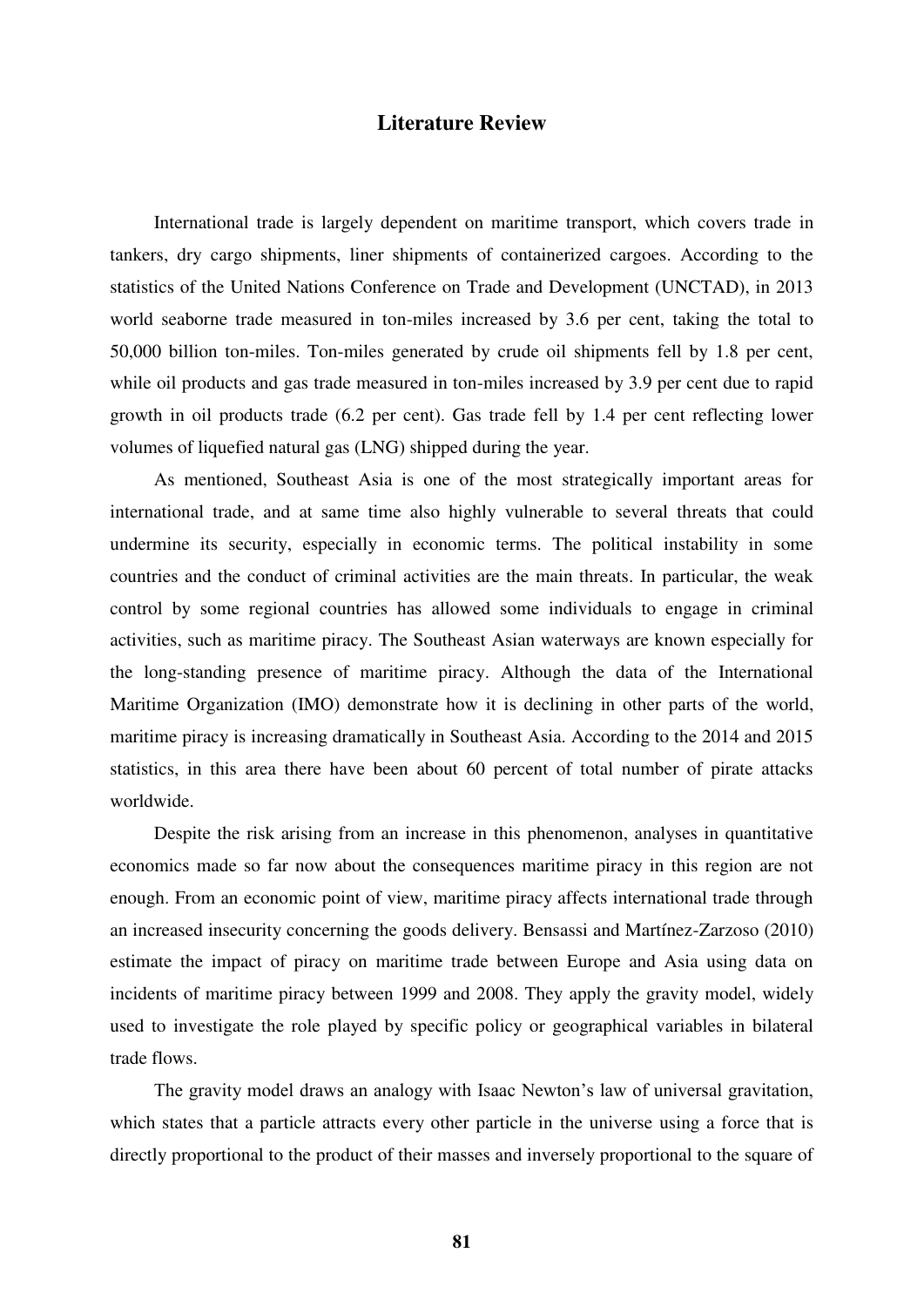the distance between them. Tinbergen (1962) and Pöyhönen (1963) were the first authors to apply the gravity equation to analyze international trade flows. The standard gravity equation was originally applied to predict bilateral trade flows between any two countries as a function of their size and distance between them.

According to this model, exports from country *i* to country *j* are explained by their economic sizes, their populations, direct geographical distances, and a set of dummies incorporating some type of institutional characteristics common to specific flows. Economic size is measured as gross domestic product (GDP), and distance is typically measured as the distance between countries' capital cities. However, many researchers focused on producing better approximations for trade. The gravity model has been widely applied in international trade studies and successfully applied to flows of varying types such as migration, foreign direct investment, and more specifically to international trade flows.

In this way, several theoretical developments have appeared in support of the gravity model. Anderson (1979) made the first formal attempt to derive the gravity equation from a model that assumed product differentiation. Bergstrand (1985, 1989) also explored the theoretical determination of bilateral trade, in which gravity equations were associated with simple monopolistic competition models. Helpman (1987) used a differentiated product framework with increasing returns to scale to justify the gravity model. Deardorff (1995) has proven that the gravity equation characterizes many models and can be justified from standard trade theories.

There is a huge number of empirical applications in the literacy on international trade, which have contributed to the improvement of the performance of the gravity equation. The econometric specification of the gravity equation has been refined (Mátyás, 1997; Chen and Wall, 1999; Breuss and Egger, 1999; Egger, 2000), and new variables have been added (Wei, 1996; Limão and Venables, 1999; Bougheas, Demetriades, and Morgenroth, 1999; Soloaga and Winters, 2001).

In particular, many studies augment the gravity equation with variables that could ease trade costs. Sharing a common language, common historical events―such as colonial links, common military alliances or co-membership in a political entity―, common institutions or legal systems, common religion, common ethnicity or nationality, similar tastes and technology, and input-output linkages enhance international trade. In this way, the gravity equation has also been augmented with further variables that could reduce trade, such as artificial trade costs and violent crimes.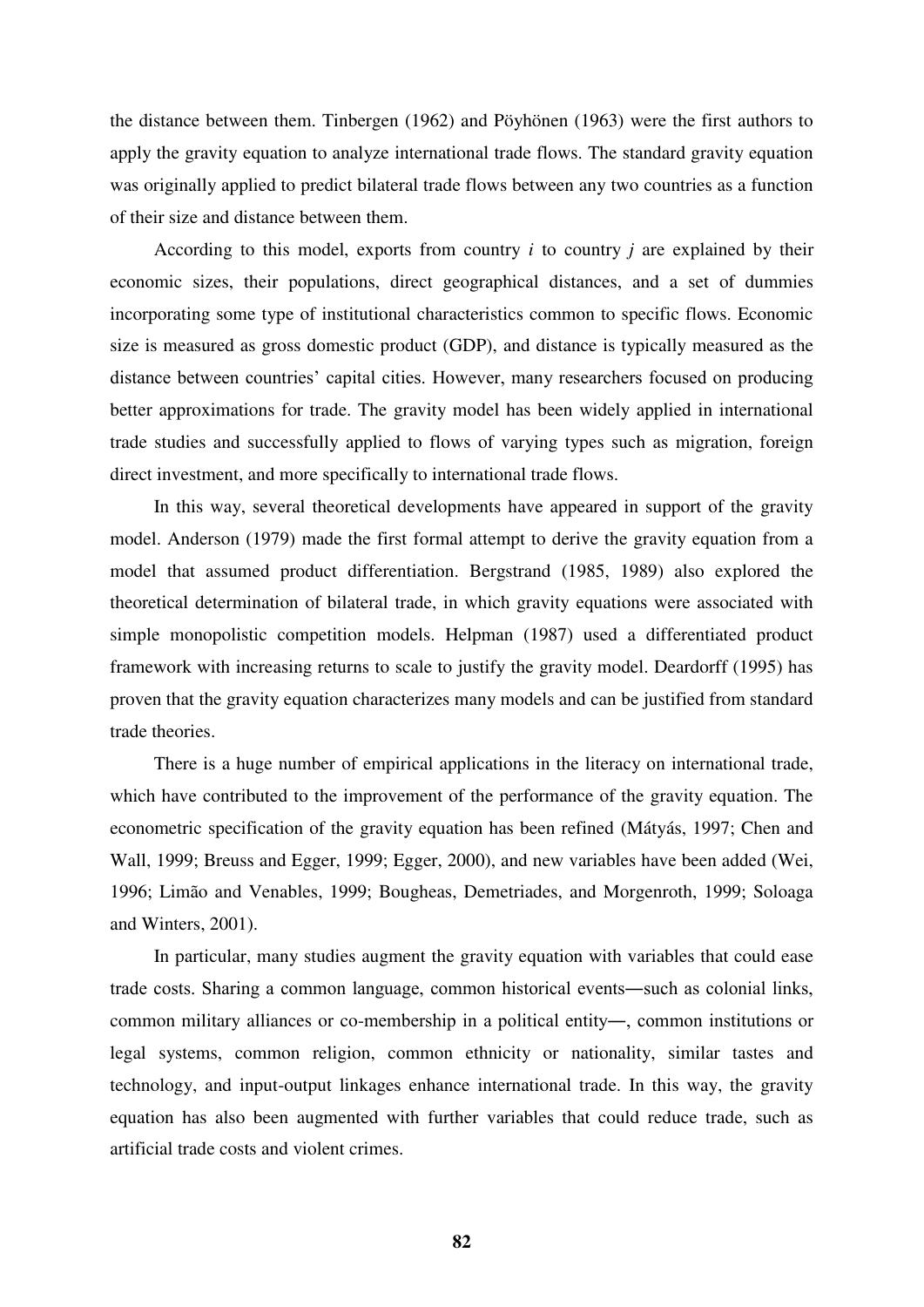Indeed, insecurity decreases trade opportunities. Marcouiller (2000) and Anderson and Marcouiller (2002) have used the gravity model of trade to research empirically the extent to which insecurity deters trade. According to the analyses carried out by Anderson and Marcouiller (2005) and Blomberg and Hess (2004), several types of violent acts have a significant negative impact on bilateral trade.

Martínez-Zarzoso and Bensassi (2013) test the effect of modern piracy on maritime trade cost proposing a simple model of transport cost determination and deriving a transport costs equation augmented with maritime piracy as an additional explanatory variable. Their results show a significant and positive impact of piracy on maritime transport cost; in addition, they show that localized conflicts could selectively harm some international trade routes.

Burlando, Cristea, and Lee (2014) lay out an empirical model of bilateral trade where piracy increases trade costs, and derive an augmented gravity equation to estimate the effect of pirate activity on trade volumes. Using a global panel data set combining information on bilateral volumes of trade and on reported pirate attacks, they show that the threat of violence and, more generally, the possibility of disruptions in the transportation network has a negative effect on trade.

Generally, the negative impacts of maritime piracy disrupt the global economy. In fact, maritime piracy may have a significant impact on GDP of the trading countries through a drop in trade. Bendall (2010) has addressed the impact of piracy on the cost of maritime trade. Analyzing the efforts of private and public sector initiatives, Kerr (2013) shows that piracy imposes considerable costs on international commerce and taxpayers, thus inhibiting international trade.

Analyzing the data between 2003 and 2008, Fu, Ng, and Lau (2010) have investigated the impacts of maritime piracy on global economic development. They attempt to explain the changes in economic losses experienced by the global shipping industry over time in terms of costs potentially produced by maritime piracy. Therefore, they use a simulation model to investigate how maritime piracy might affect losses through the increasing cost of insurance, and the potentially increasing costs associated with ships being forced to take (longer) alternate routes to avoid the risk of maritime piracy.

Given the issues at stake and the broad range of costs and trade-related implications of maritime piracy at both the regional and the global level, sustained long-term efforts to combat and repress maritime piracy clearly remain a matter of strategic importance. In this paper, we focus on the impact of maritime piracy on intra-regional trade. In doing so, we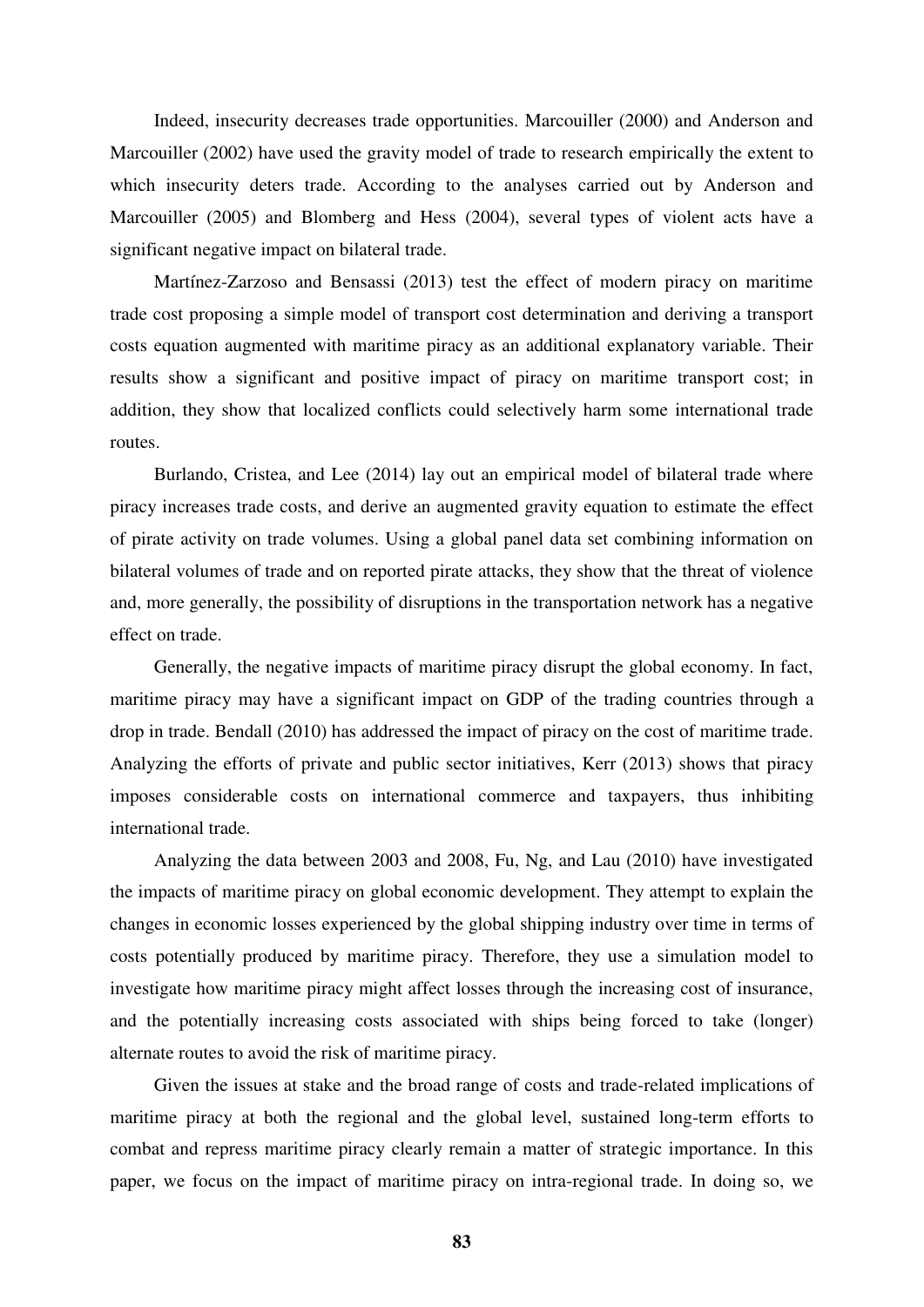study the bilateral trade flows among the Southeast Asian countries, considering maritime piracy attacks as variables.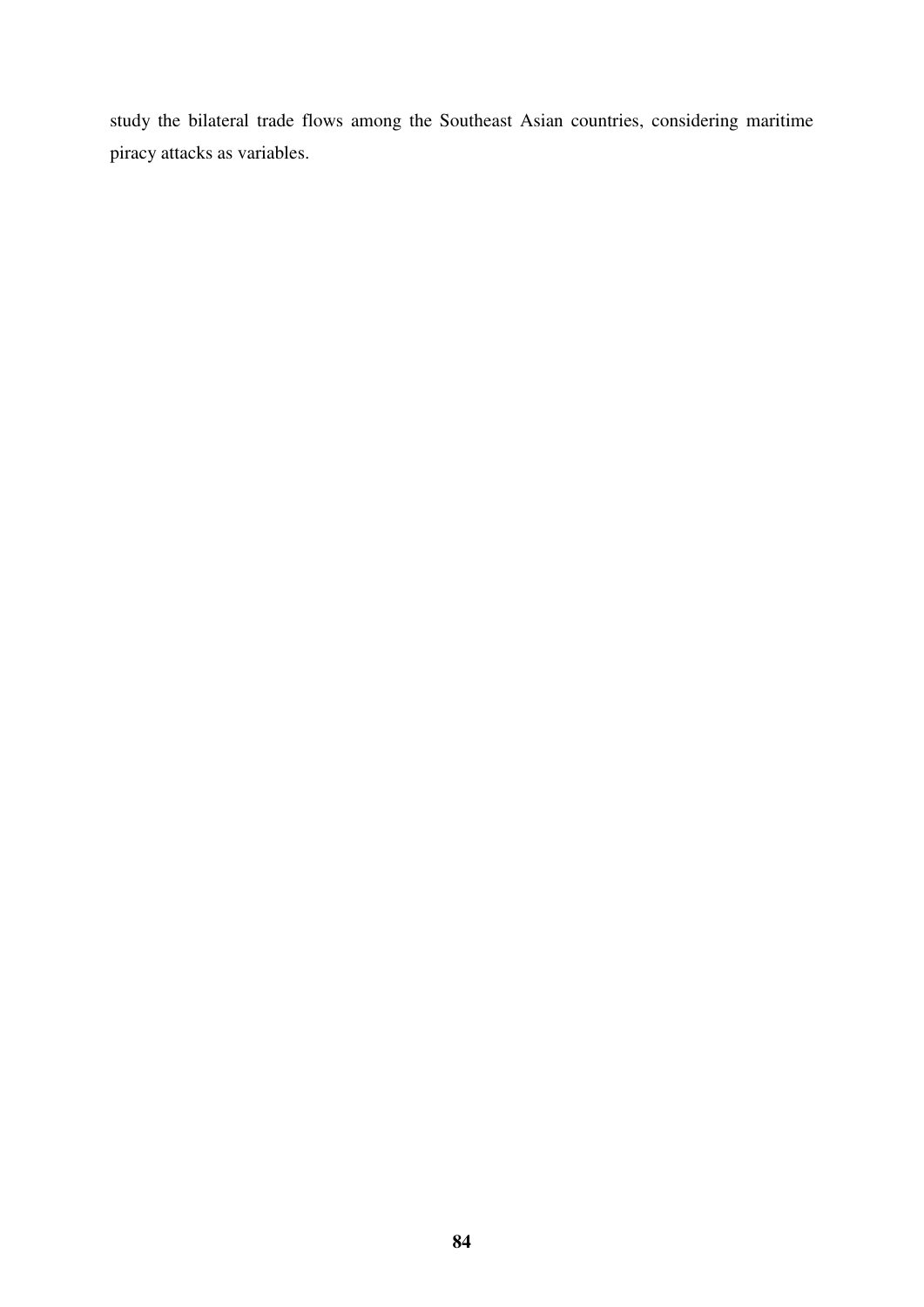## **Data**

The sample analyzed here is made up of 10 countries of Southeast Asia; in particular, this paper registers the variations related to the annual foreign trade over the period between 1994 and 2013. Therefore, the database is composed by 200 statistics units. The selected countries are reported in the following list.

| Cambodia  | People's Republic of China |
|-----------|----------------------------|
| Hong Kong | Philippines                |
| Indonesia | Singapore                  |
| Macau     | Thailand                   |
| Malaysia  | Vietnam                    |

Note that Hong Kong and Macau are special administrative regions of People's Republic of China. Even if they maintain their own legal system, the public security force, monetary system, customs policy, and immigration policy, the State Council of China is responsible for military defense and foreign affairs.

Among the selected variables, we chose the membership to the Association of Southeast Asian Nations (ASEAN) because it is the main regional organization which aims to facilitate economic integration and to promote intergovernmental cooperation amongst its members. In addition to the economic issue, we chose this variable because of the efforts of ASEAN in the regional security.

Data on ASEAN membership, geographic boundaries, and spoken languages are compiled by the World Factbook, which is a reference resource produced by the Central Intelligence Agency that provides information on the history, people, government, economy, geography, communications, transportation, military, and transnational issues for over 250 world entities.

The source of data on piracy incidents is the ICC International Maritime Bureau. It is a specialized division of the International Chamber of Commerce (ICC) established in 1981 to act as a focal point in the fight against all types of maritime crime and malpractice. It maintains a round-the-clock watch on the global shipping lanes, reporting pirate attacks to local law enforcement and issuing warnings about maritime piracy hotspots to shipping.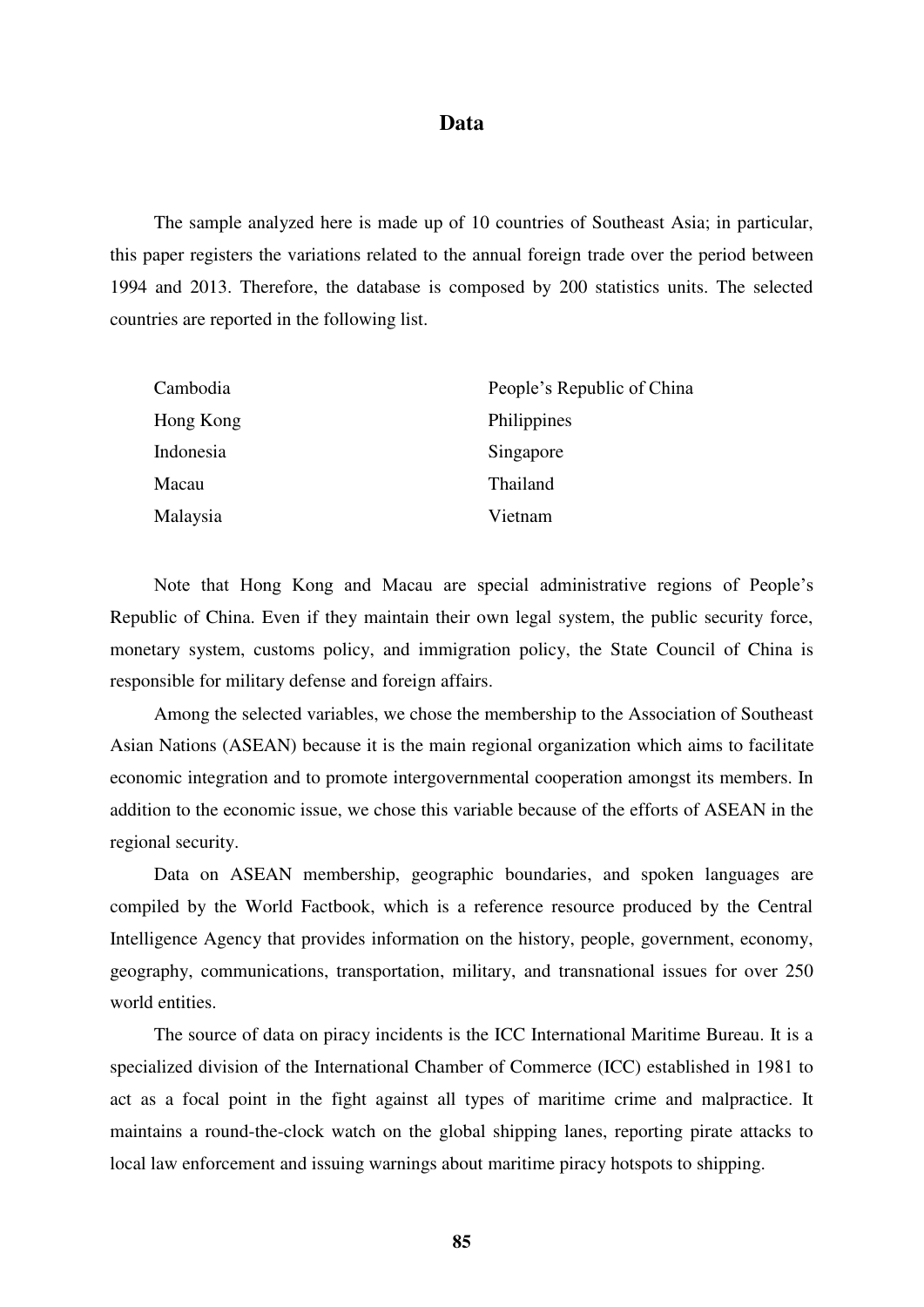Finally, the economic data are compiled by the World Bank that allows free and open access to data about development in countries around the globe.

The following are descriptive statistics of the variables considered to determine the influence of maritime piracy on Export.

| Variable   | Obs   | Mean     | Std. Dev.    | Min      | Max          |
|------------|-------|----------|--------------|----------|--------------|
|            |       |          |              |          |              |
| Export     | 1,645 | 7278133  | $2.53e+07$   | .508     | $3.84e + 08$ |
| Distance   | 1,800 | 2037.118 | 1087.229     | 60.77057 | 5220.879     |
| Contiguity | 1,800 | .1777778 | .3824318     | $\circ$  | 1            |
| Language   | 1,800 | .2666667 | .4423395     | $\Omega$ | $\mathbf{1}$ |
| GDPi       | 1,800 | 19376.3  | 24287.12     | 761.3493 | 140644.4     |
|            |       |          |              |          |              |
| GDPi       | 1,800 | 19376.3  | 24287.12     | 761.3493 | 140644.4     |
| Popi       | 1,800 | 1.79e+08 | $3.75e + 08$ | 391783   | 1.36e+09     |
| Popi       | 1,800 | 1.79e+08 | $3.75e + 08$ | 391783   | 1.36e+09     |
| ASEANi     | 1,800 | .66      | .4738404     | $\Omega$ | 1            |
| ASEANi     | 1,800 | .66      | .4738404     | $\Omega$ | 1            |
|            |       |          |              |          |              |
| Piracy     | 1,800 | 24.45    | 35.45704     | 0        | 218          |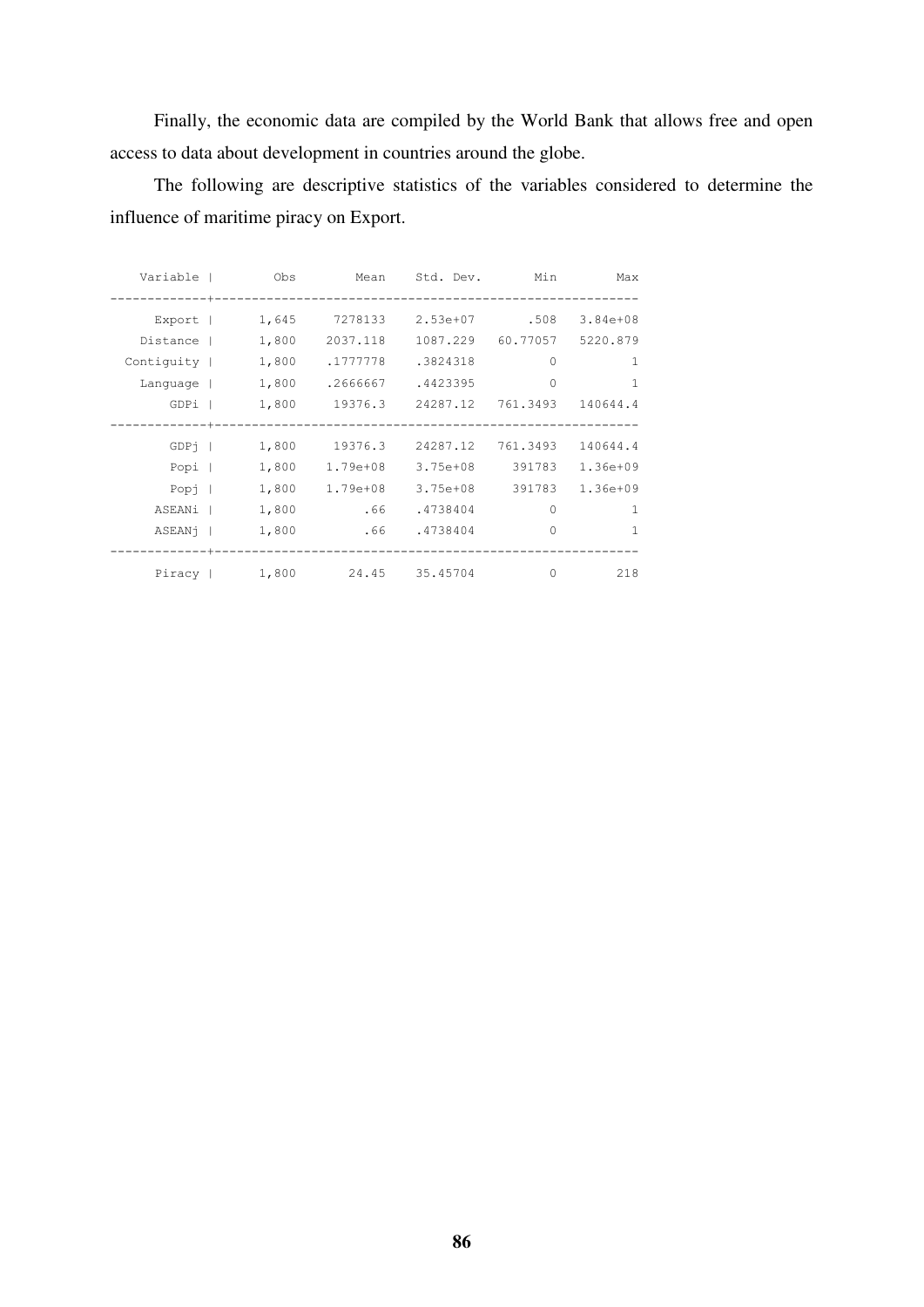## **Methodology**

To determine the extent to which maritime piracy affects the Export of the selected countries, we apply the gravity model of trade. This is currently the most widely accepted framework for modeling bilateral trade flows. The gravity model has been widely used to investigate the role played by specific policy or geographical variables in bilateral trade flows. The standard gravity model for trade between two countries (*i* and *j*) is:

$$
F_{ij}=G\frac{M_i^{\beta_1}M_j^{\beta_2}}{D_{ij}^{\beta_3}}\eta_{ij}
$$

where  $F$  is the trade flow,  $M$  is the economic mass of each country,  $D$  is the distance and *G* is a constant. The model has been used by economists to analyze the determinants of bilateral trade flows―e.g. common borders, common languages, common legal systems, common currencies, common colonial legacies, etc.―and it has been also used to test the effectiveness of trade agreements and organizations, such as the World Trade Organization (WTO) and the Association of Southeast Asian Nations (ASEAN).

The model is often extended by including variables to account for language relationships, tariffs, and contiguity. In this case, we augment the traditional model using maritime piracy attacks off the coasts of the Southeast Asian countries to the trade hindering the main regional maritime routes. In particular, they often occur through especially narrow passages, such as the Singapore Strait and the Strait of Malacca. We have been able to count the number of maritime piracy attacks occurring annually off the coasts of the Southeast Asian countries, between 1994 and 2013.

Other variables are classical variables for the gravity equation, i.e. the geographical distance and common geographical boundaries between the importer and exporter. GDP (PPP) per capita and Total Population of the importer and exporter are used as control variables, as suggested in the standard gravity model of trade.

The model is generally estimated in log-linear form, and is specified as follows:

Exportijt =  $\alpha i$ j +  $\alpha t$  +  $\beta$ 1GDPit +  $\beta$ 2GDPjt +  $\beta$ 3Popit +  $\beta$ 4Popjt +  $\beta$ 5Distanceij + Ⱦ6Piracyijt + ψ1Contiguityijt + ψ2Languageijt + ψ3ASEANijt + uijt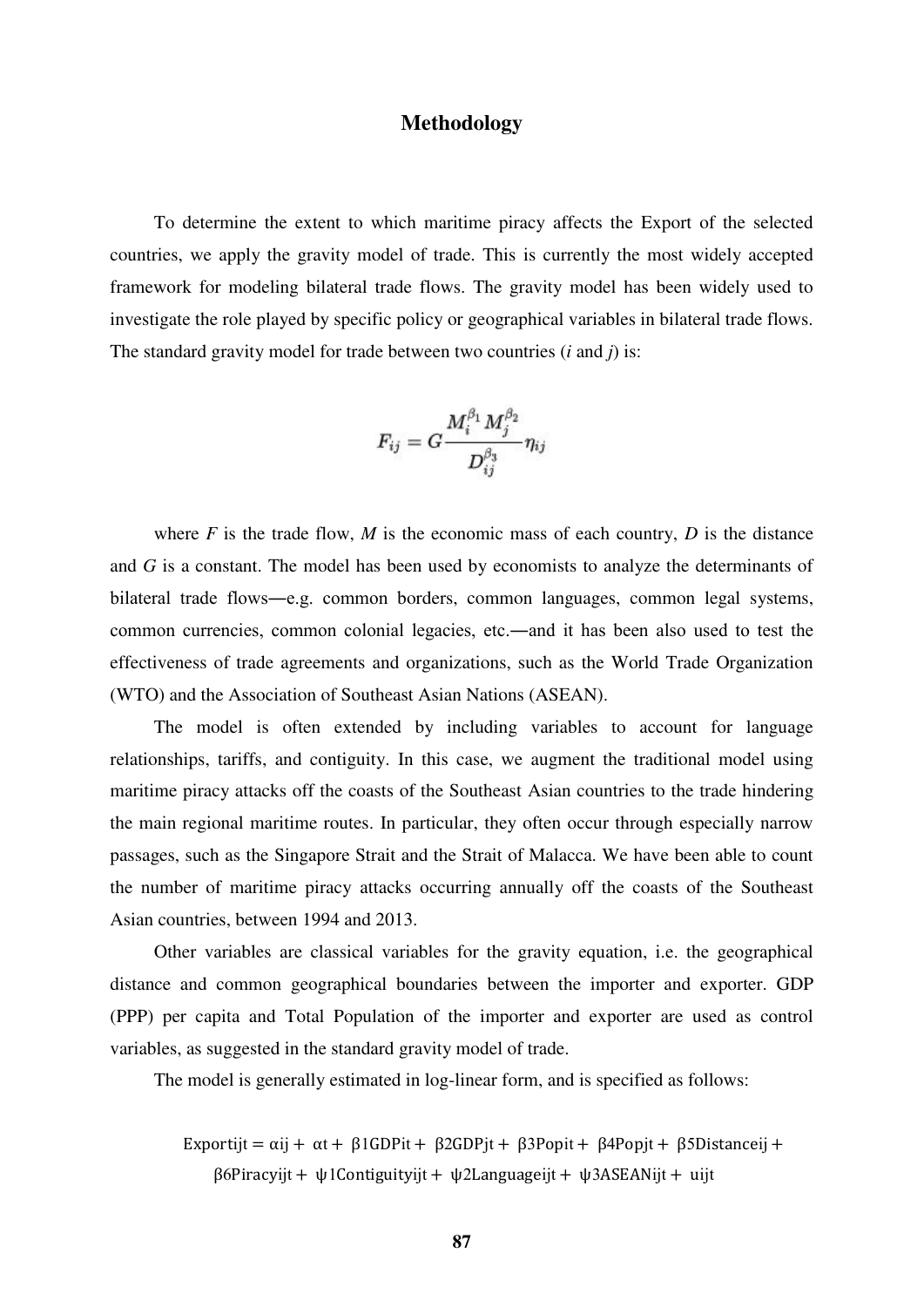where

- − *Exportijt* are the exports from country *i* (exporter) to country *j* (reporter) in period *t* in current USD thousands;
- − *GDPi*/*GDP<sup>j</sup>* indicates the GDP (at purchasing power parity) per capita of the exporter/importer;
- − *Popi*/*Pop<sup>j</sup>* expresses exporter/importer populations;
- − *Distanceij* is geographical distances between countries *i* and *j*;
- − *Piracyijt* is the number of piracy incidents off the coasts of the two countries *i* and *j*;
- − *Contiguityijt* is the common geographical boundary between countries *i* and *j*;
- − *Languageijt* is the common language between countries *i* and *j*;
- − *ASEANijt* is the common membership to the Association of Southeast Asian Nations (ASEAN) of the two countries *i* and *j*.

Note that *Contiguity<sub>iit</sub>*, *Language*<sub>iit</sub>, and *ASEAN*<sub>iit</sub> are dummy variables and are generally used as proxies, which take the value of 1 when the countries have, respectively, a common geographical boundary, a common language, and a common membership to ASEAN.

The parameter estimates of the model are reported in Table 1, where Model 1.1 (with ordinary standard errors) and Model 1.2 (with robust standard errors) are contrasted.

|            | (1.1)        | (1.2)        |
|------------|--------------|--------------|
|            | lnExport     | lnExport     |
| lnDistance | $-1.112***$  | $-1.112***$  |
|            | (0.0670)     | (0.0609)     |
| lnGDPi     | $1.754***$   | $1.754***$   |
|            | (0.0540)     | (0.0630)     |
| lnGDPj     | $0.657***$   | $0.657***$   |
|            | (0.0449)     | (0.0484)     |
| lnPopi     | $1.449***$   | $1.449***$   |
|            | (0.0288)     | (0.0326)     |
| lnPopj     | $0.919***$   | $0.919***$   |
|            | (0.0274)     | (0.0272)     |
| Piracy     | $-0.0109***$ | $-0.0109***$ |
|            | (0.00125)    | (0.00111)    |

**Table 1: Parameter estimates (Models 1.1 and 1.2)**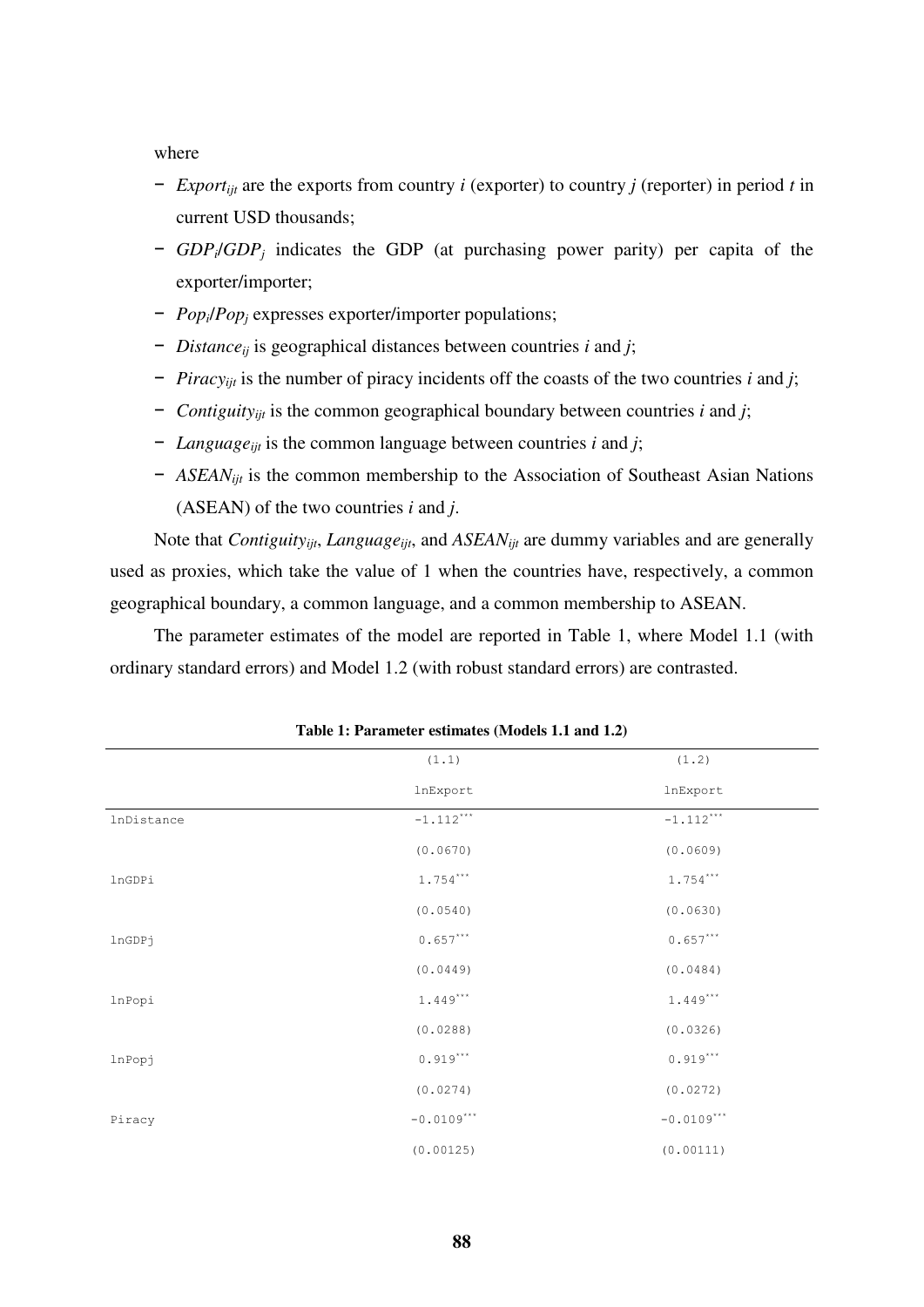| ASEANi             | $1.450***$  | $1.450***$  |
|--------------------|-------------|-------------|
|                    | (0.0986)    | (0.0951)    |
| ASEANj             | $0.659***$  | $0.659***$  |
|                    | (0.0944)    | (0.0966)    |
| Contiguity         | $0.345***$  | $0.345***$  |
|                    | (0.119)     | (0.0823)    |
| Language           | $1.958***$  | $1.958***$  |
|                    | (0.118)     | (0.127)     |
| $\_cons$           | $-43.29***$ | $-43.29***$ |
|                    | (1.162)     | (1.181)     |
| $\cal N$           | 1645        | 1645        |
| $\boldsymbol{R}^2$ | 0.713       | 0.713       |
| adj. $R^2$         | 0.711       | 0.711       |
| $\mathit{AIC}$     | 6335.9      | 6335.9      |
| $BIC$              | 6395.4      | 6395.4      |

*Standard errors in parentheses*

*\*p< 0.1, \*\*p< 0.05, \*\*\*p< 0.01*

Even though Breusch-Pagan's test detects heteroscedasticity in Model 1.1  $(\chi^2(1) =$ 331.27, p< 0.001), and somewhat non-constant residual variance is observed in Figure 1, we show that the heteroscedasticity correction does not change standard errors a lot.

#### **Figure 1: Residuals vs. fitted plot (based on Model 1)**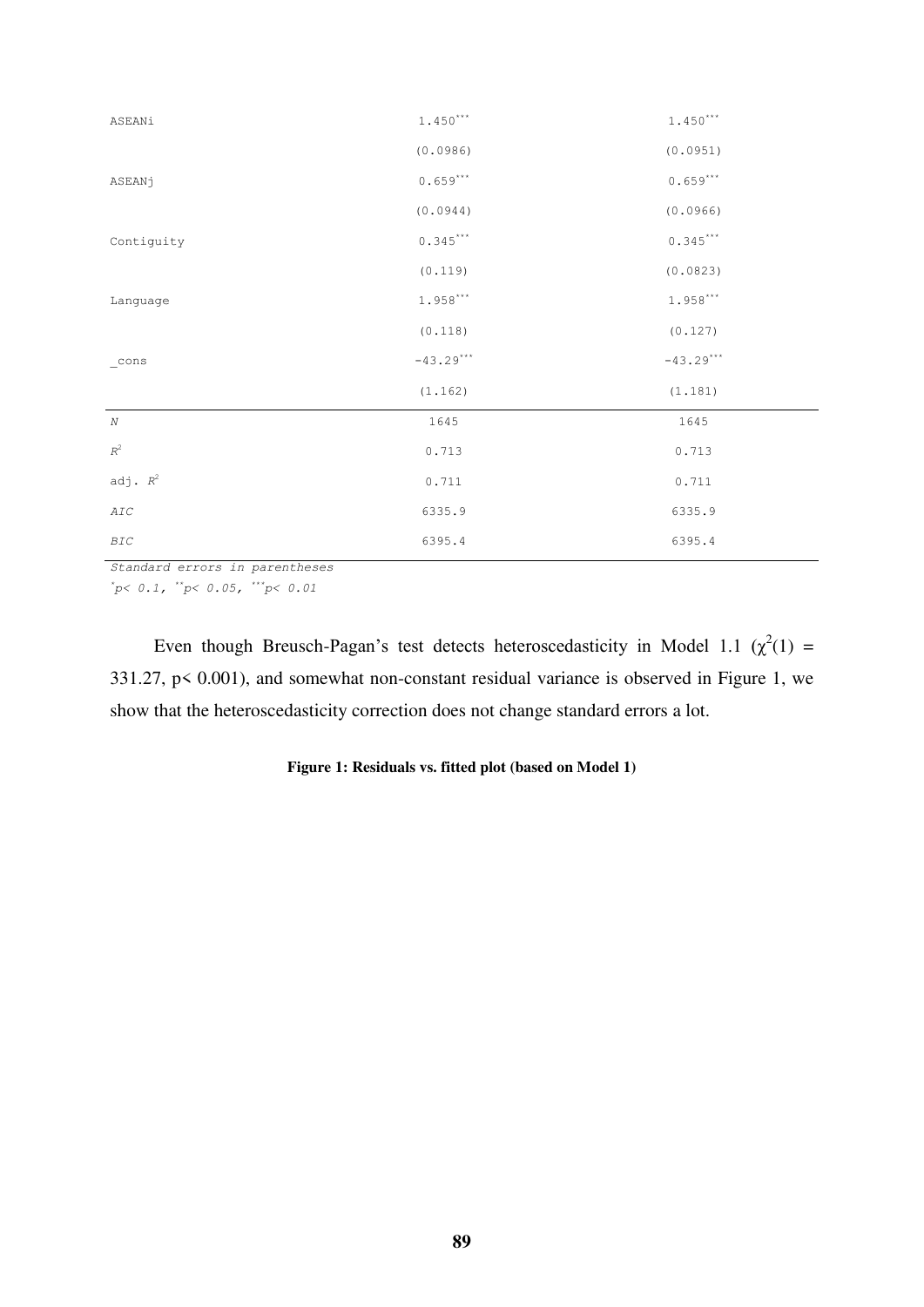

Despite a relatively large number of regressors used in the model, there are not strong linear relationships between them as indicated by low values of the variance inflation factor (VIF). None of the VIFs exceed 2.4, whereas a typically used threshold value is 5.

| Variable                            | VTF  | $1$ /VIF |
|-------------------------------------|------|----------|
|                                     |      |          |
| lnPopi                              | 2.36 | 0.423991 |
| lnGDPi                              | 2.30 | 0.434185 |
| lnPopj                              | 1.98 | 0.505652 |
| lnGDPi                              | 1.88 | 0.533012 |
| Language                            | 1.72 | 0.581204 |
| lnDistance                          | 1.58 | 0.634493 |
| ASEANi I                            | 1.28 | 0.783292 |
| Contiquity                          | 1.25 | 0.797679 |
| Piracy                              | 1.21 | 0.823768 |
| ASEAN <sup>i</sup>                  | 1.19 | 0.843456 |
| ------------+---------------------- |      |          |
| Mean VTF I                          | 1.67 |          |

All parameter estimates are statistically significant and have expected signs. The explanatory power of the model is very high: 71.3% of *lnExport* are explained using the regressors that enter Model 1. Every additional maritime piracy attack that happens either of the two partnering countries leads to a 1% decrease in export volume.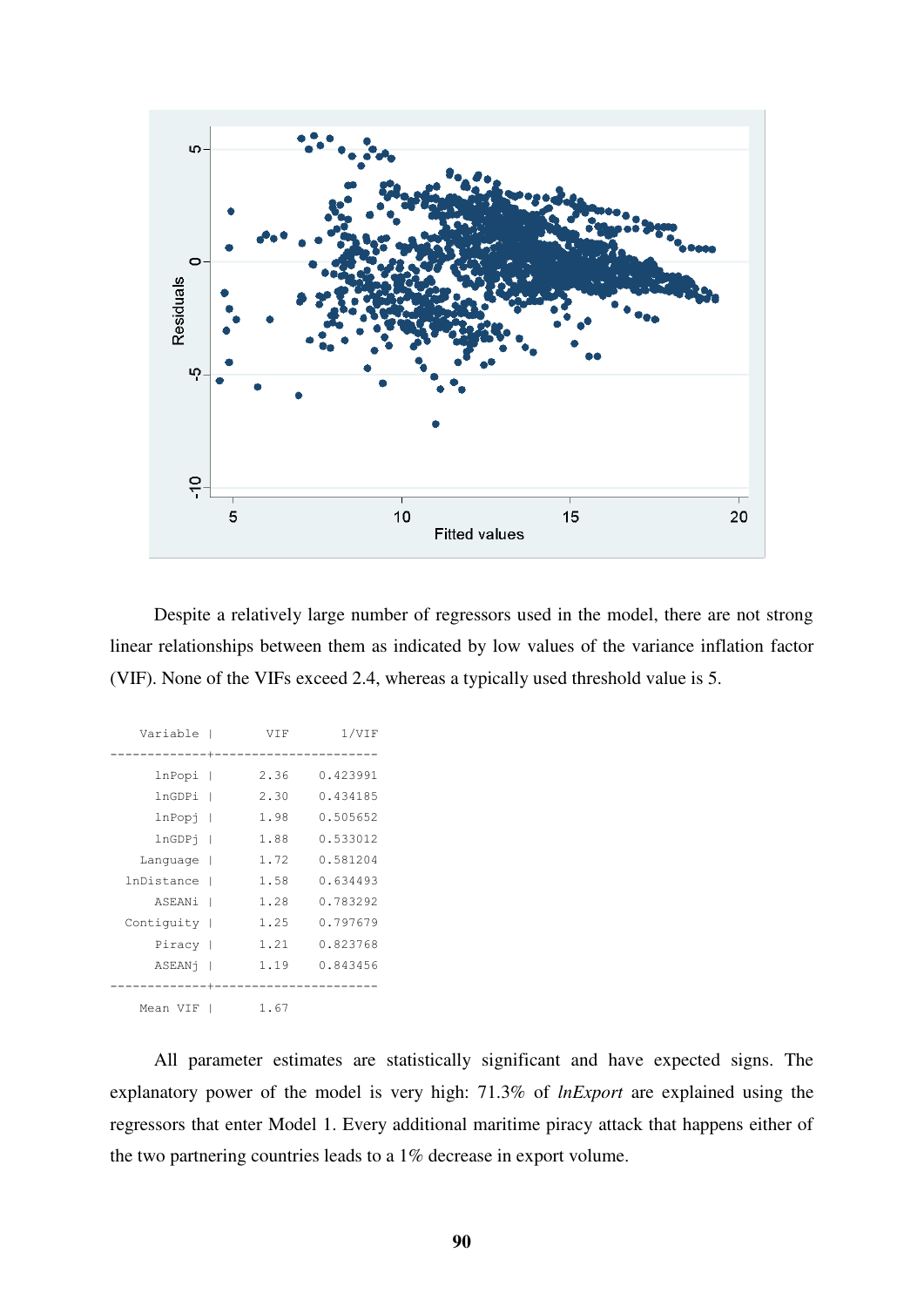In addition, it is worth mentioning that variables describing exporter *i* have a stronger impact on its export volume than the corresponding characteristics of the importer *j*. For example, a 1% increase of GDP of the country *i* leads to a 1.754% increase in Export from country *i* to country *j*; while the same percentage increase of GDP of the country *j* leads to only a 0.657% increase in Export from country *i* to country *j*.

In order to figure out Export from which country is influenced by pirates the most, we conduct analysis by exporter, controlling the importer's characteristics and the distance between the two countries.

|                                | Cambodia              | Hong Kong    | Indonesia             | Macau                    | Malaysia                 | PR China               | Philippines  | Singapore              | Thailand     | Vietnam      |
|--------------------------------|-----------------------|--------------|-----------------------|--------------------------|--------------------------|------------------------|--------------|------------------------|--------------|--------------|
|                                | lnExport              | lnExport     | lnExport              | lnExport                 | lnExport                 | lnExport               | lnExport     | lnExport               | lnExport     | lnExport     |
| lnDistance                     | $-1.862***$           | $-0.00228$   | $-2.433***$           | $-0.953***$              | $-1\,.\,479^{***}$       | $-1.005***$            | $-1.798***$  | $-1.211***$            | $-3.083***$  | 0.231        |
|                                | (0.524)               | (0.0826)     | (0.206)               | (0.161)                  | (0.129)                  | (0.259)                | (0.606)      | (0.0805)               | (0.242)      | (0.388)      |
| lnGDPj                         | 1.889***              | $1.144***$   | $1.012***$            | $1.090***$               | $1.363***$               | $1.637***$             | $2.046***$   | $0.992***$             | $1.800***$   | $0.695***$   |
|                                | (0.374)               | (0.0657)     | (0.0493)              | (0.174)                  | (0.0614)                 | (0.0765)               | (0.130)      | (0.0791)               | (0.102)      | (0.156)      |
| lnPopj                         | $1.250***$            | $0.818***$   | $1.231***$            | $0.865***$               | $1.246***$               | $1.113***$             | $1.402***$   | $1.037***$             | $1.501***$   | $0.859***$   |
|                                | (0.241)               | (0.0503)     | (0.0467)              | (0.153)                  | (0.0509)                 | (0.0760)               | (0.108)      | (0.0510)               | (0.0712)     | (0.115)      |
| Piracy                         | $-0.0235***$          | $-0.0193***$ | $-0.00257$            | $-0.0343$ <sup>***</sup> | $-0.0130$ <sup>***</sup> | $-0.0134***$           | $-0.0179***$ | $0.00787***$           | $0.00918***$ | $-0.0233***$ |
|                                | (0.00445)             | (0.00164)    | (0.00179)             | (0.00531)                | (0.00209)                | (0.00260)              | (0.00252)    | (0.00155)              | (0.00179)    | (0.00303)    |
| ASEANi                         | 0.180                 | $-1.090***$  | $-0.266$ <sup>*</sup> | $-0.886$                 | 0.115                    | $-0.649$ <sup>**</sup> | $1.955***$   | $-0.00979$             | $0.589***$   | $1.782***$   |
|                                | (0.763)               | (0.187)      | (0.148)               | (0.544)                  | (0.170)                  | (0.264)                | (0.270)      | (0.179)                | (0.213)      | (0.327)      |
| $\mathsf{\_cons}$              | $-16.41$ <sup>*</sup> | $-8.583***$  | $2.699**$             | $-8.523$ <sup>**</sup>   | $-8.502***$              | $-9.622***$            | $-17.58***$  | $-2.689$ <sup>**</sup> | $-5.527***$  | $-10.36***$  |
|                                | (8.443)               | (1.080)      | (1.360)               | (3.588)                  | (1.087)                  | (2.750)                | (2.666)      | (1.157)                | (1.155)      | (2.643)      |
| $\boldsymbol{N}$               | 122                   | 180          | 177                   | 171                      | 180                      | 180                    | 162          | 171                    | 180          | 122          |
| $R^2$                          | 0.323                 | 0.872        | 0.825                 | 0.667                    | 0.788                    | 0.750                  | 0.787        | 0.743                  | 0.749        | 0.623        |
| adj. $R^2$                     | 0.294                 | 0.868        | 0.819                 | 0.657                    | 0.782                    | 0.743                  | 0.780        | 0.735                  | 0.742        | 0.607        |
| AIC                            | 557.9                 | 329.6        | 478.1                 | 631.5                    | 557.6                    | 486.4                  | 518.3        | 527.7                  | 543.3        | 407.4        |
| BIC                            | 574.7                 | 348.8        | 497.1                 | 650.3                    | 576.8                    | 505.5                  | 536.8        | 546.5                  | 562.4        | 424.2        |
| Standard errors in parentheses |                       |              |                       |                          |                          |                        |              |                        |              |              |

*\*p< 0.1, \*\*p< 0.05, \*\*\*p< 0.01* 

The impact of the number of maritime piracy attacks is the highest on Macau's Export (more than 3% decrease of Export due to each additional attack). The weakest effect is on Indonesia's trade (the effect is negligible and the p-value> 0.1).

In addition, we find specific pairs of countries that are impacted by maritime piracy the most by running regressions of *lnExport* on Piracy for each pair of countries. Effects that are significant at 1% level are highlighted in the coefficients table below (p-value< 0.01). The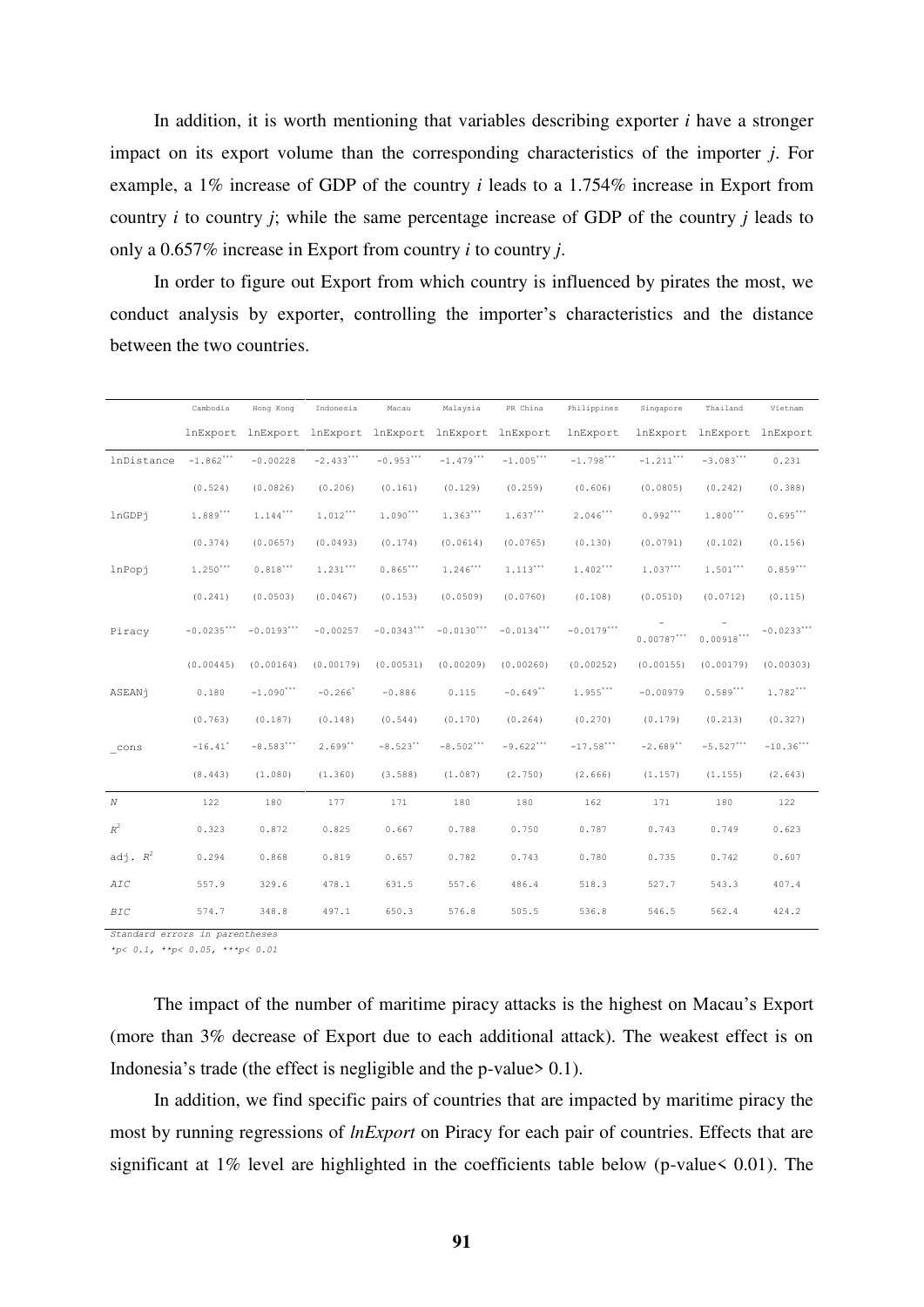highest size of the effect (beta coefficient) is observed for export from Hong Kong to Cambodia (Exp(-0.195) = 0.82, i.e. each maritime piracy attack is associated with a  $18\%$ decrease in Export). Maritime piracy has a similar strong effect on Export from Cambodia to PR China as well  $(Exp(-0.184) = 0.83$ , i.e. i.e. each maritime piracy attack is associated with a 17% decrease in Export). Another adversely affected trade route is from Philippines to Macau  $(Exp(-0.189) = 0.83$ , i.e. each piracy attack is associated with a 17% decrease in Export).

|                      |              |              | Coefficients <sup>*</sup> |                                |                              |          |      |
|----------------------|--------------|--------------|---------------------------|--------------------------------|------------------------------|----------|------|
|                      |              |              |                           | Unstandardized<br>Coefficients | Standardized<br>Coefficients |          |      |
| group (Reporter-     |              |              |                           | Std.                           |                              |          |      |
| Partner)             |              | Model        | B                         | Error                          | Beta                         | t        | Sig. |
| Cambodia-Hong Kong   | $\mathbf{1}$ | (Constant)   | 13.565                    | .195                           |                              | 69.696   | .000 |
|                      |              | Piracy       | $-.321$                   | .195                           | $-.430$                      | $-1.650$ | .125 |
| Cambodia-Indonesia   | $\mathbf{1}$ | (Constant)   | 8.369                     | .636                           |                              | 13.168   | .000 |
|                      |              | Piracy       | $-.006$                   | .007                           | $-.253$                      | $-.904$  | .384 |
| Cambodia-Macau       | $\mathbf{1}$ | (Constant)   | 3.792                     | .708                           |                              | 5.358    | .001 |
|                      |              | Piracy       | $-3.617$                  | 2.238                          | $-.496$                      | $-1.616$ | .145 |
| Cambodia-Malaysia    | $\mathbf{1}$ | (Constant)   | 10.071                    | .408                           |                              | 24.683   | .000 |
|                      |              | Piracy       | $-.013$                   | .014                           | $-.267$                      | $-.959$  | .356 |
| Cambodia-PR China    | $\mathbf{1}$ | (Constant)   | 10.585                    | .479                           |                              | 22.113   | .000 |
|                      |              | Piracy       | $-.171$                   | .145                           | $-.321$                      | $-1.176$ | .262 |
| Cambodia-Philippines | 1            | (Constant)   | 8.026                     | .344                           |                              | 23.338   | .000 |
|                      |              | Piracy       | $-0.37$                   | .046                           | $-.228$                      | $-.811$  | .433 |
| Cambodia-Singapore   | 1            | (Constant)   | 11.305                    | .540                           |                              | 20.955   | .000 |
|                      |              | Piracy       | .502                      | .638                           | .221                         | .786     | .447 |
| Cambodia-Thailand    | $\mathbf{1}$ | (Constant)   | 10.747                    | .384                           |                              | 27.975   | .000 |
|                      |              | Piracy       | $-.179$                   | .093                           | $-.486$                      | $-1.927$ | .078 |
| Cambodia-Vietnam     | $\mathbf{1}$ | (Constant)   | 11.280                    | .540                           |                              | 20.878   | .000 |
|                      |              | Piracy       | $-.023$                   | .058                           | $-.116$                      | $-.403$  | .694 |
| Hong Kong-Cambodia   |              | 1 (Constant) | 12.895                    | .183                           |                              | 70.644   | .000 |
|                      |              | Piracy       | $-.195$                   | .042                           | $-.740$                      | $-4.673$ | .000 |
| Hong Kong-Indonesia  | $\mathbf{1}$ | (Constant)   | 14.372                    | .292                           |                              | 49.141   | .000 |
|                      |              | Piracy       | $-.003$                   | .003                           | $-.238$                      | $-1.039$ | .312 |
| Hong Kong-Macau      | $\mathbf{1}$ | (Constant)   | 14.483                    | .125                           |                              | 116.292  | .000 |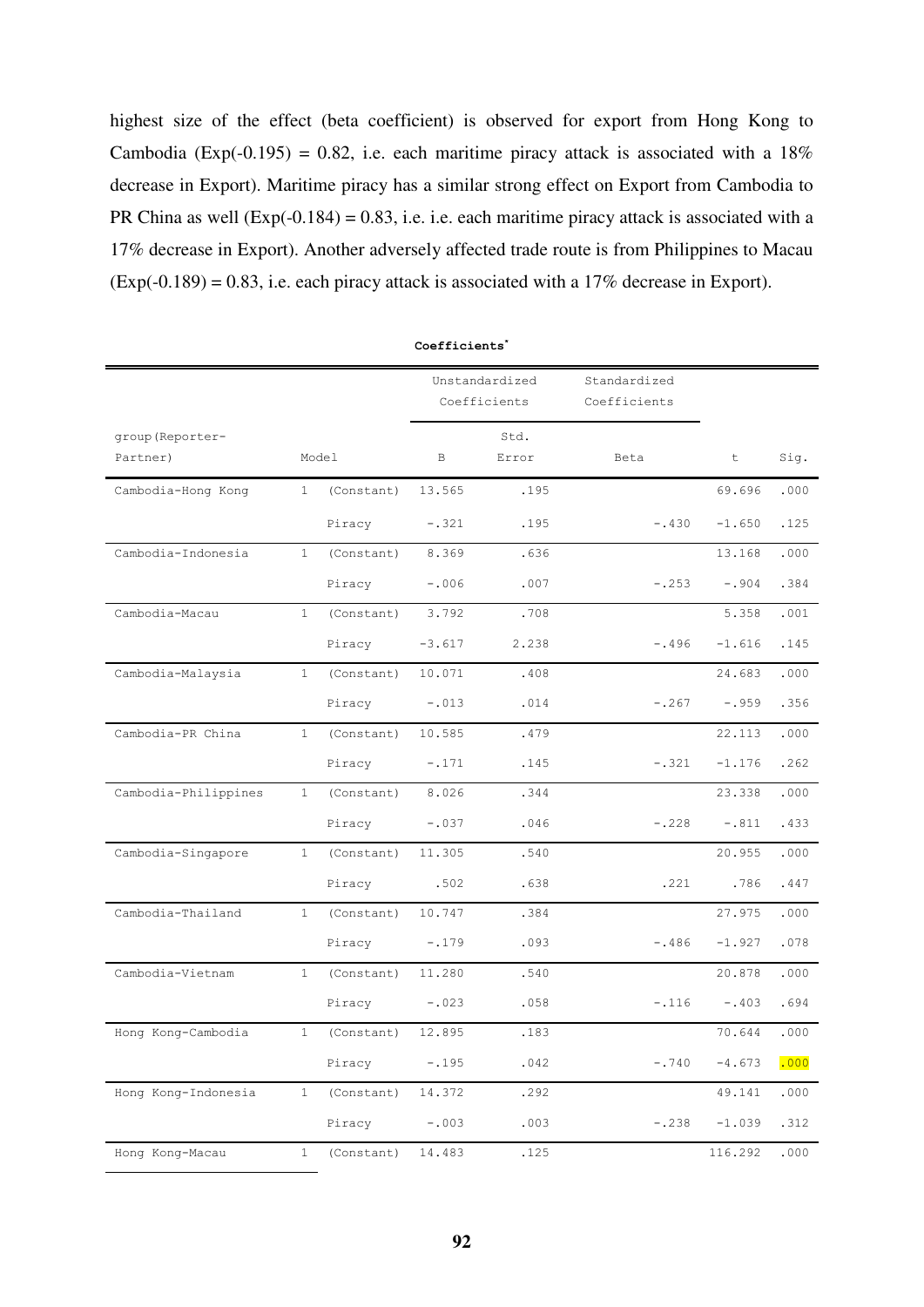|                       |              | Piracy              | $-.018$  | .031  | $-.133$ | $-1.568$ | .577 |
|-----------------------|--------------|---------------------|----------|-------|---------|----------|------|
| Hong Kong-Malaysia    | $\mathbf{1}$ | (Constant)          | 14.695   | .140  |         | 105.033  | .000 |
|                       |              | Piracy              | $-.003$  | .005  | $-.154$ | $-.661$  | .517 |
| Hong Kong-PR China    | $\mathbf{1}$ | (Constant)          | 18.738   | .138  |         | 135.609  | .000 |
|                       |              | Piracy              | $-.040$  | .014  | $-1549$ | $-2.785$ | .012 |
| Hong Kong-Philippines | $\mathbf{1}$ | (Constant)          | 14.781   | .056  |         | 263.031  | .000 |
|                       |              | Piracy              | $-.016$  | .005  | $-1584$ | $-3.050$ | .007 |
| Hong Kong-Singapore   | $\mathbf{1}$ | (Constant)          | 15.550   | .066  |         | 235.743  | .000 |
|                       |              | Piracy              | $-.014$  | .016  | $-.198$ | $-.858$  | .402 |
| Hong Kong-Thailand    | $\mathbf{1}$ | (Constant)          | 15.095   | .126  |         | 119.982  | .000 |
|                       |              | Piracy              | $-.046$  | .015  | $-1597$ | $-3.157$ | .005 |
| Hong Kong-Vietnam     | $\mathbf{1}$ | (Constant)          | 14.143   | .482  |         | 29.344   | .000 |
|                       |              | Piracy              | .000     | .050  | .001    | .005     | .996 |
| Indonesia-Cambodia    | $\mathbf{1}$ | (Constant)          | 11.713   | .341  |         | 34.385   | .000 |
|                       |              | Piracy              | $-.002$  | .004  | $-.122$ | $-.522$  | .608 |
| Indonesia-Hong Kong   | $\mathbf{1}$ | (Constant)          | 14.552   | .159  |         | 91.377   | .000 |
|                       |              | Piracy              | $-.002$  | .002  | $-.287$ | $-1.273$ | .219 |
| Indonesia-Macau       | $\mathbf{1}$ | (Constant)          | 8.817    | .342  |         | 25.818   | .000 |
|                       |              | Piracy              | $-.002$  | .004  | $-.160$ | $-.628$  | .540 |
| Indonesia-Malaysia    | $\mathbf{1}$ | (Constant)          | 14.871   | .472  |         | 31.534   | .000 |
|                       |              | Piracy              | .001     | .004  | .027    | .116     | .909 |
| Indonesia-PR China    | $\mathbf{1}$ | (Constant)          | 15.686   | .576  |         | 27.241   | .000 |
|                       |              | Piracy              | $-.003$  | .006  | $-.105$ | $-.446$  | .661 |
| Indonesia-Philippines |              | 1 (Constant) 14.175 |          | .420  |         | 33.721   | .000 |
|                       |              | Piracy              | $-.001$  | .005  | $-.076$ | $-.324$  | .750 |
| Indonesia-Singapore   | $\mathbf{1}$ | (Constant)          | 15.899   | .284  |         | 55.914   | .000 |
|                       |              | Piracy              | $-.001$  | .003  | $-.044$ | $-.187$  | .854 |
| Indonesia-Thailand    | $\mathbf{1}$ | (Constant)          | 14.464   | .476  |         | 30.373   | .000 |
|                       |              | Piracy              | $-.001$  | .005  | $-.032$ | $-.135$  | .894 |
| Indonesia-Vietnam     | $\mathbf{1}$ | (Constant)          | 13.621   | .480  |         | 28.354   | .000 |
|                       |              | Piracy              | $-.002$  | .005  | $-.084$ | $-.356$  | .726 |
| Macau-Cambodia        | $\mathbf{1}$ | (Constant)          | 6.148    | .708  |         | 8.679    | .000 |
|                       |              | Piracy              | $-1.097$ | 1.260 | $-.206$ | $-.870$  | .396 |
| Macau-Hong Kong       | $\mathbf{1}$ | (Constant)          | 12.342   | .090  |         | 137.636  | .000 |
|                       |              | Piracy              | $-.013$  | .022  | $-.139$ | $-.578$  | .571 |
| Macau-Indonesia       | $\mathbf{1}$ | (Constant)          | 5.780    | .557  |         | 10.379   | .000 |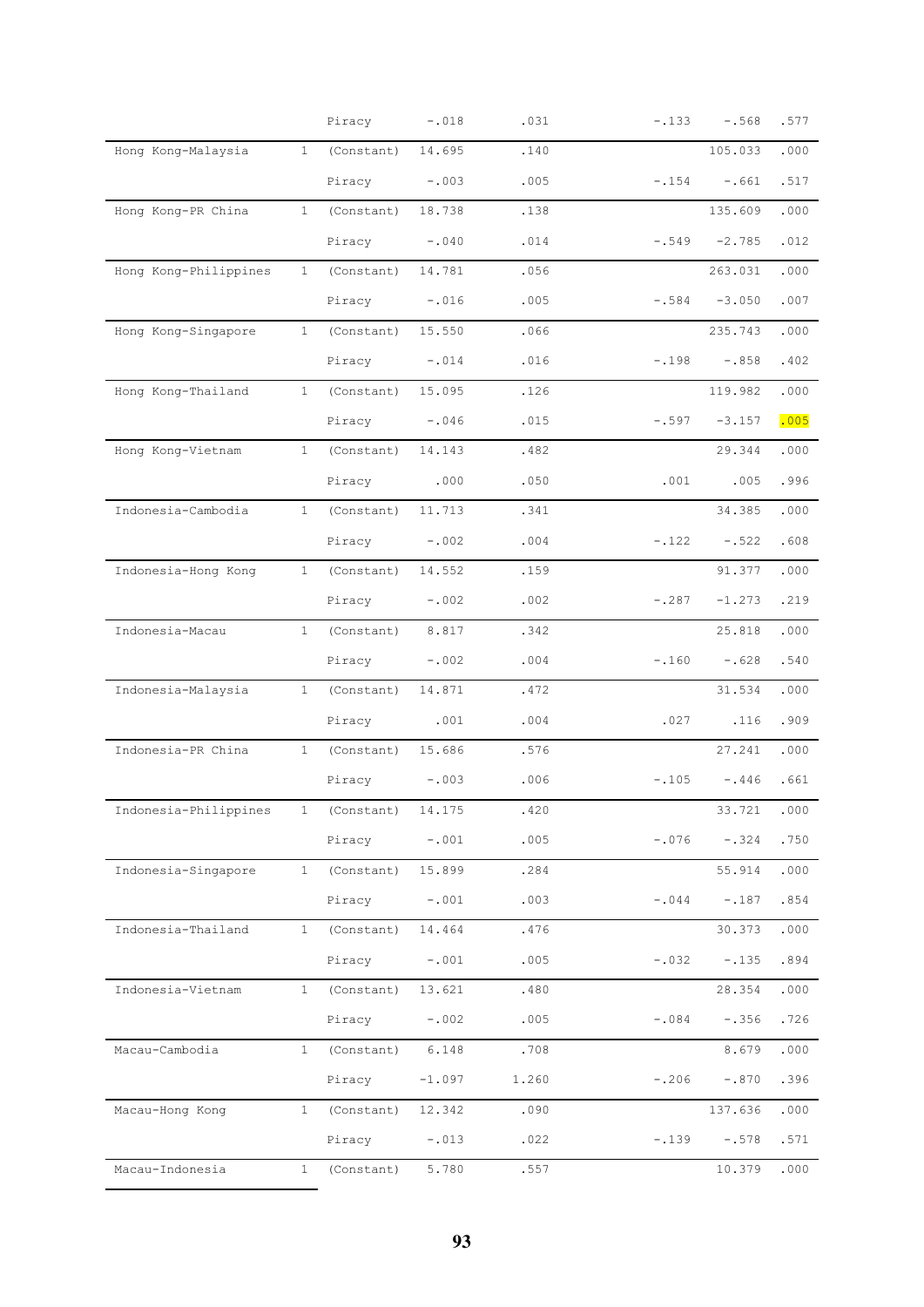|                      |              | Piracy              | $-.005$ | .007 | $-.174$ | $-.731$  | .475 |
|----------------------|--------------|---------------------|---------|------|---------|----------|------|
| Macau-Malaysia       | $\mathbf{1}$ | (Constant)          | 7.798   | .199 |         | 39.251   | .000 |
|                      |              | Piracy              | .017    | .008 | .490    | 2.315    | .033 |
| Macau-PR China       | $\mathbf{1}$ | (Constant)          | 12.291  | .146 |         | 83.966   | .000 |
|                      |              | Piracy              | .012    | .024 | .122    | .508     | .618 |
| Macau-Philippines    | 1            | (Constant)          | 9.213   | .561 |         | 16.433   | .000 |
|                      |              | Piracy              | $-.129$ | .065 | $-.436$ | $-1.999$ | .062 |
| Macau-Singapore      | $\mathbf{1}$ | (Constant)          | 8.774   | .154 |         | 56.809   | .000 |
|                      |              | Piracy              | .158    | .174 | .215    | .907     | .377 |
| Macau-Thailand       | $\mathbf{1}$ | (Constant)          | 7.096   | .284 |         | 25.013   | .000 |
|                      |              | Piracy              | .033    | .048 | .168    | .702     | .492 |
| Macau-Vietnam        | $\mathbf{1}$ | (Constant)          | 8.870   | .310 |         | 28.586   | .000 |
|                      |              | Piracy              | .047    | .039 | .276    | 1.185    | .252 |
| Malaysia-Cambodia    | $\mathbf{1}$ | (Constant)          | 11.546  | .221 |         | 52.295   | .000 |
|                      |              | Piracy              | $-.004$ | .008 | $-.113$ | $-.481$  | .637 |
| Malaysia-Hong Kong   | $\mathbf{1}$ | (Constant)          | 15.697  | .157 |         | 99.794   | .000 |
|                      |              | Piracy              | $-.004$ | .006 | $-.140$ | $-.601$  | .555 |
| Malaysia-Indonesia   | $\mathbf{1}$ | (Constant)          | 14.745  | .438 |         | 33.651   | .000 |
|                      |              | Piracy              | .000    | .004 | .028    | .119     | .907 |
| Malaysia-Macau       | $\mathbf{1}$ | (Constant)          | 9.191   | .232 |         | 39.614   | .000 |
|                      |              | Piracy              | $-.006$ | .009 | $-.150$ | $-.642$  | .529 |
| Malaysia-PR China    | $\mathbf{1}$ | (Constant)          | 16.056  | .405 |         | 39.690   | .000 |
|                      |              | Piracy              | $-.012$ | .014 | $-.205$ | $-.890$  | .385 |
| Malaysia-Philippines |              | 1 (Constant) 14.370 |         | .220 |         | 65.222   | .000 |
|                      |              | Piracy              | $-.001$ | .007 | $-.031$ | $-.131$  | .897 |
| Malaysia-Singapore   | $\mathbf{1}$ | (Constant)          | 16.801  | .112 |         | 150.181  | .000 |
|                      |              | Piracy              | .000    | .004 | $-.024$ | $-.103$  | .919 |
| Malaysia-Thailand    | $\mathbf{1}$ | (Constant)          | 15.642  | .224 |         | 69.769   | .000 |
|                      |              | Piracy              | $-.006$ | .008 | $-.188$ | $-.812$  | .428 |
| Malaysia-Vietnam     | $\mathbf{1}$ | (Constant)          | 13.697  | .432 |         | 31.671   | .000 |
|                      |              | Piracy              | .003    | .014 | .056    | .240     | .813 |
| PR China-Cambodia    | $\mathbf{1}$ | (Constant)          | 13.522  | .309 |         | 43.742   | .000 |
|                      |              | Piracy              | $-.184$ | .049 | $-.662$ | $-3.751$ | .001 |
| PR China-Hong Kong   | $\mathbf{1}$ | (Constant)          | 18.647  | .194 |         | 96.005   | .000 |
|                      |              | Piracy              | $-.058$ | .020 | $-.561$ | $-2.874$ | .010 |
| PR China-Indonesia   | $\mathbf{1}$ | (Constant)          | 15.646  | .718 |         | 21.798   | .000 |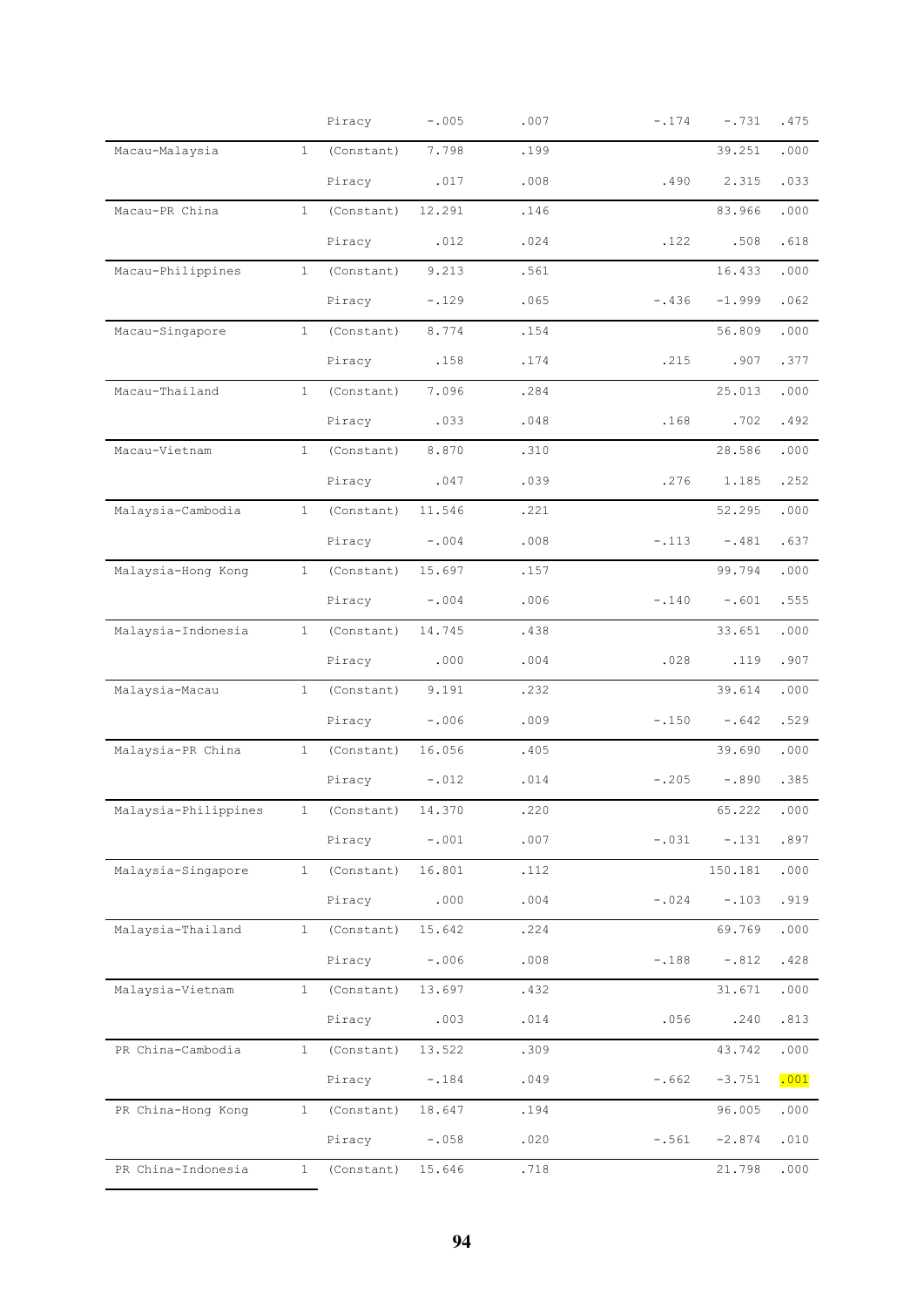|                       |              | Piracy       | $-.001$ | .008 | $-.030$ | $-.129$  | .899 |
|-----------------------|--------------|--------------|---------|------|---------|----------|------|
| PR China-Macau        | $\mathbf{1}$ | (Constant)   | 14.323  | .150 |         | 95.406   | .000 |
|                       |              | Piracy       | $-.068$ | .025 | $-.533$ | $-2.675$ | .015 |
| PR China-Malaysia     | $\mathbf{1}$ | (Constant)   | 16.053  | .476 |         | 33.714   | .000 |
|                       |              | Piracy       | $-.015$ | .016 | $-.211$ | $-.914$  | .373 |
| PR China-Philippines  | $\mathbf{1}$ | (Constant)   | 16.381  | .260 |         | 62.906   | .000 |
|                       |              | Piracy       | $-.118$ | .020 | $-.819$ | $-6.049$ | .000 |
| PR China-Singapore    | $\mathbf{1}$ | (Constant)   | 16.789  | .246 |         | 68.194   | .000 |
|                       |              | Piracy       | $-.130$ | .041 | $-.602$ | $-3.196$ | .005 |
| PR China-Thailand     | $\mathbf{1}$ | (Constant)   | 16.347  | .271 |         | 60.283   | .000 |
|                       |              | Piracy       | $-.118$ | .026 | $-.726$ | $-4.474$ | .000 |
| PR China-Vietnam      | $\mathbf{1}$ | (Constant)   | 15.831  | .703 |         | 22.519   | .000 |
|                       |              | Piracy       | $-.056$ | .058 | $-.219$ | $-.952$  | .354 |
| Philippines-Cambodia  | $\mathbf{1}$ | (Constant)   | 9.492   | .219 |         | 43.297   | .000 |
|                       |              | Piracy       | $-.123$ | .026 | $-.767$ | $-4.776$ | .000 |
| Philippines-Hong Kong | $\mathbf{1}$ | (Constant)   | 15.501  | .143 |         | 108.724  | .000 |
|                       |              | Piracy       | $-.088$ | .015 | $-.817$ | $-5.667$ | .000 |
| Philippines-Indonesia | $\mathbf{1}$ | (Constant)   | 13.129  | .434 |         | 30.262   | .000 |
|                       |              | Piracy       | $-.005$ | .004 | $-.279$ | $-1.161$ | .263 |
| Philippines-Macau     | $\mathbf{1}$ | (Constant)   | 9.772   | .366 |         | 26.723   | .000 |
|                       |              | Piracy       | $-.189$ | .045 | $-.726$ | $-4.227$ | .001 |
| Philippines-Malaysia  | $\mathbf{1}$ | (Constant)   | 14.154  | .191 |         | 74.047   | .000 |
|                       |              | Piracy       | .001    | .006 | .054    | .218     | .830 |
| Philippines-PR China  |              | 1 (Constant) | 16.072  | .338 |         | 47.513   | .000 |
|                       |              | Piracy       | $-.169$ | .031 | $-.805$ | $-5.423$ | .000 |
| Philippines-Singapore | $\mathbf{1}$ | (Constant)   | 15.231  | .182 |         | 83.821   | .000 |
|                       |              | Piracy       | $-.051$ | .021 | $-.512$ | $-2.385$ | .030 |
| Philippines-Thailand  | $\mathbf{1}$ | (Constant)   | 14.330  | .113 |         | 126.346  | .000 |
|                       |              | Piracy       | $-.027$ | .008 | $-.621$ | $-3.170$ | .006 |
| Philippines-Vietnam   | $\mathbf{1}$ | (Constant)   | 13.320  | .541 |         | 24.598   | .000 |
|                       |              | Piracy       | $-.070$ | .036 | $-.436$ | $-1.937$ | .071 |
| Singapore-Cambodia    | $\mathbf{1}$ | (Constant)   | 13.105  | .160 |         | 81.669   | .000 |
|                       |              | Piracy       | .046    | .153 | .071    | .302     | .766 |
| Singapore-Hong Kong   | $\mathbf{1}$ | (Constant)   | 16.877  | .154 |         | 109.927  | .000 |
|                       |              | Piracy       | $-.068$ | .038 | $-.391$ | $-1.805$ | .088 |
| Singapore-Indonesia   | $\mathbf{1}$ | (Constant)   | 17.453  | .254 |         | 68.715   | .000 |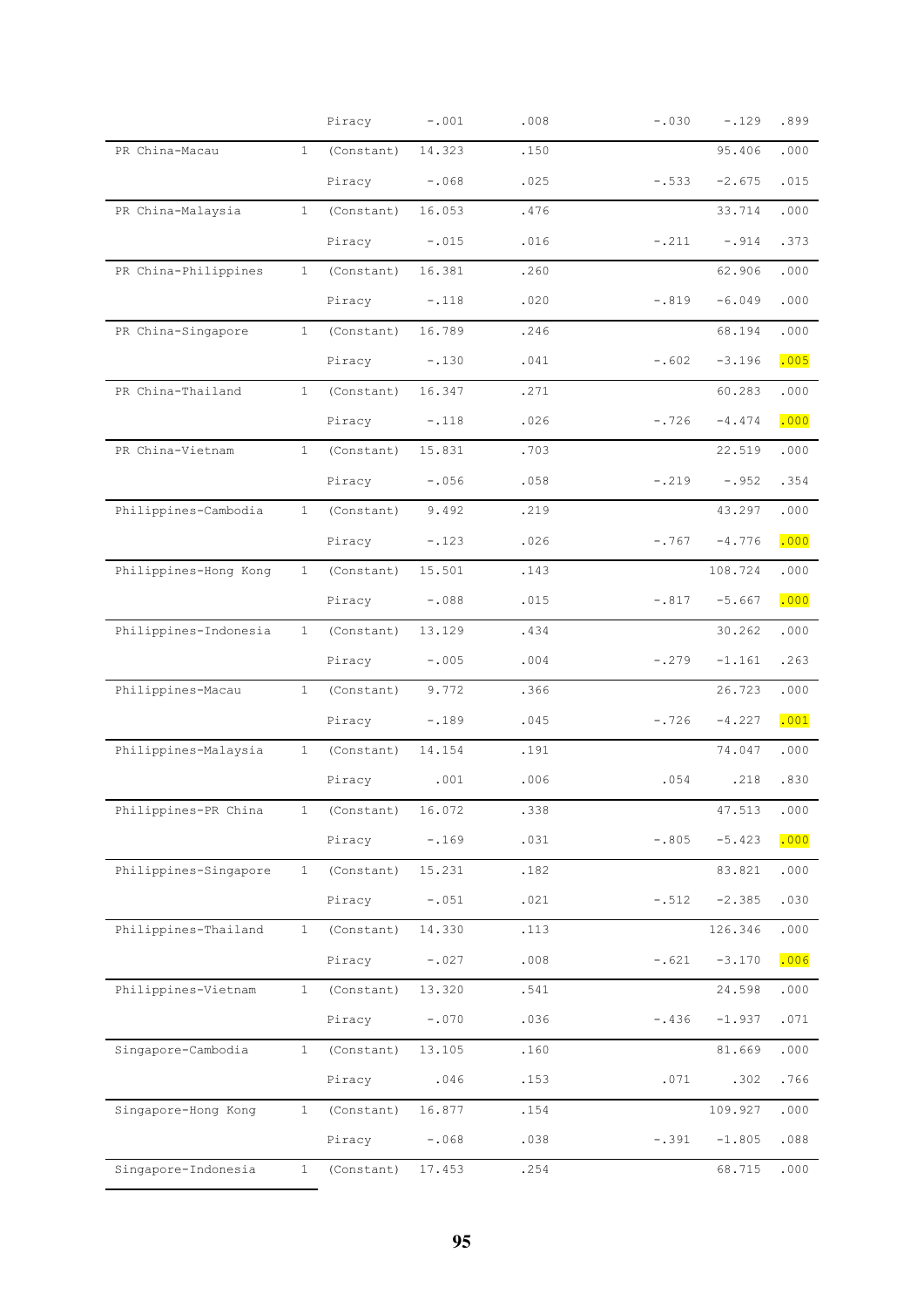|                       |              | Piracy              | $-.004$ | .003 | $-.368$  | $-1.188$ | .265 |
|-----------------------|--------------|---------------------|---------|------|----------|----------|------|
| Singapore-Macau       | $\mathbf{1}$ | (Constant)          | 10.351  | .183 |          | 56.437   | .000 |
|                       |              | Piracy              | .391    | .205 | .410     | 1.906    | .073 |
| Singapore-Malaysia    | $\mathbf{1}$ | (Constant)          | 17.197  | .127 |          | 135.340  | .000 |
|                       |              | Piracy              | $-.001$ | .005 | $-.067$  | $-.283$  | .780 |
| Singapore-PR China    | 1            | (Constant)          | 16.855  | .259 |          | 64.971   | .000 |
|                       |              | Piracy              | $-.146$ | .043 | $-0.627$ | $-3.413$ | .003 |
| Singapore-Philippines | $\mathbf{1}$ | (Constant)          | 15.783  | .172 |          | 91.856   | .000 |
|                       |              | Piracy              | $-.079$ | .020 | $-0.686$ | $-4.001$ | .001 |
| Singapore-Thailand    | $\mathbf{1}$ | (Constant)          | 16.111  | .117 |          | 137.163  | .000 |
|                       |              | Piracy              | $-.046$ | .020 | $-.482$  | $-2.333$ | .031 |
| Singapore-Vietnam     | $\mathbf{1}$ | (Constant)          | 14.469  | .335 |          | 43.133   | .000 |
|                       |              | Piracy              | .083    | .041 | .434     | 2.046    | .056 |
| Thailand-Cambodia     | $\mathbf{1}$ | (Constant)          | 14.093  | .222 |          | 63.545   | .000 |
|                       |              | Piracy              | $-.115$ | .036 | $-.606$  | $-3.233$ | .005 |
| Thailand-Hong Kong    | $\mathbf{1}$ | (Constant)          | 15.832  | .149 |          | 106.304  | .000 |
|                       |              | Piracy              | $-.056$ | .017 | $-.603$  | $-3.205$ | .005 |
| Thailand-Indonesia    | $\mathbf{1}$ | (Constant)          | 14.747  | .559 |          | 26.383   | .000 |
|                       |              | Piracy              | .000    | .006 | .006     | .025     | .980 |
| Thailand-Macau        | $\mathbf{1}$ | (Constant)          | 9.155   | .218 |          | 42.078   | .000 |
|                       |              | Piracy              | $-.006$ | .037 | $-.040$  | $-.169$  | .868 |
| Thailand-Malaysia     | $\mathbf{1}$ | (Constant)          | 15.426  | .289 |          | 53.324   | .000 |
|                       |              | Piracy              | $-.006$ | .010 | $-.136$  | $-.584$  | .566 |
| Thailand-PR China     |              | 1 (Constant) 16.464 |         | .248 |          | 66.359   | .000 |
|                       |              | Piracy              | $-.115$ | .024 | $-.749$  | $-4.798$ | .000 |
| Thailand-Philippines  | $\mathbf{1}$ | (Constant)          | 15.168  | .269 |          | 56.430   | .000 |
|                       |              | Piracy              | $-.079$ | .020 | $-.682$  | $-3.951$ | .001 |
| Thailand-Singapore    | $\mathbf{1}$ | (Constant)          | 15.918  | .079 |          | 201.764  | .000 |
|                       |              | Piracy              | $-.026$ | .013 | $-.425$  | $-1.994$ | .062 |
| Thailand-Vietnam      | $\mathbf{1}$ | (Constant)          | 14.800  | .615 |          | 24.081   | .000 |
|                       |              | Piracy              | $-.045$ | .053 | $-.195$  | $-.846$  | .409 |
| Vietnam-Cambodia      | $\mathbf{1}$ | (Constant)          | 13.959  | .834 |          | 16.745   | .000 |
|                       |              | Piracy              | $-.054$ | .089 | $-.172$  | $-.605$  | .557 |
| Vietnam-Hong Kong     | $\mathbf{1}$ | (Constant)          | 13.973  | .732 |          | 19.096   | .000 |
|                       |              | Piracy              | $-.050$ | .079 | $-.181$  | $-.637$  | .536 |
| Vietnam-Indonesia     | $\mathbf{1}$ | (Constant)          | 14.413  | .600 |          | 24.015   | .000 |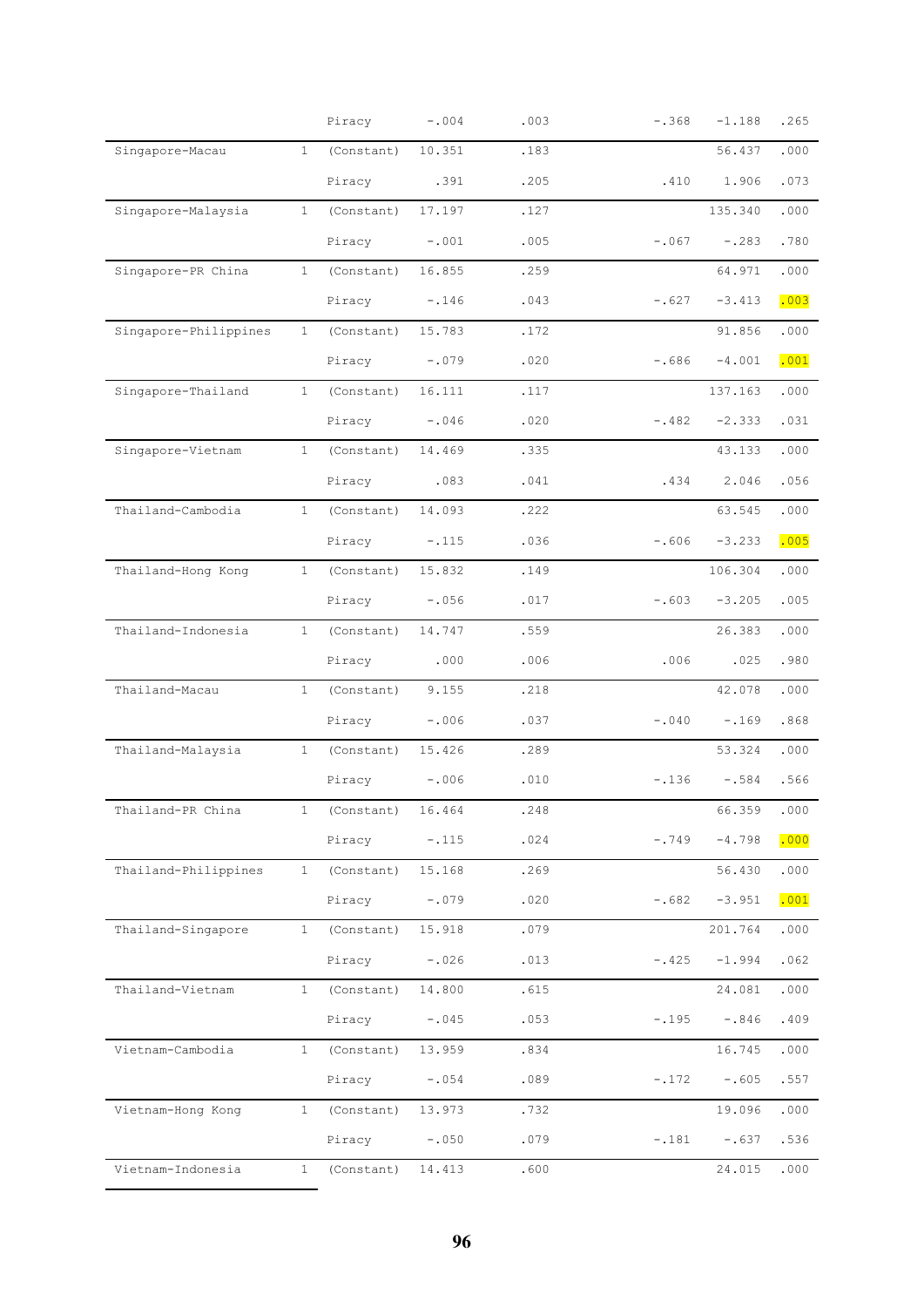|                     |              | Piracy     | $-.009$ | .006 | $-1401$ | $-1.517$ | .155 |
|---------------------|--------------|------------|---------|------|---------|----------|------|
| Vietnam-Macau       | $\mathbf{1}$ | (Constant) | 8.191   | .809 |         | 10.124   | .000 |
|                     |              | Piracy     | $-.074$ | .091 | $-.279$ | $-.821$  | .435 |
| Vietnam-Malaysia    | $\mathbf{1}$ | (Constant) | 14.870  | .440 |         | 33.768   | .000 |
|                     |              | Piracy     | $-.027$ | .012 | $-1548$ | $-2.270$ | .042 |
| Vietnam-PR China    | 1            | (Constant) | 16.226  | .590 |         | 27.491   | .000 |
|                     |              | Piracy     | $-.095$ | .052 | $-.468$ | $-1.835$ | .091 |
| Vietnam-Philippines | $\mathbf{1}$ | (Constant) | 14.542  | .436 |         | 33.317   | .000 |
|                     |              | Piracy     | $-.060$ | .028 | $-.526$ | $-2.144$ | .053 |
| Vietnam-Singapore   | $\mathbf{1}$ | (Constant) | 14.310  | .316 |         | 45.314   | .000 |
|                     |              | Piracy     | .004    | .033 | .030    | .106     | .918 |
| Vietnam-Thailand    | $\mathbf{1}$ | (Constant) | 15.171  | .499 |         | 30.411   | .000 |
|                     |              | Piracy     | $-.137$ | .043 | $-.678$ | $-3.197$ | .008 |

\* Dependent Variable: lnExport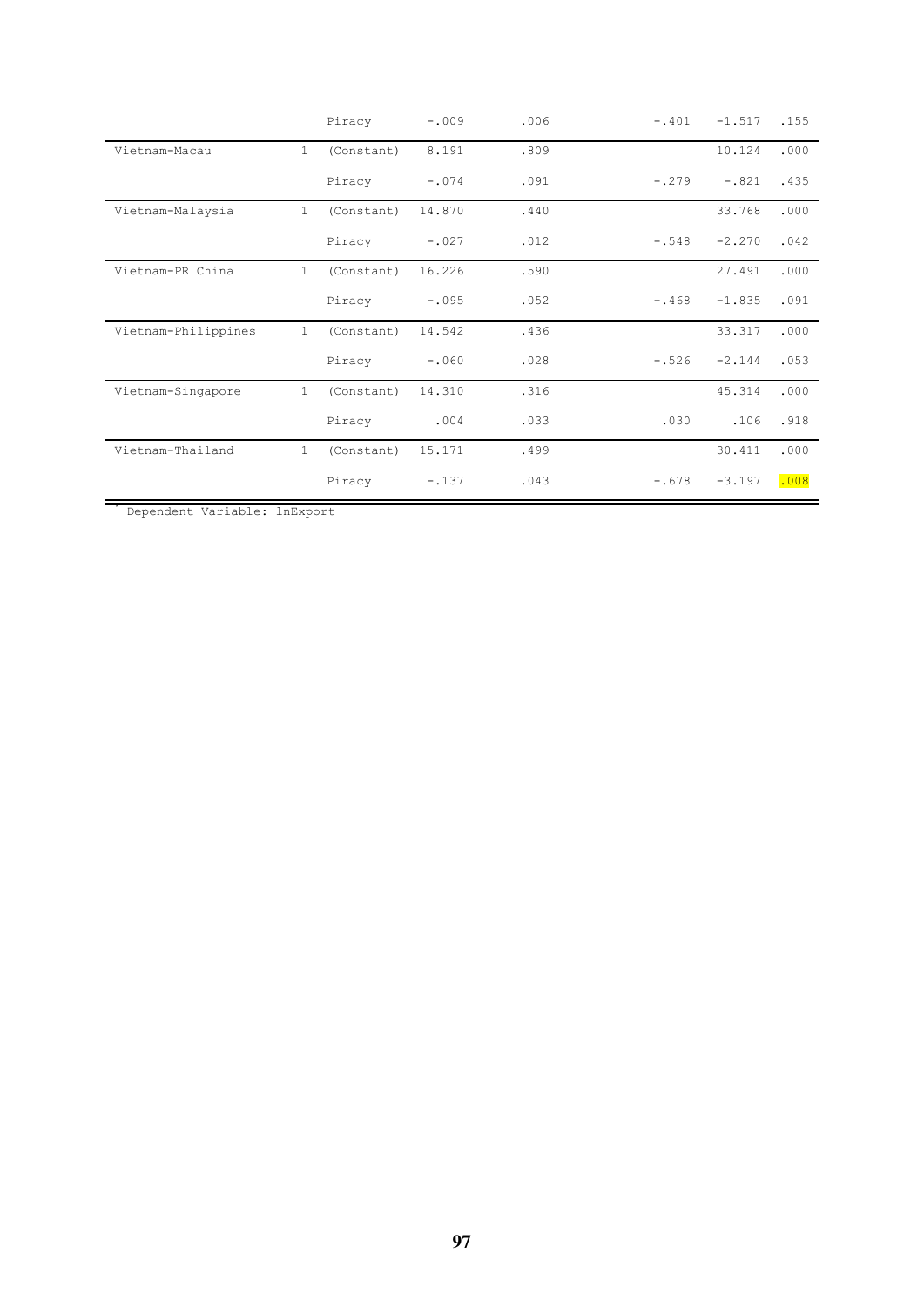# **Conclusions**

The Southeast Asian countries are major players in world maritime transport, with sizeable shares in several activities. In addition to being one of the focuses of the main East-West shipping routes articulated around world port leaders such as Hong Kong and Singapore, they are also the focus of an intensive and significant intra-Asian shipping trade. At present, maritime trade is developing at high speed in Southeast Asia, given the region's significant role in international commerce and the general progress of regional integration. About one third of international trade―and half the world's oil―pass through the Southeast Asian waterways, and this has affected on the maritime sector of the region, by boosting the economic growth of the related countries.

With the growing importance of seaborne trade, the maritime sector has increasingly played a significant role in the development of port cities and coastal communities in the region, contributing to their wellbeing and prosperity. However, there is a potential threat to maritime transport resulting from the explosion of maritime violence in the region. Indeed, commercial ships in this region have always been particularly vulnerable to maritime criminal activities―such as maritime piracy―due to the narrow waterways and countless small islands that define the region's geography.

According to security experts, the main threat to regional security in Southeast Asia would be the nexus between piracy and terrorism. Indeed, recently, piracy activity in the high sea has gradually been used as the tool for terrorist groups. Such attacks would halt international commerce and lead to the economic losses. Indeed, the shipping industry could exert additional pressure on regional governments given that ships and crew are at greater risk, driving up the cost of insurance premiums.

In order to estimate the impact of maritime piracy on countries' trade in Southeast Asia, we used data on piracy attacks over the period between 1994 and 2013 and employed measures necessary to conduct empirical research based on the gravity model of trade. The results of the empirical analysis show that every additional maritime piracy attack that happens at the expenses of either of the two trade partnering countries involved leads to a 1% decrease in export volume. In addition, we stress that variables describing exporter *i* have a stronger impact on its export volume than the corresponding characteristics of the importer *j*.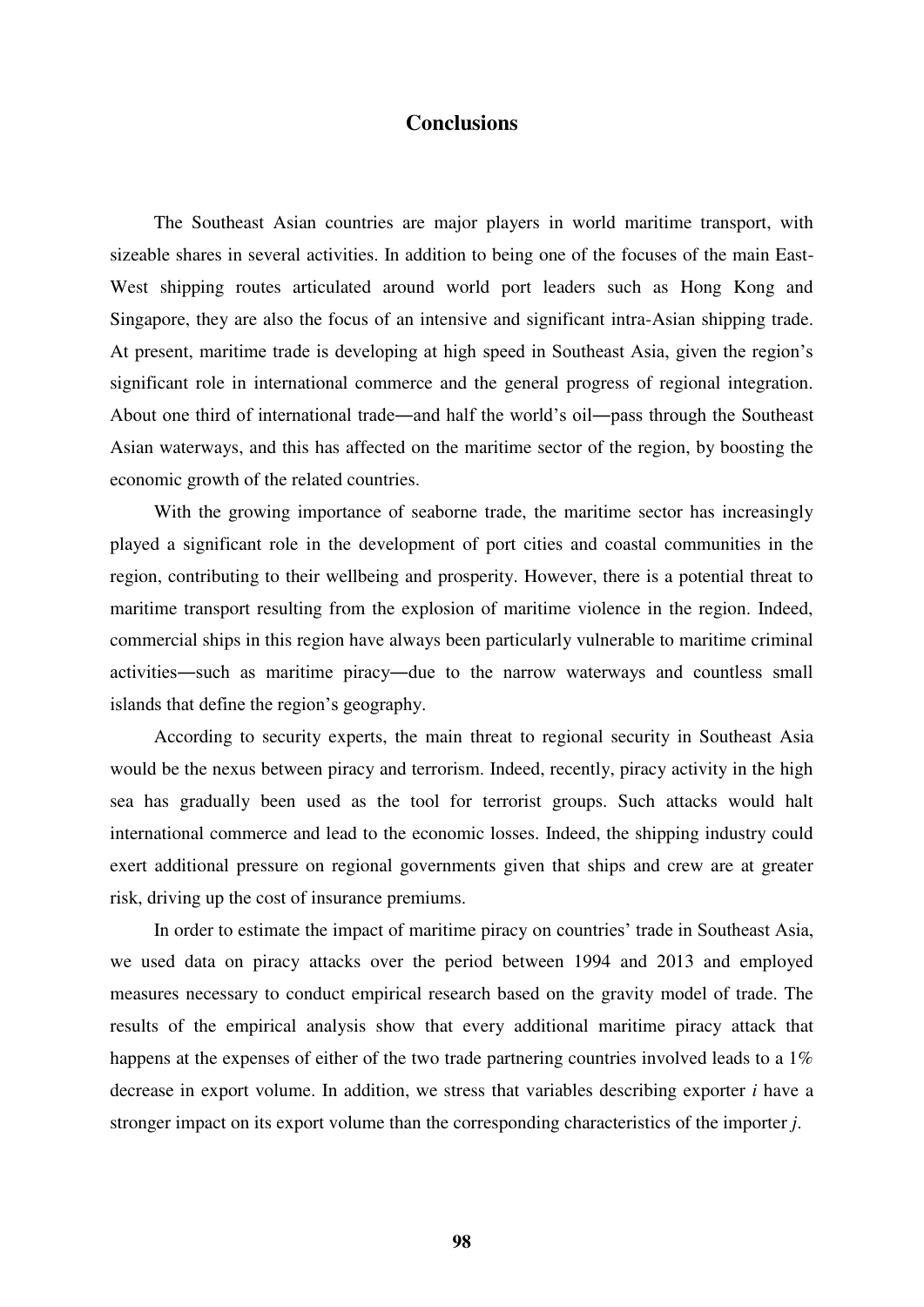In order to figure out which country's export is influenced the most by piracy, we conducted the analysis by exporter, controlling for the importer's characteristics and the distance between the two countries. We show that the impact of the number of maritime piracy attacks is the highest on Macau's export (more than 3% decrease of export due to each additional attack), while the weakest effect is on Indonesia's trade. Then, we ran regressions of export on maritime piracy attacks for each pair of countries, and we proved the trade partnering pair most affected by the phenomenon: in particular, the most impactful effects are observed for exports from Hong Kong (PR China) to Cambodia, where each maritime piracy attack is associated with a 18% decrease in export. Maritime piracy has a similar effect on exports from Cambodia to PR China and from Philippines to Macau (PR China).

Recently, the number of maritime piracy attacks on oil tankers in the Strait of Malacca is increasing and could pose a serious threat to the economic security of the region. Hijacking oil tankers in order to transfer and sell their cargo is the most lucrative business model used by pirates in the region. Such incidents often occur in international waters, and are purportedly linked to transnational organized crime. Southeast Asian countries did not establish yet a composite special task force―or group from the Navy, Maritime Police, Air Force, and other maritime enforcement agencies―to conduct regular maritime presence in locations of concern. However, in the meanwhile, the countries have increased their defense expenditure and started to modernize their military capabilities, particularly in the air and naval domains. According to the statistics of the Stockholm International Peace Research Institute (SIPRI), Southeast Asia has seen a robust growth in military expenditure over the period between 2010 and 2013. There have been net increases for all countries of the region driven by a multitude of strategic rationales and domestic factors. In particular, maritime disputes between China and its neighbors have increased tensions and affected countries' modernization programs.

Despite these tensions have allowed to strengthen maritime surveillance capabilities, Southeast Asian countries have not shown any serious willingness to collaborate for creating a more effective and sustainable force to patrol regional waters. They should show a willingness to share intelligence and hold law-enforcement exercises. So far, the regional cooperation to counter maritime attacks adopted has been insufficient. This is due especially to unresolved conflicts between international and domestic laws concerning any coastal state's obligation and jurisdiction to combat pirates. Consequently, these conditions have encouraged the increase of maritime attacks in Southeast Asia, and also limited success of the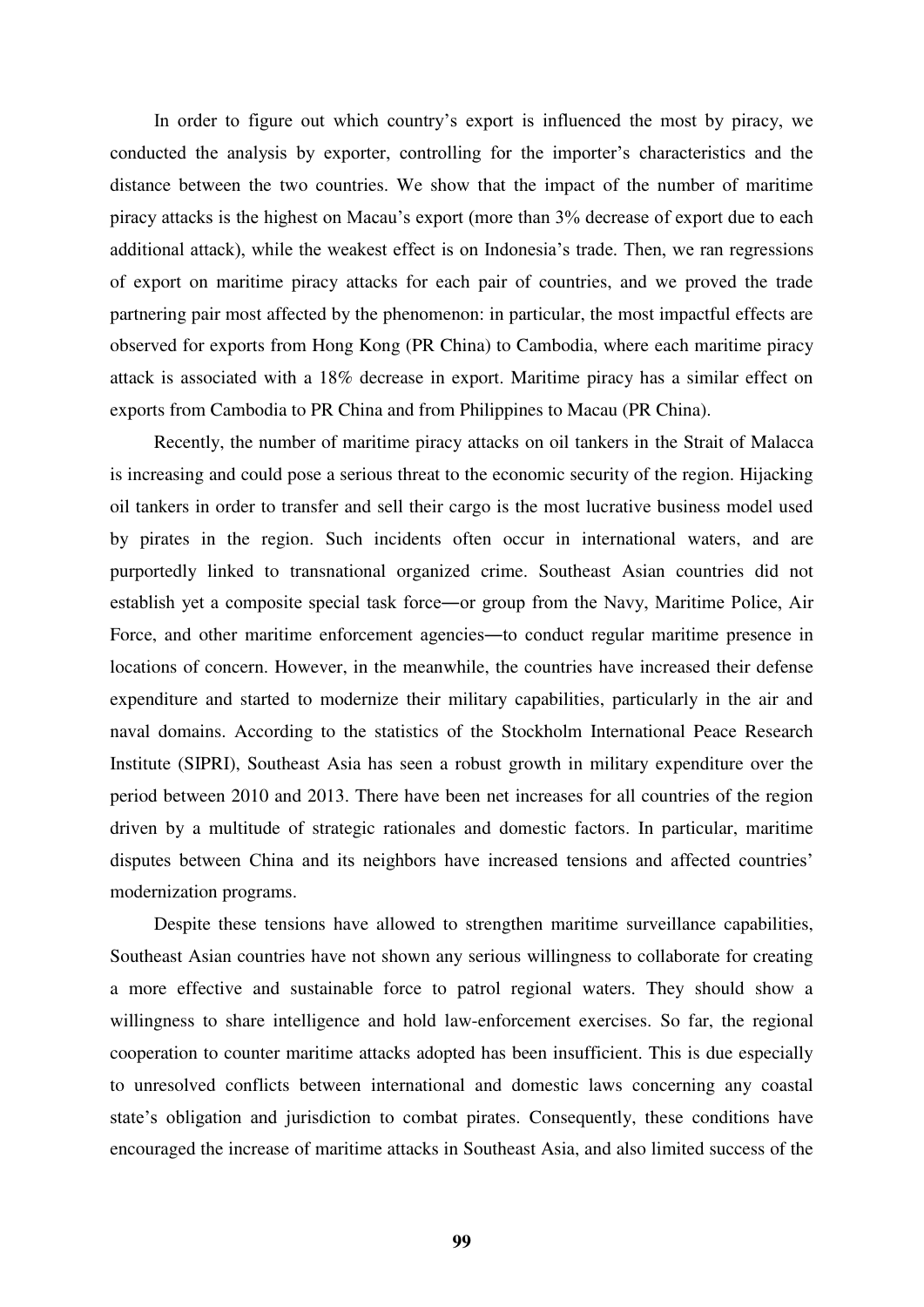international cooperation on combating maritime attacks in the region, where the related rates of economic growth have been among the highest in the world in the past twenty years.

Therefore, the increasing development of maritime trade in Southeast Asia requires a stable maritime security. Achieving maritime security cooperation in this region requires that the relevant countries work hard to reach consensus and build up mutual confidence, and eliminate the concern that maritime cooperation will affect the claim of sovereign right. In addition, they should adopt effective measures to promote economic and social development, with the aim of eliminating threats to maritime security, such as maritime piracy. This solution would have the advantage of creating an area of strong stability in a strategic region for international trade.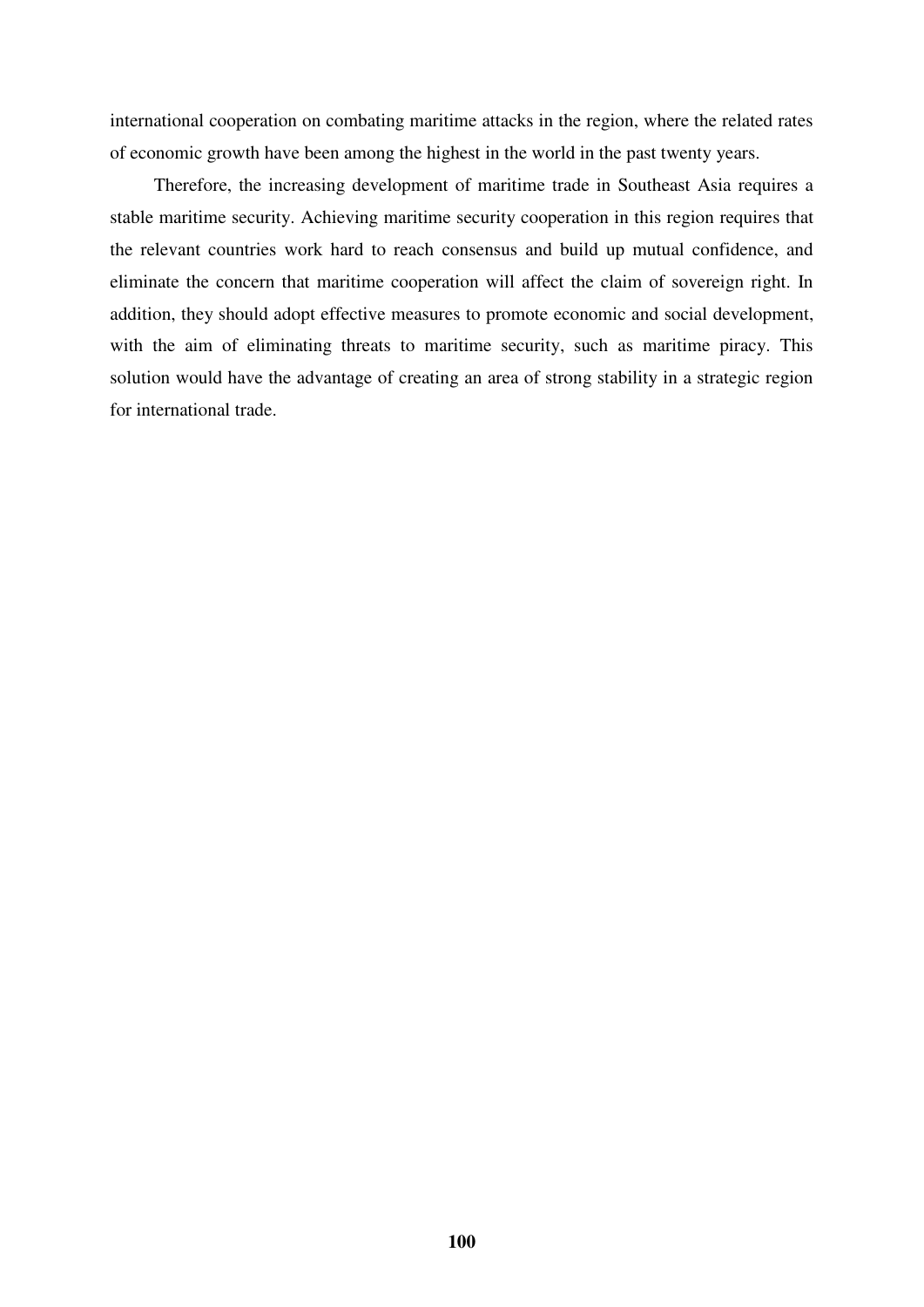## **References**

- Anderson, J. E. (1979). A Theoretical Foundation for the Gravity Equation. *American Economic Review*, *69*(1), 106–116.
- Anderson, J. E. (2008). Commercial Policy in a Predatory World. *Boston College Working Papers*, *703*. Retrieved from [http://fmwww.bc.edu/ec-p/wp703.pdf.](http://fmwww.bc.edu/ec-p/wp703.pdf)
- Anderson, J. E. (2009). Gravity, Productivity and the Pattern of Production and Trade. *NBER Working Papers*, *14642*. Retrieved from [http://www.nber.org/papers/w14642.pdf.](http://www.nber.org/papers/w14642.pdf)
- Anderson, J. E., & Bandiera, O. (2006). Traders, Cops and Robbers. *Journal of International Economics*, *70*, 197–215.
- Anderson, J. E., & Marcouiller, D. S. J. (2002). Insecurity and the Pattern of Trade: An Empirical Investigation. *The Review of Economics and Statistics*, *84*(2), 342–352.
- Anderson, J. E., & Marcouiller, D. S. J. (2005). Anarchy and Autarky: Endogenous Predation as a Barrier to Trade. *International Economic Review*, *46*(1), 189–213.
- Anderson, J. E., & van Wincoop, E. (2003). Gravity with Gravitas: A Solution to the Border Puzzle. *American Economic Review*, *93*, 170–192.
- Anderson, J. E., & van Wincoop, E. (2004). Trade Costs. *Journal of Economic Literature*, *42*(3), 691–751.
- Bateman, S. (2015). The Future Maritime Security Environment in Asia: A Risk Assessment Approach. *Contemporary Southeast Asia: A Journal of International and Strategic Affairs*, *37*(1), 49–84.
- Beckman, R. C., & Roach, J. A. (2012). *Piracy and International Maritime Crimes in ASEAN: Prospects for Cooperation*. Northampton, MA: Edward Elgar.
- Bendall, H. B. (2010). Cost of Piracy: A Comparative Voyage Approach. *Maritime Economics and Logistics*, *12*(2), 178–195.
- Bensassi, S., & Martínez-Zarzoso, I. (2012). How Costly is Modern Maritime Piracy for the International Community?. *Review of International Economics*, *20*(5), 869–883.
- Bergstrand, J. H. (1985). The Gravity Equation in International Trade: Some Microeconomic Foundations and Empirical Evidence. *The Review of Economics and Statistics*, *67*(3), 474–481.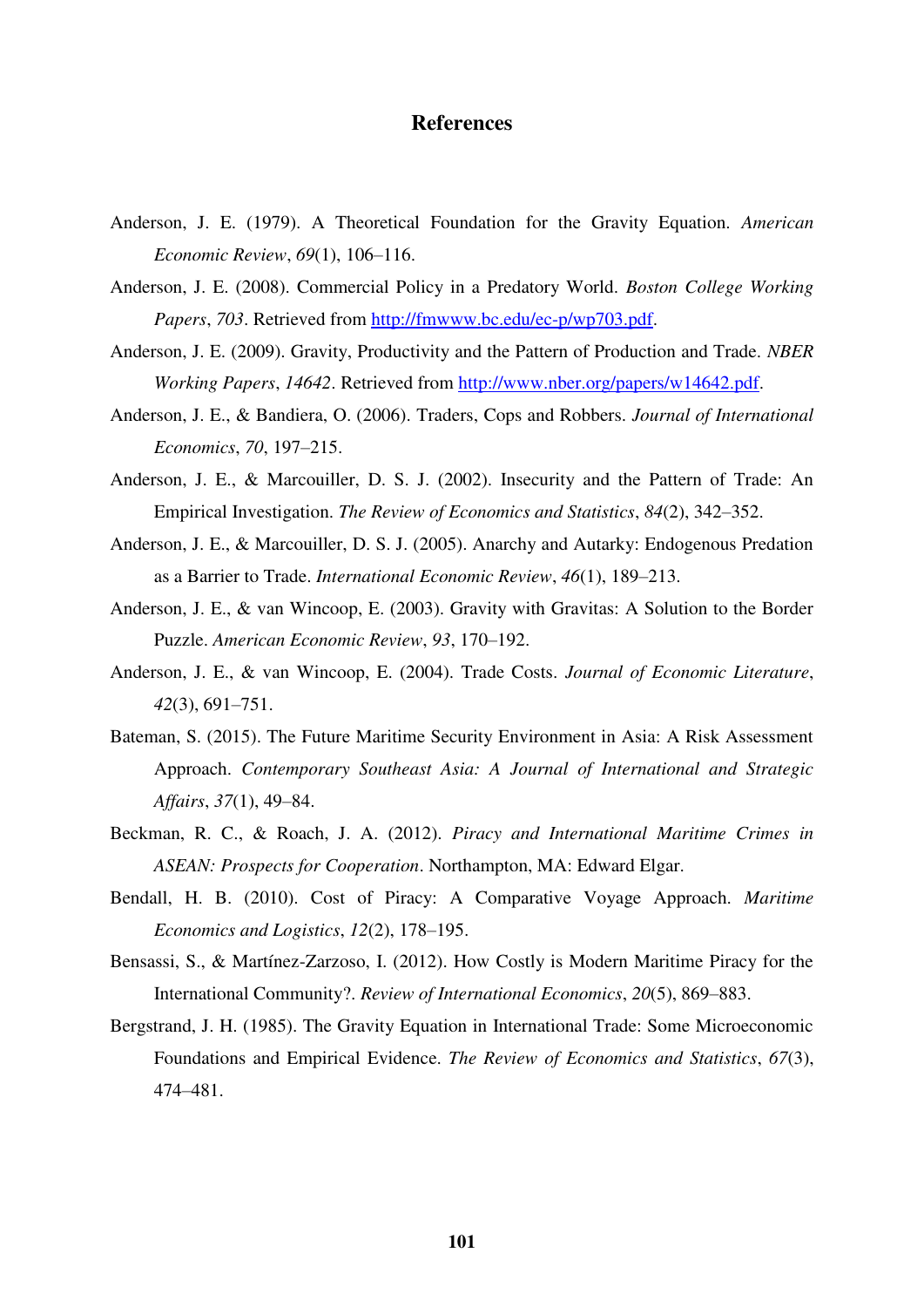- Bergstrand, J. H. (1989). The Generalized Gravity Equation, Monopolistic Competition, and the Factor-Proportions Theory in International Trade. *The Review of Economics and Statistics*, *71*(1), 143–153.
- Blomberg, S. B., & Hess, G. D. (2004). How Much Does Violence Tax Trade?. *CESifo Working Papers*, *1222*. Retrieved from [http://www.econstor.eu/bitstream/10419/18861/1/cesifo1\\_wp1222.pdf.](http://www.econstor.eu/bitstream/10419/18861/1/cesifo1_wp1222.pdf)
- Bougheas, S., Demetriades, P. O., & Morgenroth, E. L. W. (1999). Infrastructure, Transport Costs and Trade. *Journal of International Economics*, *47*(1), 169–189.
- Breuss, F., & Egger, P. (1999). How Reliable Are Estimations of East-West Trade Potentials Based on Cross-Section Gravity Analyses?. *Empirica*, *26*(2), 81–94.
- Burlando, A. Cristea, A. D., & Lee, L. M. (2014). The Trade Consequences of Maritime Insecurity: Evidence from Somali Piracy. *Review of International Economics*, *23*(3), 525–557.
- Chalk, P. (1998). Contemporary Maritime Piracy in Southeast Asia. *Studies in Conflict & Terrorism*, *21*(1), 87–112.
- Chen, I. H., & Wall, H. J. (1999). Controlling for Heterogeneity in Gravity Models of Trade. *Federal Reserve Bank of St. Louis Working Papers*, *99-010A*. Retrieved from [https://files.stlouisfed.org/files/htdocs/publications/review/05/01/Cheng.pdf.](https://files.stlouisfed.org/files/htdocs/publications/review/05/01/Cheng.pdf)
- Deardorff, A. V. (1995). Determinants of Bilateral Trade: Does Gravity Work in a Neo-Classic World?. *National Bureau for Economic Research Working Papers*, *5377*. Retrieved from [http://www.nber.org/chapters/c7818.pdf.](http://www.nber.org/chapters/c7818.pdf)
- Egger, P. (2000). A Note on the Proper Econometric Specification of the Gravity Equation. *Economics Letters*, *66*(1), 25–31.
- Fu, X., Ng, A. K. F., & Lau, Y. Y. (2010). The Impacts of Maritime Piracy on Global Economic Development: The Case of Somalia. *Maritime Policy & Management*, *37*(7), 677–697.
- Graf, A. (2011). Countering Piracy and Maritime Terrorism in South East Asia and off the Horn of Africa. *PiraT-Working Papers on Maritime Security*, *5*. Retrieved from [http://www.maritimesecurity.eu/fileadmin/content/news\\_events/workingpaper/PiraT\\_Ar](http://www.maritimesecurity.eu/fileadmin/content/news_events/workingpaper/PiraT_Arbeitspapier_Nr4_2011_Graf.pdf) [beitspapier\\_Nr4\\_2011\\_Graf.pdf.](http://www.maritimesecurity.eu/fileadmin/content/news_events/workingpaper/PiraT_Arbeitspapier_Nr4_2011_Graf.pdf)
- Helpman, E. (1987). Imperfect Competition and International Trade: Evidence from Fourteen Industrial Countries. *Journal of the Japanese and International Economies*, *1*(1), 62–81.
- Helpman, E., Melitz, M., & Rubinstein, Y. (2008). Estimating Trade Flows: Trading Partners and Trading Volumes. *Quarterly Journal of Economics*, *123*(2), 441–487.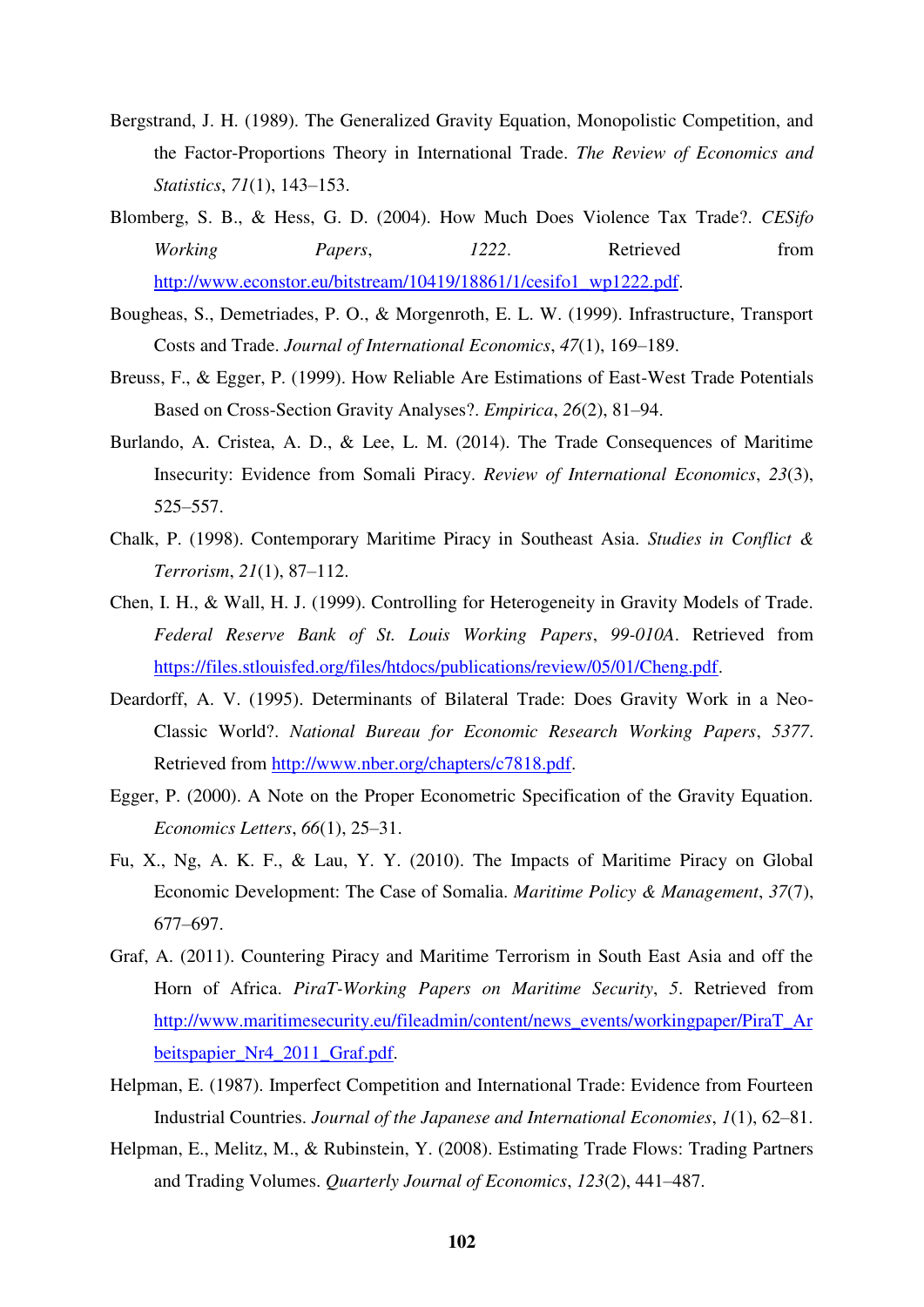- Johnson, D. & Valencia, M. (Eds.) (2005). *Piracy in Southeast Asia: Status, Issues, and Responses*. Singapore: Institute of Southeast Asian Studies.
- Kerr, W. A. (2013). Scourge of the Seas Again! Anti-piracy Services and International Trade Costs. *The Estey Centre Journal of International Law and Trade Policy*, *14*(1), 1–17.
- Knorr, A. (2015). Economic Factors for Piracy: The Effect of Commodity Price Shocks. *Studies in Conflict & Terrorism*, *38*(8), 671–689.
- Limão, N., & Venables, A. J. (1999). Infrastructure, Geographical Disadvantage, and Transport Costs. *Policy Research Working Papers*, *2257*. Retrieved from [http://siteresources.worldbank.org/EXTEXPCOMNET/Resources/2463593-](http://siteresources.worldbank.org/EXTEXPCOMNET/Resources/2463593-1213975515123/09_Limao.pdf) [1213975515123/09\\_Limao.pdf.](http://siteresources.worldbank.org/EXTEXPCOMNET/Resources/2463593-1213975515123/09_Limao.pdf)
- Liss, C. (2104). Assessing Contemporary Maritime Piracy in Southeast Asia: Trends, Hotspots and Responses. *PRIF Reports*, *125*. Retrieved from [https://www.hsfk.de/fileadmin/HSFK/hsfk\\_downloads/prif125.pdf.](https://www.hsfk.de/fileadmin/HSFK/hsfk_downloads/prif125.pdf)
- Marcouiller, D. S. J. (2000). Hijacking, Hold-Up, and International Trade. *Boston College Working Papers*, *477*. Retrieved from [http://www.bc.edu/content/dam/files/schools/cas\\_sites/economics/pdf/workingpapers/w](http://www.bc.edu/content/dam/files/schools/cas_sites/economics/pdf/workingpapers/wp477.pdf) [p477.pdf.](http://www.bc.edu/content/dam/files/schools/cas_sites/economics/pdf/workingpapers/wp477.pdf)
- Martínez-Zarzoso, I., & Bensassi, S. (2013). The Price of Modern Maritime Piracy. *Defence and Peace Economics*, *24*(5), 397–418.
- Mátyás, L. (1997). Proper Econometric Specification of the Gravity Model. *The World Economy*, *20*(3), 363–368.
- Ong-Webb, G. G. (Ed.) (2006). *Piracy, Maritime Terrorism and Securing the Malacca Straits*. Singapore: Institute of Southeast Asian Studies.
- Pöyhönen, P. (1963). A Tentative Model for the Volume of Trade Between Countries. *Weltwirtschaftliches Archiv*, *90*(1), 93–99.
- Rauch, J. E. (1999). Networks versus Markets in International Trade. *Journal of International Economics*, *48*, 7–35.
- Shephard, A. (1994). Maritime Tensions in the South China Sea and the Neighborhood: Some Solutions. *Studies in Conflict & Terrorism*, *17*(2), 181–211.
- Shephard, A. (1995). Oil on Troubled Waters: Indonesian Sponsorship of the South China Sea Workshops. *Studies in Conflict & Terrorism*, *18*(1), 1–15.
- Soloaga, I., & Winters, L. A. (2001). Regionalism in the Nineties: What Effects on Trade?. *The North American Journal of Economics and Finance*, *12*(1), 1–29.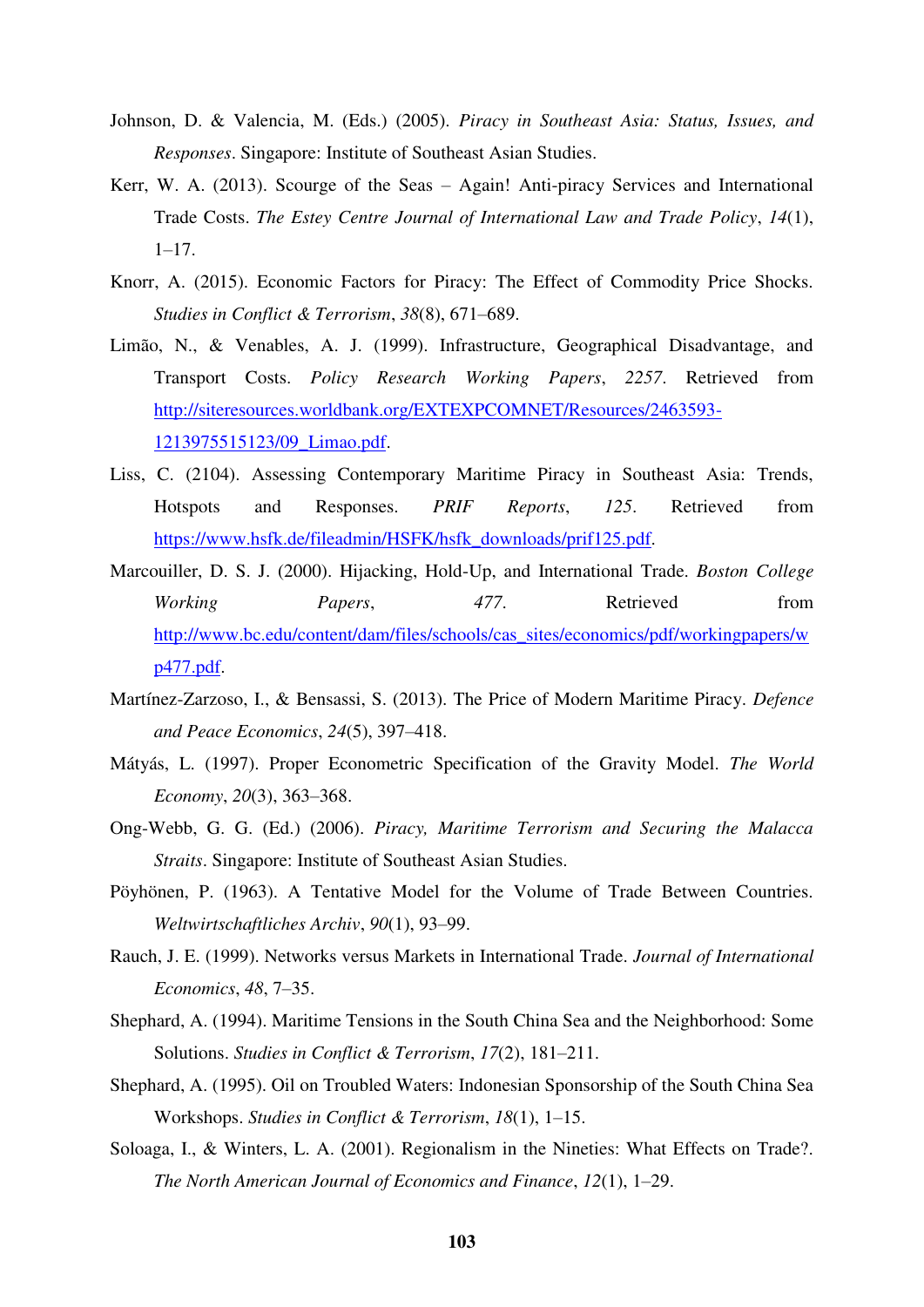- Teo, Y. Y. (2007). Target Malacca Straits: Maritime Terrorism in Southeast Asia. *Studies in Conflict & Terrorism*, *30*(6), 541–561.
- Tinbergen, J. (1962). *Shaping the World Economy. Suggestions for an International Economic Policy*. New York, NY: Twentieth Century Fund.

United Nations Convention on the Law of the Sea (1982).

- von Hoesslin, K. (2012). Piracy and Armed Robbery at Sea in Southeast Asia: Organized and Fluid. *Studies in Conflict & Terrorism*, *35*(7-8), 542–552.
- Wei, S. J. (1996). Intra-National Versus International Trade: How Stubborn are Nations in Global Integration?. *National Bureau for Economic Research Working Paper*, *5531*. Retrieved from [http://www.nber.org/papers/w5531.pdf.](http://www.nber.org/papers/w5531.pdf)
- Young, A. (2007). *Contemporary Maritime Piracy in Southeast Asia: History, Causes and Remedies*. Singapore: Institute of Southeast Asian Studies.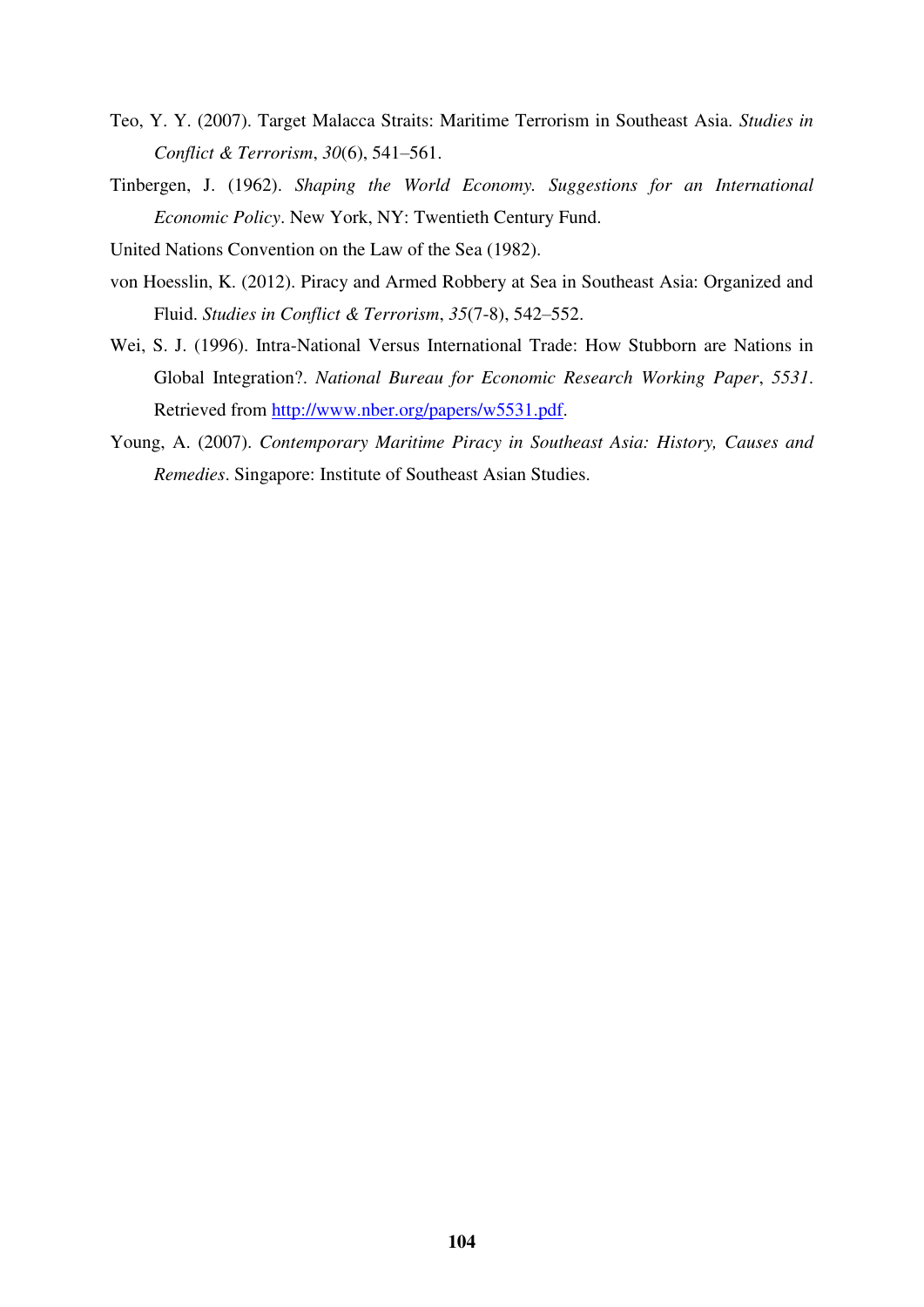# Maritime Piracy Risk Assessing the risk of maritime piracy attacks

#### **Abstract**

Maritime piracy is a serious threat to international economics, having consequences on seaborne trade and the countries affected by the phenomenon. During the last two decades, maritime piracy attacks have occurred mainly off the coast of the countries of Middle and Western Africa, Eastern Africa, and Southeast Asia. Since 2011 there has been a decrease of maritime piracy attacks due to the military intervention by the international community. Although reduce the probability of successful maritime piracy attacks, the continuous patrolling of naval forces and the activities of private armed guards aboard vessels the related high costs are as complex as extremely expensive. And as consequence, many traders renounce to hire private armed guards, putting at risk the security of their vessels that transit through the High Risk Areas. Therefore, preventing the phenomenon would reduce the risk of maritime security and the related costs that involves. This research note aims to analyze the economic and institutional determinants of maritime piracy attacks. According to our findings, to reduce the risk of maritime piracy, a strategy ensuring strong economic growth of the countries affected by maritime piracy should be adopted.

*Keywords:* Africa, Asia, International Economics, Security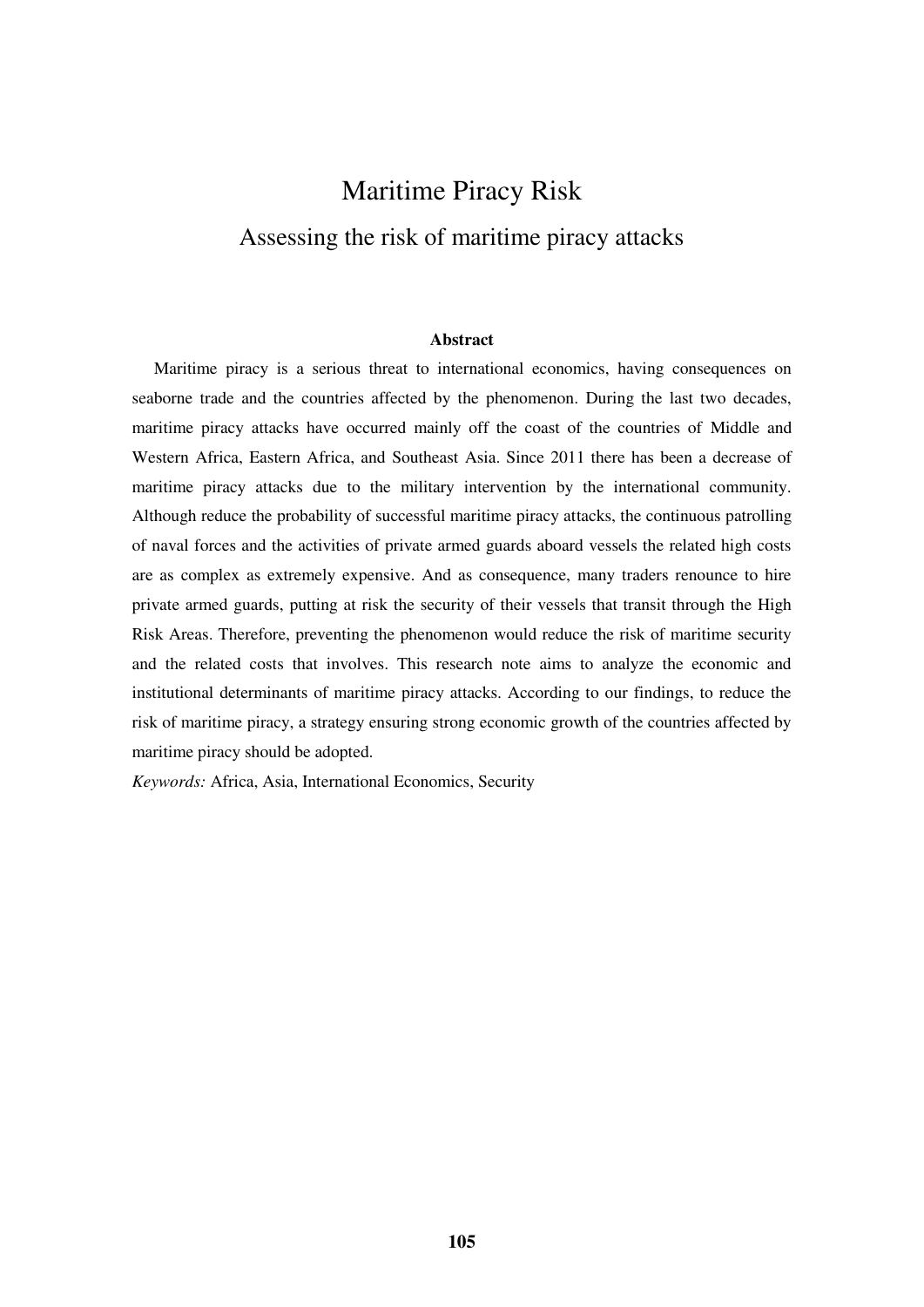# **Introduction**

Although occurring mainly in certain areas, maritime piracy affects the international security, involving high costs to the global economy. According to the data relating to maritime piracy provided by Oceans Beyond Piracy, since 2011 there has been a decrease of maritime piracy attacks. The recent military intervention by the international community has been crucial for reducing the number of maritime piracy attacks. However, during the last decades, there has been the most intense period of maritime piracy, reaching its peak between 2008 and 2011 in the Western Indian Ocean.

The phenomenon of maritime piracy off the coast of Somalia shows that the economical, political, and social factors of a defined geographical area could culminate in a serious global threat. The lack of state capacity of Somalia to patrol the Western Indian Ocean waters has allowed the emergence of maritime piracy off the coast of the country. During the 1990s, the Somali maritime piracy was reduced to a few attacks (especially cases of armed robbery), made by ill-equipped groups. Later, the range of Somali pirates has expanded considerably, involving a growing number of maritime routes, so that the international community has taken steps to intervene.

Given the increasing number of attacks to merchant ships transiting the Western Indian Ocean, in 2008 the Security Council of the United Nations has adopted several resolutions on the situation in Somalia. Condemning the incidents of maritime piracy and armed robbery against vessels off the coast of Somalia, the UN Security Council called upon states and interested organizations to provide technical assistance to Somalia and nearby coastal states—upon their request—to ensure their coastal and maritime security.

In doing so, the countries engaged in commercial maritime routes off the coast of Somalia have taken measures to combat maritime piracy, adopting forms of international coordination. The European Union launched a military operation EU NAVFOR Somalia―known as "Operation Atalanta"―, while the North Atlantic Treaty Organization (NATO) launched first the Operation "Allied Protector" and then "Operation Ocean Shield." In addition to these operations, in the Western Indian Ocean the naval forces of other countries, such as Russian Federation, India, and People's Republic of China operate unilaterally .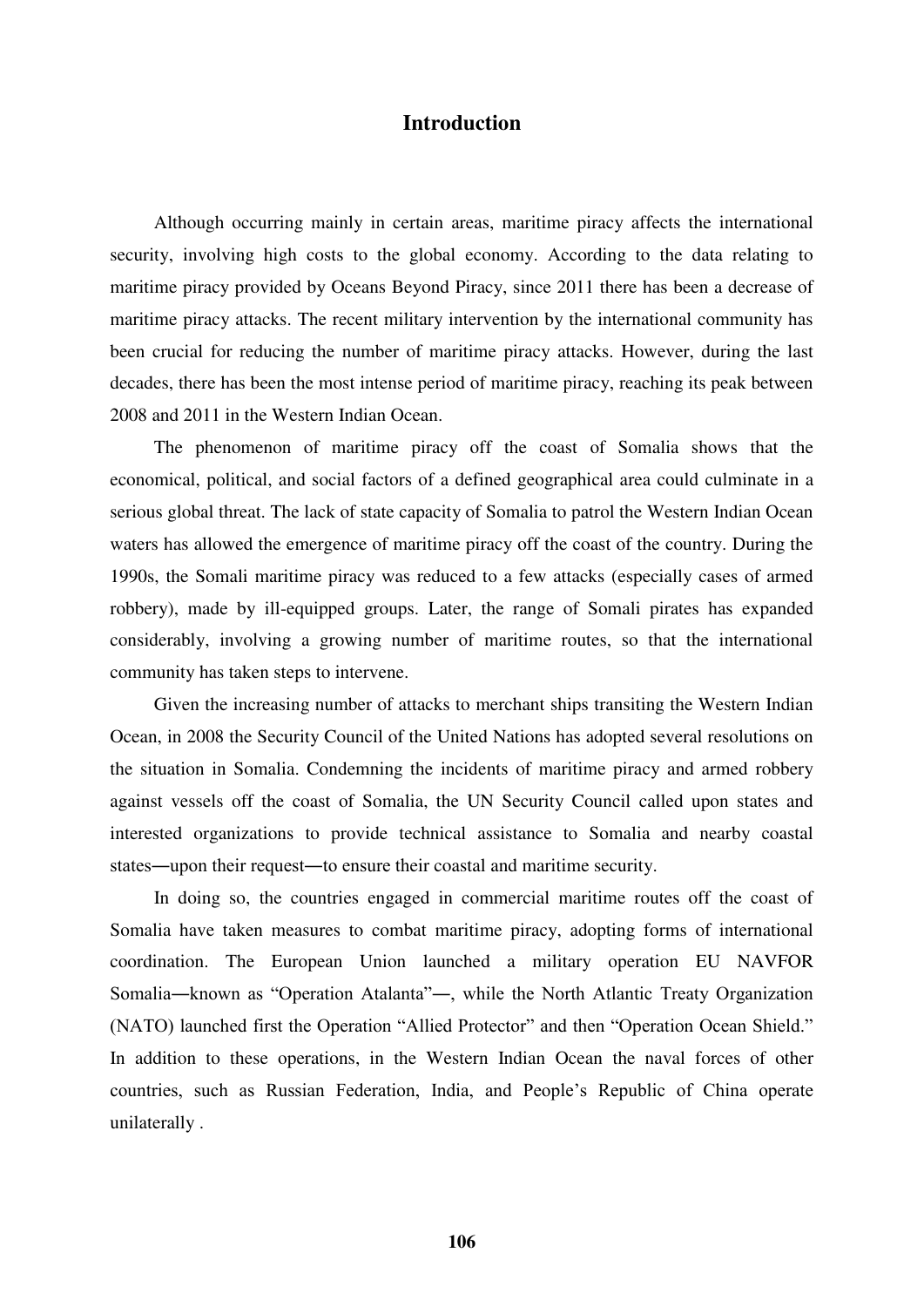Although there has been a significant decrease in the number of maritime piracy attacks due to the recent counter-measures, these operations are so complex. In fact, geographical factors―such as the vast areas of waters affected by the phenomenon―limit the effectiveness of patrolling the Western Indian Ocean waters. In addition, the recent reduction in most countries' military expenditures has pushed many traders to embark teams of private armed guards on vessels that transit through the High Risk Areas.

Even if this practice has been useful so far, it is extremely expensive. Therefore, as an alternative, some traders prefer to identify new routes or to increase cruising speed, so raising fuel consumption. According to Oceans Beyond Piracy, the number of maritime piracy attacks could increase if the recent countermeasures should be reduced.

The continuous patrolling of naval forces, as well as the activities of private armed guards aboard vessels, is an effective deterrent to reduce the probability of successful pirate attacks. However, the related high costs represent a limit, and in the long term many traders could renounce to hire private armed guards, putting at risk the security of their vessels that transit through the High Risk Areas. In addition, the military operations to combat maritime piracy do not seem sufficient to eliminate the phenomenon. Therefore, it is necessary to find the most cost-effective solutions to combat maritime piracy.

Preventing the phenomenon would reduce the risk of maritime security and the related costs that involves, including even insurance premiums for vessels in transit through the High Risk Areas. The countermeasures will fail to generate the desired effects as long as the underlying regional problems are not addressed effectively. In fact, analyzing the regions most affected by the phenomenon, it is clear that maritime piracy must be tackled by taking into account the regional challenges. To eradicate this criminal phenomenon, it would be appropriate to adopt a preventive strategy, by strengthening the internal and economic conditions of the countries affected by maritime piracy.

Few researches have emphasized the importance of institutional and economic factors. The aim of this research note is to analyze which are economic and institutional determinants of maritime piracy attacks, assessing the risk of maritime piracy attacks. The research note is structured as follows: the second section focuses on the literature dealing with the determinants of maritime piracy; the third section presents the data used, and the fourth section outlines the descriptive statistics; the fifth section shows conclusions and ideas for further research.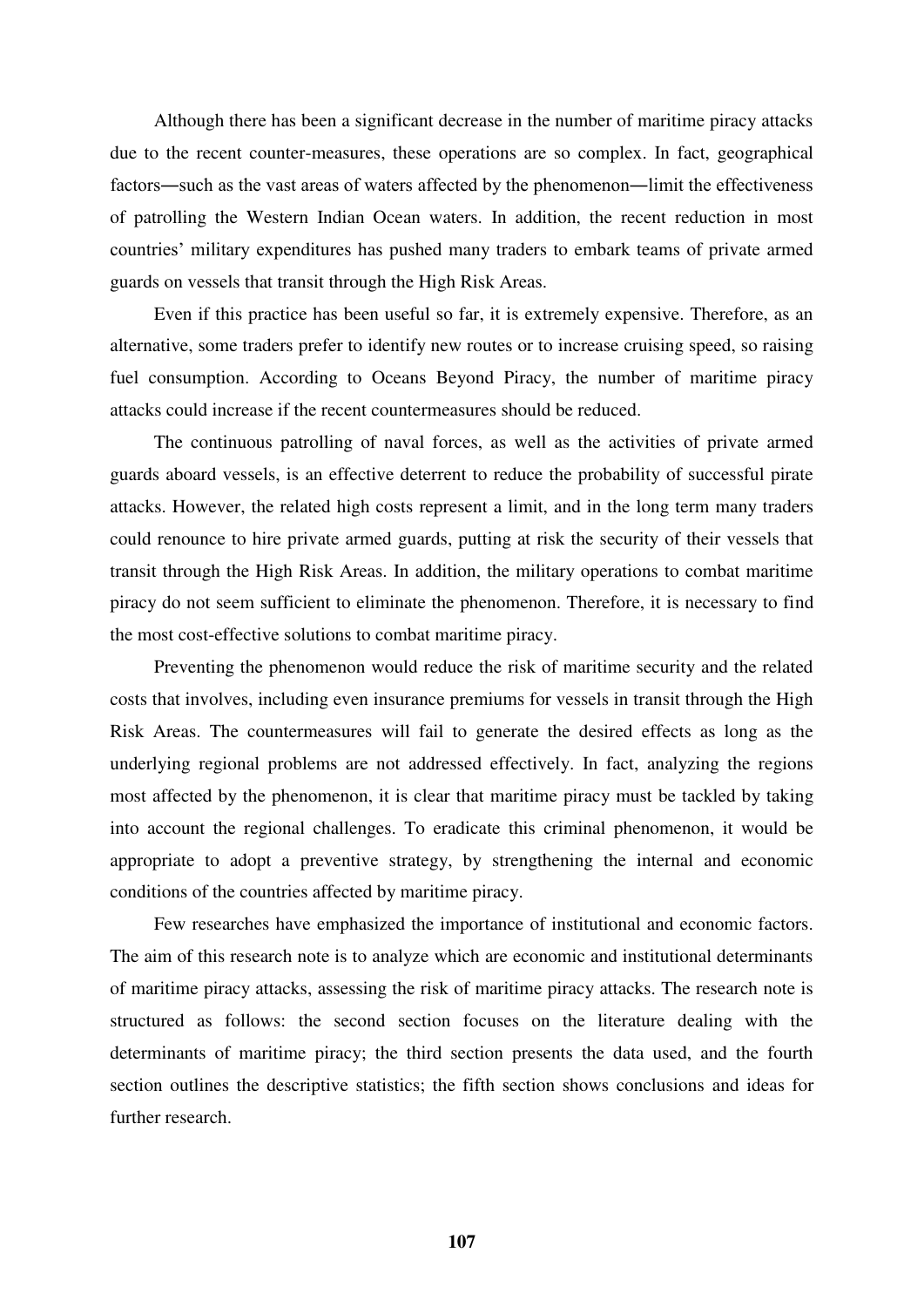### **Literature Review**

Several quantitative analyses have been conducted on the prevention of maritime piracy attacks. An, Martínez Ayala, Sidoti, Mishra, Han, Pattipati, Regnier, Kleinman, and Hansen (2012) develop a maritime piracy prediction model based on wind, waves, currents, as well as on the ground intelligence that could help predict the probability of a pirate attack on a given day. This model generates a map that shows the highest-risk areas and could be of further use by adding up to the minute on shipping traffic to identify likely targets for pirates.

Whereas, using Risk Terrain Modeling, Caplan, Moreto, and Kennedy (2011) put forward three risk factors (state status, shipping routes and maritime choke points) to show if attacks locations can be predicted. Jakob, Vaněk, Urban, Benda, and Pěchouček (2010) explore how agent-based techniques can be employed to reduce the threat of contemporary maritime piracy to international transport. By means of a data-driven agent based simulation platform, they analyze information in the maritime domain with an emphasis on detecting, anticipating and preventing pirate attacks.

Patrolling of naval forces, as well as the private contract armed guards aboard ships, should have a deterrent effect on maritime piracy by reducing the probability of successful attacks. As mentioned, the lack of state capacity of Somalia to patrol the Western Indian Ocean waters has resulted in the emergence of maritime piracy. Sumaila and Bawumia (2014) argue that the origin of maritime piracy in Somalia is a result of a combination of state failure, IUU fishing, toxic waste dumping and its impact on the ecosystem. They show that solving the problem of maritime piracy requires a multifaceted approach, including the establishment of a viable Somali state with the rule of law, and action taken to prevent illegal fishing and toxic waste dumping to provide support for the local fishing industry. Guha (2012) explores the time allocation decision of potential pirates between maritime piracy and an alternative non-violent occupation, fishing, when the returns of both maritime piracy and fishing are sensitive to patrolling intensity. For a range of parameters, the static model yields multiple equilibria, an "efficient" one with no patrolling and low maritime piracy, a less efficient equilibrium with intermediate levels of both maritime piracy and patrolling and a highly inefficient high-patrolling high-piracy equilibrium. Analyzing the dynamic analogue, she shows that sufficiently low patrolling can be a good strategy.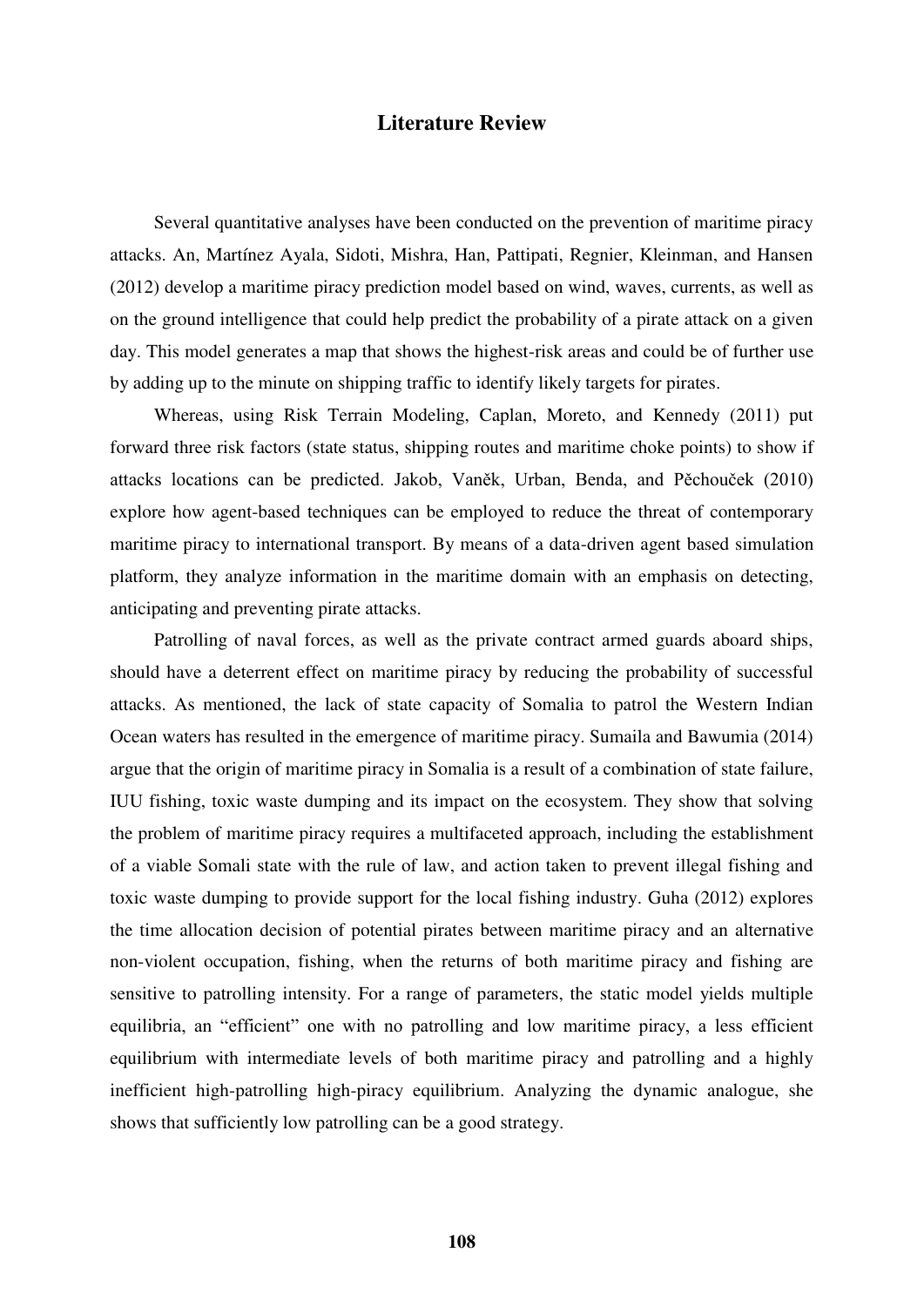Gries and Redlin (2014) examine the effects of socio-economic, political, and institutional conditions on maritime piracy for 149 countries between 1991 and 2010. They show that, on average, less developed countries with higher political and institutional disorder have a higher probability of maritime piracy attacks. Their findings suggest that to solve the problem of maritime piracy, policy efforts should primarily be directed at strengthening economic conditions and the internal stability of the country. According to Samiotis, Psarrou, Pazarzis, Tselentis, and Dafnos (2013), maritime piracy cannot be eliminated solely with force-oriented initiatives, without addressing its root causes (i.e., political instability, endemic poverty, and the lack of security).

Daxecker and Prins (2012) propose a general explanation of maritime piracy that emphasizes the importance of institutional and economic opportunities. Using a monadic-year unit of analysis that includes all states in the international system and cases from 1991 to 2007, they show a positive and statistically significant relationship between maritime piracy attacks and both state failure and economic opportunity. In another research, Daxecker and Prins (2015) argue that states' ability to project power over distance affects pirates' decisions on where to organize and operate. As state capacity increases, maritime piracy will locate farther away from government power centers, whereas maritime piracy can flourish closer to state capitals in weak states that struggle to extend control over space. Using geocoded data from the International Maritime Bureau for the 1996–2013 period, results show that increases in state capacity are associated with greater median capital-maritime piracy distances.

Analyzing the case of Somalia, Beloff (2013) explores the underlying reasons of why Somalis have turned to maritime piracy as a "profession," and offers recommendations for the international community to eliminate maritime piracy effectively through non-military means. Calahorrano and an de Meulen (2010) set up a simple model to describe the choice of becoming a pirate in a setting with an industrialized and a developing country that both engage in fishing in the same waters. They compare the impact of several short- or mediumterm measures on maritime piracy and on well-being in the industrialized country, measured by per capita consumption. Because of fishing competition, maritime piracy as an alternative to fishing becomes more attractive in the developing countries.

Analyzing the case of the fisheries sector, Flückiger and Ludwig (2015) study the link between economic shocks in this sector and the incidence of maritime piracy. Examining a panel of 109 coastal countries that spans the years 2004–2009, they use the variation in phytoplankton abundance off the individual countries' coasts as a source of economic shocks to the fishery industry. They argue that higher plankton abundance leads to an increase in the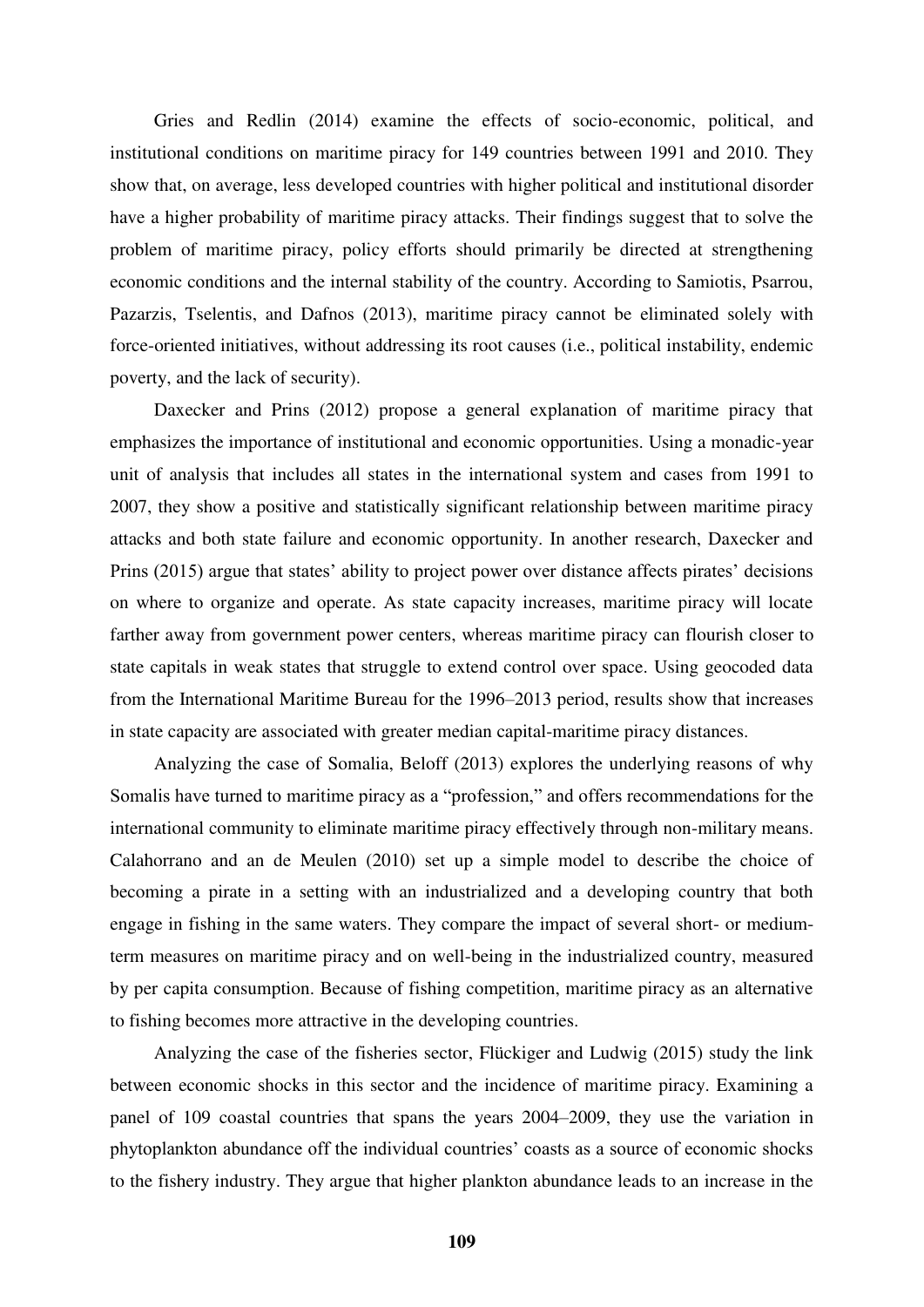abundance of fish and, hence, to higher productivity in the fisheries sector: this signifies an improvement in economic conditions in this sector and therefore increases the opportunity cost for a fishermen to engage in maritime piracy activity.

We believe that the military operations to combat maritime piracy do not seem sufficient to eradicate the phenomenon. Therefore, due to recent reduction in most countries' military expenditures and the high costs to hire private armed guards on vessels that transit through the High Risk Areas, we believe it necessary to find the most cost-effective solutions to prevent maritime piracy. In this paper, we analyze economic and institutional determinants of maritime piracy attacks. In doing so, we focus on the coastal countries of the three regions most affected by the phenomenon.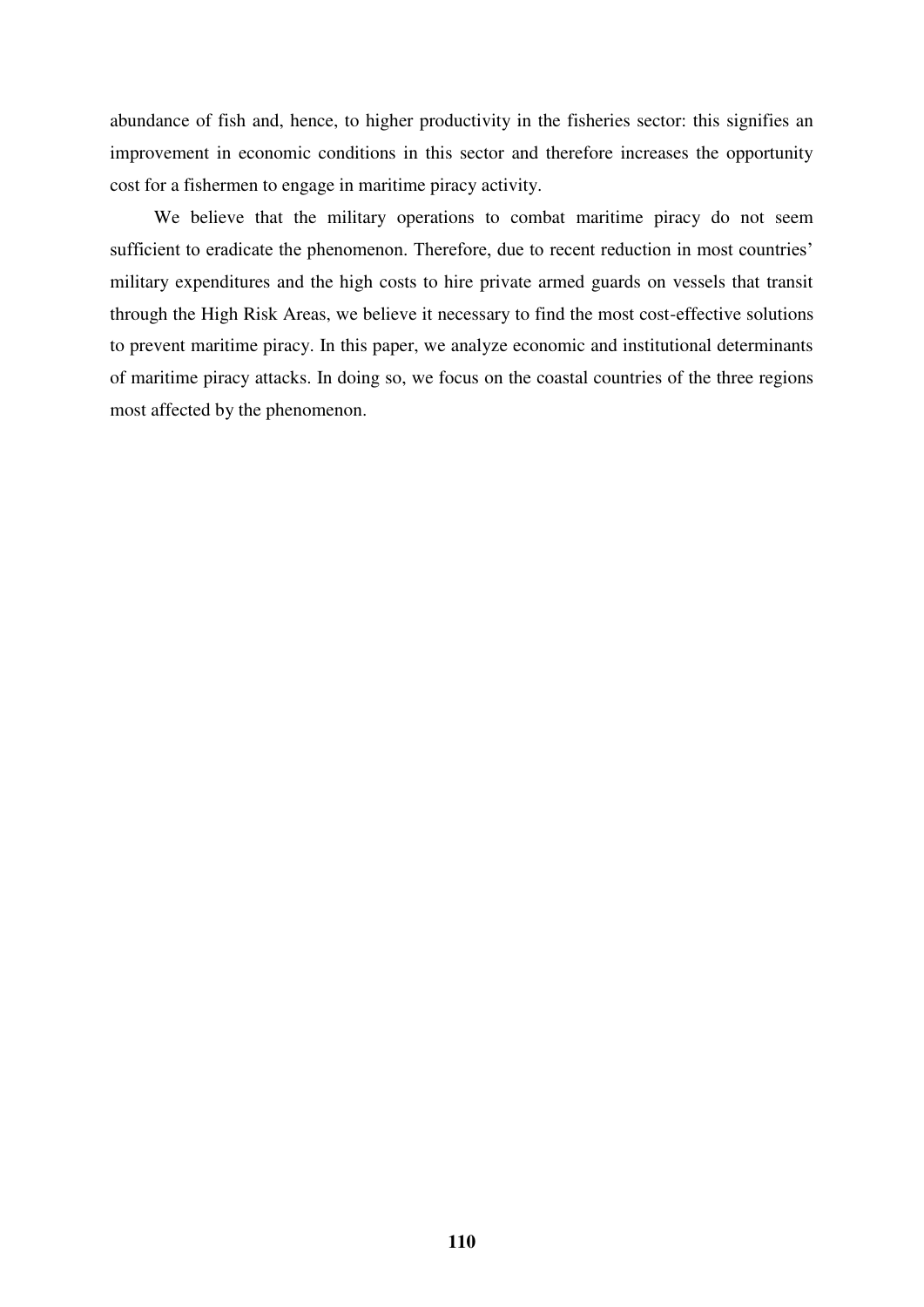## **Data**

According to the data related to maritime piracy attacks released by the International Maritime Bureau, the most affected regions are Middle and Western Africa, Eastern Africa, and Southeast Asia. In compliance with the composition of macro-geographical regions defined by United Nations Statistics Division, the sample analyzed here is made up of the coastal countries of the three regions mentioned above.

In particular, this research note registers the variations related to the economic and institutional conditions over the period between 1994 and 2013. The three regions are made up as follows.

| Ghana                 |
|-----------------------|
| Guinea                |
| Guinea-Bissau         |
| Liberia               |
| Mauritania            |
| Nigeria               |
| São Tomé and Príncipe |
| Senegal               |
| Sierra Leone          |
| Togo                  |
|                       |

NOTE:

Due to unavailable or insufficient data, Saint Helena (GBR) has not been selected.

#### *Eastern Africa*

*Middle and Western Africa*

| Comoros  | <b>Mauritius</b> |
|----------|------------------|
| Djibouti | Mozambique       |
| Eritrea  | Seychelles       |
| Kenya    | Somalia          |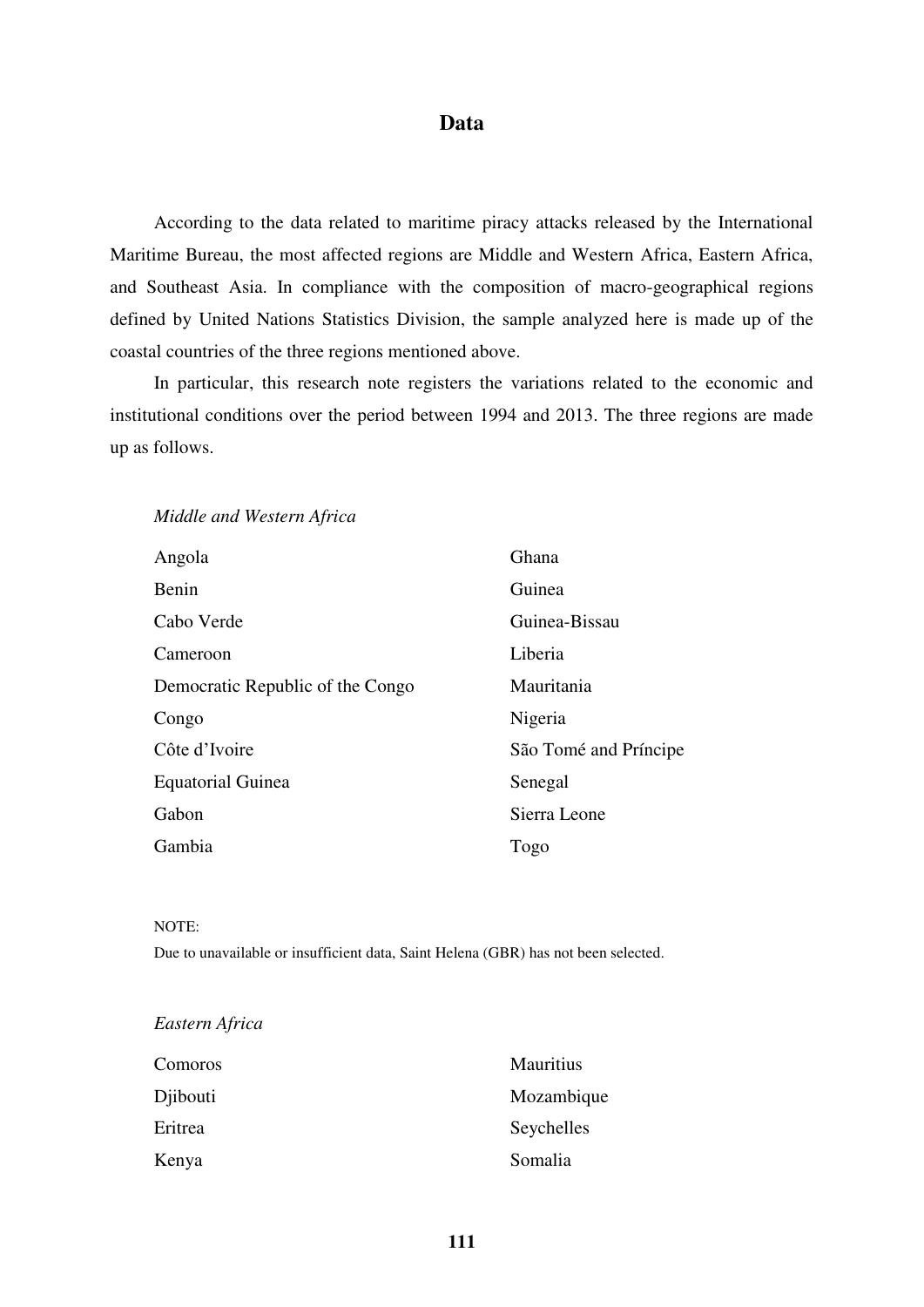#### Madagascar Tanzania

#### NOTE:

Due to unavailable or insufficient data, have not been selected the following countries: Mayotte (FRA), Réunion (FRA), and the Territory of the French Southern and Antarctic Lands (FRA).

#### *Southeast Asia*

| <b>Brunei Darussalam</b> | Philippines |
|--------------------------|-------------|
| Cambodia                 | Singapore   |
| Indonesia                | Thailand    |
| Malaysia                 | Timor-Leste |
| Myanmar                  | Vietnam     |

The source of data on maritime piracy incidents is the ICC International Maritime Bureau. It is a specialized division of the International Chamber of Commerce (ICC) established in 1981 to act as a focal point in the fight against all types of maritime crime and malpractice. It maintains a round-the-clock watch on the global shipping lanes, reporting pirate attacks to local law enforcement and issuing warnings about piracy hotspots to shipping.

The economic data are compiled by the World Bank that allows free and open access to data about development in countries around the globe.

The geographic data are compiled by the World Factbook, which is a reference resource produced by the Central Intelligence Agency that provides information on the history, people, government, economy, geography, communications, transportation, military, and transnational issues for over 250 world entities.

Ratings on the guarantee of political rights and civil liberties are compiled by Freedom House, which is a nongovernmental, bipartisan organization committed to promoting peace and democracy around the world. Founded in 1941, Freedom House conducts research and advocacy on democracy, political freedom, and human rights. The organization's annual "Freedom in the World" report assesses each country's degree of political freedoms and civil liberties.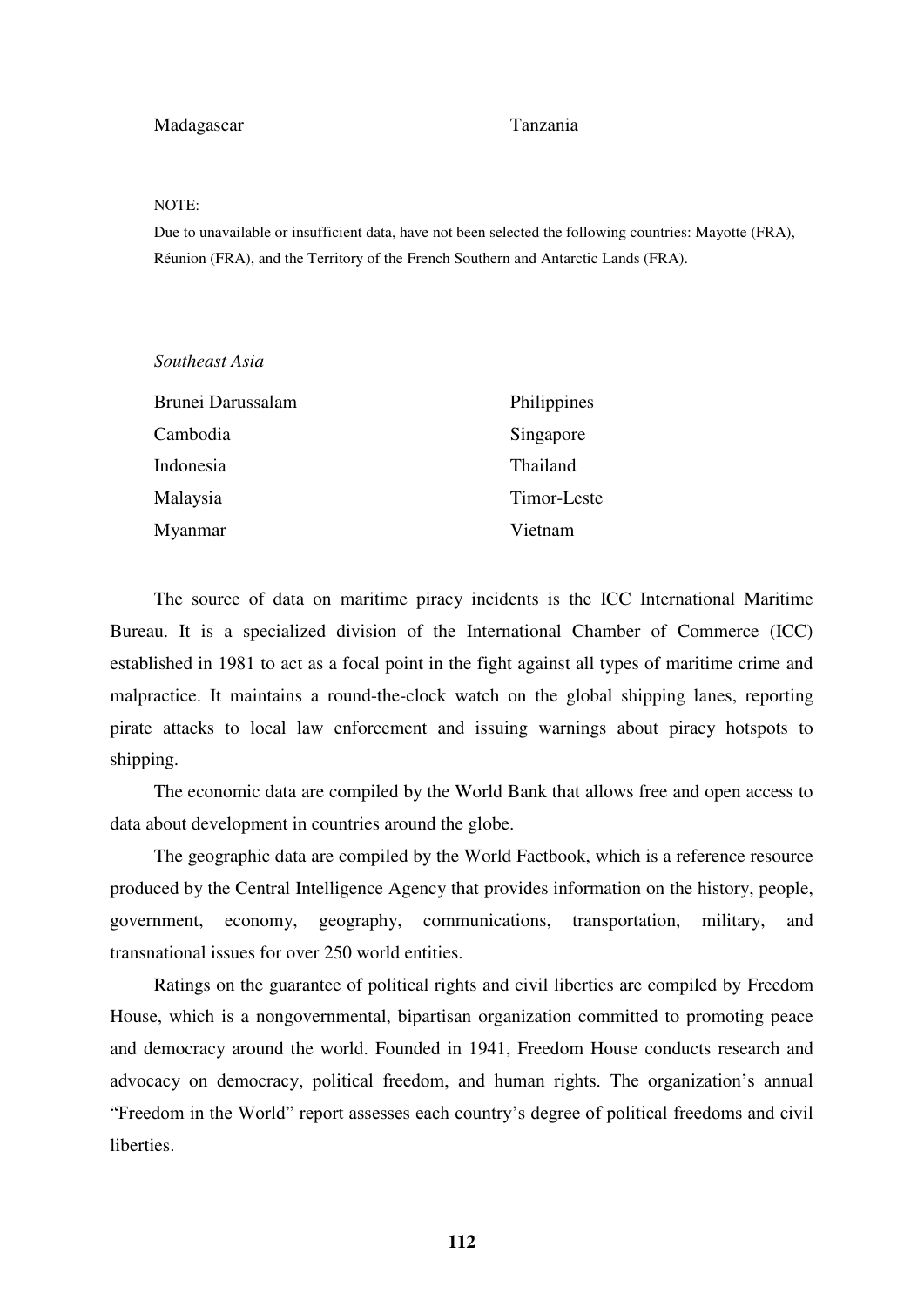Finally, the source of State Fragility Index and Matrix is the Integrated Network for Societal Conflict Research (INSCR), established to coordinate and integrate information resources produced and used by the Center for Systemic Peace (CSP). The research of CSP is on the problem of political violence within the structural context of the dynamic global system, that is, global systems analysis. CSP supports scientific research and quantitative analysis in many issue areas related to the fundamental problems of violence in both human relations and societal-systemic development processes.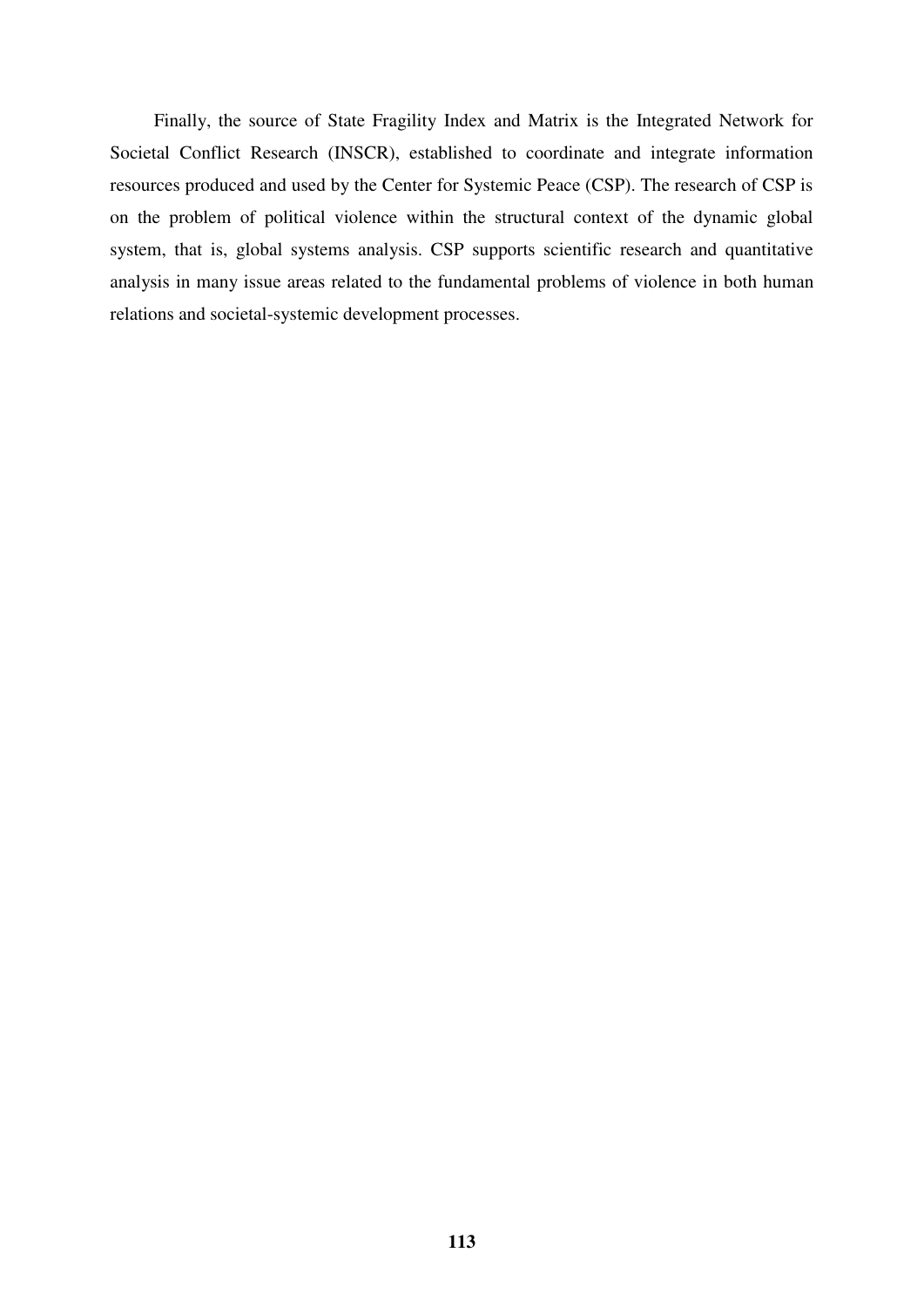## **Methodology**

In order to explore macroeconomic and institutional determinants of maritime piracy attacks, we have estimated a number of panel data logistic regression models. The probability of a maritime attack in country *i* in year *t* was assumed to be determined by the logistic cumulative distribution function:

The general specification was as follows:

$$
Prob (attack = 1) = \frac{\exp(X\beta + u_i + \varepsilon_{it})}{1 + \exp(X\beta + u_i + \varepsilon_{it})}
$$

The  $u_i$  component of the composite error term reflects unobserved country-specific time-invariant effects, while the  $\varepsilon_{ij}$  is the idiosyncratic error term.

We have estimated several specifications with a different number of explanatory variables to check the robustness of our findings. The sample size varies from specification to specification because of missing values. The first set of models use the incidence of any maritime piracy attacks (both actual and attempted) as the dependent variable (see Table 1), while the second one is aimed at explaining the occurrence of actual attacks only (see Table 2).

|                              | (1)                  | (2)                  | (3)                   | (4)          | (5)          | (6)        |
|------------------------------|----------------------|----------------------|-----------------------|--------------|--------------|------------|
|                              | Any attack           | Any attack           | Any attack            | Any attack   | Any attack   | Any attack |
| Any attack                   |                      |                      |                       |              |              |            |
| GDP growth (annual %)        | $0.977$ <sup>*</sup> | $0.977$ <sup>*</sup> | 0.977                 | 0.981        |              |            |
|                              | (0.0135)             | (0.0134)             | (0.0137)              | (0.0117)     |              |            |
| Population growth (annual %) | $1.000***$           | $1.000***$           | $1.000$ <sup>**</sup> | $1.000***$   | $1.000***$   |            |
|                              | $(1.91e-08)$         | $(1.79e-08)$         | $(2.05e-08)$          | $(1.97e-08)$ | $(1.89e-08)$ |            |
| Trade growth (annual %)      | 1.004                | 1.004                | 1.004                 | 1.002        |              |            |
|                              | (0.00271)            | (0.00274)            | (0.00272)             | (0.00233)    |              |            |
| Political Rights             | 1.030                | 1.043                | 1.035                 | 1.018        |              |            |
|                              | (0.173)              | (0.183)              | (0.176)               | (0.171)      |              |            |
| Civil Liberties              | 1.029                | 0.999                | 1.066                 | 0.925        |              |            |
|                              | (0.266)              | (0.246)              | (0.278)               | (0.218)      |              |            |
| Partial freedom              | 1.185                | 1.175                | 1.203                 | 1.411        |              |            |
|                              | (0.552)              | (0.545)              | (0.569)               | (0.654)      |              |            |
| Freedom                      | 1.026                | 1.008                | 1.042                 | 1.152        |              |            |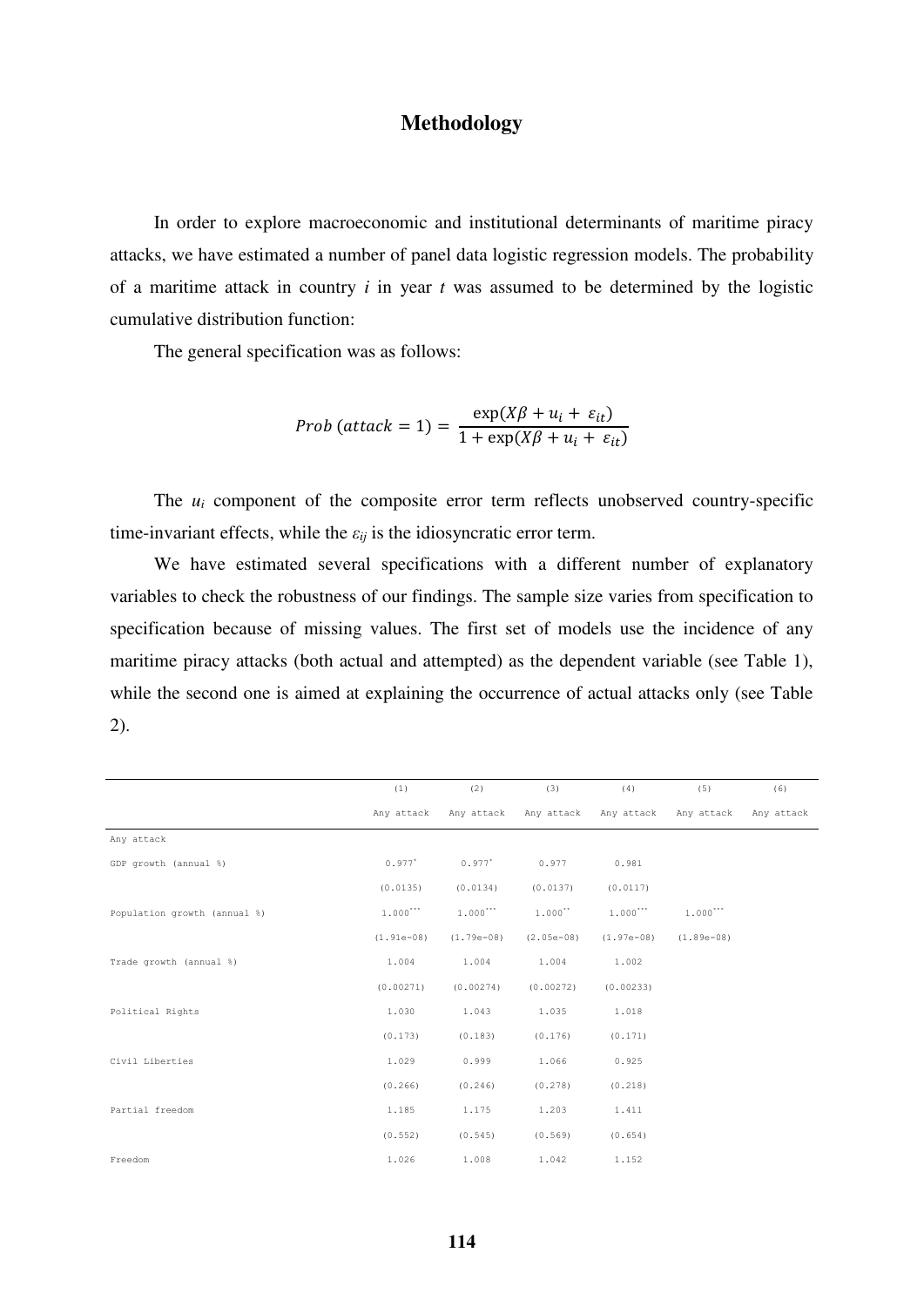|                                              | (0.743)  | (0.722) | (0.772) | (0.808) |       |              |
|----------------------------------------------|----------|---------|---------|---------|-------|--------------|
| Fragility Index                              | 1.005    |         |         |         |       |              |
|                                              | (0.0824) |         |         |         |       |              |
| Effectiveness Score                          |          | 1.045   |         |         |       |              |
|                                              |          | (0.138) |         |         |       |              |
| Legitimacy Score                             |          |         | 0.957   |         |       |              |
|                                              |          |         | (0.126) |         |       |              |
| Difference between GDP and Population growth |          |         |         |         |       | $1.000***$   |
| (annual %)                                   |          |         |         |         |       |              |
|                                              |          |         |         |         |       | $(1.89e-08)$ |
| Observations                                 | 683      | 683     | 683     | 772     | 790   | 775          |
| AIC                                          | 651.4    | 651.1   | 651.2   | 722.4   | 727.0 | 715.2        |
| BIC                                          | 696.7    | 696.4   | 696.5   | 764.3   | 741.0 | 729.2        |

*Standard errors in parentheses* 

*\*p< 0.1, \*\*p< 0.05, \*\*\*p< 0.01* 

Population growth was systematically shown to be associated with somewhat increased probability of maritime piracy attacks. There is also weak evidence (based on some of the specifications and on 10% significance level) that GDP growth is associated with a lower probability of maritime piracy attacks (see Table 1).

Positive influence of Population growth (significant at 1% level) and negative impact of GDP growth (significant at 5% level) are much more pronounced if we concentrate on explaining the probability of actual attacks rather than both actual and attempted attacks. The difference between these two growth rates is a statistically significant predictor of maritime piracy risk.

|                              | (1)                   | (2)                                                                                 | (3)                   | (4)                   | (5)          | (6) |
|------------------------------|-----------------------|-------------------------------------------------------------------------------------|-----------------------|-----------------------|--------------|-----|
|                              |                       | Actual attack Actual attack Actual attack Actual attack Actual attack Actual attack |                       |                       |              |     |
| Actual attack                |                       |                                                                                     |                       |                       |              |     |
| GDP growth (annual %)        | $0.959$ <sup>**</sup> | $0.959$ <sup>**</sup>                                                               | $0.958$ <sup>**</sup> | $0.961$ <sup>**</sup> |              |     |
|                              | (0.0168)              | (0.0164)                                                                            | (0.0173)              | (0.0149)              |              |     |
| Population growth (annual %) | $1.000***$            | $1.000***$                                                                          | $1.000***$            | $1.000***$            | $1.000***$   |     |
|                              | $(1.18e-08)$          | $(1.09e-08)$                                                                        | $(1.30e-08)$          | $(1.24e-08)$          | $(1.14e-08)$ |     |
| Trade growth (annual %)      | 1.003                 | 1.003                                                                               | 1.003                 | $1.002^*$             |              |     |
|                              | (0.00235)             | (0.00231)                                                                           | (0.00250)             | (0.00111)             |              |     |
| Political Rights             | 0.942                 | 0.957                                                                               | 0.948                 | 0.919                 |              |     |
|                              | (0.169)               | (0.177)                                                                             | (0.167)               | (0.169)               |              |     |
| Civil Liberties              | 1.006                 | 0.968                                                                               | 1.054                 | 0.925                 |              |     |
|                              | (0.197)               | (0.185)                                                                             | (0.215)               | (0.190)               |              |     |
| Partial freedom              | 1.049                 | 1.035                                                                               | 1.058                 | 1.257                 |              |     |
|                              | (0.520)               | (0.503)                                                                             | (0.535)               | (0.648)               |              |     |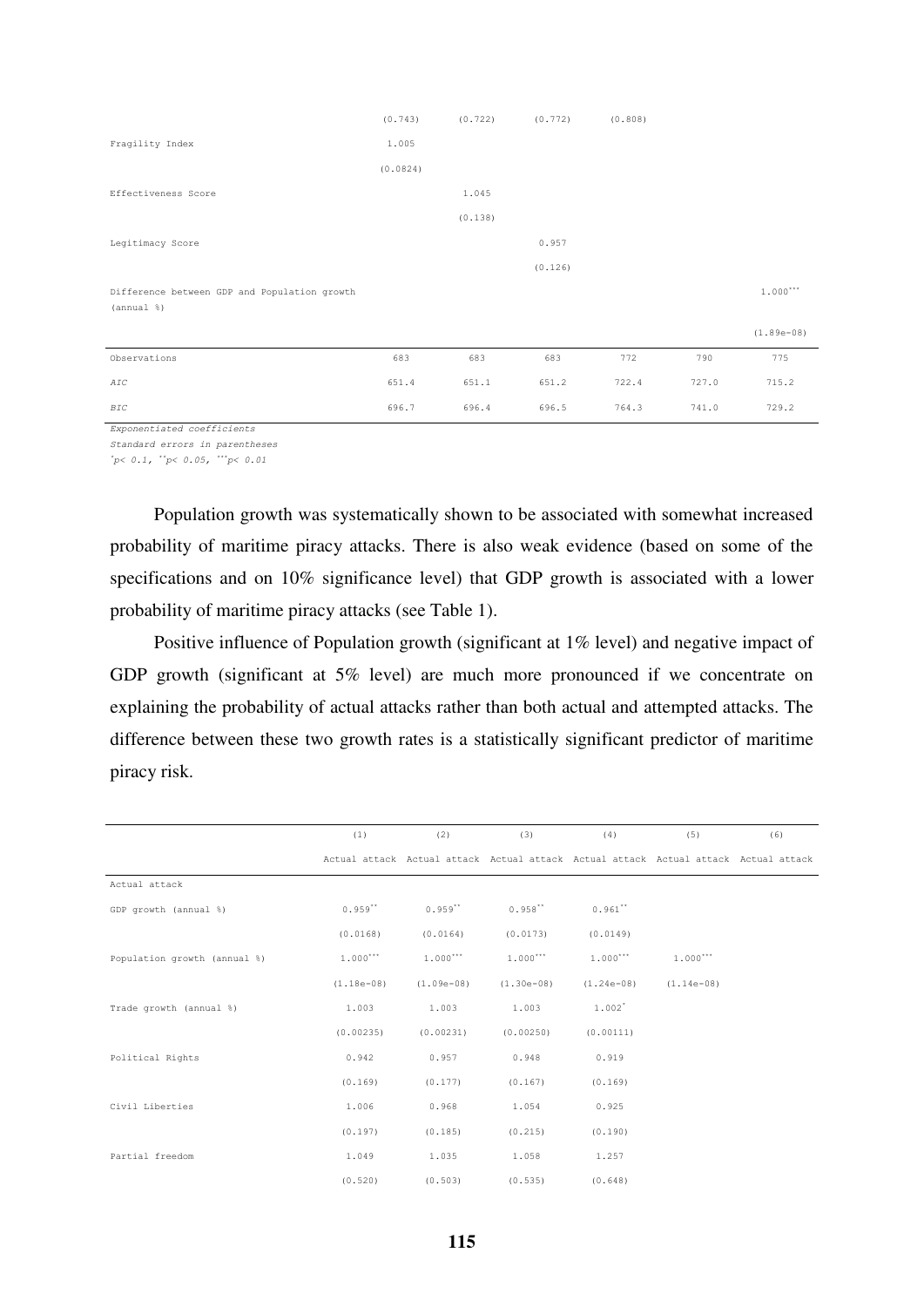| Freedom                      | 0.906    | 0.886   | 0.912   | 0.975   |       |              |
|------------------------------|----------|---------|---------|---------|-------|--------------|
|                              | (0.796)  | (0.774) | (0.831) | (0.824) |       |              |
| Fragility Index              | 1.004    |         |         |         |       |              |
|                              | (0.0799) |         |         |         |       |              |
| Effectiveness Score          |          | 1.057   |         |         |       |              |
|                              |          | (0.137) |         |         |       |              |
| Legitimacy Score             |          |         | 0.940   |         |       |              |
|                              |          |         | (0.117) |         |       |              |
| Difference between GDP and   |          |         |         |         |       | $1.000***$   |
| Population growth (annual %) |          |         |         |         |       |              |
|                              |          |         |         |         |       | $(1.13e-08)$ |
| Observations                 | 683      | 683     | 683     | 772     | 790   | 775          |
| $\mathit{AIC}$               | 608.8    | 608.4   | 608.5   | 663.2   | 670.9 | 660.5        |
| $BIC$                        | 654.1    | 653.7   | 653.7   | 705.0   | 684.9 | 674.5        |

*Standard errors in parentheses* 

*\*p< 0.1, \*\*p< 0.05, \*\*\*p< 0.01* 

The higher the difference between GDP growth and Population growth, the lower the risk of maritime piracy attacks. Therefore, strategies aimed at increasing this difference between GDP growth and Population growth rates would result in lower maritime piracy incidence.

Because of driving forces may still be different, we also analyzed each region separately as follows.

#### *Middle and Western Africa*

In Middle and Western Africa, the key force that increases the probability of maritime piracy is Trade growth. Holding other things equal, GDP growth decreases the probability of maritime piracy. Legitimacy score is another factor that reduces the probability of maritime piracy attacks.

|                              | (1)           | (2)                  | (3)                  | (4)                                                     | (5)     | (6)           |
|------------------------------|---------------|----------------------|----------------------|---------------------------------------------------------|---------|---------------|
|                              | Actual attack |                      |                      | Actual attack Actual attack Actual attack Actual attack |         | Actual attack |
| GDP growth (annual %)        | $0.966^{*}$   | $0.967$ <sup>*</sup> | $0.965$ <sup>*</sup> | $0.973^{*}$                                             |         |               |
|                              | (0.0194)      | (0.0182)             | (0.0187)             | (0.0147)                                                |         |               |
| Population growth (annual %) | 0.789         | 0.772                | 0.787                | 0.768                                                   | 0.807   |               |
|                              | (0.147)       | (0.134)              | (0.146)              | (0.149)                                                 | (0.145) |               |
| Trade growth (annual %)      | $1.007*$      | $1.007*$             | 1,008*               | $1.006*$                                                |         |               |
|                              | (0.00409)     | (0.00396)            | (0.00424)            | (0.00336)                                               |         |               |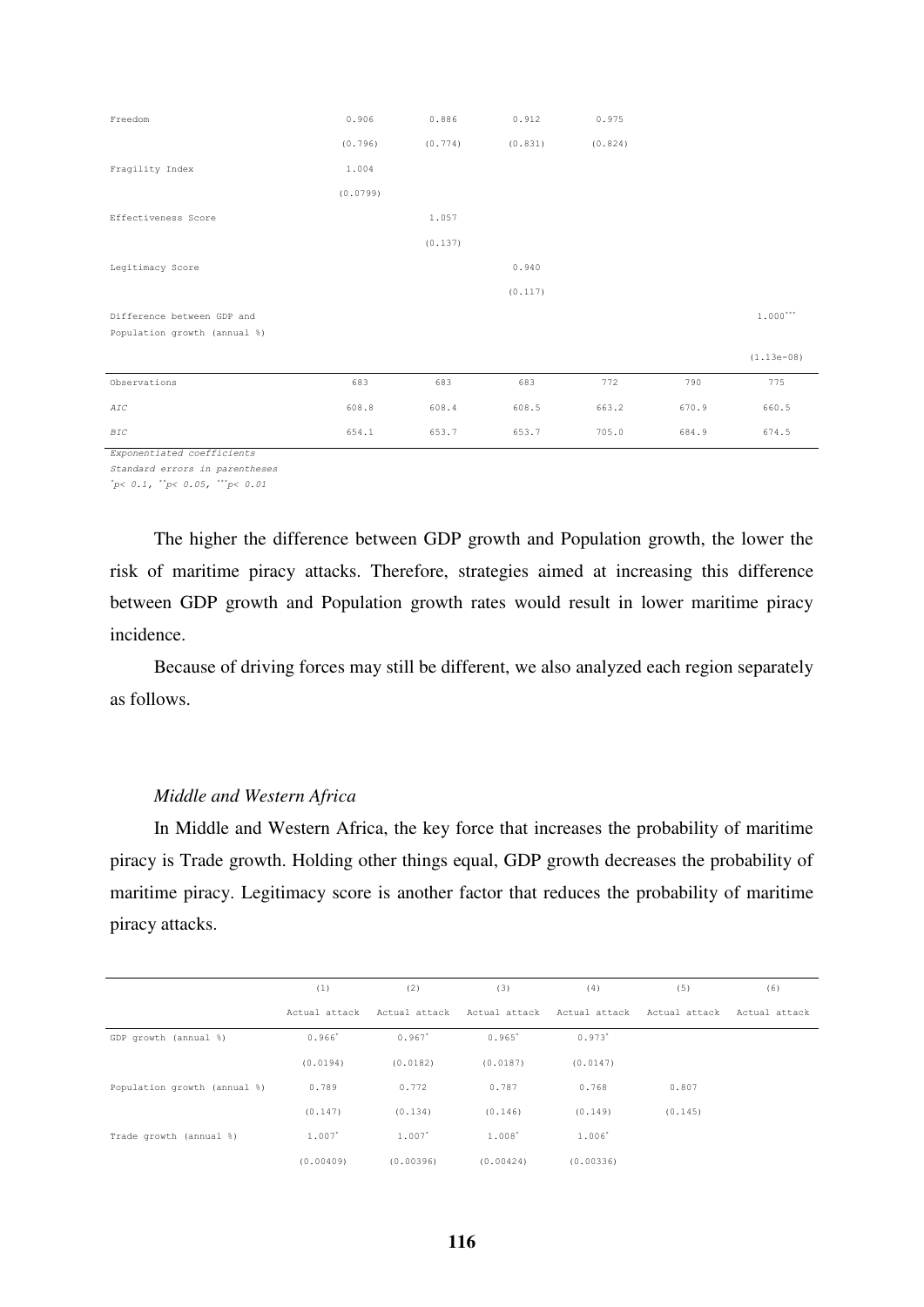| Political Rights                                    | 1.069    | 1.040   | 1.148                 | 0.928   |       |          |
|-----------------------------------------------------|----------|---------|-----------------------|---------|-------|----------|
|                                                     | (0.332)  | (0.342) | (0.337)               | (0.330) |       |          |
| Civil Liberties                                     | 1.149    | 0.997   | 1.274                 | 0.919   |       |          |
|                                                     | (0.328)  | (0.281) | (0.369)               | (0.274) |       |          |
| Partial freedom                                     | 1.766    | 1.617   | 1.818                 | 1.494   |       |          |
|                                                     | (0.825)  | (0.761) | (0.887)               | (0.954) |       |          |
| Freedom                                             | 2.050    | 1.724   | 2.253                 | 1.147   |       |          |
|                                                     | (1.954)  | (1.680) | (2.223)               | (1.237) |       |          |
| Fragility Index                                     | 0.890    |         |                       |         |       |          |
|                                                     | (0.0887) |         |                       |         |       |          |
| Effectiveness Score                                 |          | 0.912   |                       |         |       |          |
|                                                     |          | (0.164) |                       |         |       |          |
| Legitimacy Score                                    |          |         | $0.747$ <sup>**</sup> |         |       |          |
|                                                     |          |         | (0.105)               |         |       |          |
| Difference between GDP and<br>population growth (%) |          |         |                       |         |       | 0.981    |
|                                                     |          |         |                       |         |       | (0.0119) |
| Observations                                        | 323      | 323     | 323                   | 353     | 360   | 353      |
| $\mathit{AIC}$                                      | 338.7    | 340.4   | 337.2                 | 368.7   | 362.2 | 361.4    |
| $BIC$                                               | 376.5    | 378.2   | 374.9                 | 403.5   | 373.8 | 373.0    |

*Standard errors in parentheses* 

*\*p< 0.1, \*\*p< 0.05, \*\*\*p< 0.01* 

## *Eastern Africa*

In Eastern Africa, the difference between GDP growth and population growth is not the key factor influencing the probability of maritime piracy attacks. Trade growth has a significant positive impact on the probability of maritime piracy attacks. Higher Political Rights ratings are associated with lower probability of maritime piracy.

|                              | (1)        | (2)                   | (3)                   | (4)         | (5)                                                                                 | (6) |
|------------------------------|------------|-----------------------|-----------------------|-------------|-------------------------------------------------------------------------------------|-----|
|                              |            |                       |                       |             | Actual attack Actual attack Actual attack Actual attack Actual attack Actual attack |     |
| GDP growth (annual %)        | $0.861*$   | 0.861                 | 0.860                 | $0.870^{*}$ |                                                                                     |     |
|                              | (0.0758)   | (0.0798)              | (0.0797)              | (0.0635)    |                                                                                     |     |
| Population growth (annual %) | $0.531*$   | $0.532^{*}$           | $0.527$ <sup>**</sup> | 1.134       | 1.059                                                                               |     |
|                              | (0.180)    | (0.187)               | (0.165)               | (0.562)     | (0.382)                                                                             |     |
| Trade growth (annual %)      | $1.002***$ | $1.002***$            | $1.002***$            | $1.002***$  |                                                                                     |     |
|                              | (0.000237) | (0.000273)            | (0.000185)            | (0.000202)  |                                                                                     |     |
| Political Rights             | $0.748***$ | $0.753$ <sup>**</sup> | $0.744***$            | 0.921       |                                                                                     |     |
|                              | (0.0830)   | (0.0936)              | (0.0724)              | (0.142)     |                                                                                     |     |
| Civil Liberties              | 0.809      | 0.796                 | 0.817                 | 0.695       |                                                                                     |     |
|                              | (0.493)    | (0.526)               | (0.447)               | (0.371)     |                                                                                     |     |
| Partial freedom              | 0.942      | 0.925                 | 0.939                 | 2.000       |                                                                                     |     |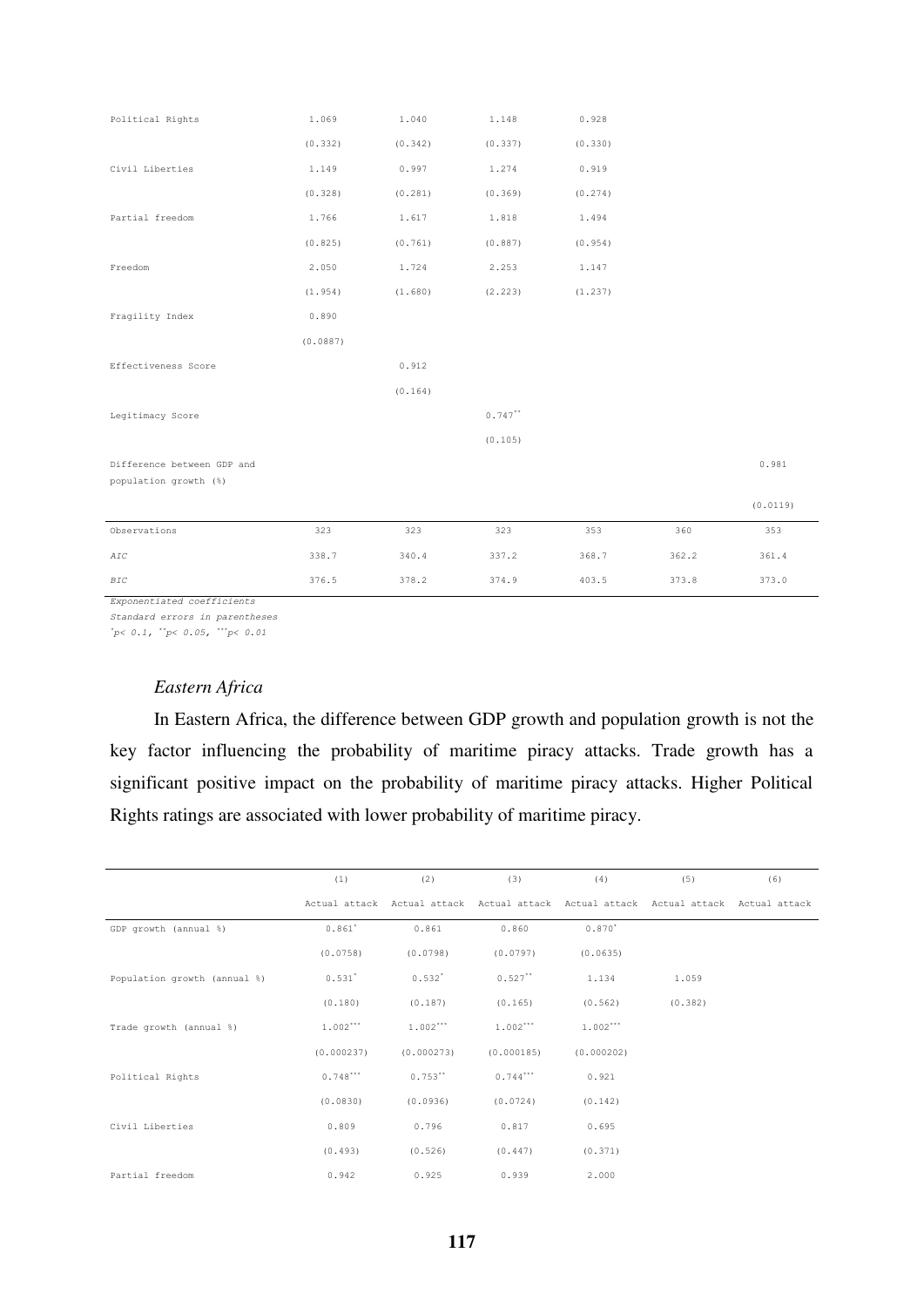|                            | (1.223) | (1.236)      | (1.194)      | (2.764)      |       |          |
|----------------------------|---------|--------------|--------------|--------------|-------|----------|
| Freedom                    | $\,1\,$ | $\mathbf{1}$ | $\mathbf{1}$ | $\mathbf{1}$ |       |          |
|                            | ( . )   | ( . )        | $($ .)       | ( . )        |       |          |
| Fragility Index            | 1.006   |              |              |              |       |          |
|                            | (0.105) |              |              |              |       |          |
| Effectiveness Score        |         | 1.022        |              |              |       |          |
|                            |         | (0.190)      |              |              |       |          |
| Legitimacy Score           |         |              | 0.994        |              |       |          |
|                            |         |              | (0.0874)     |              |       |          |
| Difference between GDP and |         |              |              |              |       | 0.935    |
| population growth (%)      |         |              |              |              |       |          |
|                            |         |              |              |              |       | (0.0582) |
| Observations               | 131     | 131          | 131          | 158          | 158   | 158      |
| Pseudo $R^2$               |         |              |              |              |       |          |
| $\mathit{AIC}$             | 140.4   | 140.4        | 140.4        | 161.3        | 161.4 | 159.6    |
| $BIC$                      | 160.5   | 160.5        | 160.5        | 185.8        | 170.6 | 168.8    |

*Standard errors in parentheses* 

*\*p< 0.1, \*\*p< 0.05, \*\*\*p< 0.01* 

#### *Southeast Asia*

The effect of Population growth―and the difference between GDP growth and Population growth―on maritime piracy is the most pronounced in the case of Southeast Asia. Effects of institutional factors were not identified.

|                              | (1)          | (2)                                                                                 | (3)                   | (4)          | (5)          | (6) |
|------------------------------|--------------|-------------------------------------------------------------------------------------|-----------------------|--------------|--------------|-----|
|                              |              | Actual attack Actual attack Actual attack Actual attack Actual attack Actual attack |                       |              |              |     |
| Actual attack                |              |                                                                                     |                       |              |              |     |
| GDP growth (annual %)        | 0.924        | 0.923                                                                               | 0.925                 | 0.928        |              |     |
|                              | (0.0472)     | (0.0450)                                                                            | (0.0453)              | (0.0431)     |              |     |
| Population growth (annual %) | $1.000***$   | $1.000**$                                                                           | $1.000$ <sup>**</sup> | $1.000***$   | $1.000***$   |     |
|                              | $(1.20e-08)$ | $(1.42e-08)$                                                                        | $(1.67e-08)$          | $(1.15e-08)$ | $(1.12e-08)$ |     |
| Trade growth (annual %)      | 1.015        | 1.015                                                                               | 1.016                 | 1.007        |              |     |
|                              | (0.0153)     | (0.0156)                                                                            | (0.0151)              | (0.0135)     |              |     |
| Political Rights             | 0.509        | 0.517                                                                               | 0.496                 | 0.524        |              |     |
|                              | (0.440)      | (0.452)                                                                             | (0.424)               | (0.433)      |              |     |
| Civil Liberties              | 1.184        | 1.163                                                                               | 1.235                 | 1.239        |              |     |
|                              | (0.521)      | (0.523)                                                                             | (0.605)               | (0.551)      |              |     |
| Partial freedom              | 0.236        | 0.236                                                                               | 0.230                 | 0.260        |              |     |
|                              | (0.399)      | (0.388)                                                                             | (0.400)               | (0.363)      |              |     |
| Freedom                      | $\mathbf{1}$ | $\mathbf{1}$                                                                        | $\mathbf{1}$          | $\mathbf{1}$ |              |     |
|                              | ( . )        | $($ .)                                                                              | $($ .)                | $(\cdot)$    |              |     |
| Fragility Index              | 1.034        |                                                                                     |                       |              |              |     |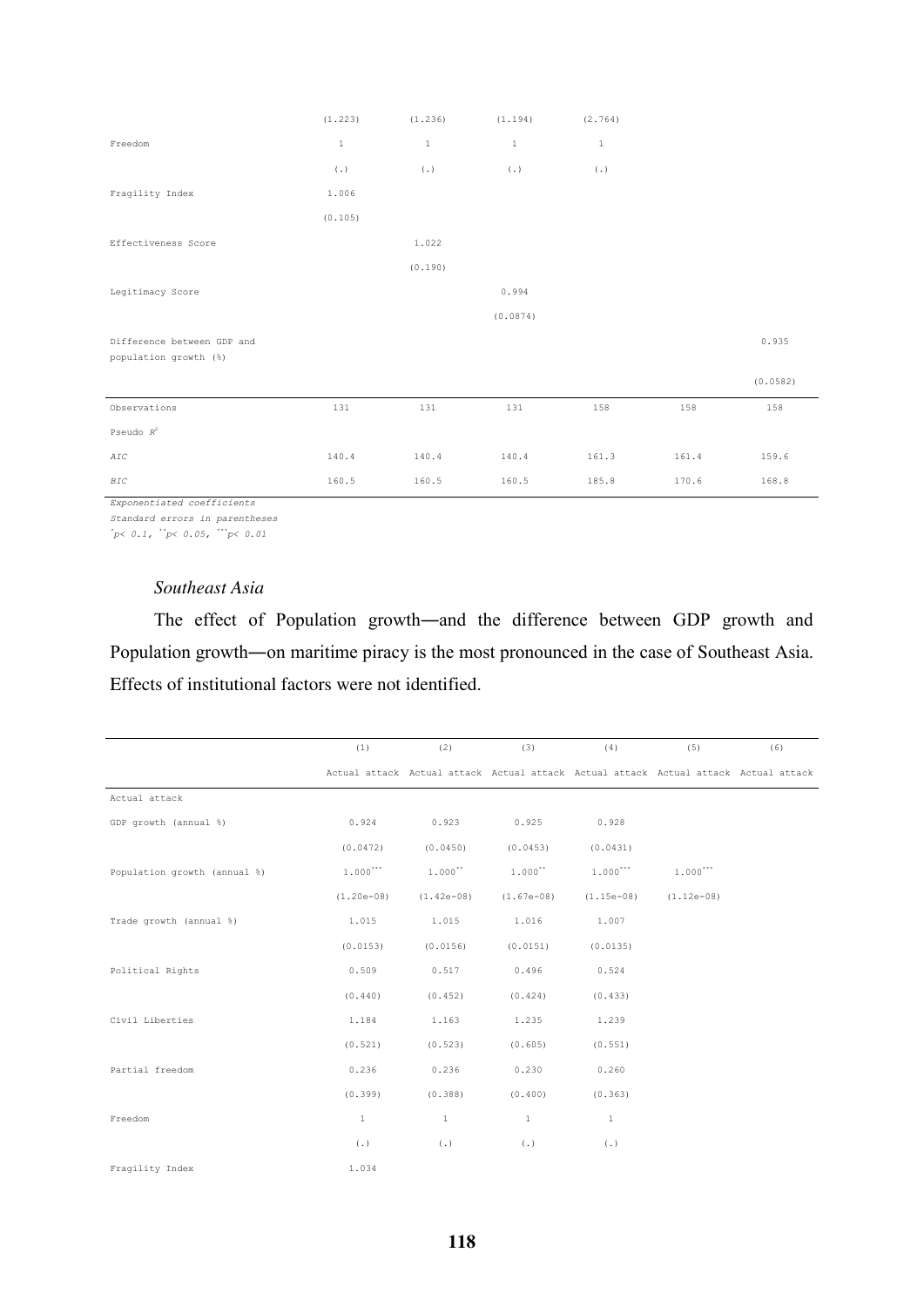|                                       | (0.0718) |         |         |       |       |              |
|---------------------------------------|----------|---------|---------|-------|-------|--------------|
| Effectiveness Score                   |          | 1.056   |         |       |       |              |
|                                       |          | (0.214) |         |       |       |              |
| Legitimacy Score                      |          |         | 1.054   |       |       |              |
|                                       |          |         | (0.263) |       |       |              |
| Difference between GDP and population |          |         |         |       |       | $1.000***$   |
| growth (%)                            |          |         |         |       |       |              |
|                                       |          |         |         |       |       | $(1.14e-08)$ |
| Observations                          | 125      | 125     | 125     | 133   | 160   | 152          |
| AIC                                   | 124.2    | 122.2   | 122.2   | 128.5 | 134.3 | 124.3        |
| $BIC$                                 | 146.8    | 142.0   | 142.0   | 148.7 | 143.5 | 133.4        |

*Standard errors in parentheses* 

*\*p< 0.1, \*\*p< 0.05, \*\*\*p< 0.01*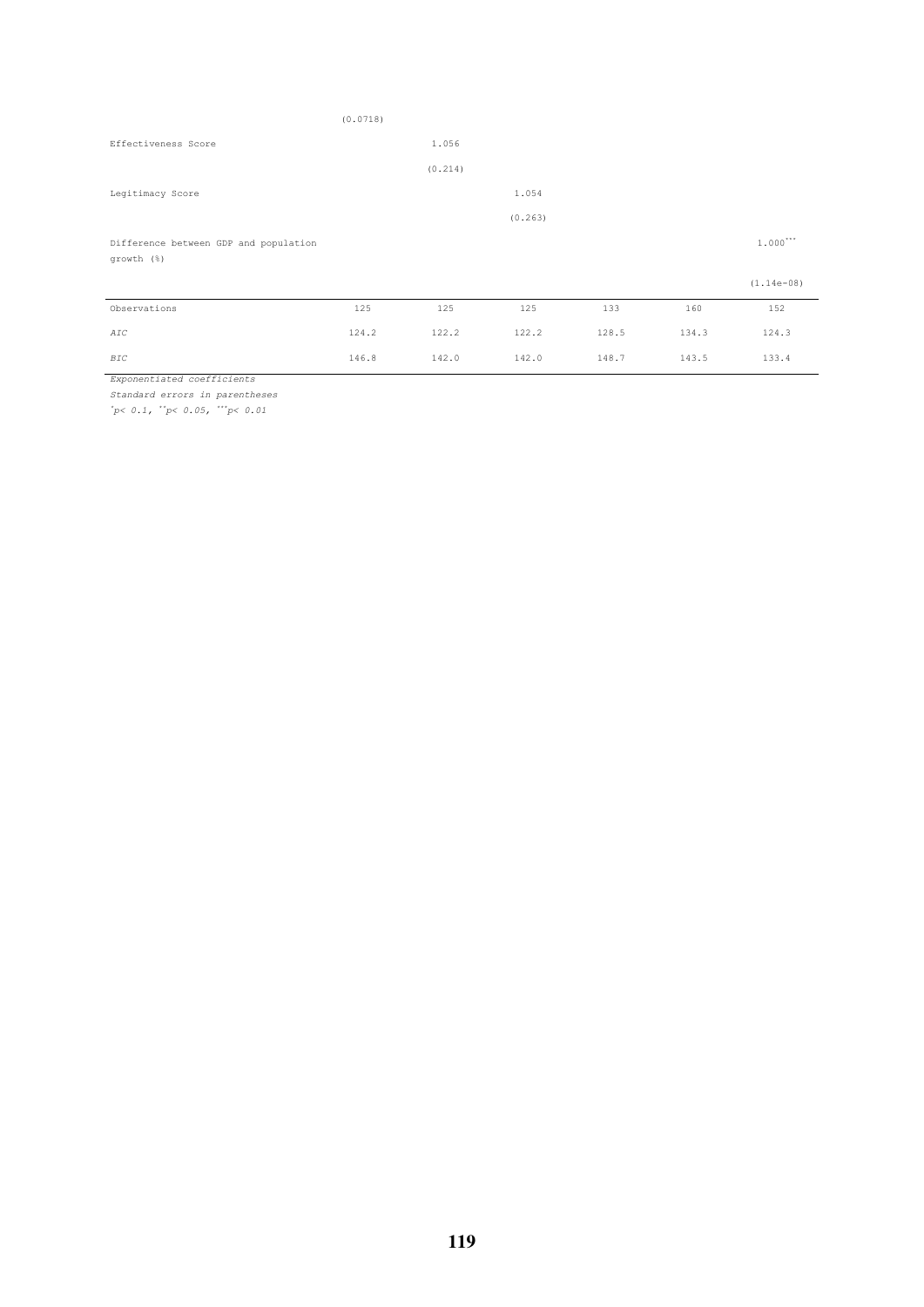# **Conclusions**

According to the data related to maritime piracy provided by Oceans Beyond Piracy, since 2011 there has been a decrease of maritime piracy attacks. The recent military intervention by the international community has been crucial for reducing the number of attacks. However, the military operations to combat maritime piracy are as complex as extremely expensive, especially after the recent reduction in most countries' military expenditures. Therefore, many traders prefer to embark teams of private armed guards on vessels that transit through the High Risk Areas, or to identify new routes or alternatively to increase cruising speed, so raising fuel consumption.

Although the continuous patrolling of naval forces and the activities of private armed guards aboard vessels reduce the probability of successful maritime piracy attacks, the related high costs represent a limit in the long term. Moreover, military operations do not seem to be the only solution to eradicate the phenomenon. Given that so far significant research in this regard has not been conducted, we have analyzed what are the economic and institutional determinants of maritime piracy attacks, assessing the risk of maritime piracy attacks.

In doing so, we have analyzed the economic, political, and social conditions, over the period between 1994 and 2013, of the most affected regions by the phenomenon―i.e. Middle and Western Africa, Eastern Africa, and Southeast Asia. Considering the nature of maritime piracy, we have focused our analysis only on the coastal countries of the three selected regions. Our results show that, on average, low GDP growth combined with high Population growth are key economic risk factors of maritime piracy. The difference between GDP growth and Population growth is a statistically significant predictor of maritime piracy risk. The higher the difference between these two growth rates, the lower the risk of maritime piracy attacks.

Finally, because the driving forces may still be different, we analyzed each region separately. It emerged that the effect difference between GDP growth and Population growth on maritime piracy is the most pronounced in Southeast Asia than in the African regions. In particular, in Middle and Western Africa, the main determinant of maritime piracy is Trade growth; in the Eastern Africa, Trade growth has a significant positive impact on the probability of maritime piracy attacks. About institutional factors, in Southeast Asia these are not identified; while in Africa, the ratings of Legitimacy Score and Political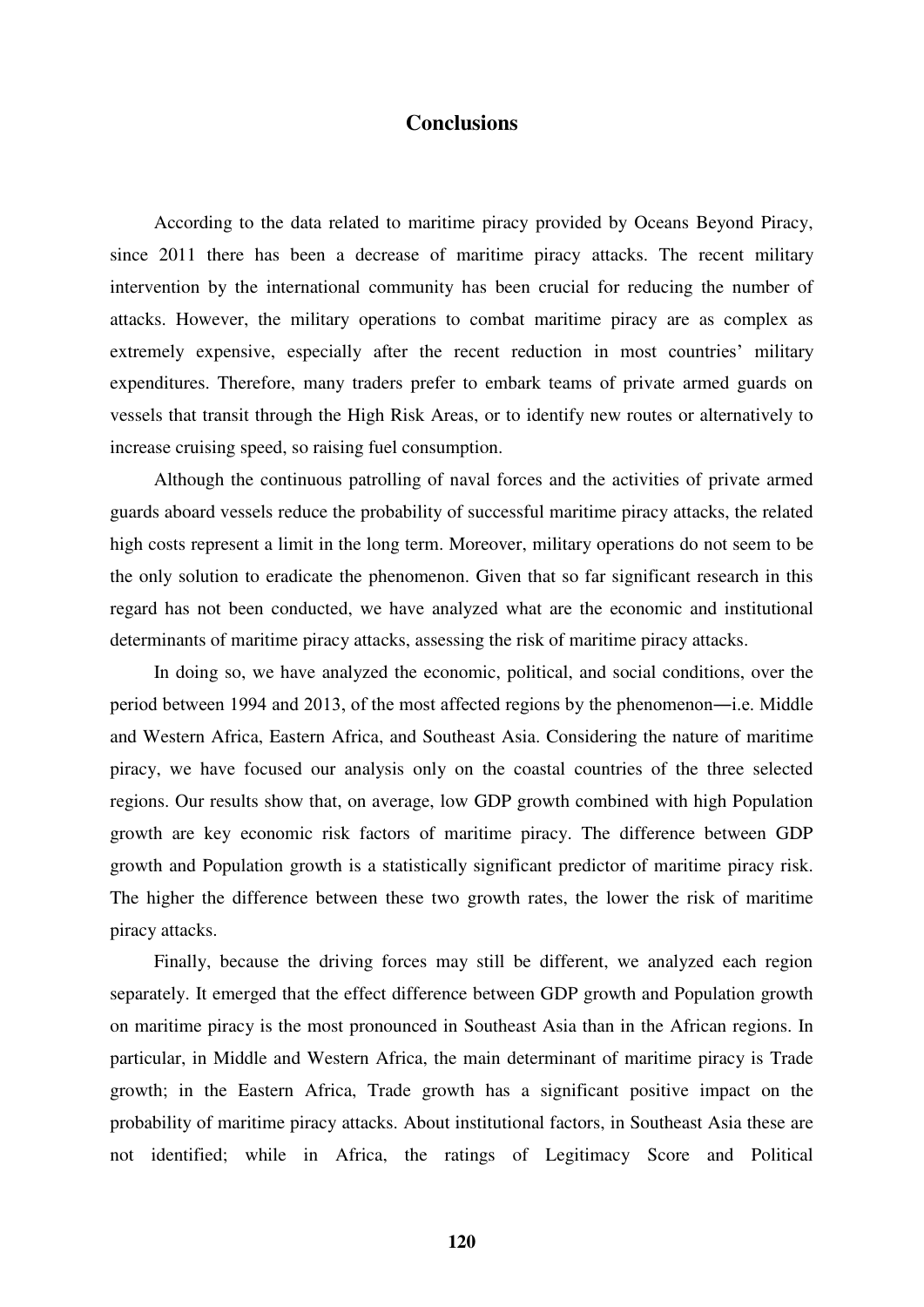Rights―respectively, in Middle and Western Africa and in Eastern Africa―are associated with lower probability of maritime piracy attacks.

In conclusion, the results about GDP growth and Population growth are significant: as mentioned, our findings have shown that low GDP growth combined with high Population growth are key economic risk factors of maritime piracy attacks. Therefore, to reduce the risk of maritime piracy, a strategy to ensure strong economic growth of the countries affected by the phenomenon should be adopted.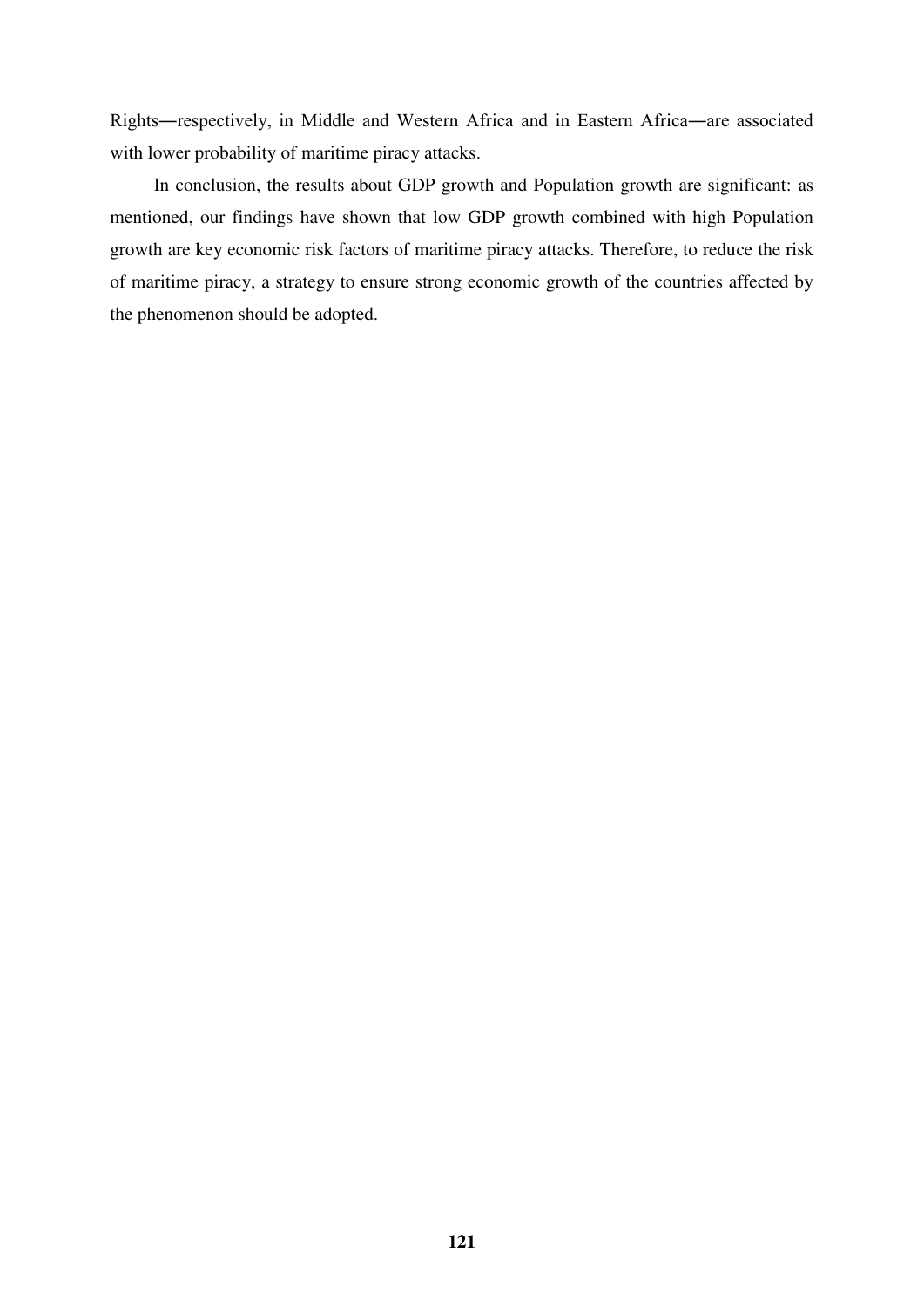## **References**

- An, W., Martínez Ayala, D. F., Sidoti, D., Mishra, M., Han, X., Pattipati, K. R., Regnier, E. D., Kleinman, D. L., & Hansen, J. A. (2012). Dynamic Asset Allocation Approaches for Counter-Piracy Operations. In *Proceedings of the 15th International Conference on Information Fusion* (pp. 1284–1291). Retrieved from [http://ieeexplore.ieee.org/document/6289955/.](http://ieeexplore.ieee.org/document/6289955/)
- Beloff, J. R. (2013). How Piracy is Affecting Economic Development in Puntland, Somalia. *Journal of Strategic Security*, *6*(1), 47–54.
- Bensassi, S., & Martínez-Zarzoso, I. (2012). How Costly is Modern Maritime Piracy for the International Community?. *Review of International Economics*, *20*(5), 869–883.
- Calahorrano, L., & an de Meulen, P. (2010). How to Tackle the Gulf of Aden Buccaneers. *Proceedings of the German Development Economics Conference*, *31*. Retrieved from [https://www.econstor.eu/bitstream/10419/40015/1/303\\_calahorrano.pdf.](https://www.econstor.eu/bitstream/10419/40015/1/303_calahorrano.pdf)
- Caplan, J. M., Moreto, W. D., & Kennedy, L.W. (2011). Forecasting Global Maritime Piracy Utilizing the Risk Terrain Modeling. Approach to Spatial Risk Assessment. In L. W. Kennedy & E. F. McGarrell (Eds.), *Crime and Terrorism Risk: Studies in Criminology and Criminal Justice* (pp. 97–115). New York, NY: Routledge.
- Daxecker, U. E., & Prins, B. C. (2012). Insurgents of the Sea: Institutional and Economic Opportunities for Maritime Piracy. *Journal of Conflict Resolution*, *57*(6), 940–965.
- Daxecker, U. E., & Prins, B. C. (2015). Enforcing Order: Territorial Reach and Maritime Piracy. *Conflict Management and Peace Science*, 1–21.
- Daxecker, U. E., & Prins, B. C. (2015). Searching for Sanctuary: Government Power and the Location of Maritime Piracy. *International Interactions*, *41*(4), 699–717.
- Daxecker, U. E., & Prins, B. C. (2015). The New Barbary Wars: Forecasting Maritime Piracy. *Foreign Policy Analysis*, *11*(1), 23–44.
- Daxecker, U. E., & Prins, B. C. (2016). The Politicization of Crime: Electoral Competition and the Supply of Maritime Piracy in Indonesia. *Public Choice*, *169*(3), 375–393.
- de Groot, O. J., & Vothknecht, M. (2011). What Can Be Done to Reduce the Occurrence of Piracy in the Short and Long Run?. *EUSECON Policy Briefing*, *2*. Retrieved from [http://www.diw.de/documents/publikationen/73/diw\\_01.c.386674.de/diw\\_eusecon\\_pb0](http://www.diw.de/documents/publikationen/73/diw_01.c.386674.de/diw_eusecon_pb0002.pdf) [002.pdf.](http://www.diw.de/documents/publikationen/73/diw_01.c.386674.de/diw_eusecon_pb0002.pdf)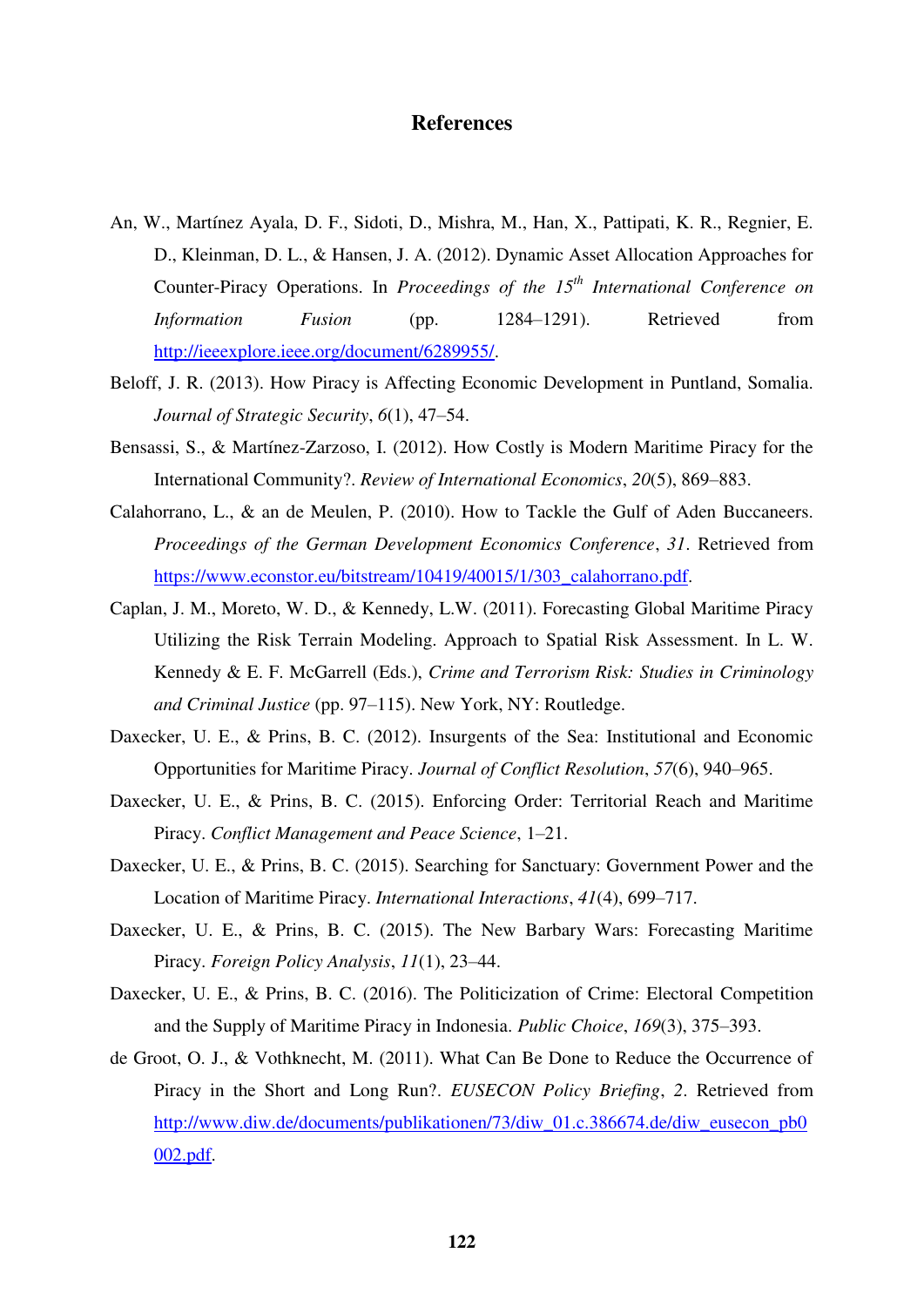de Groot, O. J., Rablen, M. D., & Shortland, A. (2011). Gov-aargh-nance – "Even criminals Need Law and Order". *Economics of Security Working Papers Series*, *46*. Retrieved from

[http://www.diw.de/documents/publikationen/73/diw\\_01.c.372927.de/diw\\_econsec0046.](http://www.diw.de/documents/publikationen/73/diw_01.c.372927.de/diw_econsec0046.pdf) [pdf.](http://www.diw.de/documents/publikationen/73/diw_01.c.372927.de/diw_econsec0046.pdf)

- Flückiger, M., & Ludwig, M. (2015). Economic Shocks in the Fisheries Sector and Maritime Piracy. *Journal of Development Economics*, *114*, 107–125.
- Ghosh, P. K. (2014). Strategies for Countering Somalian Piracy: Responding to the Evolving Threat. *India Quarterly: A Journal of International Affairs*, *70*(1), 15–31.
- Graf, A. (2011). Countering Piracy and Maritime Terrorism in South East Asia and off the Horn of Africa. *PiraT-Working Papers on Maritime Security*, *5*. Retrieved from [http://www.maritimesecurity.eu/fileadmin/content/news\\_events/workingpaper/PiraT\\_Ar](http://www.maritimesecurity.eu/fileadmin/content/news_events/workingpaper/PiraT_Arbeitspapier_Nr4_2011_Graf.pdf) [beitspapier\\_Nr4\\_2011\\_Graf.pdf.](http://www.maritimesecurity.eu/fileadmin/content/news_events/workingpaper/PiraT_Arbeitspapier_Nr4_2011_Graf.pdf)
- Gries, T., & Redlin, M. (2014). Maritime Piracy: Socio-Economic, Political, and Institutional Determinants. *CIE Working Papers*, *75*. Retrieved from [http://groups.uni](http://groups.uni-paderborn.de/wp-wiwi/RePEc/pdf/ciepap/WP75.pdf)[paderborn.de/wp-wiwi/RePEc/pdf/ciepap/WP75.pdf.](http://groups.uni-paderborn.de/wp-wiwi/RePEc/pdf/ciepap/WP75.pdf)
- Guha, B. (2012). Pirates and Fishermen: Is Less Patrolling Always Bad?. *Journal of Economic Behavior & Organization*, *81*(1), 29–38.
- Guha, B., & Guha, A. S. (2011). Pirates and Traders: Some Economics of Pirate-Infested Seas. *Economics Letters*, *111*(2), 147–150.
- Halikowski-Smith, S. (2013). International Seaborne Piracy and the State: Lessons to be Learned from History?. *TranState Working Papers*, *172*. Retrieved from [https://www.econstor.eu/bitstream/10419/77943/1/755533550.pdf.](https://www.econstor.eu/bitstream/10419/77943/1/755533550.pdf)
- Hallwood, P., & Miceli, T. J. (2011). "Keystone Cops" Meet "Pirates of the Somali Coast": The Failure of International Efforts to Control Maritime Piracy. *University of Connecticut – Department of Economics Working Papers*, *9*. Retrieved from [http://web2.uconn.edu/economics/working/2011-09.pdf.](http://web2.uconn.edu/economics/working/2011-09.pdf)
- Hallwood, P., & Miceli, T. J. (2011). The Law and Economics of International Cooperation against Maritime Piracy. *University of Connecticut – Department of Economics Working Papers*, *12*. Retrieved from [http://web2.uconn.edu/economics/working/2011-](http://web2.uconn.edu/economics/working/2011-12.pdf) [12.pdf.](http://web2.uconn.edu/economics/working/2011-12.pdf)
- Hallwood, P., & Miceli, T. J. (2012). The Economics of International Cooperation in the Apprehension and Prosecution of Maritime Pirates. *Ocean Development & International Law*, *43*(2), 188–200.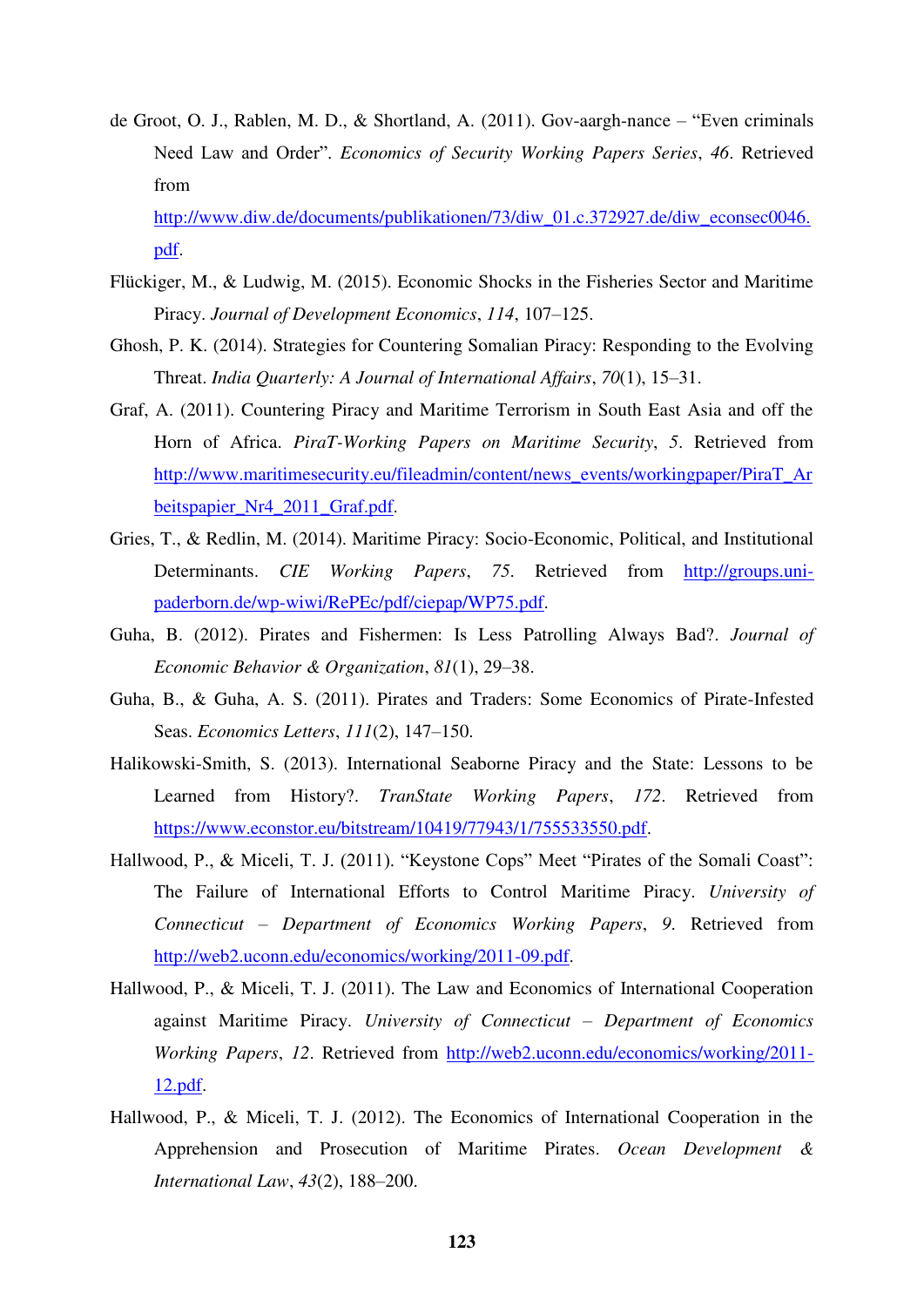- Hallwood, P., & Miceli, T. J. (2014). Modern Maritime Piracy. *University of Connecticut – Department of Economics Working Papers*, *1*. Retrieved from [http://web2.uconn.edu/economics/working/2014-01.pdf.](http://web2.uconn.edu/economics/working/2014-01.pdf)
- Hansen, S. J. (2008). Private Security & Local Politics in Somalia. *Review of African Political Economy*, *35*(118), 585–598.
- Hastings, J. V. (2009). Geographies of State Failure and Sophistication in Maritime Piracy Hijackings. *Political Geography*, *28*(4), 213–223.
- Hurlburt, K. (2011). *The Human Cost of Somali Piracy*. Retrieved from [http://oceansbeyondpiracy.org/sites/default/files/human\\_cost\\_of\\_somali\\_piracy.pdf.](http://oceansbeyondpiracy.org/sites/default/files/human_cost_of_somali_piracy.pdf)
- Jakob, M., Vaněk, O., Urban, Š., Benda, P., & Pěchouček, M. (2010). AgentC: Agent-based Testbed for Adversarial Modeling and Reasoning in the Maritime Domain. In *Proceedings of the 9th International Conference on Autonomous Agents and Multiagent Systems* (pp. 1641–1642). Retrieved from [http://www.cs.huji.ac.il/~jeff/aamas10/pdf/04%20Demos/D-13.pdf.](http://www.cs.huji.ac.il/~jeff/aamas10/pdf/04%20Demos/D-13.pdf)
- Johnson, D. & Valencia, M. (Eds.) (2005). *Piracy in Southeast Asia: Status, Issues, and Responses*. Singapore: Institute of Southeast Asian Studies.
- Kerr, W. A. (2013). Scourge of the Seas Again! Anti-piracy Services and International Trade Costs. *The Estey Centre Journal of International Law and Trade Policy*, *14*(1),  $1-17.$
- Knorr, A. (2015). Economic Factors for Piracy: The Effect of Commodity Price Shocks. *Studies in Conflict & Terrorism*, *38*(8), 671–689.
- Lobo-Guerrero, L. (2012). Lloyd's and the Moral Economy of Insuring against Piracy: Towards a Politicisation of Marine War Risks Insurance. *Journal of Cultural Political Economy*, *5*(1), 67–83.
- Mair, S. (2011). Piracy and Maritime Security. Regional Characteristics and Political, Military, Legal and Economic Implications. *SWP Berlin Research Paper*, *3*. Retrieved from [https://www.swp-](https://www.swp-berlin.org/fileadmin/contents/products/research_papers/2011_RP03_mrs_ks.pdf)

[berlin.org/fileadmin/contents/products/research\\_papers/2011\\_RP03\\_mrs\\_ks.pdf.](https://www.swp-berlin.org/fileadmin/contents/products/research_papers/2011_RP03_mrs_ks.pdf)

- Marchione, E., Johnson, S. D., & Wilson, A. (2014). Modelling Maritime Piracy: A Spatial Approach. *Journal of Artificial Societies and Social Simulation*, *17*(2).
- Percy, S., & Shortland, A. (2011). The Business of Piracy in Somalia. *DIW Berlin Discussion Papers*, *1033*. Retrieved from [https://www.diw.de/documents/publikationen/73/diw\\_01.c.358500.de/dp1033.pdf.](https://www.diw.de/documents/publikationen/73/diw_01.c.358500.de/dp1033.pdf)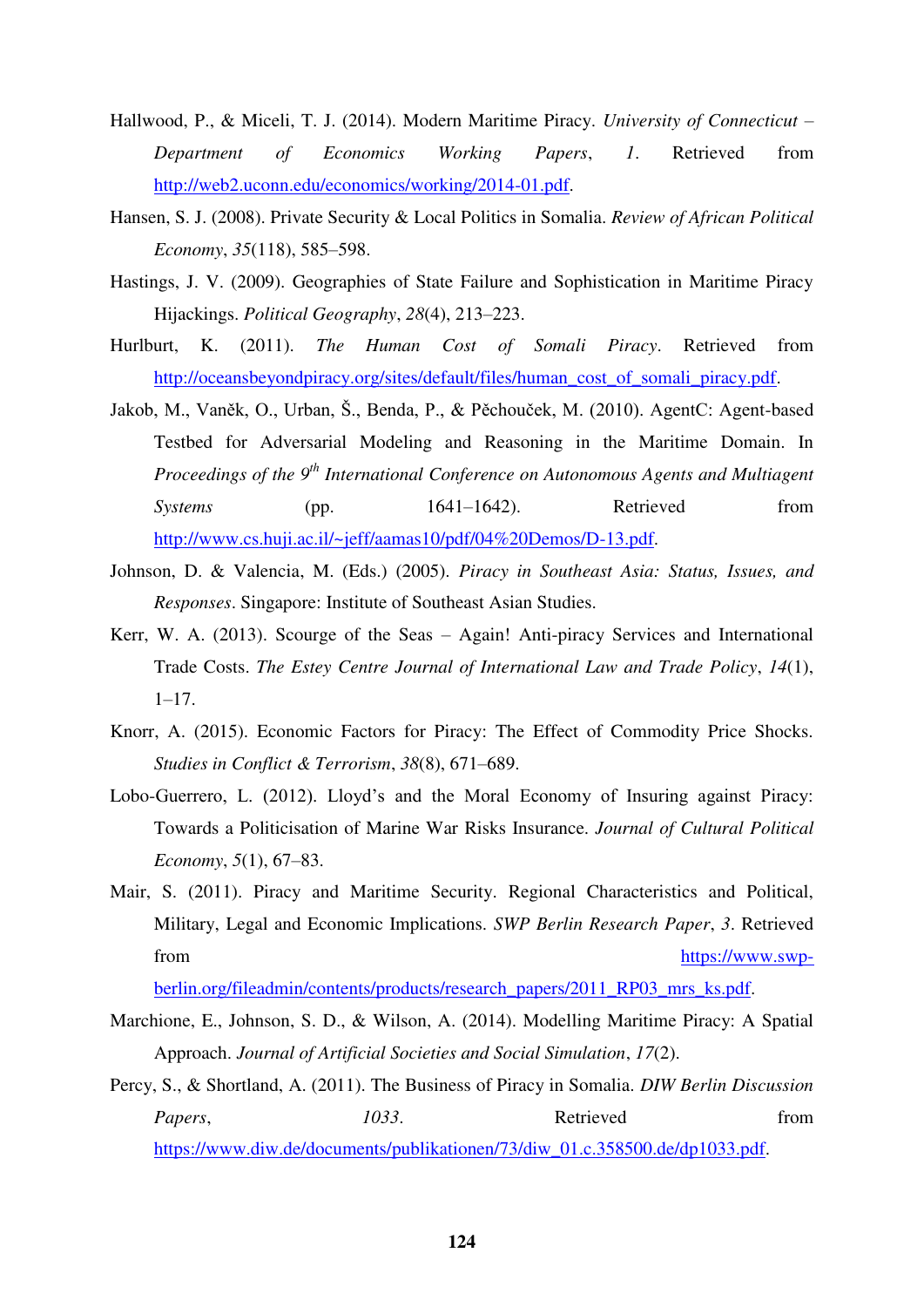- Samiotis, G., Psarrou, V., Pazarzis, M., Tselentis, V., & Dafnos, G. (2013). Maritime Piracy: Trends and Future Developments. A Review. *International Journal of Maritime, Trade & Economic Issues*, *I*(1), 93–108.
- Schubert, C., & Lades, L. K. (2014). Fighting Maritime Piracy: Three Lessons from Pompeius Magnus. *Defence and Peace Economics*, *25*(5), 481–497.
- Sumaila, U. R., & Bawumia, M. (2014). Fisheries, ecosystem justice and piracy: A case study of Somalia. *Fisheries Research*, *157*, 154–163.
- von Hoesslin, K. (2012). Piracy and Armed Robbery at Sea in Southeast Asia: Organized and Fluid. *Studies in Conflict & Terrorism*, *35*(7-8), 542–552.
- World Bank (2013). *The Pirates of Somalia: Ending the Threat, Rebuilding a Nation*. Retrieved from [http://siteresources.worldbank.org/INTAFRICA/Resources/pirates-of](http://siteresources.worldbank.org/INTAFRICA/Resources/pirates-of-somalia-executive-summary-web.pdf)[somalia-executive-summary-web.pdf.](http://siteresources.worldbank.org/INTAFRICA/Resources/pirates-of-somalia-executive-summary-web.pdf)
- Young, A. (2007). *Contemporary Maritime Piracy in Southeast Asia: History, Causes and Remedies*. Singapore: Institute of Southeast Asian Studies.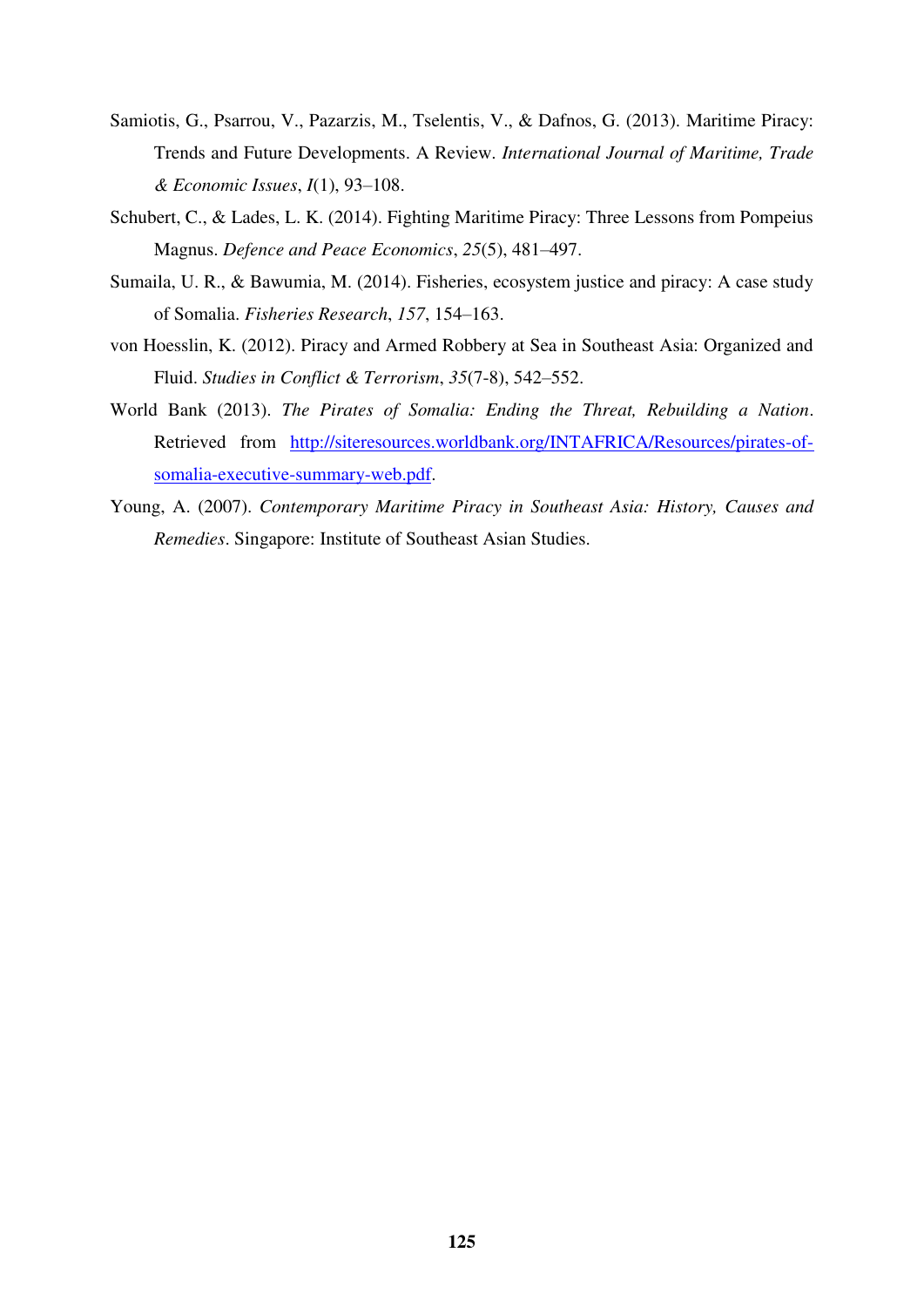# **Conclusions**

Maritime piracy is one of the main international security issues affecting major shipping lanes, even though there has been a significant decrease in the number of attacks due to the recent countermeasures. Maritime piracy directly affects global economy but its effects have not been analyzed in depth in quantitative economics literature. The purpose of the thesis is threefold. It aims to examine the economic impacts of maritime piracy applying quantitative methods, to study how maritime piracy affects economic growth and international trade, and to assess the risk of pirate attacks. In particular, the research focuses on the three regions most affected by the phenomenon―i.e. the Gulf of Guinea, the Western Indian Ocean, and Southeast Asia.

After having analyzed the recent trends in pirate attacks, I examined the impact of maritime piracy in the sub-continent most affected, i.e. the Sub-Saharan Africa. Then, I tested the severity of the attacks of maritime piracy in Sub-Saharan Africa, and their impact on the GDP growth rate of the coastal countries. In doing so, I analyzed the geopolitical conditions of the Sub-Saharan African region over the period between 1994 and 2013. The results revealed that maritime piracy attacks have not significant impact on GDP growth of the coastal countries. These results are significant because they are opposed to the assumption that maritime piracy can seriously affect economic growth in sub-Saharan countries. On the other hand, as the literature has pointed out, the economic growth of these countries is threatened by other factors, such as lack of state capacity, political instability, and terrorism.

Therefore, I have decided to study the case of Southeast Asia, given the region's significant role in international trade and the general progress of regional integration. However, commercial ships in this region have always been particularly vulnerable to maritime piracy due to the narrow waterways and countless small islands that define the region's geography. Then, in order to estimate the impact of maritime piracy on trade in Southeast Asia, I have used data on pirate attacks over the period between 1994 and 2013 and employed measures necessary to conduct empirical research based on the gravity model of trade. The results of the empirical analysis show that every additional maritime piracy attack that happens at the expenses of either of the two trade partnering countries involved leads to a 1% decrease in export volume. In addition, variables describing exporter *i* have a stronger impact on its export volume than the corresponding characteristics of the importer *j*. In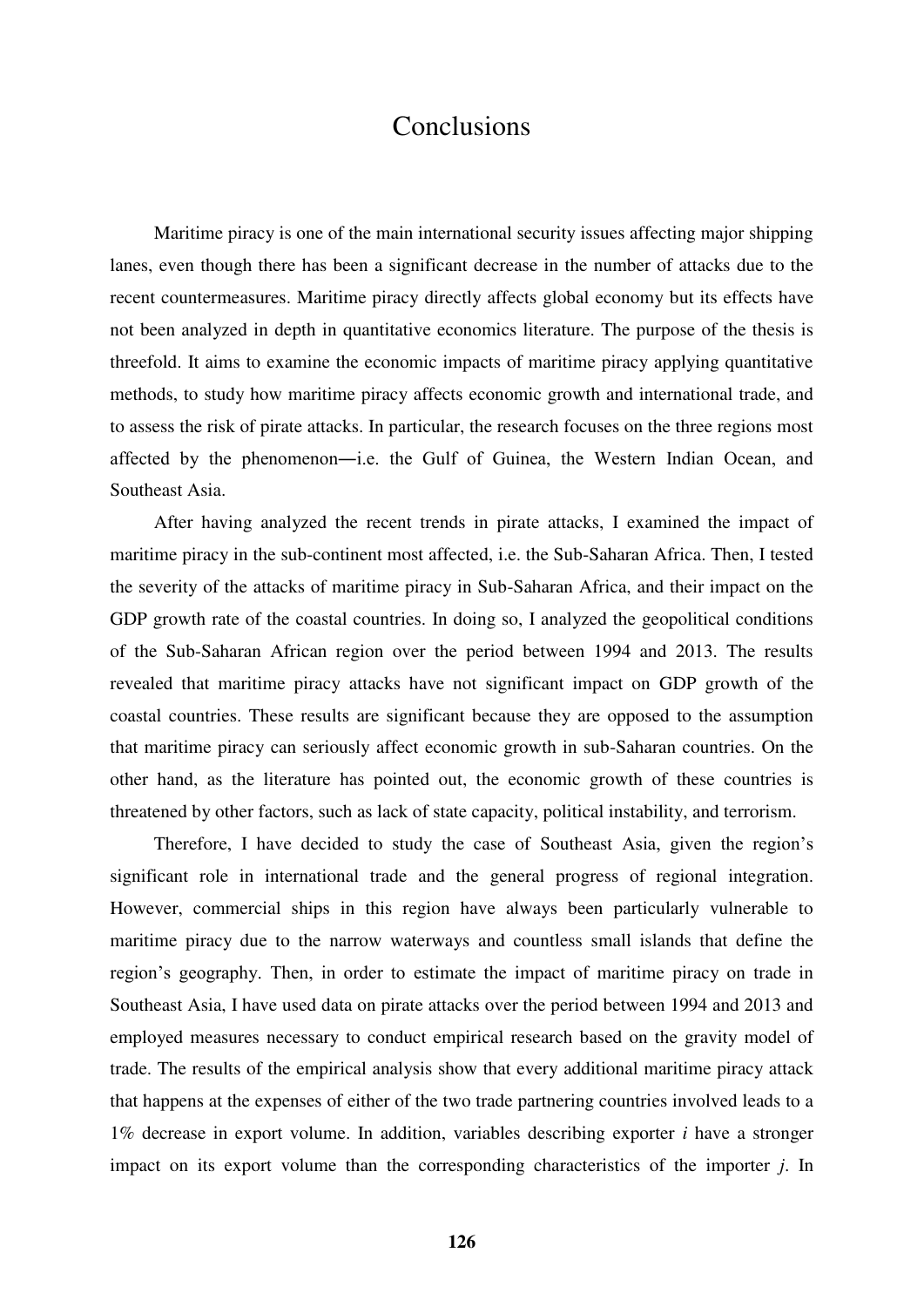addition, I have showed which country's export and trade partnering pair countries are most affected by the phenomenon. According to these significant results, the increasing development of maritime trade in Southeast Asia requires a stable maritime security. Indeed, despite the regional tensions have allowed to strengthen maritime surveillance capabilities, Southeast Asian countries have not shown any serious willingness to collaborate for creating a more effective and sustainable force to patrol regional waters. Achieving maritime security cooperation of Southeast Asian countries would allow strong stability in a strategic region for international trade.

However, military operations do not seem to be the only solution to eradicate the phenomenon. In fact, although the continuous patrolling of naval forces and the activities of private armed guards aboard vessels reduce the probability of successful maritime piracy attacks worldwide, the related high costs represent a limit in the long term. Then, I have examined the economic and institutional determinants of maritime piracy in order to prevent the risk of pirate attacks. In doing so, I have analyzed the economic, political, and social conditions, over the period between 1994 and 2013, of the most affected regions by the phenomenon―i.e. Middle and Western Africa, Eastern Africa, and Southeast Asia. The results show that, on average, low GDP growth combined with high population growth are key economic risk factors of maritime piracy. The difference between GDP growth and population growth is a statistically significant predictor of maritime piracy risk. Since the driving forces may still be different, I have analyzed each region separately. The results reveal that the difference between GDP growth and population growth on maritime piracy is the most pronounced in Southeast Asia than in the African regions; in particular, in Middle and Western Africa, the main determinant of maritime piracy is trade growth; in Eastern Africa, trade growth has a significant positive impact on the probability of maritime piracy attacks. Then, according to the results, to reduce the risk of maritime piracy, a strategy to ensure strong economic growth of the countries affected by the phenomenon should be adopted.

In conclusion, even if there has been a decrease of maritime piracy attacks since 2011, they still represent a serious global threat, which implies high costs. According to the security experts, the overall gain of pirates is minimized compared to the total costs to combat maritime piracy, to which we must also add the costs attributed to the impact on international trade and the economic consequences on countries affected by this phenomenon. Despite the current limited reliable data, it is worth analyzing the estimation of the global costs. In addition, research on the nexus between terrorism and maritime piracy is still in its infancy, and the most is done by adopting a qualitative approach. According to official data, no direct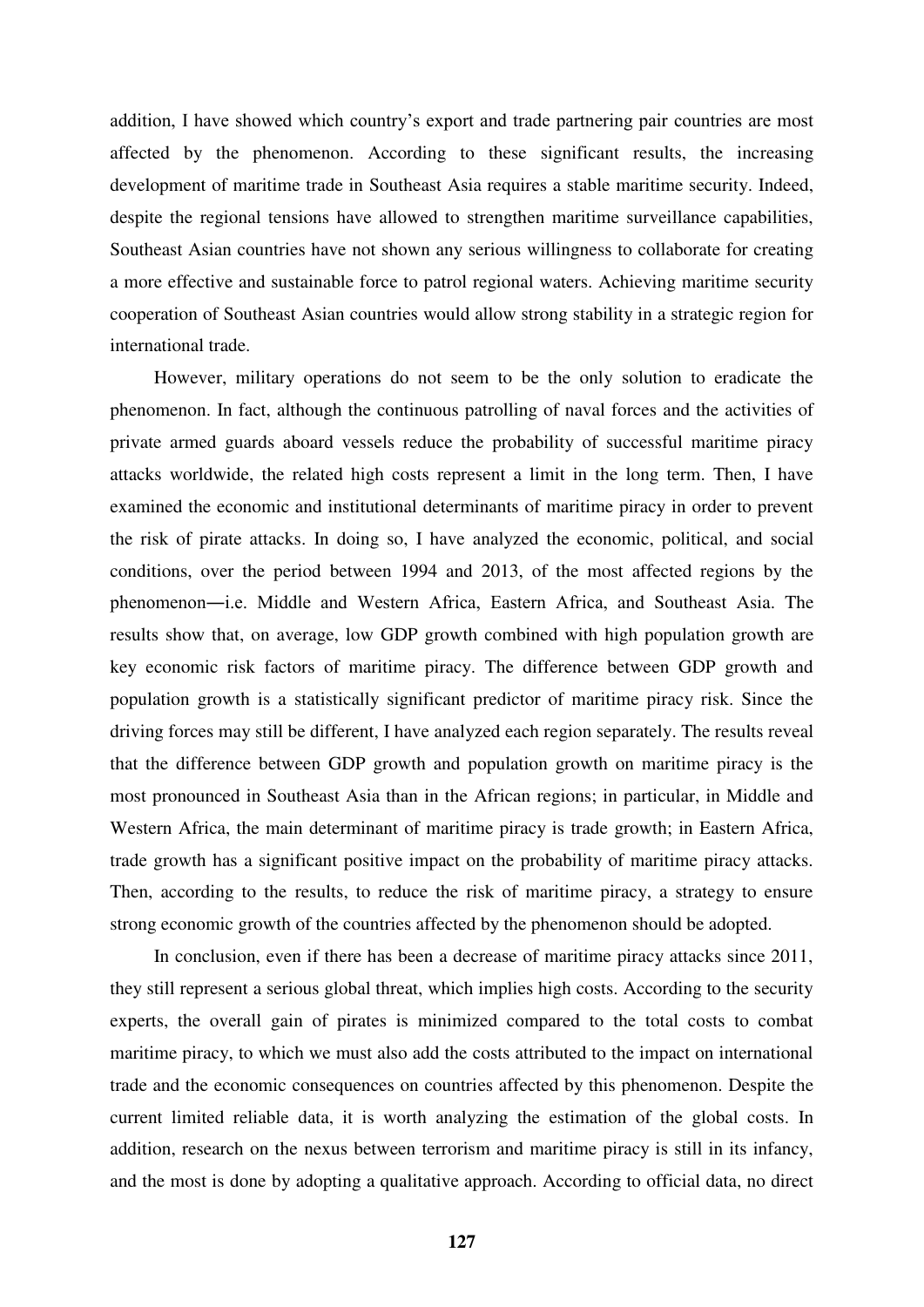connection exists between terrorist groups and pirates. However, drawing on this thesis it is possible to suggest adopting a game-theoretic approach. This one will in fact help analyze the risk of collaboration between pirates and terrorists, by examining the dynamics in the three regions which have been most affected by maritime piracy.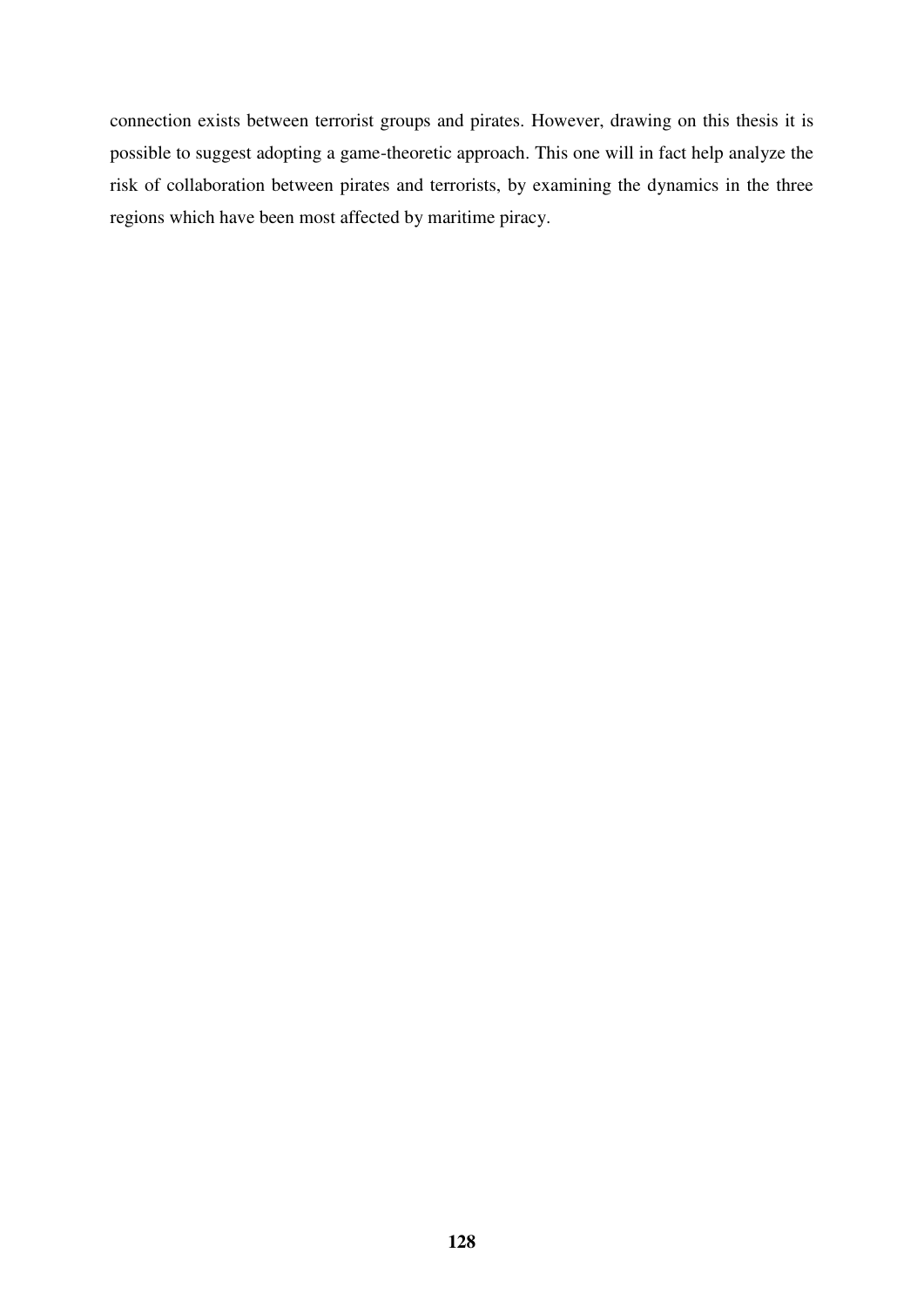# Bibliography

- Adams, S., & Klobodu, E. K. M. (2016). Remittances, Regime Durability and Economic Growth in Sub-Saharan Africa (SSA). *Economic Analysis and Policy*, *50*, 1–8.
- Adams, S., Evans, E., & Opoku, O. (2015). Foreign Direct Investment, Regulations and Growth in Sub-Saharan Africa. *Economic Analysis and Policy*, *47*, 48–56.
- Alpers, E. A. (2011). Piracy and Indian Ocean Africa. *Journal of African Development*, *13*(1), 17–38.
- An, W., Martínez Ayala, D. F., Sidoti, D., Mishra, M., Han, X., Pattipati, K. R., Regnier, E. D., Kleinman, D. L., & Hansen, J. A. (2012). Dynamic Asset Allocation Approaches for Counter-Piracy Operations. In *Proceedings of the 15th International Conference on Information Fusion* (pp. 1284–1291). Retrieved from [http://ieeexplore.ieee.org/document/6289955/.](http://ieeexplore.ieee.org/document/6289955/)
- Anderson, J. E. (1979). A Theoretical Foundation for the Gravity Equation. *American Economic Review*, *69*(1), 106–116.
- Anderson, J. E. (2008). Commercial Policy in a Predatory World. *Boston College Working Papers*, *703*. Retrieved from [http://fmwww.bc.edu/ec-p/wp703.pdf.](http://fmwww.bc.edu/ec-p/wp703.pdf)
- Anderson, J. E. (2009). Gravity, Productivity and the Pattern of Production and Trade. *NBER Working Papers*, *14642*. Retrieved from [http://www.nber.org/papers/w14642.pdf.](http://www.nber.org/papers/w14642.pdf)
- Anderson, J. E., & Bandiera, O. (2006). Traders, Cops and Robbers. *Journal of International Economics*, *70*, 197–215.
- Anderson, J. E., & Marcouiller, D. S. J. (2002). Insecurity and the Pattern of Trade: An Empirical Investigation. *The Review of Economics and Statistics*, *84*(2), 342–352.
- Anderson, J. E., & Marcouiller, D. S. J. (2005). Anarchy and Autarky: Endogenous Predation as a Barrier to Trade. *International Economic Review*, *46*(1), 189–213.
- Anderson, J. E., & van Wincoop, E. (2003). Gravity with Gravitas: A Solution to the Border Puzzle. *American Economic Review*, *93*, 170–192.
- Anderson, J. E., & van Wincoop, E. (2004). Trade Costs. *Journal of Economic Literature*, *42*(3), 691–751.
- Anderson, J. L. (1995). Piracy and World History: An Economic Perspective on Maritime Predation. *Journal of World History*, *6*(2), 175–199.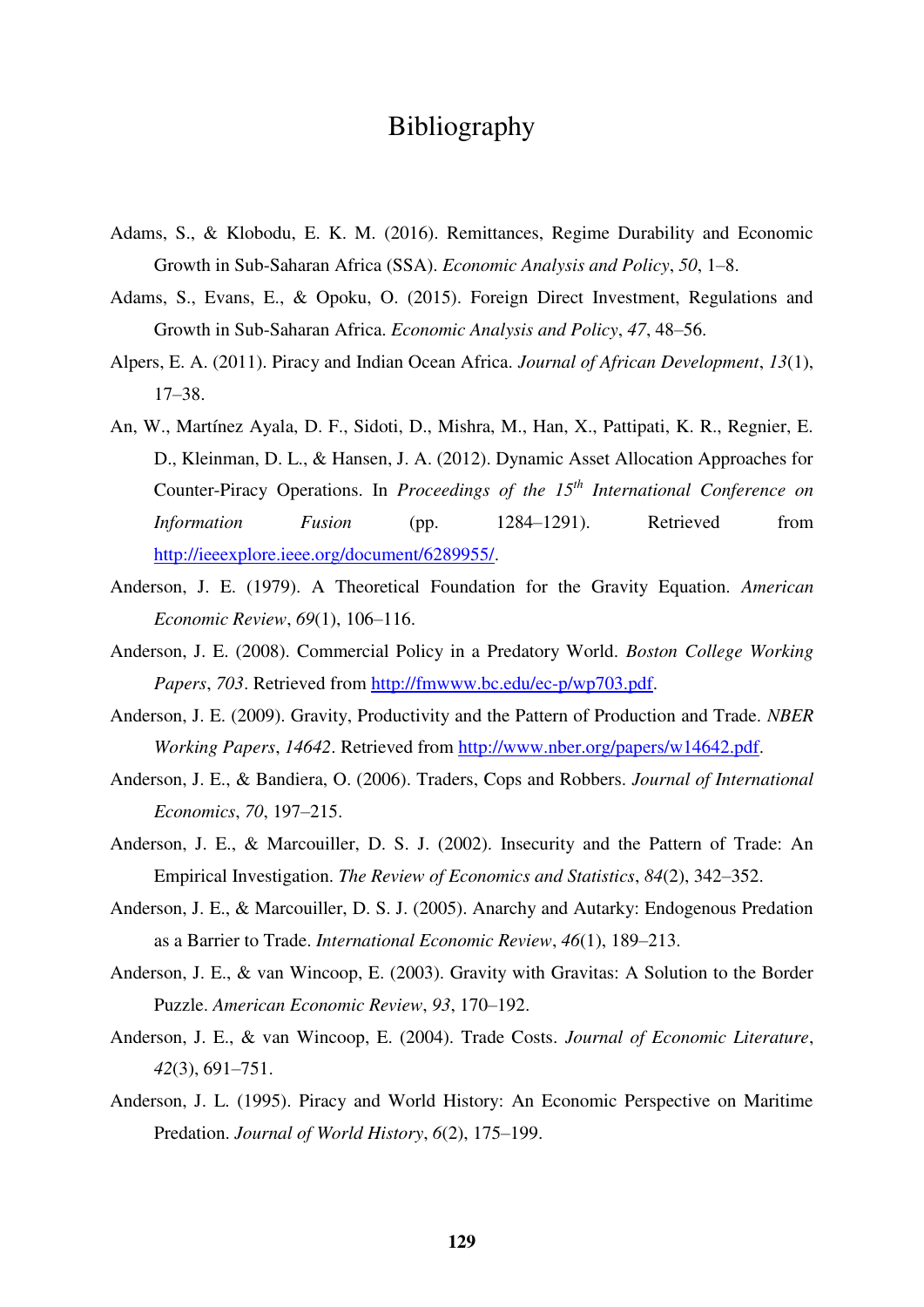- Barro, J. (2003). Determinants of Economic Growth in a Panel of Countries. *Annals of Economics and Finance*, *4*, 231–274.
- Bateman, S. (2011). Sub-standard Shipping and the Human Costs of Piracy. *Australian Journal of Maritime Ocean Affairs*, *3*(2), 57–61.
- Bateman, S. (2015). The Future Maritime Security Environment in Asia: A Risk Assessment Approach. *Contemporary Southeast Asia: A Journal of International and Strategic Affairs*, *37*(1), 49–84.
- Beckman, R. C., & Roach, J. A. (2012). *Piracy and International Maritime Crimes in ASEAN: Prospects for Cooperation*. Northampton, MA: Edward Elgar.
- Behmiri, N. B. & Pires Manso, J. R. (2013). How Crude Oil Consumption Impacts on Economic Growth of Sub-Saharan Africa?. *Energy*, *54*, 74–83.
- Bellish, J. (2012). *The Economic Cost of Somali Piracy 2012*. Retrieved from [http://oceansbeyondpiracy.org/sites/default/files/ecop2012final\\_2.pdf.](http://oceansbeyondpiracy.org/sites/default/files/ecop2012final_2.pdf)
- Beloff, J. R. (2013). How Piracy is Affecting Economic Development in Puntland, Somalia. *Journal of Strategic Security*, *6*(1), 47–54.
- Bendall, H. B. (2010). Cost of Piracy: A Comparative Voyage Approach. *Maritime Economics and Logistics*, *12*(2), 178–195.
- Bensassi, S., & Martínez-Zarzoso, I. (2012). How Costly is Modern Maritime Piracy for the International Community?. *Review of International Economics*, *20*(5), 869–883.
- Bergstrand, J. H. (1985). The Gravity Equation in International Trade: Some Microeconomic Foundations and Empirical Evidence. *The Review of Economics and Statistics*, *67*(3), 474–481.
- Bergstrand, J. H. (1989). The Generalized Gravity Equation, Monopolistic Competition, and the Factor-Proportions Theory in International Trade. *The Review of Economics and Statistics*, *71*(1), 143–153.
- Besley, T., Fetzer, T., & Mueller, H. (2015). The Welfare Cost of Lawlessness: Evidence from Somali Piracy. *Journal of the European Economic Association*, *13*(2), 203–239.
- Blomberg, S. B., & Hess, G. D. (2004). How Much Does Violence Tax Trade?. *CESifo Working Papers*, *1222*. Retrieved from [http://www.econstor.eu/bitstream/10419/18861/1/cesifo1\\_wp1222.pdf.](http://www.econstor.eu/bitstream/10419/18861/1/cesifo1_wp1222.pdf)
- Blomberg, S. B., Broussard, N. H., & Hess, G. D. (2011). New Wine in Old Wineskins? Growth, Terrorism and the Resource Curse in Sub-Saharan Africa. *European Journal of Political Economy*, *27*(1), S50–S63.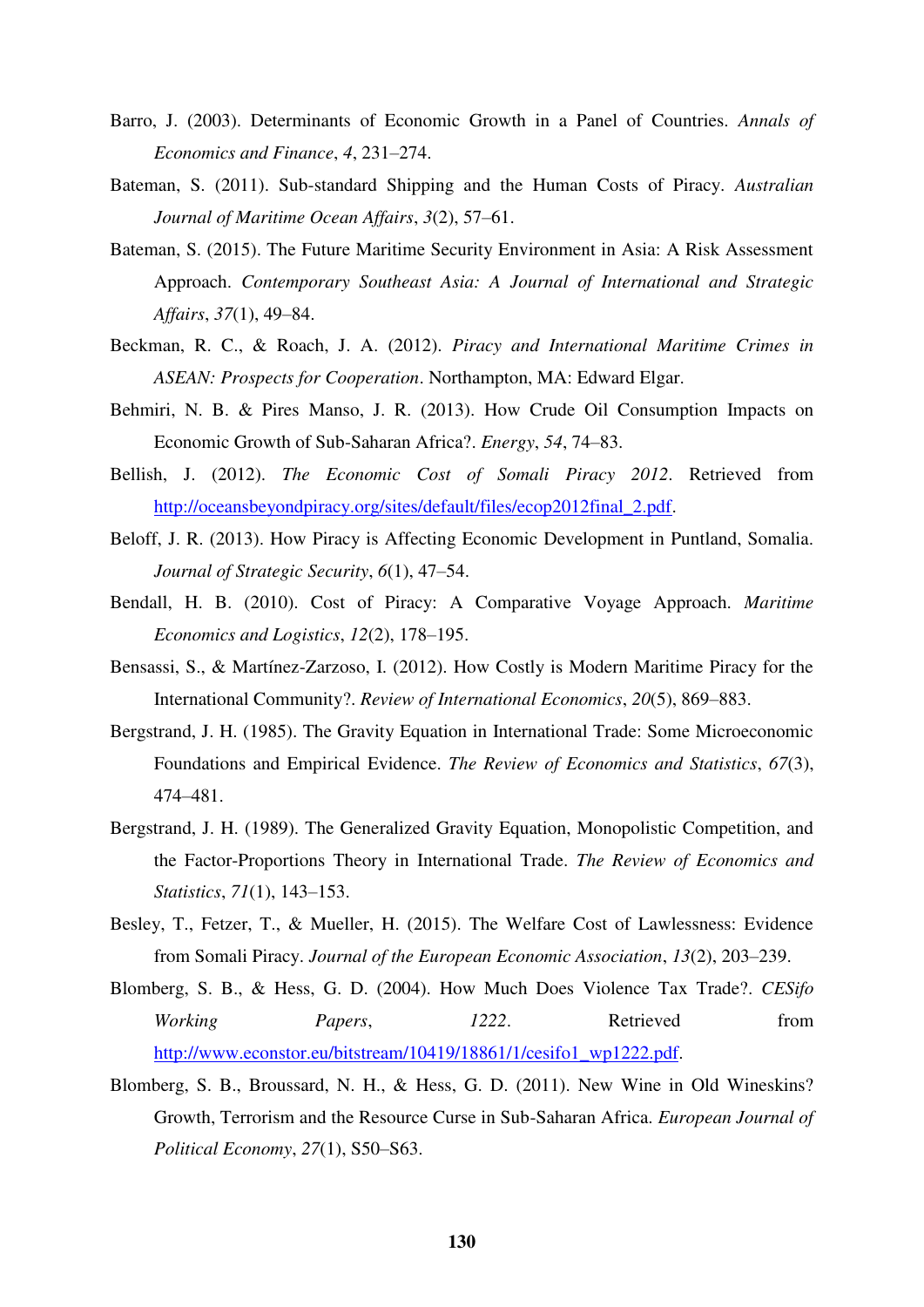- Bougheas, S., Demetriades, P. O., & Morgenroth, E. L. W. (1999). Infrastructure, Transport Costs and Trade. *Journal of International Economics*, *47*(1), 169–189.
- Bowden, A. (2010). *The Economic Cost of Somali Piracy 2010*. Retrieved from [http://oceansbeyondpiracy.org/sites/default/files/attachments/The%20Economic%20Cos](http://oceansbeyondpiracy.org/sites/default/files/attachments/The%20Economic%20Cost%20of%20Piracy%20Full%20Report.pdf) [t%20of%20Piracy%20Full%20Report.pdf.](http://oceansbeyondpiracy.org/sites/default/files/attachments/The%20Economic%20Cost%20of%20Piracy%20Full%20Report.pdf)
- Bowden, A., & Basnet, S. (2011). *The Economic Cost of Somali Piracy 2011*. Retrieved from [http://oceansbeyondpiracy.org/sites/default/files/economic\\_cost\\_of\\_piracy\\_2011.pdf.](http://oceansbeyondpiracy.org/sites/default/files/economic_cost_of_piracy_2011.pdf)
- Breuss, F., & Egger, P. (1999). How Reliable Are Estimations of East-West Trade Potentials Based on Cross-Section Gravity Analyses?. *Empirica*, *26*(2), 81–94.
- Bueger, C. (2015). What is Maritime Security?. *Marine Policy*, *53*, 159–164.
- Burlando, A. Cristea, A. D., & Lee, L. M. (2014). The Trade Consequences of Maritime Insecurity: Evidence from Somali Piracy. *Review of International Economics*, *23*(3), 525–557.
- Calahorrano, L., & an de Meulen, P. (2010). How to Tackle the Gulf of Aden Buccaneers. *Proceedings of the German Development Economics Conference*, *31*. Retrieved from [https://www.econstor.eu/bitstream/10419/40015/1/303\\_calahorrano.pdf.](https://www.econstor.eu/bitstream/10419/40015/1/303_calahorrano.pdf)
- Caplan, J. M., Moreto, W. D., & Kennedy, L.W. (2011). Forecasting Global Maritime Piracy Utilizing the Risk Terrain Modeling. Approach to Spatial Risk Assessment. In L. W. Kennedy & E. F. McGarrell (Eds.), *Crime and Terrorism Risk: Studies in Criminology and Criminal Justice* (pp. 97–115). New York, NY: Routledge.
- Chalk, P. (1998). Contemporary Maritime Piracy in Southeast Asia. *Studies in Conflict & Terrorism*, *21*(1), 87–112.
- Chen, I. H., & Wall, H. J. (1999). Controlling for Heterogeneity in Gravity Models of Trade. *Federal Reserve Bank of St. Louis Working Papers*, *99-010A*. Retrieved from [https://files.stlouisfed.org/files/htdocs/publications/review/05/01/Cheng.pdf.](https://files.stlouisfed.org/files/htdocs/publications/review/05/01/Cheng.pdf)
- Clark, K. K. (2009). Maritime Piracy: Nature, Impact and Legal Frameworks for Prosecution. *International Journal of Criminal Justice Sciences*, *4*(1), 13–22.
- Daxecker, U. E., & Prins, B. C. (2012). Insurgents of the Sea: Institutional and Economic Opportunities for Maritime Piracy. *Journal of Conflict Resolution*, *57*(6), 940–965.
- Daxecker, U. E., & Prins, B. C. (2015). Enforcing Order: Territorial Reach and Maritime Piracy. *Conflict Management and Peace Science*, 1–21.
- Daxecker, U. E., & Prins, B. C. (2015). Searching for Sanctuary: Government Power and the Location of Maritime Piracy. *International Interactions*, *41*(4), 699–717.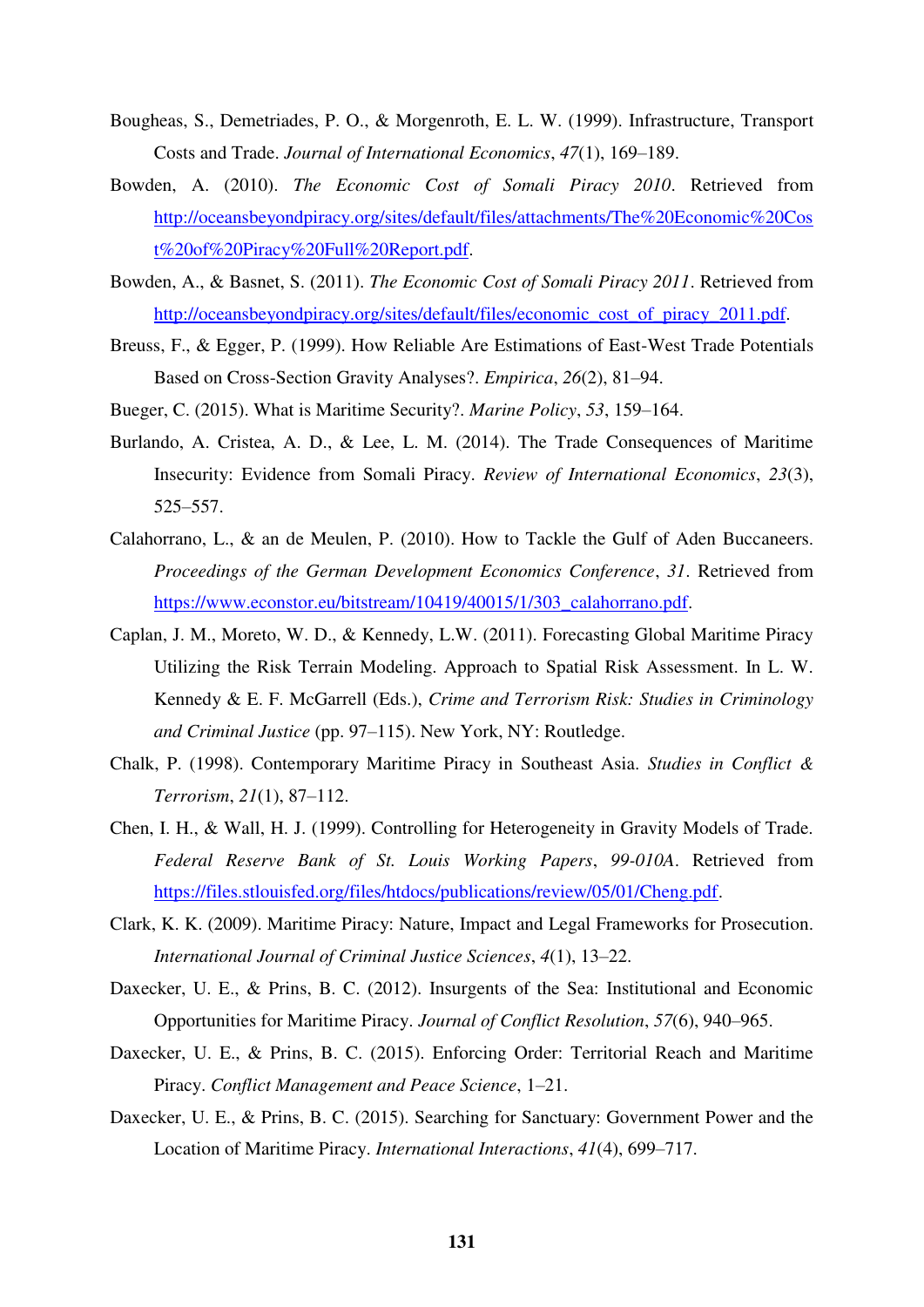- Daxecker, U. E., & Prins, B. C. (2015). The New Barbary Wars: Forecasting Maritime Piracy. *Foreign Policy Analysis*, *11*(1), 23–44.
- Daxecker, U. E., & Prins, B. C. (2016). The Politicization of Crime: Electoral Competition and the Supply of Maritime Piracy in Indonesia. *Public Choice*, *169*(3), 375–393.
- de Groot, O. J., & Vothknecht, M. (2011). What Can Be Done to Reduce the Occurrence of Piracy in the Short and Long Run?. *EUSECON Policy Briefing*, *2*. Retrieved from [http://www.diw.de/documents/publikationen/73/diw\\_01.c.386674.de/diw\\_eusecon\\_pb0](http://www.diw.de/documents/publikationen/73/diw_01.c.386674.de/diw_eusecon_pb0002.pdf) [002.pdf.](http://www.diw.de/documents/publikationen/73/diw_01.c.386674.de/diw_eusecon_pb0002.pdf)
- de Groot, O. J., Rablen, M. D., & Shortland, A. (2011). Gov-aargh-nance "Even criminals Need Law and Order". *Economics of Security Working Papers Series*, *46*. Retrieved from

[http://www.diw.de/documents/publikationen/73/diw\\_01.c.372927.de/diw\\_econsec0046.](http://www.diw.de/documents/publikationen/73/diw_01.c.372927.de/diw_econsec0046.pdf) [pdf.](http://www.diw.de/documents/publikationen/73/diw_01.c.372927.de/diw_econsec0046.pdf)

- de Groot, O. J., Rablen, M. D., & Shortland, A. (2012). Barrgh-gaining with Somali Pirates. *Economics of Security Working Papers Series*, *74*. Retrieved from [https://www.diw.de/documents/publikationen/73/diw\\_01.c.408689.de/diw\\_econsec0074](https://www.diw.de/documents/publikationen/73/diw_01.c.408689.de/diw_econsec0074.pdf) [.pdf.](https://www.diw.de/documents/publikationen/73/diw_01.c.408689.de/diw_econsec0074.pdf)
- Deardorff, A. V. (1995). Determinants of Bilateral Trade: Does Gravity Work in a Neo-Classic World?. *National Bureau for Economic Research Working Papers*, *5377*. Retrieved from [http://www.nber.org/chapters/c7818.pdf.](http://www.nber.org/chapters/c7818.pdf)
- Durlauf, S. N. (2000). Econometric Analysis and the Study of Economic Growth: A Skeptical Perspective. In R. Backhouse & A. Salanti (Eds.), *Macroeconomics and the Real World* (pp. 249–262). Oxford, UK: Oxford University Press.
- Durlauf, S. N., Johnson, P. A., & Temple, J. R. W. (2005). Growth Econometrics. In P. Aghion & S. N. Durlauf (Eds.), *Handbook of Economic Growth* (Vol. 1A, pp. 555– 677). Amsterdam: North-Holland.
- Egger, P. (2000). A Note on the Proper Econometric Specification of the Gravity Equation. *Economics Letters*, *66*(1), 25–31.
- Flückiger, M., & Ludwig, M. (2015). Economic Shocks in the Fisheries Sector and Maritime Piracy. *Journal of Development Economics*, *114*, 107–125.
- Fu, X., Ng, A. K. F., & Lau, Y. Y. (2010). The Impacts of Maritime Piracy on Global Economic Development: The Case of Somalia. *Maritime Policy & Management*, *37*(7), 677–697.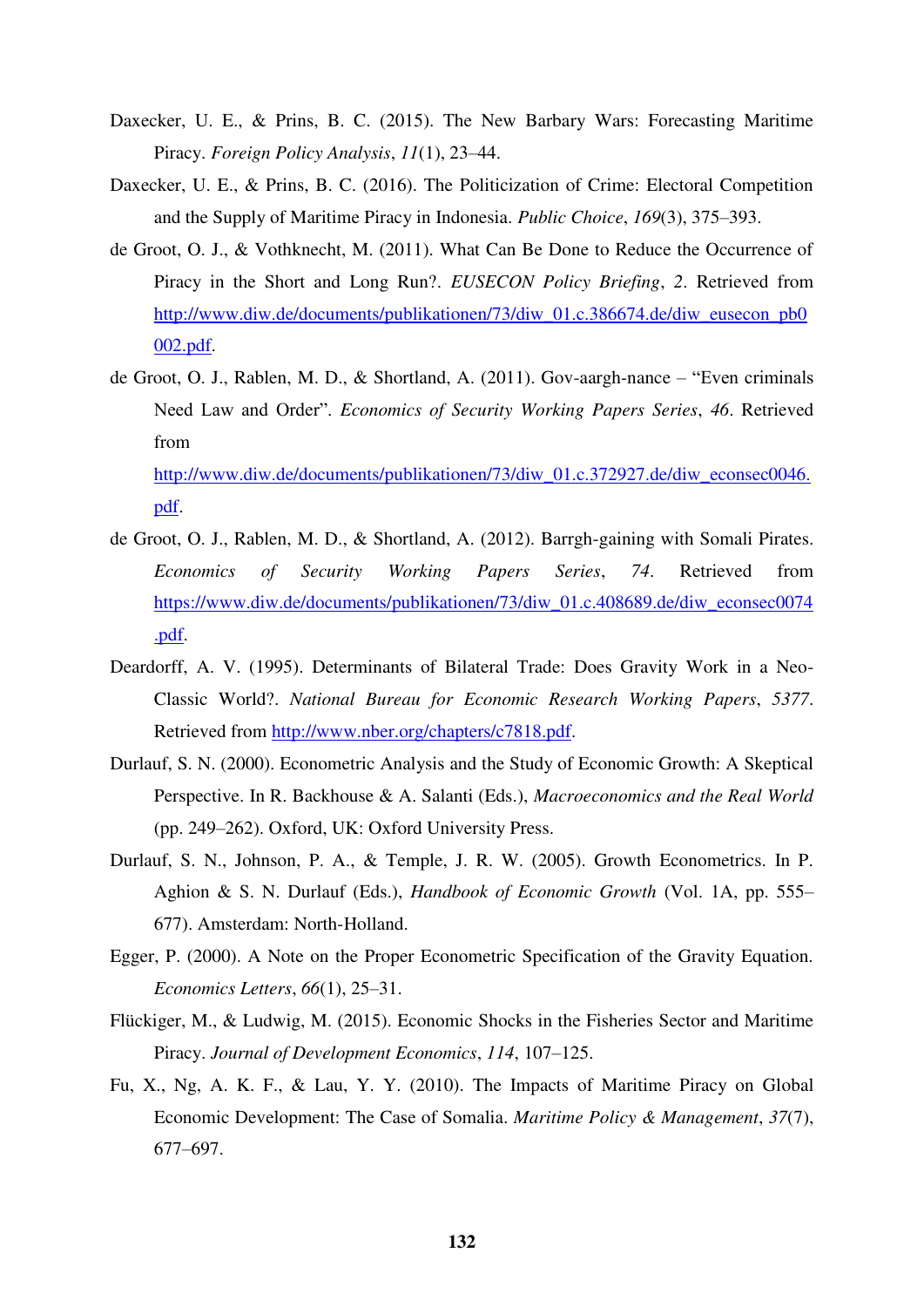Geopolicity (2011). *The Economic Costs of Piracy*. Retrieved from http://oceansbeyondpiracy.org/sites/default/files/geopolicity -

the economics of piracy\_-\_pirates\_\_livelihoods\_off\_the\_coast\_of\_somalia.pdf.

- Ghosh, P. K. (2014). Strategies for Countering Somalian Piracy: Responding to the Evolving Threat. *India Quarterly: A Journal of International Affairs*, *70*(1), 15–31.
- Gilpin, R. (2009). Counting the Costs of Somali Piracy. *United States Institute of Peace Working Paper*. Retrieved from [http://www.usip.org/sites/default/files/resources/1\\_0.pdf.](http://www.usip.org/sites/default/files/resources/1_0.pdf)
- Gornowicz, M. (2013). Marine Piracy in Somalia Past, Present and Future. *"Perspectives of Business Law" Journal*, *2*(1), 101–104.
- Graf, A. (2011). Countering Piracy and Maritime Terrorism in South East Asia and off the Horn of Africa. *PiraT-Working Papers on Maritime Security*, *5*. Retrieved from [http://www.maritimesecurity.eu/fileadmin/content/news\\_events/workingpaper/PiraT\\_Ar](http://www.maritimesecurity.eu/fileadmin/content/news_events/workingpaper/PiraT_Arbeitspapier_Nr4_2011_Graf.pdf) [beitspapier\\_Nr4\\_2011\\_Graf.pdf.](http://www.maritimesecurity.eu/fileadmin/content/news_events/workingpaper/PiraT_Arbeitspapier_Nr4_2011_Graf.pdf)
- Gries, T., & Redlin, M. (2014). Maritime Piracy: Socio-Economic, Political, and Institutional Determinants. *CIE Working Papers*, *75*. Retrieved from [http://groups.uni](http://groups.uni-paderborn.de/wp-wiwi/RePEc/pdf/ciepap/WP75.pdf)[paderborn.de/wp-wiwi/RePEc/pdf/ciepap/WP75.pdf.](http://groups.uni-paderborn.de/wp-wiwi/RePEc/pdf/ciepap/WP75.pdf)
- Guha, B. (2012). Pirates and Fishermen: Is Less Patrolling Always Bad?. *Journal of Economic Behavior & Organization*, *81*(1), 29–38.
- Guha, B., & Guha, A. S. (2011). Pirates and Traders: Some Economics of Pirate-Infested Seas. *Economics Letters*, *111*(2), 147–150.
- Gupta, S., Clements, B., Bhattacharya, R., & Chakravarti, S. (2004). Fiscal Consequences of Armed Conflict in Low- and Middle-Income Countries. *European Journal of Political Economy*, *20*, 403–421.
- Halikowski-Smith, S. (2013). International Seaborne Piracy and the State: Lessons to be Learned from History?. *TranState Working Papers*, *172*. Retrieved from [https://www.econstor.eu/bitstream/10419/77943/1/755533550.pdf.](https://www.econstor.eu/bitstream/10419/77943/1/755533550.pdf)
- Hallwood, P., & Miceli, T. J. (2011). "Keystone Cops" Meet "Pirates of the Somali Coast": The Failure of International Efforts to Control Maritime Piracy. *University of Connecticut – Department of Economics Working Papers*, *9*. Retrieved from [http://web2.uconn.edu/economics/working/2011-09.pdf.](http://web2.uconn.edu/economics/working/2011-09.pdf)
- Hallwood, P., & Miceli, T. J. (2011). The Law and Economics of International Cooperation against Maritime Piracy. *University of Connecticut – Department of Economics*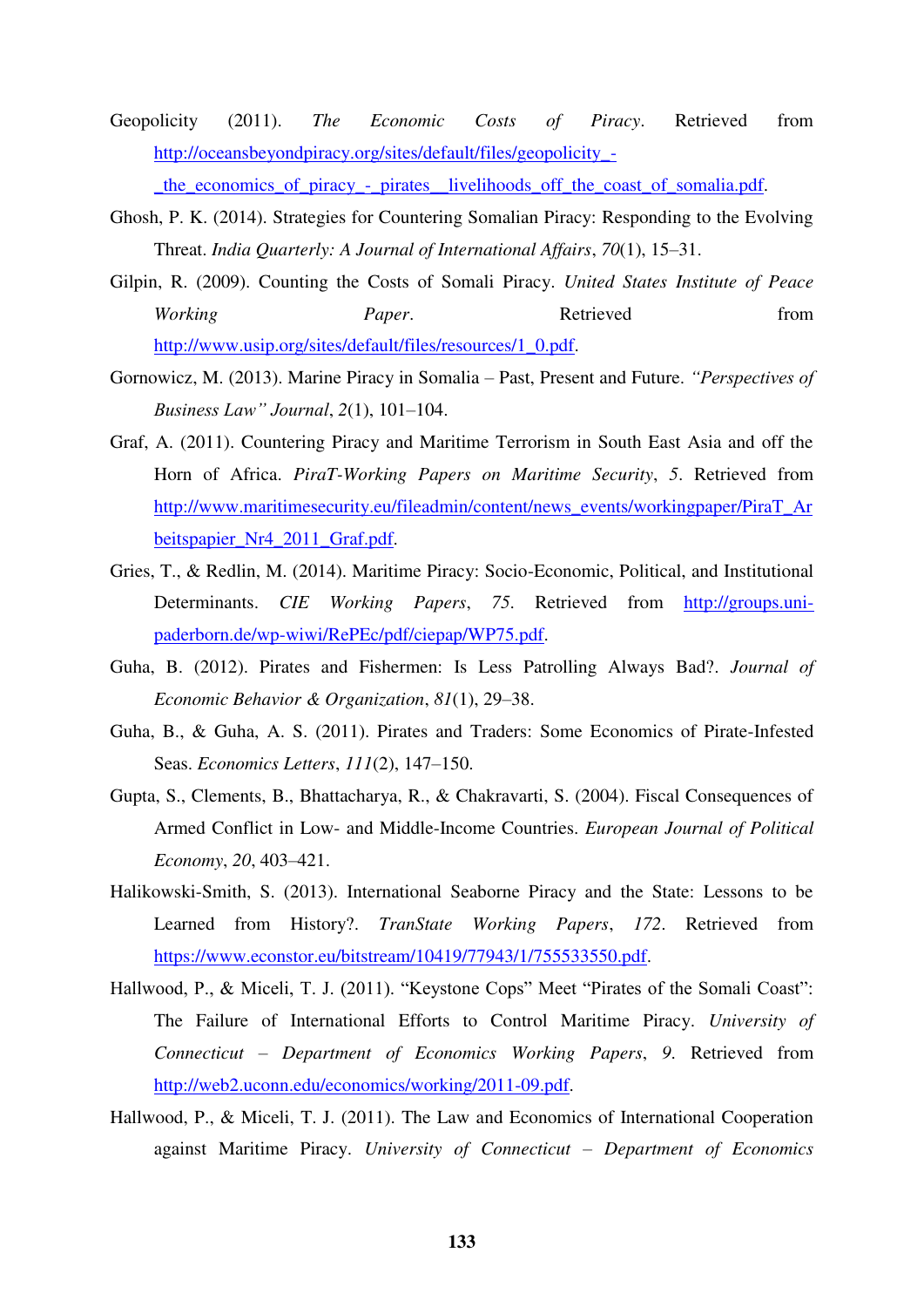*Working Papers*, *12*. Retrieved from [http://web2.uconn.edu/economics/working/2011-](http://web2.uconn.edu/economics/working/2011-12.pdf) [12.pdf.](http://web2.uconn.edu/economics/working/2011-12.pdf)

- Hallwood, P., & Miceli, T. J. (2012). The Economics of International Cooperation in the Apprehension and Prosecution of Maritime Pirates. *Ocean Development & International Law*, *43*(2), 188–200.
- Hallwood, P., & Miceli, T. J. (2014). Modern Maritime Piracy. *University of Connecticut – Department of Economics Working Papers*, *1*. Retrieved from [http://web2.uconn.edu/economics/working/2014-01.pdf.](http://web2.uconn.edu/economics/working/2014-01.pdf)
- Hansen, S. J. (2008). Private Security & Local Politics in Somalia. *Review of African Political Economy*, *35*(118), 585–598.
- Hastings, J. V. (2009). Geographies of State Failure and Sophistication in Maritime Piracy Hijackings. *Political Geography*, *28*(4), 213–223.
- Helpman, E. (1987). Imperfect Competition and International Trade: Evidence from Fourteen Industrial Countries. *Journal of the Japanese and International Economies*, *1*(1), 62–81.
- Helpman, E., Melitz, M., & Rubinstein, Y. (2008). Estimating Trade Flows: Trading Partners and Trading Volumes. *Quarterly Journal of Economics*, *123*(2), 441–487.
- Hong, N., & Ng, A. K. Y. (2010). The International Legal Instruments in Addressing Piracy and Maritime Terrorism: A Critical Review. *Research in Transportation Economics*, *27*(1), 51–60.
- Hurlburt, K. (2011). *The Human Cost of Somali Piracy*. Retrieved from [http://oceansbeyondpiracy.org/sites/default/files/human\\_cost\\_of\\_somali\\_piracy.pdf.](http://oceansbeyondpiracy.org/sites/default/files/human_cost_of_somali_piracy.pdf)
- Iyoha, M. (1999). External Debt and Economic Growth in Sub-Saharan African Countries: An Econometric Study. *AERC Research Paper*, *90*. Retrieved from [http://dspace.africaportal.org/jspui/bitstream/123456789/32139/1/rp90.pdf?1.](http://dspace.africaportal.org/jspui/bitstream/123456789/32139/1/rp90.pdf?1)
- Jablonski, R. S., & Oliver, S. (2013). The Political Economy of Plunder Economic Opportunity and Modern Piracy. *Journal of Conflict Resolution*, *57*(4), 682–708.
- Jakob, M., Vaněk, O., Urban, Š., Benda, P., & Pěchouček, M. (2010). AgentC: Agent-based Testbed for Adversarial Modeling and Reasoning in the Maritime Domain. In *Proceedings of the 9th International Conference on Autonomous Agents and Multiagent Systems* (pp. 1641–1642). Retrieved from [http://www.cs.huji.ac.il/~jeff/aamas10/pdf/04%20Demos/D-13.pdf.](http://www.cs.huji.ac.il/~jeff/aamas10/pdf/04%20Demos/D-13.pdf)
- Johnson, D. & Valencia, M. (Eds.) (2005). *Piracy in Southeast Asia: Status, Issues, and Responses*. Singapore: Institute of Southeast Asian Studies.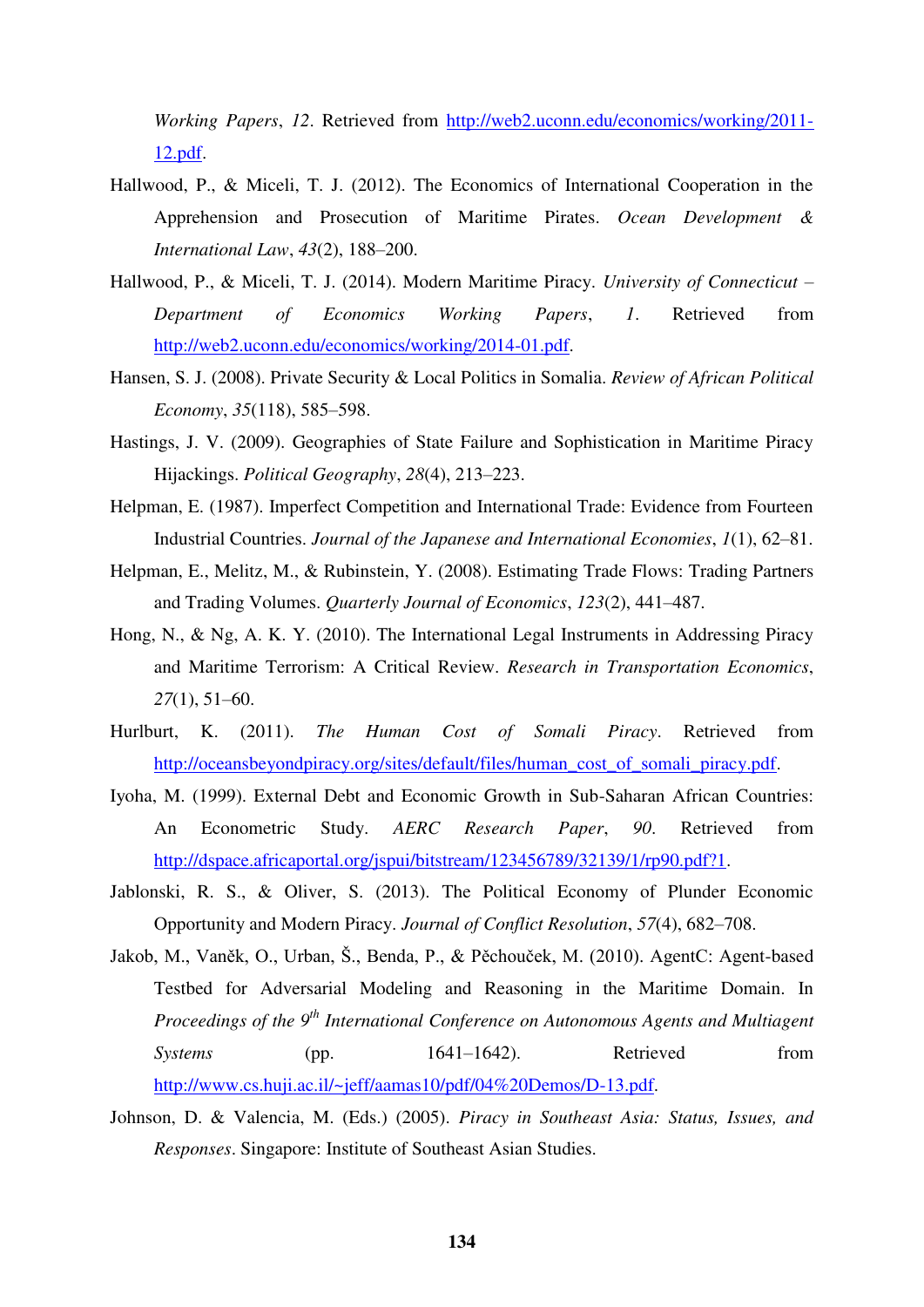- Jones, S. (2011). Security Concerns: Piracy at Sea and the Carriage of Essential Commodities by Merchant Shipping – The Impact on Commodity Pricing and Availability. *Maastricht School of Management Working Papers*, *19*. Retrieved from [ftp://ftp.repec.org/opt/ReDIF/RePEc/msm/wpaper/MSM-WP2011-19.pdf.](ftp://ftp.repec.org/opt/ReDIF/RePEc/msm/wpaper/MSM-WP2011-19.pdf)
- Kerr, W. A. (2013). Scourge of the Seas Again! Anti-piracy Services and International Trade Costs. *The Estey Centre Journal of International Law and Trade Policy*, *14*(1),  $1-17.$
- Knorr, A. (2015). Economic Factors for Piracy: The Effect of Commodity Price Shocks. *Studies in Conflict & Terrorism*, *38*(8), 671–689.
- Knutsen, C. H. (2013). Democracy, State Capacity, and Economic Growth. *World Development*, *43*, 1–18.
- Leeson, P. T. (2007). An-arrgh-chy: The Law and Economics of Pirate Organization. *Journal of Political Economy*, *115*(6), 1049–1094.
- Leeson, P. T. (2007). Better Off Stateless: Somalia Before and After Government Collapse. *Journal of Comparative Economics*, *35*(4), 689–710.
- Leeson, P. T. (2010). Pirational Choice: The Economics of Infamous Pirate Practices. *Journal of Economic Behavior & Organization*, *76*(3), 497–510.
- Limão, N., & Venables, A. J. (1999). Infrastructure, Geographical Disadvantage, and Transport Costs. *Policy Research Working Papers*, *2257*. Retrieved from [http://siteresources.worldbank.org/EXTEXPCOMNET/Resources/2463593-](http://siteresources.worldbank.org/EXTEXPCOMNET/Resources/2463593-1213975515123/09_Limao.pdf) [1213975515123/09\\_Limao.pdf.](http://siteresources.worldbank.org/EXTEXPCOMNET/Resources/2463593-1213975515123/09_Limao.pdf)
- Liss, C. (2104). Assessing Contemporary Maritime Piracy in Southeast Asia: Trends, Hotspots and Responses. *PRIF Reports*, *125*. Retrieved from [https://www.hsfk.de/fileadmin/HSFK/hsfk\\_downloads/prif125.pdf.](https://www.hsfk.de/fileadmin/HSFK/hsfk_downloads/prif125.pdf)
- Lobo-Guerrero, L. (2012). Lloyd's and the Moral Economy of Insuring against Piracy: Towards a Politicisation of Marine War Risks Insurance. *Journal of Cultural Political Economy*, *5*(1), 67–83.
- Mair, S. (2011). Piracy and Maritime Security. Regional Characteristics and Political, Military, Legal and Economic Implications. *SWP Berlin Research Paper*, *3*. Retrieved from [https://www.swp-](https://www.swp-berlin.org/fileadmin/contents/products/research_papers/2011_RP03_mrs_ks.pdf)

```
berlin.org/fileadmin/contents/products/research_papers/2011_RP03_mrs_ks.pdf.
```
Marchetti, E. (2013). Private Military and Security Companies: Il Caso Italiano nel Contesto Internazionale. *Quaderni IAI*, *7*. Retrieved from [http://pubblicazioni.iai.it/pdf/Quaderni/iaiq\\_07.pdf.](http://pubblicazioni.iai.it/pdf/Quaderni/iaiq_07.pdf)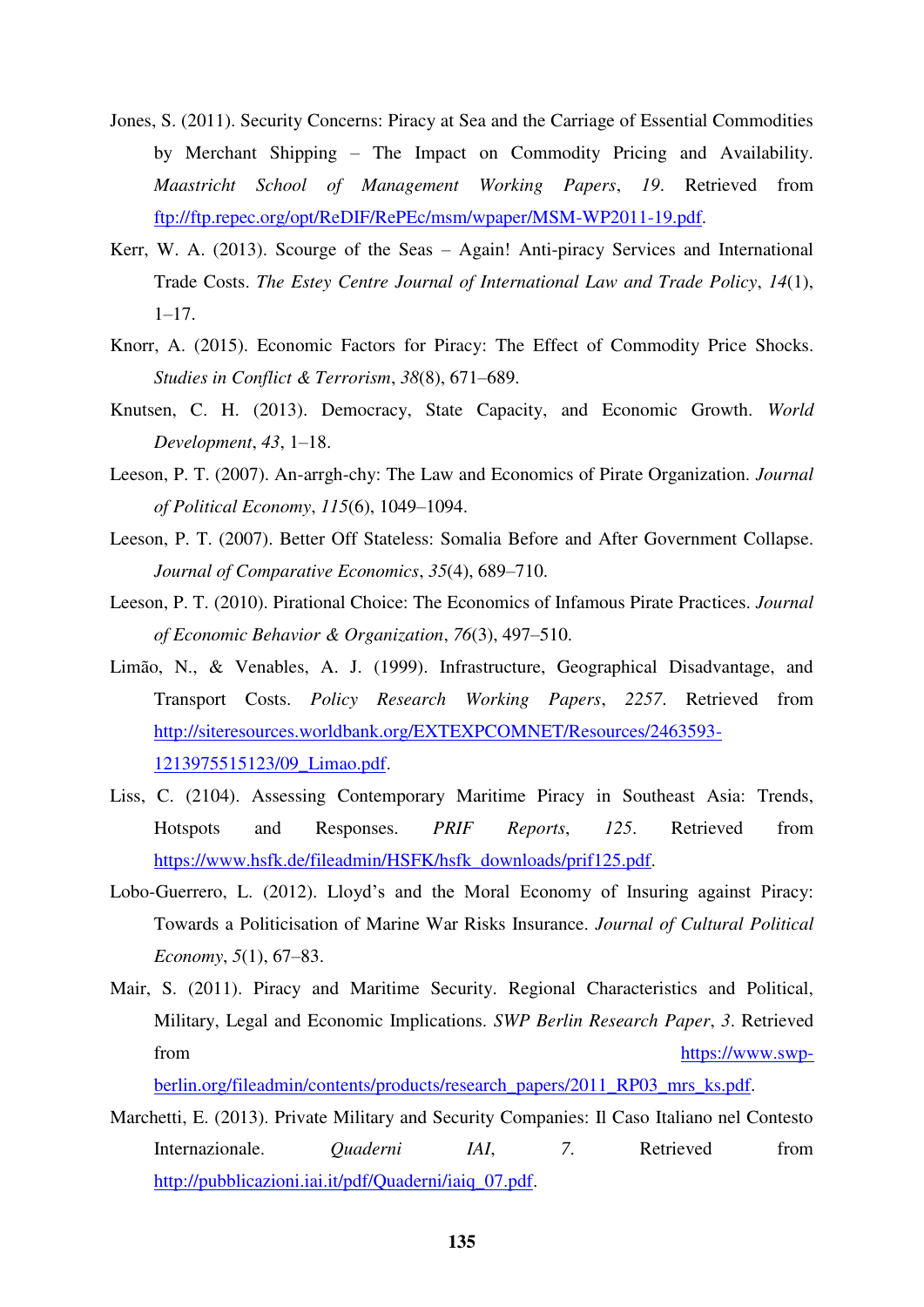- Marchione, E., Johnson, S. D., & Wilson, A. (2014). Modelling Maritime Piracy: A Spatial Approach. *Journal of Artificial Societies and Social Simulation*, *17*(2).
- Marcouiller, D. S. J. (2000). Hijacking, Hold-Up, and International Trade. *Boston College Working Papers*, *477*. Retrieved from [http://www.bc.edu/content/dam/files/schools/cas\\_sites/economics/pdf/workingpapers/w](http://www.bc.edu/content/dam/files/schools/cas_sites/economics/pdf/workingpapers/wp477.pdf) [p477.pdf.](http://www.bc.edu/content/dam/files/schools/cas_sites/economics/pdf/workingpapers/wp477.pdf)
- Martínez-Zarzoso, I., & Bensassi, S. (2013). The Price of Modern Maritime Piracy. *Defence and Peace Economics*, *24*(5), 397–418.
- Mátyás, L. (1997). Proper Econometric Specification of the Gravity Model. *The World Economy*, *20*(3), 363–368.
- Mejia, M. Q., Cariou, P., & Wolff, F. C. (2009). Is Maritime Piracy Random?. *Applied Economics Letters*, *16*(9), 891–895.
- Mirza, D., & Verdier, T. (2008). International Trade, Security and Transnational Terrorism: Theory and a Survey of Empirics. *Journal of Comparative Economics*, *36*(2), 179–194.
- Mitropoulos, E. E. (2011). The Year of the Seafarer and the Impacts of Piracy. *WMU Journal of Maritime Affairs*, *10*(1), 1–5.
- Morabito, G. (2015, May 19). Horn of Africa The High Costs of the Fight against Piracy. *RIAC – Russian International Affairs Council*. Retrieved from [http://russiancouncil.ru/en/inner/?id\\_4=5954.](http://russiancouncil.ru/en/inner/?id_4=5954)
- Morabito, G. (2016, May 27). The Gulf of Guinea, the Increase of Maritime Piracy is a Wakeup Call to Chinese Economics. *RIAC – Russian International Affairs Council*. Retrieved from [http://russiancouncil.ru/en/inner/?id\\_4=7723.](http://russiancouncil.ru/en/inner/?id_4=7723)
- Morabito, G., D'Aleo, V., Di Fatta, D., Lo Bue, S., Musotto, R., & Vesperi, W. Maritime Piracy in Southeast Asia. The Consequences on Economic and Political Integration of the Region. In V. Erokhin (Ed.), *Establishing Food Security and Alternatives to International Trade in Emerging Economies*. Hershey, PA: Idea Group Publishing. Forthcoming 2017.
- Museru, M., Toerien, F., & Gossel, S. (2014). The Impact of Aid and Public Investment Volatility on Economic Growth in Sub-Saharan Africa. *World Development*, *57*, 138– 147.
- Narayan, P. K., Narayan, S., & Smyth, R. (2011). Does Democracy Facilitate Economic Growth or Does Economic Growth Facilitate Democracy? An Empirical Study of Sub-Saharan Africa. *Economic Modelling*, *28*(3), 900–910.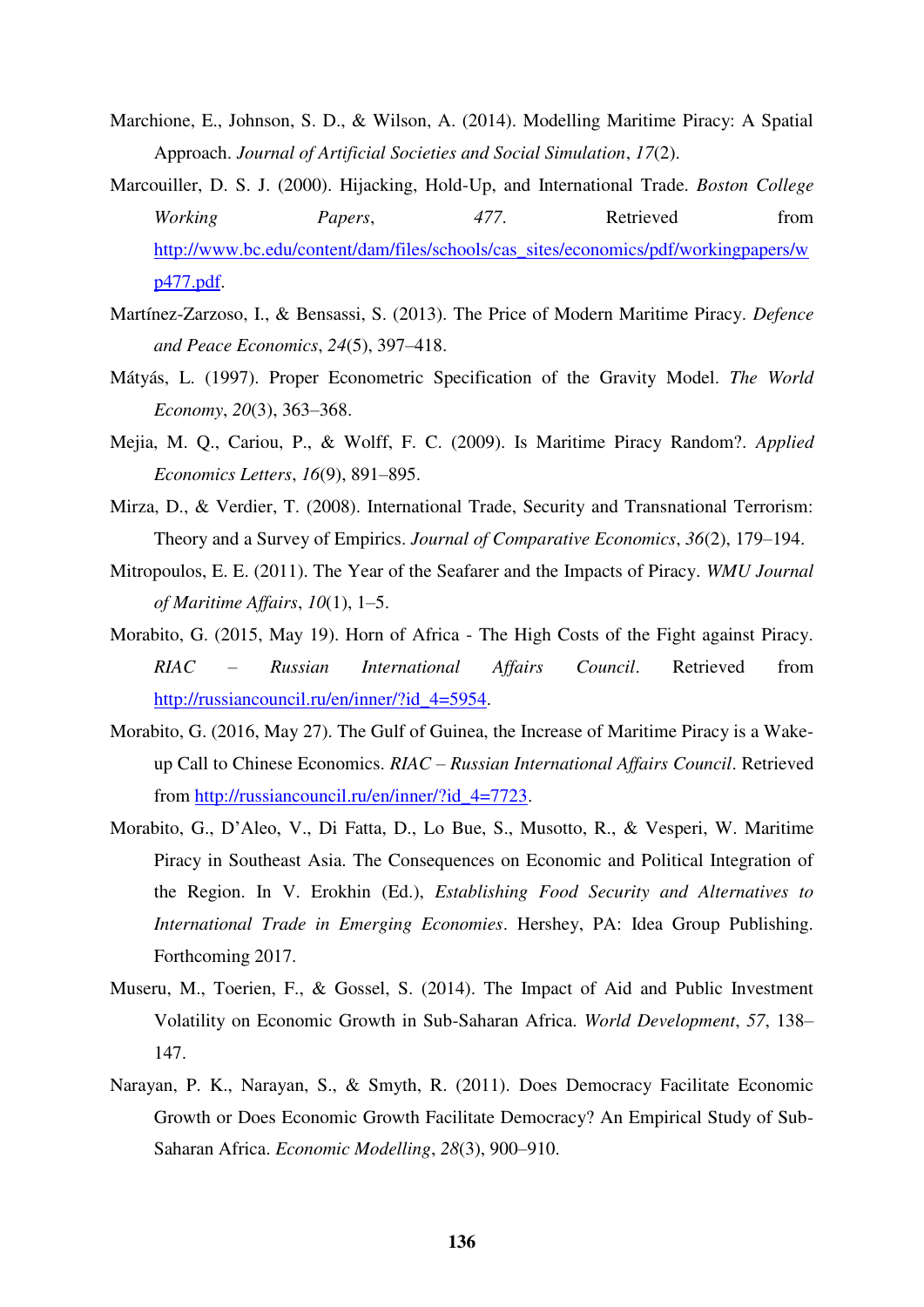- Negi, R. (2011). Understanding Somali Piracy: Globalisation, Sovereignty, and Justice. *Economic & Political Weekly*, *46*(25), 35–38.
- Notteboom, T. E. (2012). Towards a New Intermediate Hub Region in Container Shipping? Relay and Interlining via the Cape Route vs. Suez Route. *Journal of Transport Geography*, *22*, 164–178.
- Nyamongo, E. M., Misati, R. N., Kipyegon, L., & Ndirangu, L. (2012). Remittances, Financial Development and Economic Growth in Africa. *Journal of Economics and Business*, *64*(3), 240–260.
- Oliver, S., Jablonski, R., & Hastings, J. V. (2013). The Tortuga Disease: The Perverse Distributional Effects of Illicit Foreign Capital. *Social Science Research Network*, *2233959*. Retrieved from [https://papers.ssrn.com/sol3/papers.cfm?abstract\\_id=2233959.](https://papers.ssrn.com/sol3/papers.cfm?abstract_id=2233959)
- Ong-Webb, G. G. (Ed.) (2006). *Piracy, Maritime Terrorism and Securing the Malacca Straits*. Singapore: Institute of Southeast Asian Studies.
- Percy, S., & Shortland, A. (2011). The Business of Piracy in Somalia. *DIW Berlin Discussion Papers*, *1033*. Retrieved from [https://www.diw.de/documents/publikationen/73/diw\\_01.c.358500.de/dp1033.pdf.](https://www.diw.de/documents/publikationen/73/diw_01.c.358500.de/dp1033.pdf)
- Pillai, P. P. (2012) Impact of Piracy on Fisheries in the Indian Ocean. *Fishing Chimes*, *32*(2), 25–27.
- Powell, B., Ford, R., & Nowrasteh, A. (2008). Somalia after State Collapse: Chaos or Improvement?. *Journal of Economic Behavior & Organization*, *67*(3-4), 657– 670.
- Pöyhönen, P. (1963). A Tentative Model for the Volume of Trade Between Countries. *Weltwirtschaftliches Archiv*, *90*(1), 93–99.
- Rauch, J. E. (1999). Networks versus Markets in International Trade. *Journal of International Economics*, *48*, 7–35.
- Rohrer, S. (2011). The Impact of Food Consumption, Government Type and Effectiveness, on the Rate of Somali Maritime Piracy, 2000-2008. *Journal of Terrorism Research*, *2*(2), 27–41.
- Rousseau, P. L., & D'Onofrio, A. (2013). Monetization, Financial Development, and Growth: Time Series Evidence from 22 Countries in Sub-Saharan Africa. *World Development*, *51*, 132–153.
- Samaan, J. L. (2011). Security Governance in the Maritime Commons: The Case for a Transatlantic Partnership. *Orbis*, *55*(2), 314–324.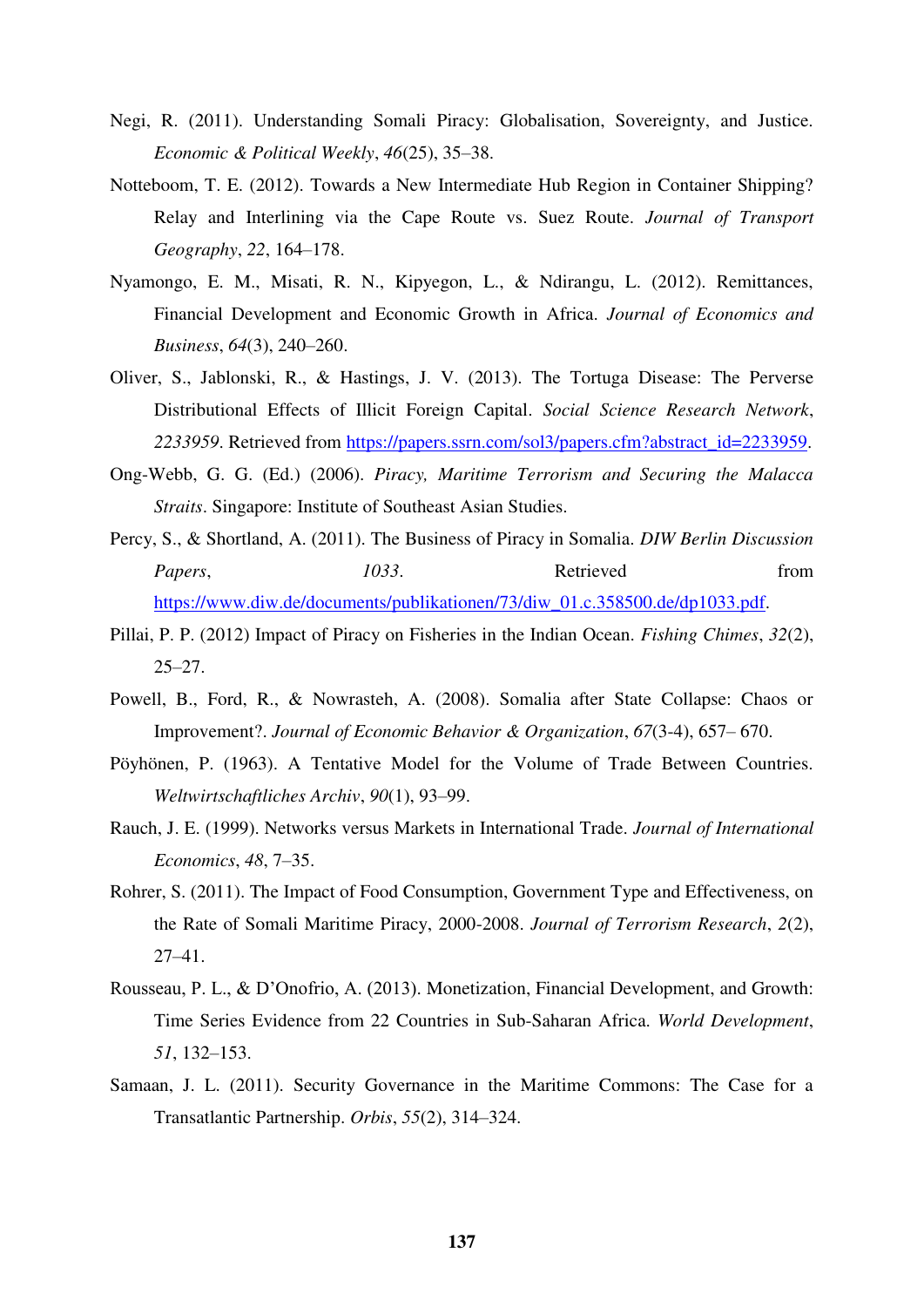- Samiotis, G., Psarrou, V., Pazarzis, M., Tselentis, V., & Dafnos, G. (2013). Maritime Piracy: Trends and Future Developments. A Review. *International Journal of Maritime, Trade & Economic Issues*, *I*(1), 93–108.
- Schubert, C., & Lades, L. K. (2014). Fighting Maritime Piracy: Three Lessons from Pompeius Magnus. *Defence and Peace Economics*, *25*(5), 481–497.
- Sergi, B. S., & Morabito, G. (2016). The Pirates' Curse: Economic Impacts of the Maritime Piracy. *Studies in Conflict & Terrorism*, *39*(10), 935–952.
- Shephard, A. (1994). Maritime Tensions in the South China Sea and the Neighborhood: Some Solutions. *Studies in Conflict & Terrorism*, *17*(2), 181–211.
- Shephard, A. (1995). Oil on Troubled Waters: Indonesian Sponsorship of the South China Sea Workshops. *Studies in Conflict & Terrorism*, *18*(1), 1–15.
- Shortland, A. (2011). "Robin Hook": The Developmental Effects of Somali Piracy. *DIW Berlin Discussion Papers*, *1155*. Retrieved from [http://www.diw.de/documents/publikationen/73/diw\\_01.c.379394.de/dp1155.pdf.](http://www.diw.de/documents/publikationen/73/diw_01.c.379394.de/dp1155.pdf)
- Shortland, A., & Varese, F. (2012). The Business of Pirate Protection. *Economics of Security Working Papers Series*, *75*. Retrieved from [http://www.diw.de/documents/publikationen/73/diw\\_01.c.408691.de/diw\\_econsec0075.](http://www.diw.de/documents/publikationen/73/diw_01.c.408691.de/diw_econsec0075.pdf) [pdf.](http://www.diw.de/documents/publikationen/73/diw_01.c.408691.de/diw_econsec0075.pdf)
- Shortland, A., & Vothknecht, M. (2010). Combating "Maritime Terrorism" off the Coast of Somalia. *DIW Berlin Discussion Papers*, *1079*. Retrieved from [http://www.diw.de/documents/publikationen/73/diw\\_01.c.364124.de/dp1079.pdf.](http://www.diw.de/documents/publikationen/73/diw_01.c.364124.de/dp1079.pdf)
- Singh, C., & Bedi, A. S. (2012). 'War on Piracy': the Conflation of Somali Piracy with Terrorism in Discourse, Tactic and Law. *ISS Working Papers*, *543*. Retrieved from [http://repub.eur.nl/pub/32374/wp543.pdf.](http://repub.eur.nl/pub/32374/wp543.pdf)
- Soloaga, I., & Winters, L. A. (2001). Regionalism in the Nineties: What Effects on Trade?. *The North American Journal of Economics and Finance*, *12*(1), 1–29.
- Starr, M. A. (2010). Violent Conflict and Economic Growth: Some Time-Series Evidence. *Economics Letters*, *106*(3), 200–204.
- Sumaila, U. R., & Bawumia, M. (2014). Fisheries, Ecosystem Justice and Piracy: A Case Study of Somalia. *Fisheries Research*, *157*, 154–163.
- Teo, Y. Y. (2007). Target Malacca Straits: Maritime Terrorism in Southeast Asia. *Studies in Conflict & Terrorism*, *30*(6), 541–561.
- Tinbergen, J. (1962). *Shaping the World Economy. Suggestions for an International Economic Policy*. New York, NY: Twentieth Century Fund.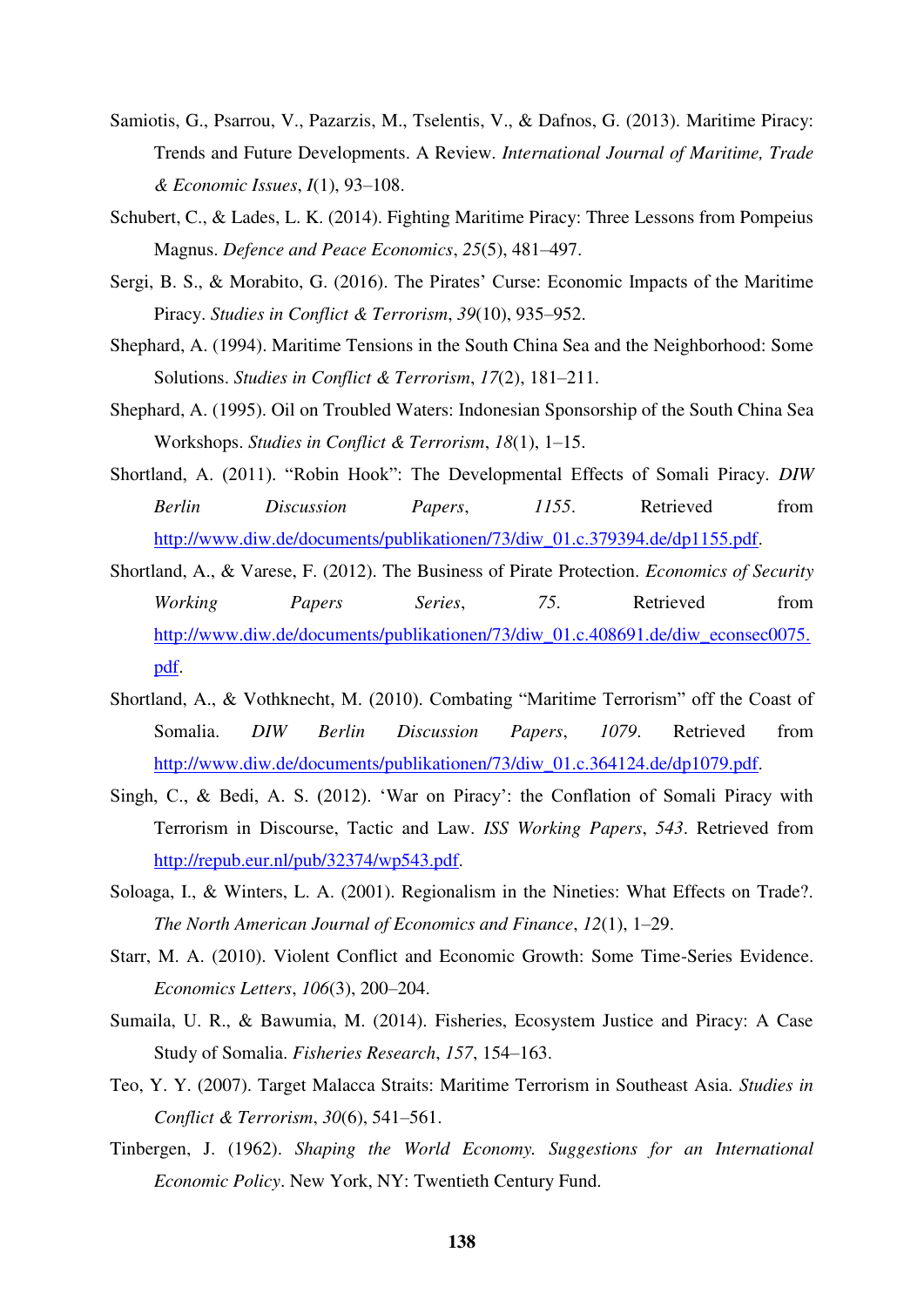- United Nations Conference on Trade and Development (UNCTAD) (2014). Maritime Piracy, Part I: An Overview of Trends, Costs and Trade Related Implications. *Studies in Transport Law and Policy*, *1*. Retrieved from [http://unctad.org/en/PublicationsLibrary/dtltlb2013d1\\_en.pdf.](http://unctad.org/en/PublicationsLibrary/dtltlb2013d1_en.pdf)
- United Nations Conference on Trade and Development (UNCTAD) (2014). Maritime Piracy, Part II: An Overview of the International Legal Framework and of Multilateral Cooperation to Combat Piracy. *Studies in Transport Law and Policy*, *2*. Retrieved from [http://unctad.org/en/PublicationsLibrary/dtltlb2013d3\\_en.pdf.](http://unctad.org/en/PublicationsLibrary/dtltlb2013d3_en.pdf)
- United Nations Convention on the Law of the Sea (1982).
- Varfolomeev, A. A. (2015). Piracy as a Threat to International Peace and Security. *Higher School of Economics Research Paper*, *WP BRP 14/IR/2015*.
- Varsami, A., & Popescu, C. (2010). Piracy in the Gulf of Aden A Problem of Our Days. *Constanta Maritime University Annals*, *13*(1), 45–50.
- Vestergaard Madsen, J. V., Seyle, C., Brandt, K., Purser, B., Randall, H., & Roy, K. (2014). *The State of Maritime Piracy 2013*. Retrieved from [http://oceansbeyondpiracy.org/sites/default/files/attachments/SoP2013-Digital\\_0\\_0-](http://oceansbeyondpiracy.org/sites/default/files/attachments/SoP2013-Digital_0_0-1_0.pdf) [1\\_0.pdf.](http://oceansbeyondpiracy.org/sites/default/files/attachments/SoP2013-Digital_0_0-1_0.pdf)
- von Hoesslin, K. (2012). Piracy and Armed Robbery at Sea in Southeast Asia: Organized and Fluid. *Studies in Conflict & Terrorism*, *35*(7-8), 542–552.
- Walje, M. R., Vestergaard Madsen, J. V., Seyle, C., Brandt, K., Kerins, P., Matthews, M., & Maybee, T. (2015). *The State of Maritime Piracy 2014*. Retrieved from [http://oceansbeyondpiracy.org/sites/default/files/attachments/StateofMaritimePiracy201](http://oceansbeyondpiracy.org/sites/default/files/attachments/StateofMaritimePiracy2014.pdf) [4.pdf.](http://oceansbeyondpiracy.org/sites/default/files/attachments/StateofMaritimePiracy2014.pdf)
- Wei, S. J. (1996). Intra-National Versus International Trade: How Stubborn are Nations in Global Integration?. *National Bureau for Economic Research Working Paper*, *5531*. Retrieved from [http://www.nber.org/papers/w5531.pdf.](http://www.nber.org/papers/w5531.pdf)
- Were, M. (2015). Differential Effects of Trade on Economic Growth and Investment: A Cross-Country Empirical Investigation. *Journal of African Trade*, *2*(1-2), 71–85.
- World Bank (2013). *The Pirates of Somalia: Ending the Threat, Rebuilding a Nation*. Retrieved from [http://siteresources.worldbank.org/INTAFRICA/Resources/pirates-of](http://siteresources.worldbank.org/INTAFRICA/Resources/pirates-of-somalia-executive-summary-web.pdf)[somalia-executive-summary-web.pdf.](http://siteresources.worldbank.org/INTAFRICA/Resources/pirates-of-somalia-executive-summary-web.pdf)
- Yang, Z., Ng, A. K. Y., & Wang, J. (2014). A New Risk Quantification Approach in Port Facility Security Assessment. *Transportation Research Part A: Policy and Practice*, *59*, 72–90.